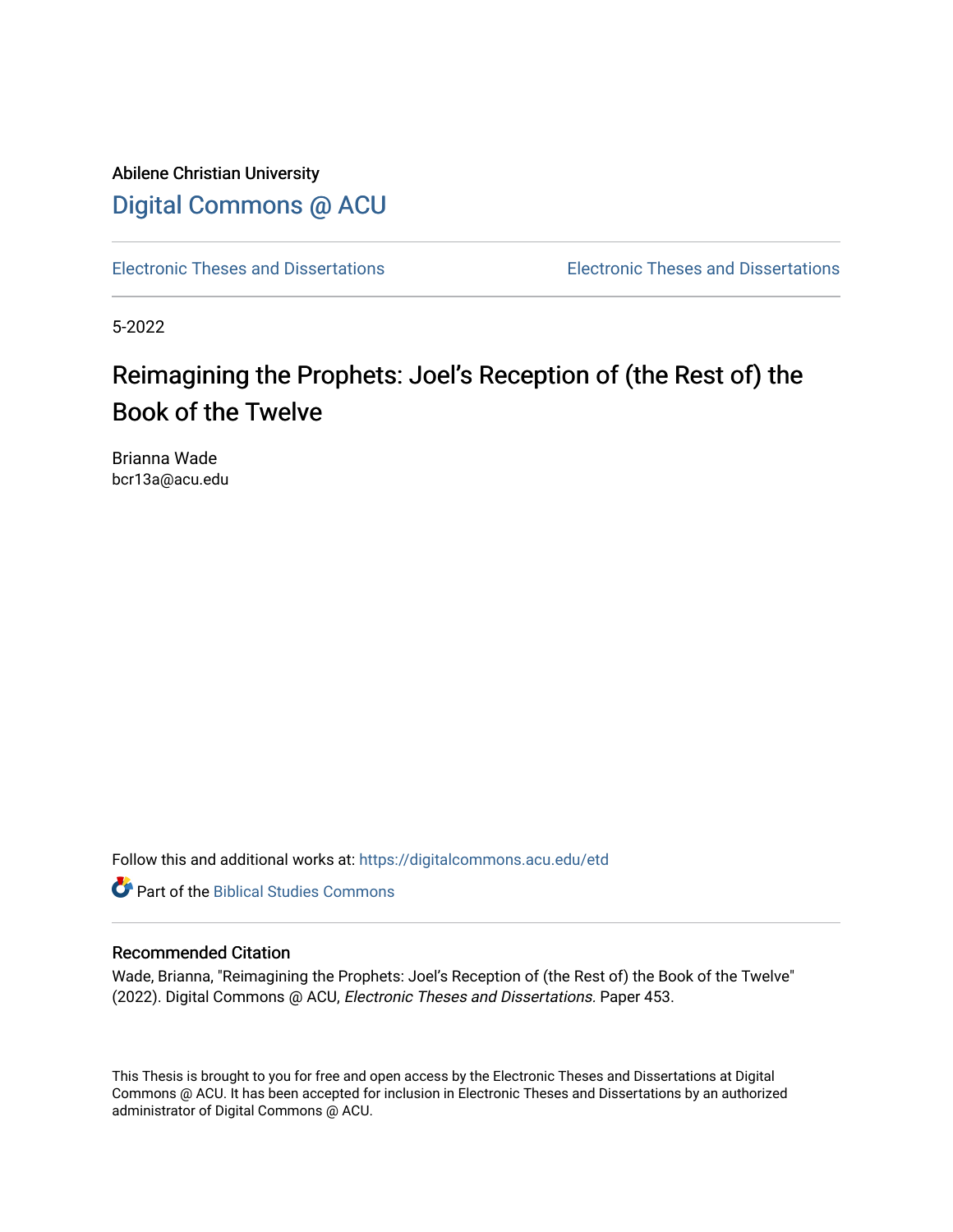### ABSTRACT

The book of Joel is classified as one of the twelve Minor Prophets. However, it is different from the books that surround it. In this study, we will explore how studying Joel by thinking of it as a reception and reimagining of what the prophets like Amos and Hosea spoke about helps us to understand the prophet's words for a new generation and context. Joel uses echoes and prophetic stock images that the author's audience knows to convey his message. The author draws from prophetic material from the preexilic and exilic world and creates something for this new generation of postexilic people in order to help them know what it means to be the people of God in this new world they now are in. This project identifies specific driving images in Joel and puts the author's use of these images in conversation with the way that the images are used in the rest of the Book of the Twelve. The purpose is to show that the book of Joel acts as more than just a prophetic book, but also as didactic and pseudo-apocalyptic literature, creating something different than the books around Joel in the canon and tying the Book of the Twelve together.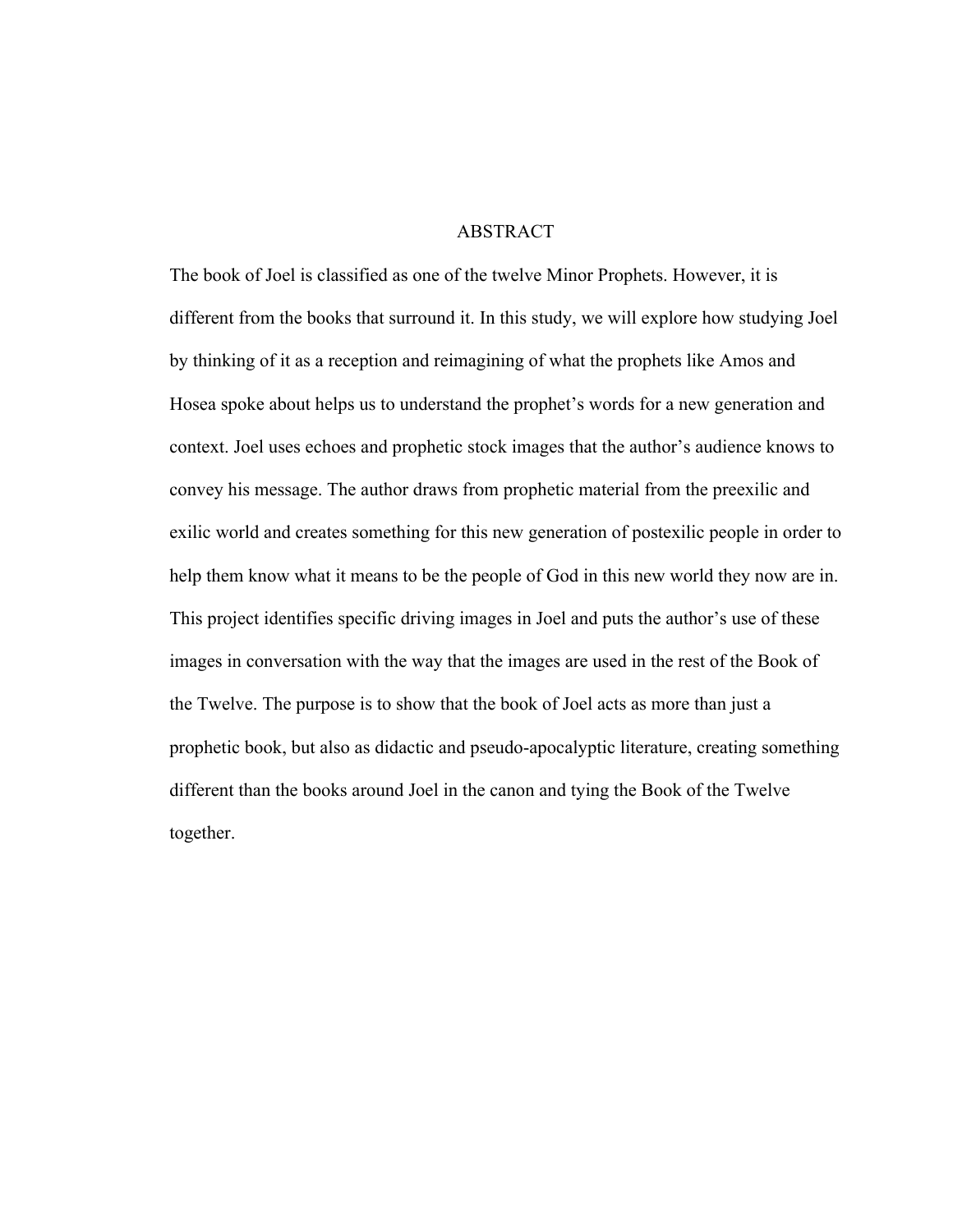Reimagining the Prophets:

Joel's Reception of (the Rest of) the Book of the Twelve

A Thesis

Presented to

The Faculty of the Graduate School of Theology

Abilene Christian University

In Partial Fulfillment

Of the Requirements for the Degree

Master of Arts in Old Testament

By

Brianna Wade

May 2022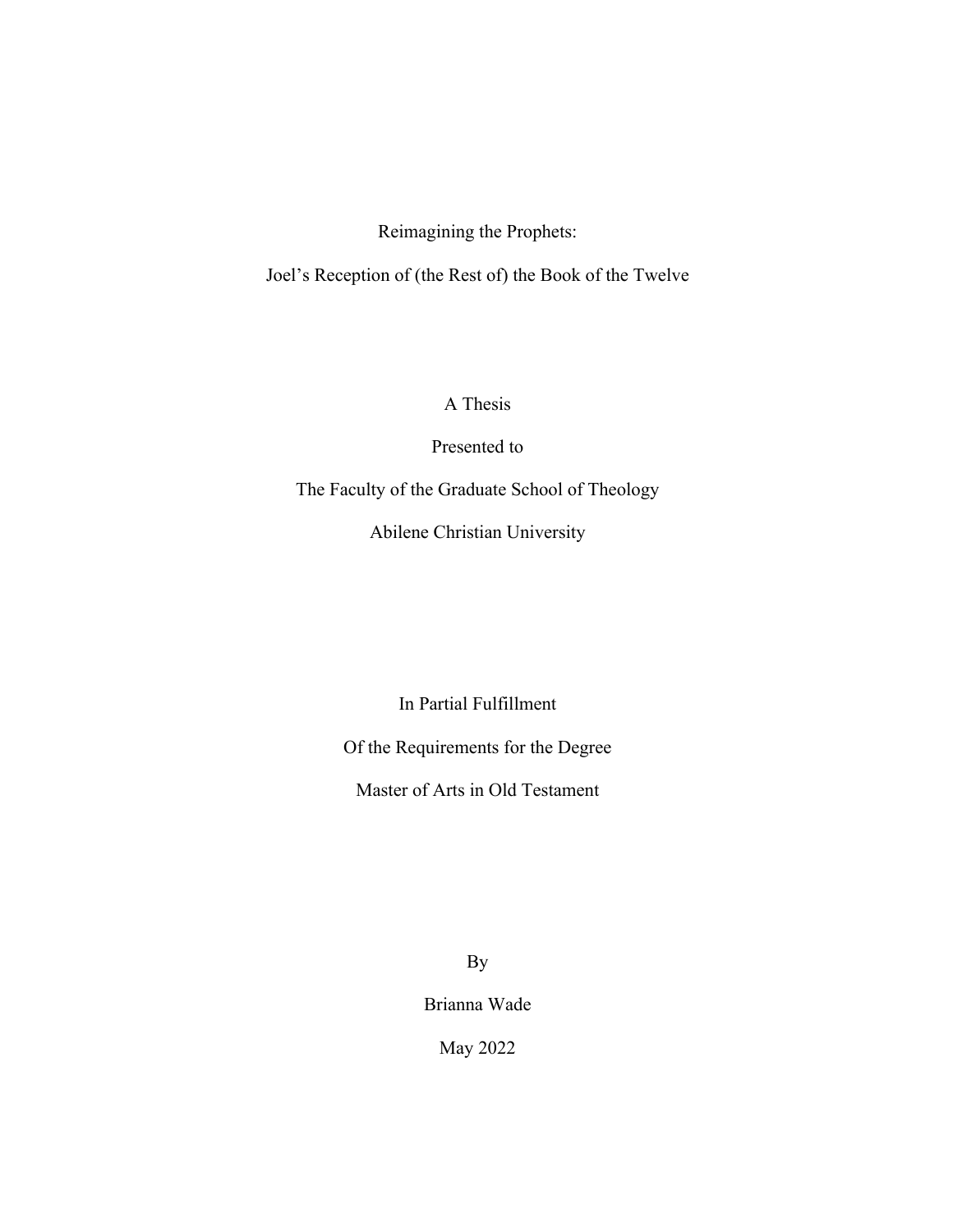This thesis, directed and approved by the committee for the thesis candidate Brianna Wade, has been accepted by the Office of Graduate Programs of Abilene Christian University in partial fulfillment of the requirements for the degree

Master of Arts in Old Testament

Assistant Provest for Residential Graduate Programs

Date

Thesis Committee Mark Hamilton, Chair

Rodney Ashlock

Martien A. Halvorson-Taylor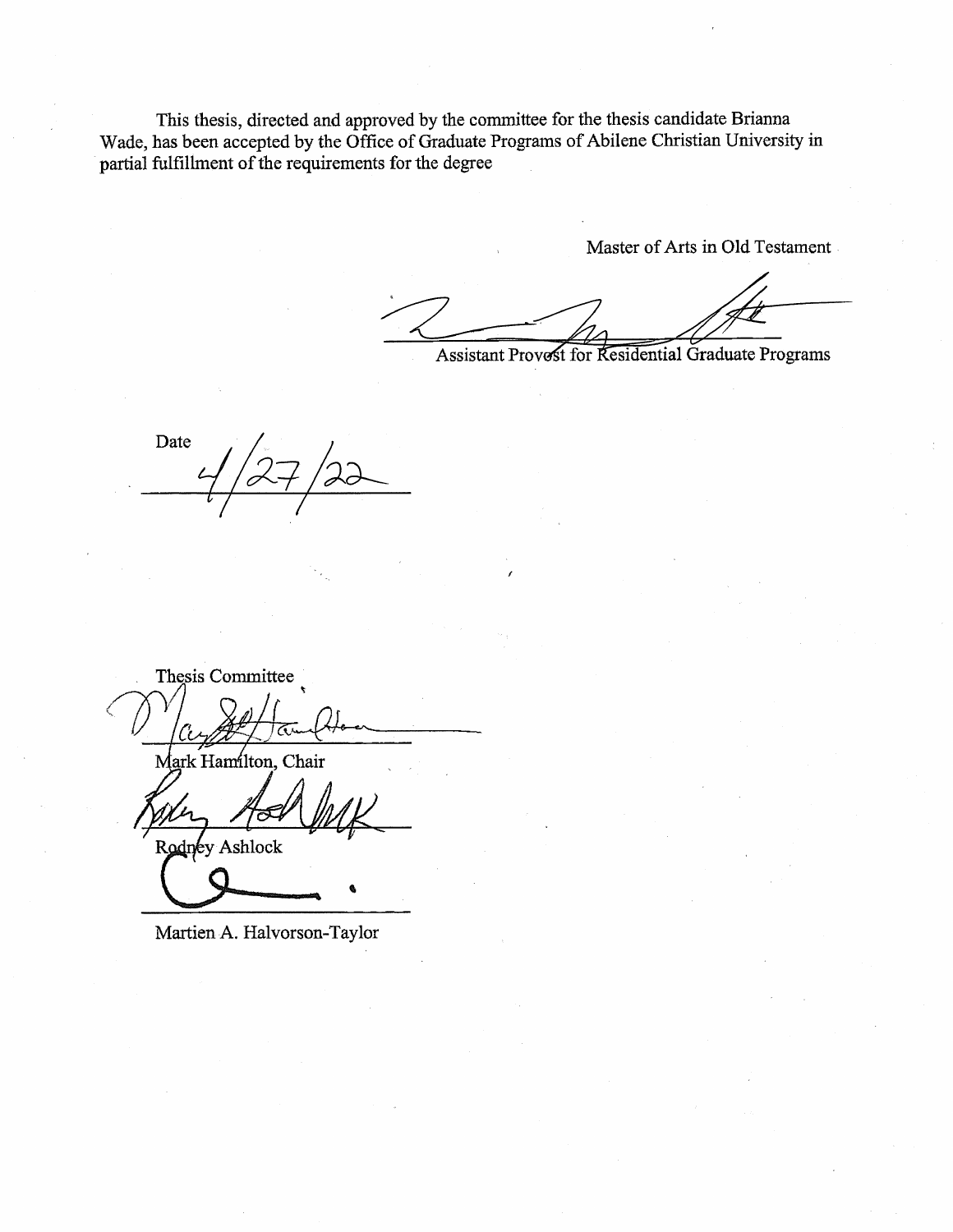#### ACKNOWLEDGMENTS

To my love, Troy Wade, thank you for putting up with the long rants and for keeping me sane while I worked. Also thank you for checking in on how the thesis process was going; without you and your sometimes daily checking in, I may not have finished this thesis. To my family, you have always been supportive of everything that I have done. I especially want to thank my dad for teaching me from an early age to love languages and encouraging me to pursue my passion. To Dr. Hamilton, thank you for putting up with me. I know that this has been a long road, and I want to thank you for your patience with me as I worked slowly at times. To Dr. Pemberton, thank you for sharing your wisdom and knowledge of the Hebrew Bible in the sophomore Old Testament course; it was your class that sparked my interest in the Hebrew Bible. And finally, to my grandmother, Joyce Raisor. Though you may be gone, you live on in my heart. You shared your faith with all your children and grandchildren. Without you, I would not be where I am today. I will try my hardest to make you proud.

והיה כל אשר־יקרא בשם יהוה ימלט כי בהר־ציון ובירושלם תהיה פליטה כאשר אמר יהוה ובשרידים אשר יהוה קרא: And it will be that all who call in the name of YHWH will be saved for on the mountain of Zion and in Jerusalem, there will be deliverance as YHWH has said and among the remnant whom YHWH calls. Joel 2:32 (3:5)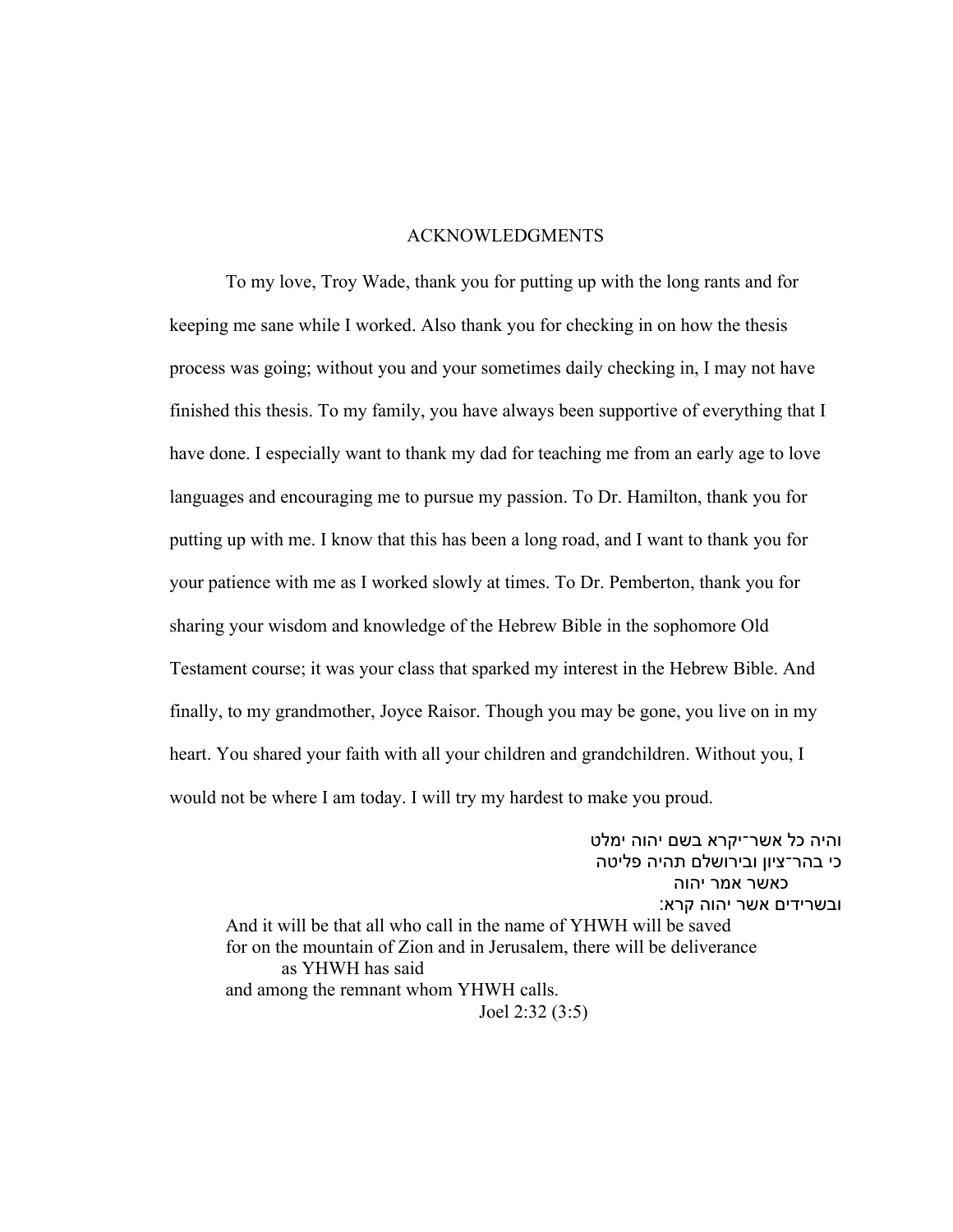© Copyright by Brianna Wade (2022)

All Rights Reserved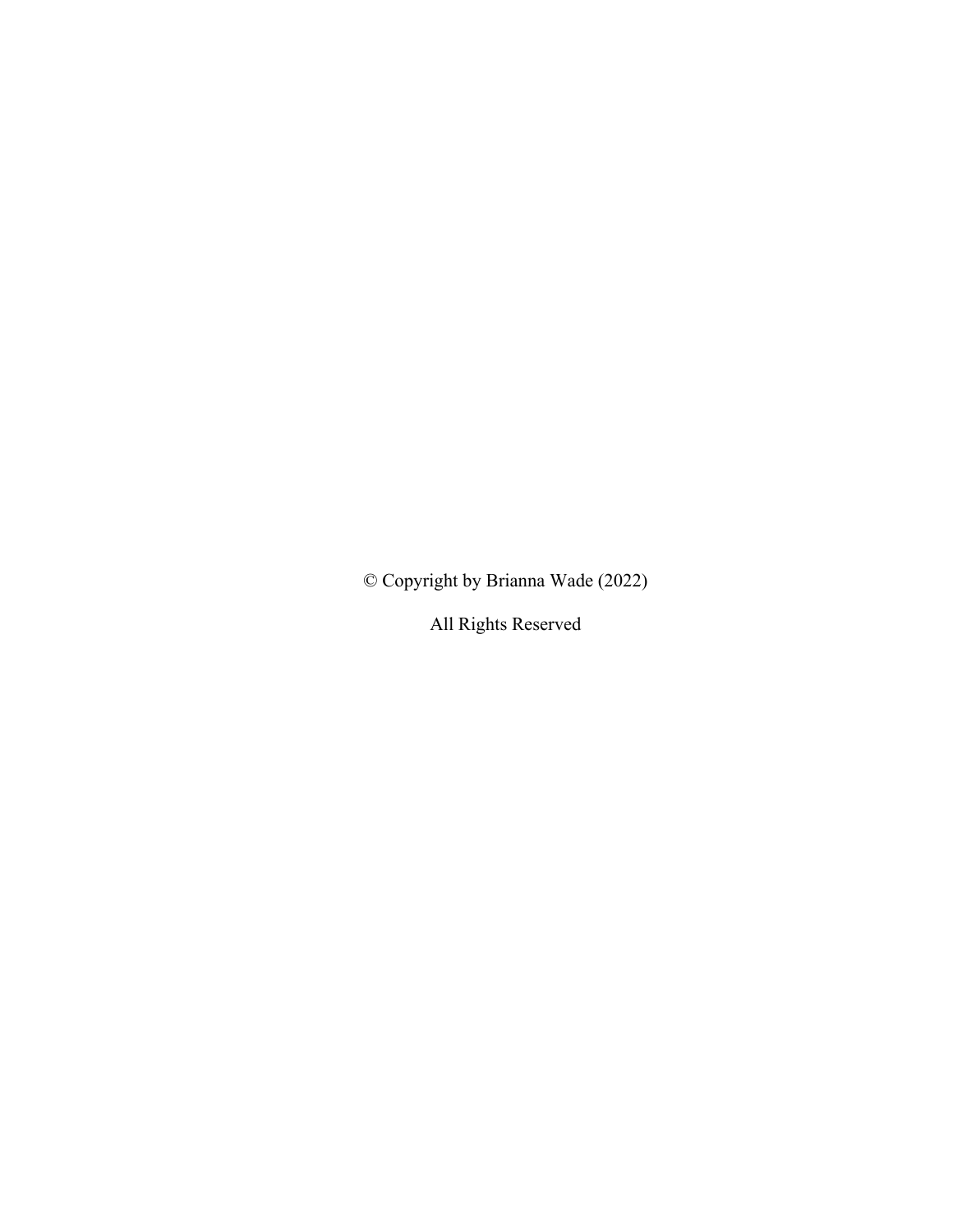## TABLE OF CONTENTS

| $\mathbf{I}$ . |    |
|----------------|----|
|                |    |
|                |    |
|                |    |
|                |    |
|                |    |
|                |    |
|                |    |
|                |    |
|                |    |
|                |    |
|                |    |
| II.            |    |
|                |    |
|                |    |
|                | 32 |
|                |    |
|                |    |
|                |    |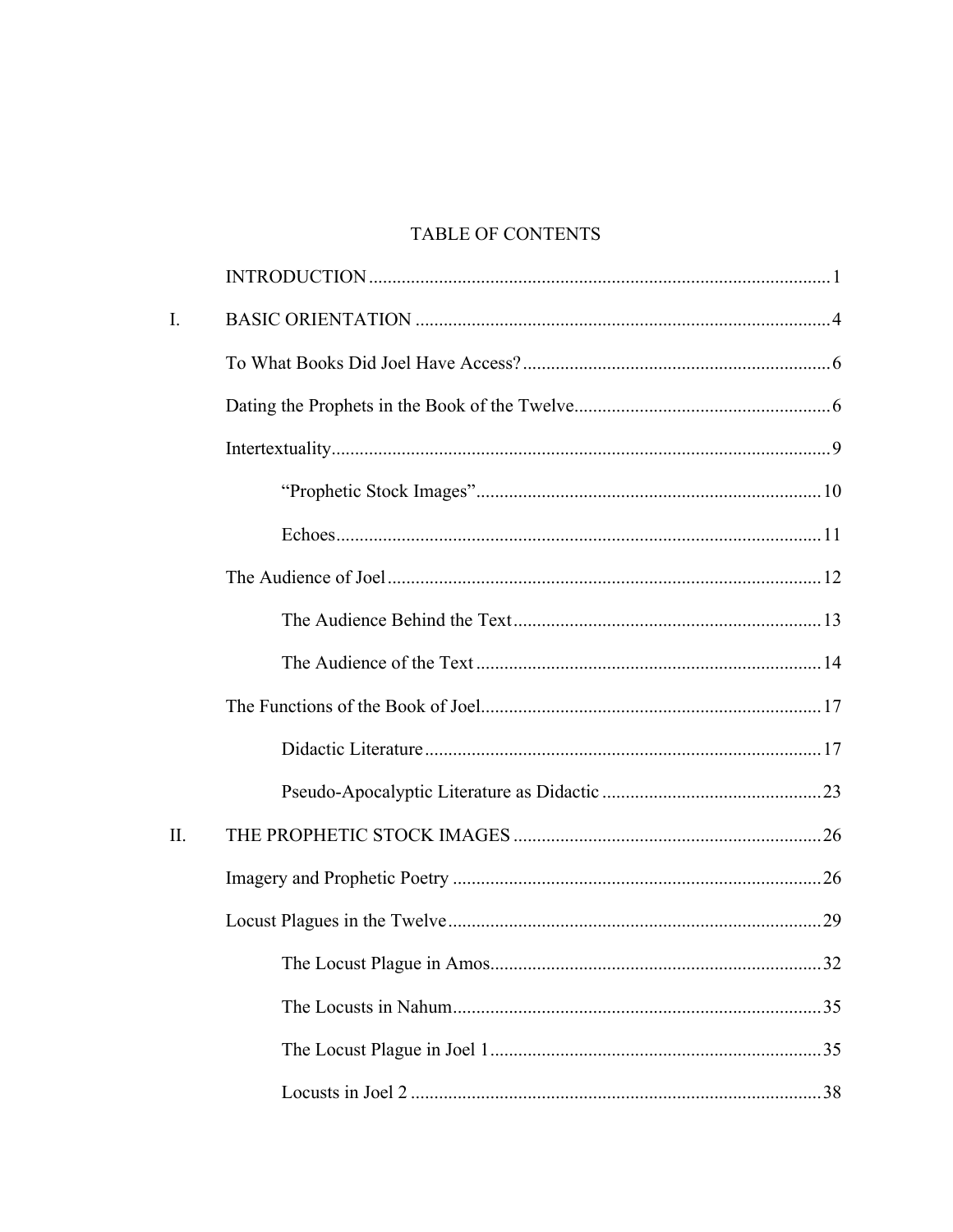| III. |  |
|------|--|
|      |  |
|      |  |
|      |  |
|      |  |
|      |  |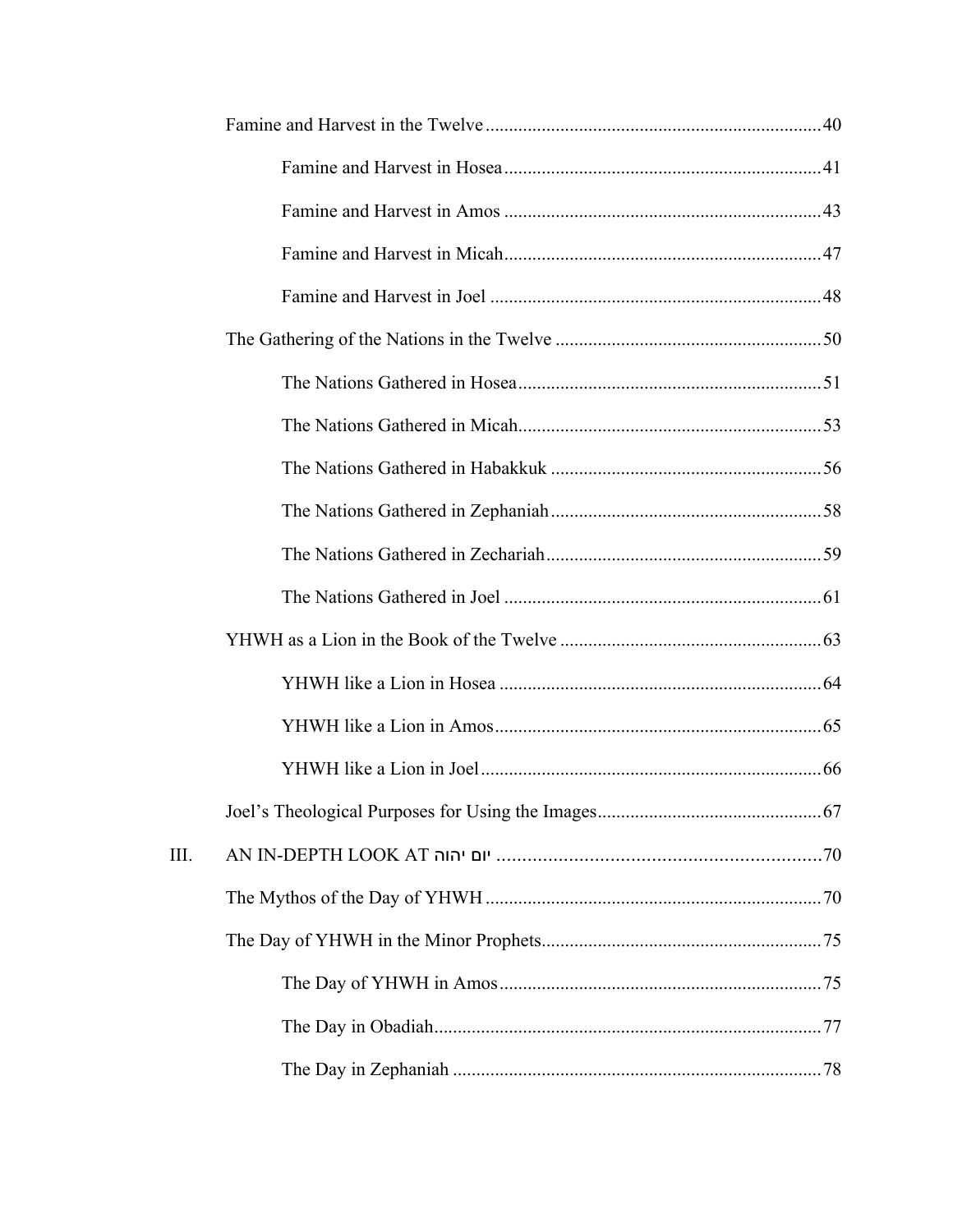| IV. |  |
|-----|--|
|     |  |
|     |  |
|     |  |
|     |  |
|     |  |
|     |  |
|     |  |
|     |  |
|     |  |
|     |  |
|     |  |
|     |  |
|     |  |
|     |  |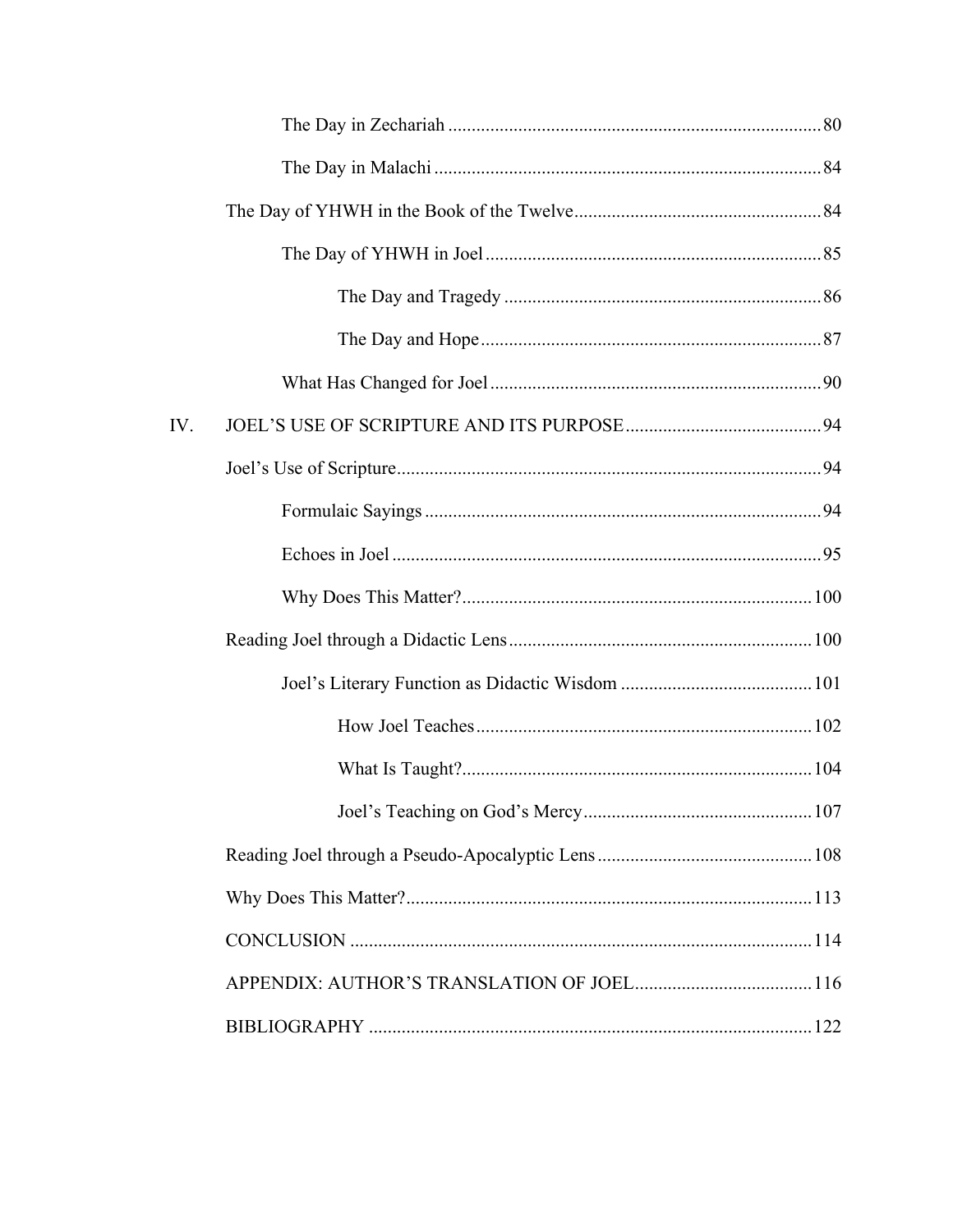#### **INTRODUCTION**

The book of Joel is classified as one of the twelve Minor Prophets. However, it is different from the books that surround it. In this study, we will explore how studying Joel by thinking of it as a reception and reimagining of what the prophets like Amos and Hosea spoke about helps us to understand the prophet's words for a new generation and context. I intend to show that the author of Joel uses previous prophetic material to construct a new and original prophetic book for a new generation of Israelites. The book is an early postexilic piece of literature, drawing from previous prophetic books such as Amos, Hosea, Micah, and others to craft something new.

This thesis project will demonstrate that (1) Joel is a piece of literature written to a community that needs to learn what it means to be the people of God in the postexilic world; (2) prophetic stock images used throughout the Book of the Twelve create connections with Joel; (3) within Joel, various echoes create connections between the book and the rest of the Book of the Twelve; and (4) the purpose of Joel in the reception and reimagining of the Book of the Twelve is to create a piece of prophetic literature for this postexilic generation.

Chapter 1 of this thesis will orient the reader to the terms and ideas that will be used throughout the paper. The terms introduced in Chapter 1 build the background for the case of how Joel pulls together the Book of the Twelve through the use of images while adding a new spin on them. Additionally, Chapter 1 will tackle the issue of the audience of Joel. Finally, I will argue for the two types of literature that Joel can be

1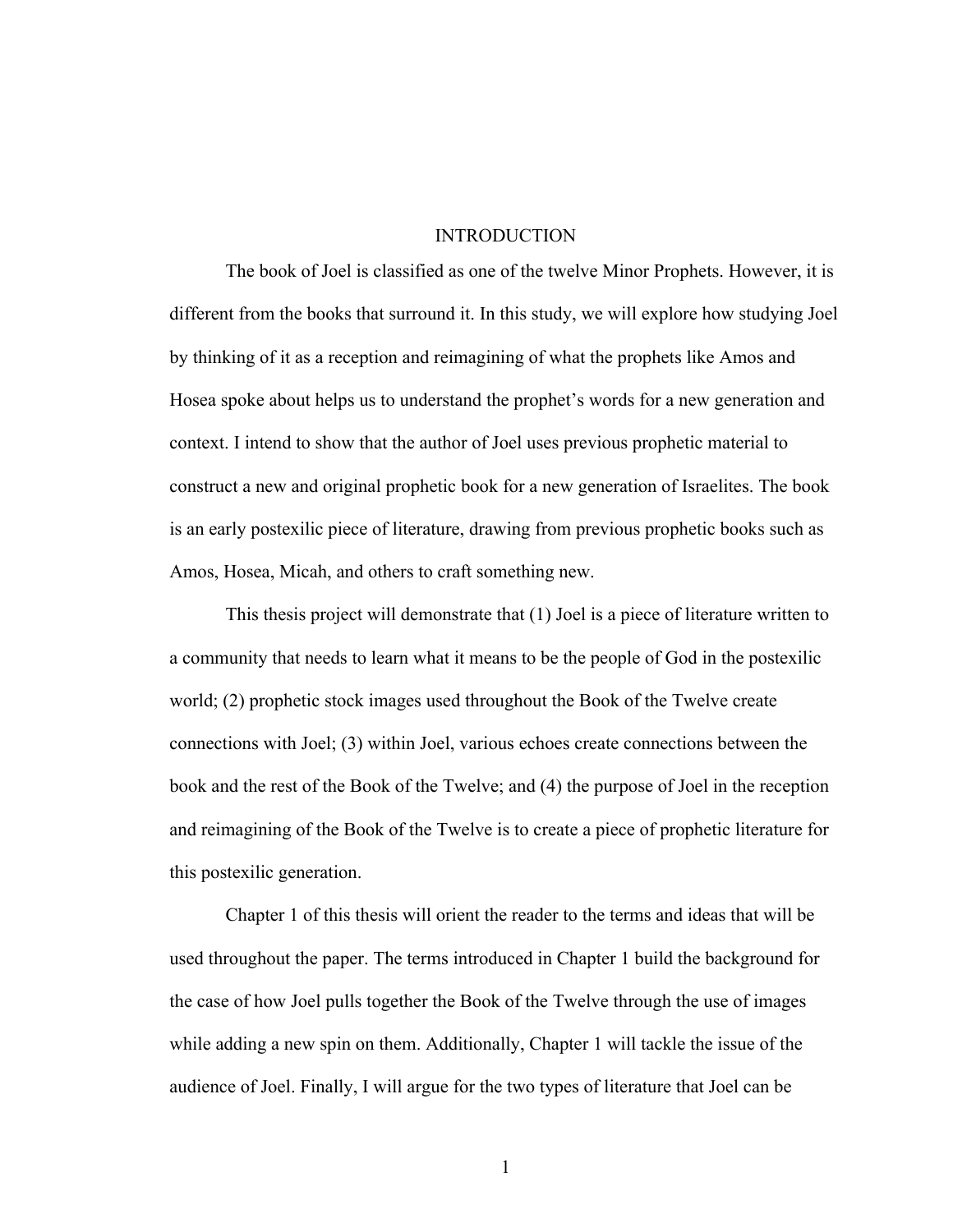assigned to, didactic literature and pseudo-apocalyptic literature. Laying out the audience of the book and orienting the reader to the two types of literature will help to build the argument in Chapter 4 of the purpose of Joel.

The next two chapters will contribute to the bulk of the thesis. They will show that Joel uses "prophetic stock images" to construct a vision of the world that will serve its readers. Chapter 2 focuses on the prophetic stock images of locust plague, famine and harvest, YHWH as a lion, and the gathering of the nations. These images recur in much of the book of Joel and therefore it is important to understand their use. I will address each image and its use in the Book of the Twelve (and any cultural background for each image), and then compare Joel's usage to that of the other Minor Prophets. Chapter 3 will concentrate on how the image of the Day of YHWH is used throughout the Book of the Twelve and in Joel, where it is the driving image in the book. I will show how Joel constructs a paradoxical understanding of the Day of YHWH as both tragic and hopeful for the people of God.

Chapter 4 focuses on Joel's intertextual relationships with other prophetic texts. I will also consider how Joel uses these echoes differently than the source material on which he draws for the purposes of teaching and revealing YHWH's plan for the people. In this section, I will read Joel through both a didactic lens and a pseudo-apocalyptic lens This chapter will argue that the book of Joel is meant to be read through both a didactic lens, teaching the audience to remember what was taught before, and a pseudoapocalyptic lens, pointing toward a future where YHWH once again rules from Zion.

In summary, the four chapters of this thesis will show how Joel takes images and phrases from the other Minor Prophets and reuses them to craft oracles for a new

2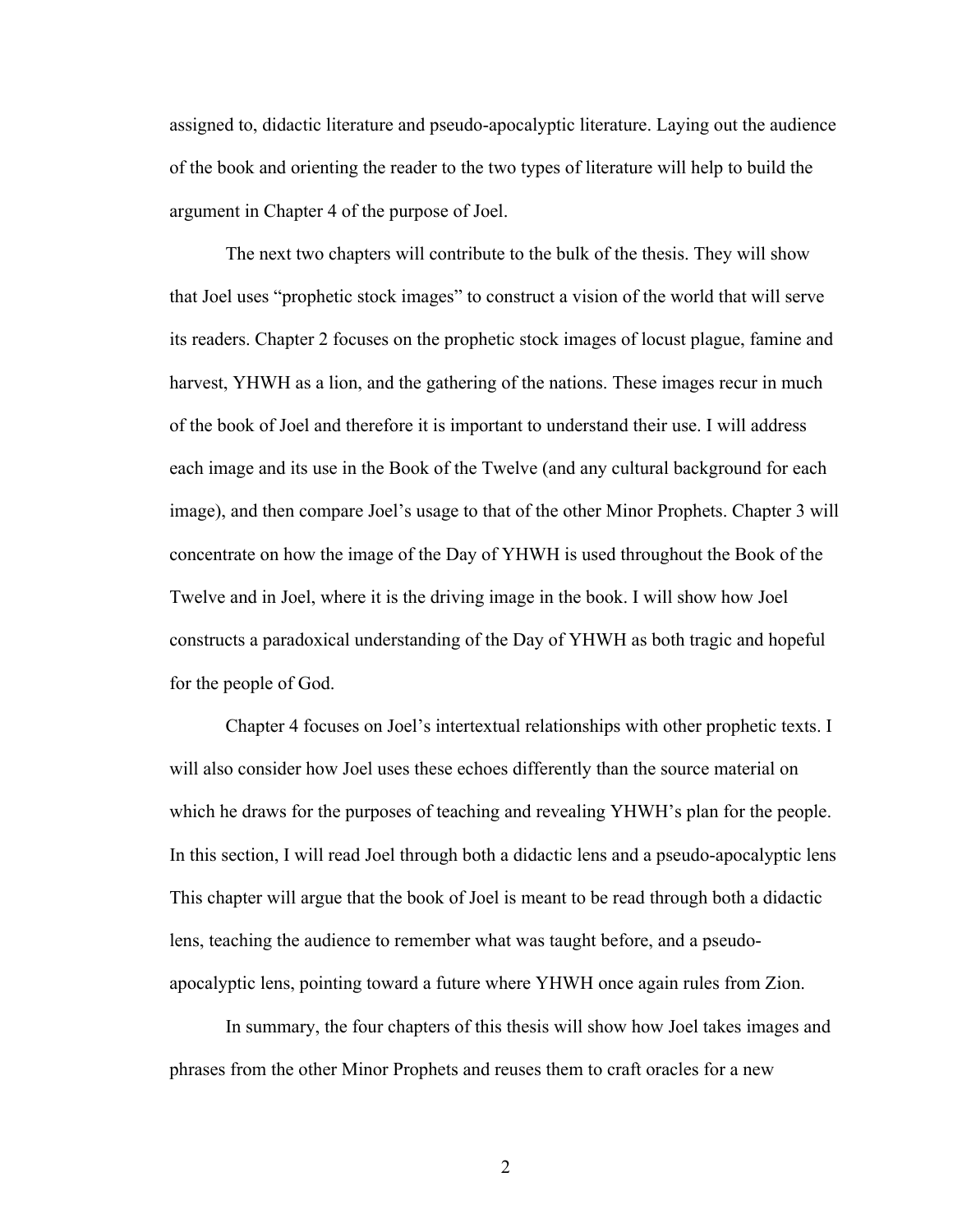generation. The reuse of material from the other Minor Prophets shows how the images adapted over time to reflect the changes for the Israelite people. The author of Joel created oracles to be read in the context of the other Minor Prophets as a way of augmenting and updating their messages and drawing the Minor Prophets together. In doing so, the book puts the past in conversation with its readers' future.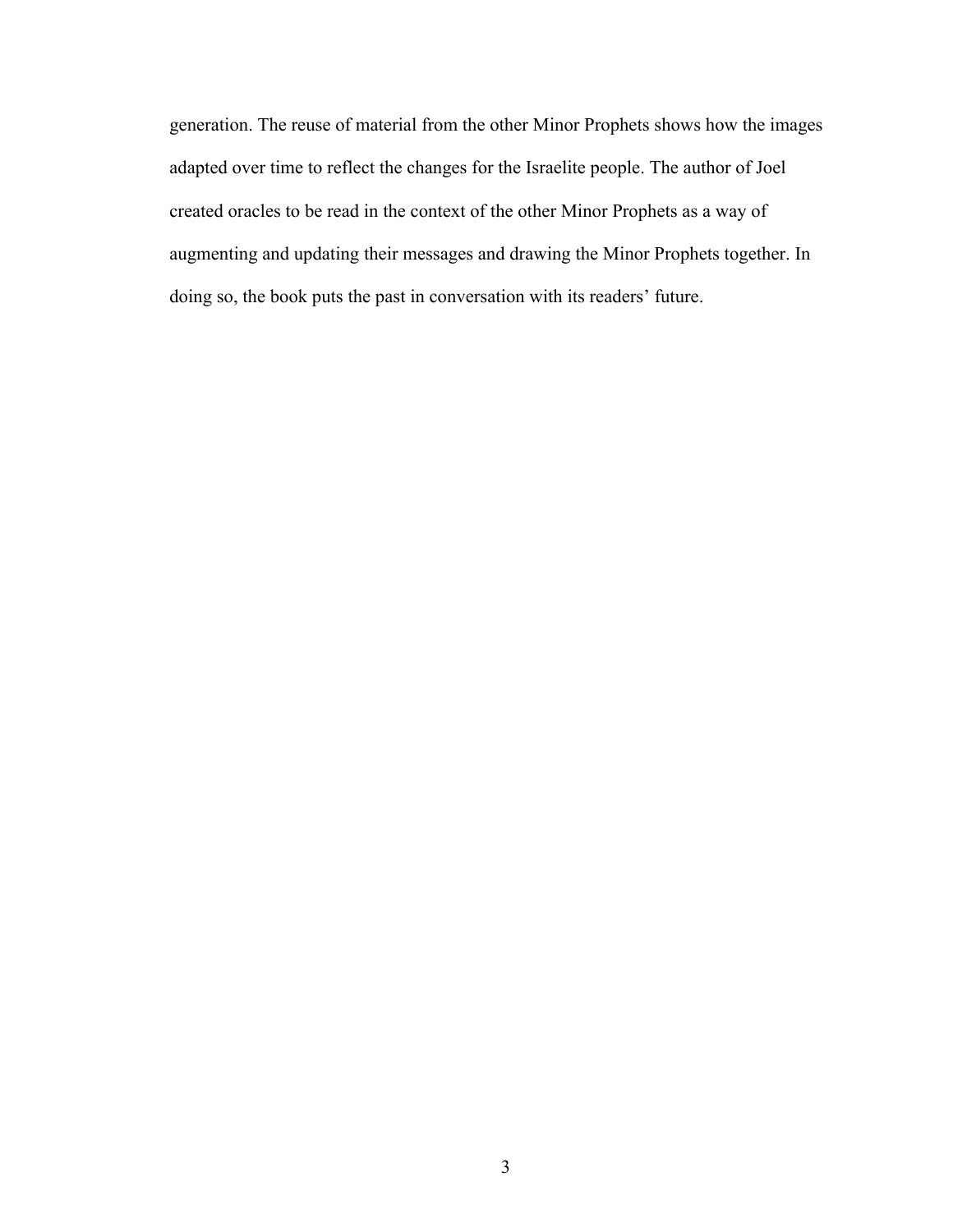## CHAPTER I

## BASIC ORIENTATION

The purpose of this chapter is to define the terminology that I will use in my discussion of Joel and the Book of the Twelve and to indicate ways in which Joel's intertextual connections with the rest of the Twelve create meaning. To begin, the Book of the Twelve is "a collection of twelve individual prophetic books that were placed together to form at least two versions of the Twelve."1 These slightly different versions include twelve individual works that can function independently as well as within a collection edited together through the use of different redactional techniques.

There is an elaborate discussion among scholars about prior editions of the Minor Prophets. Within this discussion, we get the evidence for a prior edition of the Minor Prophets called the Book of the Four. This edition includes Hosea, Amos, Micah, and Zephaniah. Jakob Wöhrle suggests that the Book of the Four is augmenting the Deuteronomic History since each prophet "presents a history of prophecy relying on the history described in the books of Kings but with its own interpretation."<sup>2</sup> He goes on to discuss how the superscriptions (especially regarding certain dates) suggest that these prophets, while they may have been edited during the exile, are intended to be read "as a

<sup>1.</sup> Marvin Sweeney, *The Twelve Prophets,* Berit Olam 1 (Collegeville: Liturgical Press, 2000), xxxix.

<sup>2.</sup> Jakob Wöhrle, "'No Future for the Proud Exultant Ones' The Exilic Book of the Four Prophets (Hos., Am., Mic., Zeph.) as a Concept Opposed to the Deuteronomistic History," *Vetus Testamentum* 58 (2008): 608.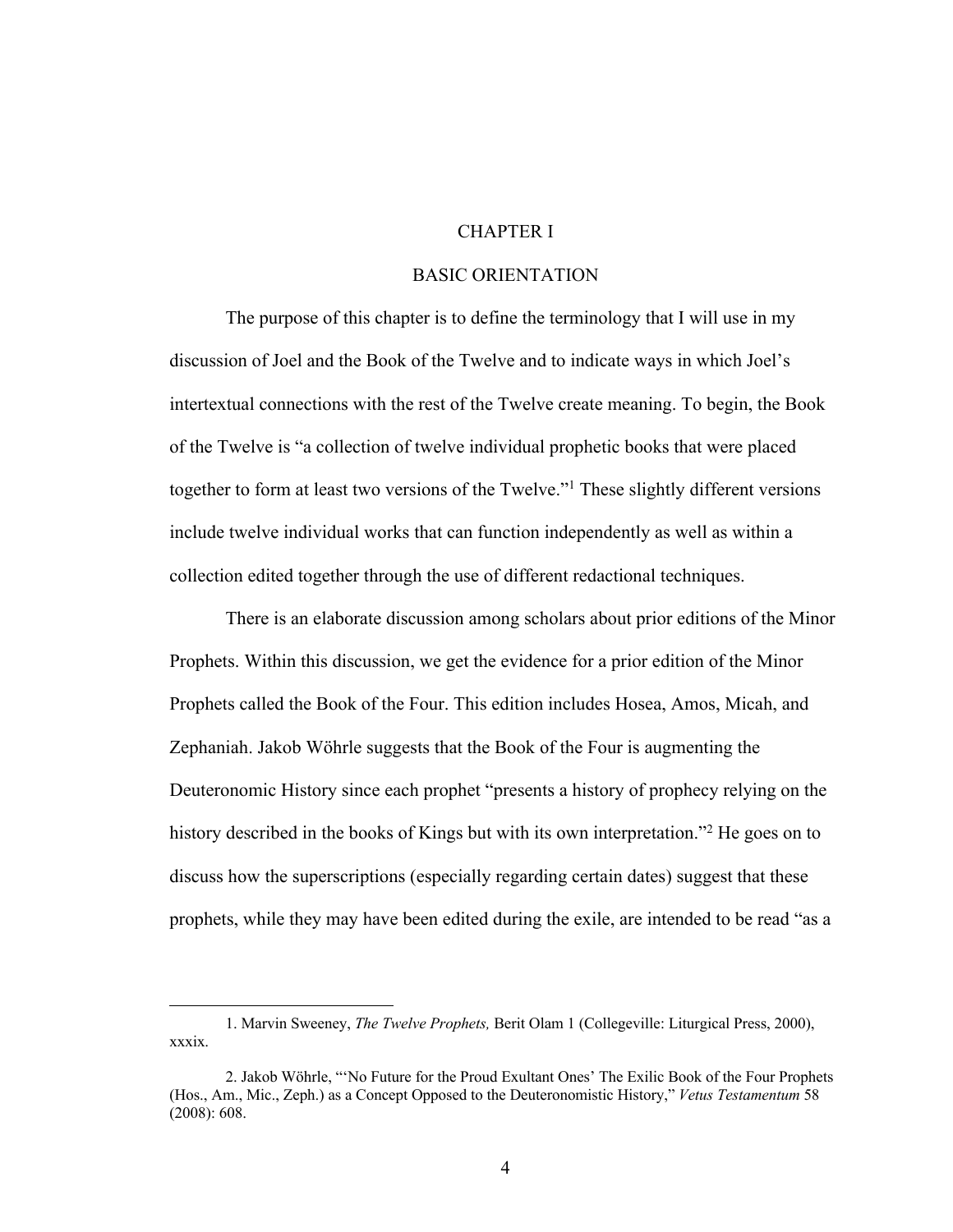commentary on the pre-exilic history of Israel and Judah."3 Additionally, Nicholas R. Werse notes further that while the passages that use Deuteronomistic themes "do not always form a single coherent redactional layer . . . investigation of the Book of the Four intertextual parallels . . . yields coherent redactional layers."4 One of his main arguments is that the use of Deuteronomistic themes should not serve as the only decisive factor for proof of redaction and editing. However, for this thesis, it is important to note that the author of Joel is working within a tradition of redactional history of prophetic works, as evidence by the existence of prior editions of the Minor Prophets.

For this thesis, I will not go into all the redactional layers of the Book of the Twelve. I will not work through the redactional history of Joel or how its layers might relate to layers in other books. I will not decide whether an echo of Amos in Joel comes from the final "book" or from an earlier stage of Amos's development. This approach is justified, I believe, by the recognition that Joel appeared late in the redaction history of the Twelve. Therefore, instead, I will focus on how Joel has been written to be read within some form of the Book of the Twelve, since as far as we know, Joel had no prior existence outside this collection. I will be working with the idea that the postexilic communities were continually using, reworking, and thinking of the preexilic prophets to guide them in their search to follow YHWH.

<sup>3.</sup> Wöhrle, "No Future for the Proud Exultant Ones," 612. For this thesis, the term "preexilic" can be defined as the period of Israelite history prior to the destruction of the first Temple in Jerusalem by King Nebuchadnezzar in 586 BCE. The term "postexilic" will be defined as the period of time following the edict of King Cyrus of Persia in 538 BCE and the rebuilding of the temple in Jerusalem. Consequentially, the term "exilic" will be used to describe the decades between 586 BCE and 538 BCE.

<sup>4.</sup> Nicholas R. Werse, *Reconsidering the Book of the Four: The Shaping of Hosea, Amos, Micah, and Zephaniah as an Early Prophetic Collection* (Berlin; Boston: Walter de Gruyter, 2019), 303.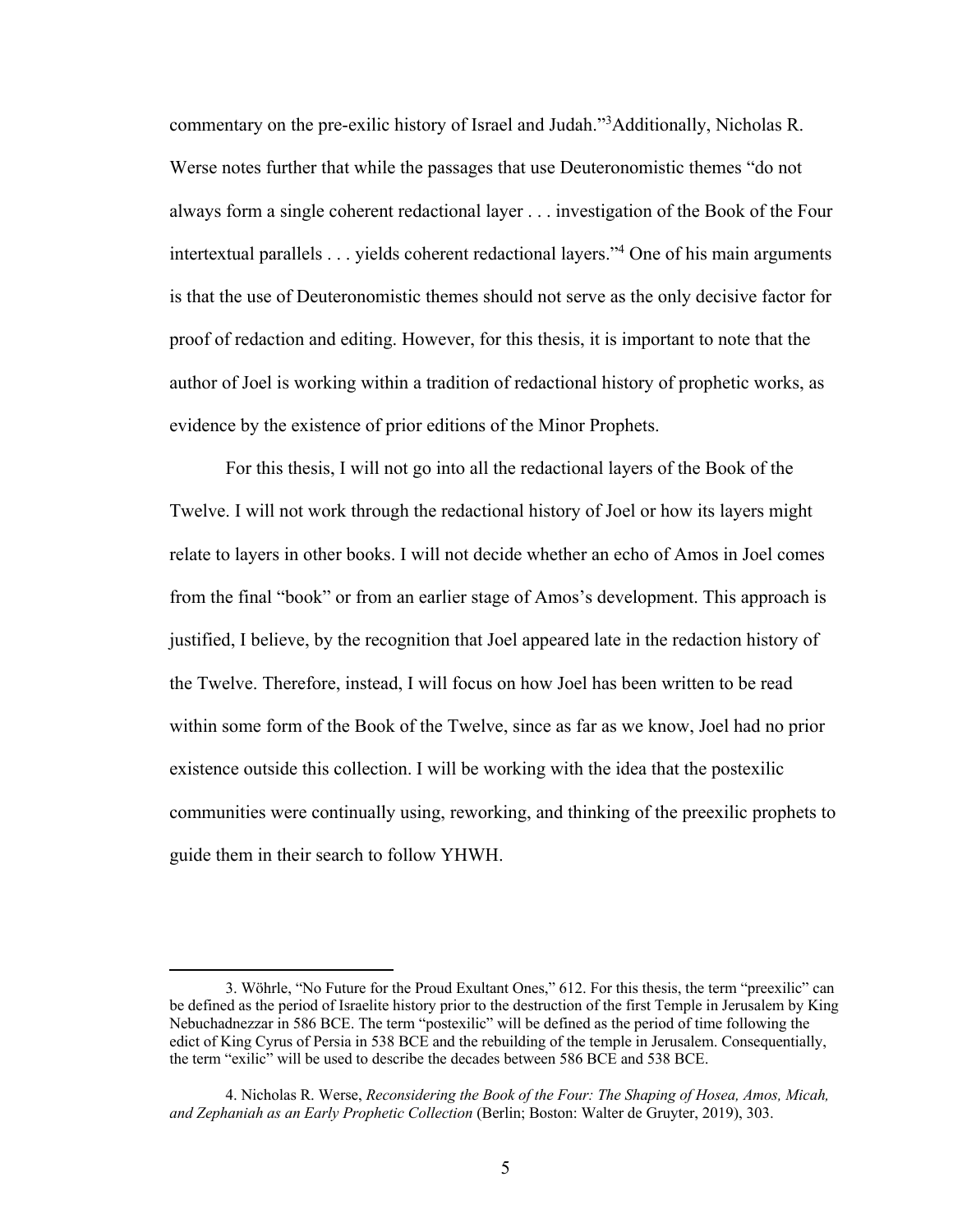#### **To What Books Did Joel Have Access?**

Joel uses many of the books ascribed to preexilic prophets in his oracles. This thesis focuses primarily on the sources from the Book of the Twelve, but Joel echoes other parts of the Hebrew Bible as well. It is also important to note that while Joel uses some of the same language and images, these are not necessarily echoing other prophetic books. That is, we must weigh carefully the possibilities of a given text in Joel alluding to or echoing a given text elsewhere. One tactic for prophecy in the Hebrew Bible was to draw on the common history of the people being addressed. Additionally, we will see that there is a formula for introducing prophetic oracles.

## **Dating the Prophets in the Book of the Twelve**

Identifying quotations, echoes, and allusions requires prior decisions on the relative dating of the texts in question, as I will address below. <sup>5</sup> Because the book of Joel does not offer any decisive evidence for a date, scholars have historically debated the issue. <sup>6</sup> Three arguments for a date come to the forefront of these debates. Early scholars, such as Karl A. Credner and Carl F. Keil, argue for a preexilic dating of the book. These authors suggest that the book can be placed in the eighth century BCE (or earlier) because of the placement of the book in the Hebrew canon of the Minor Prophets.<sup>7</sup> This argument is a conservative position that assumes that the order of the prophets in the Book of the Twelve is vitally important to the dating of the individual prophetic books.<sup>8</sup>

<sup>5.</sup> See the section titled "Echoes" in this thesis for the discussion of the method of identifying intertextual references.

<sup>6.</sup> James N. Pohlig, *An Exegetical Summary of Joel* (Dallas, TX: SIL International, 2003), 1.

<sup>7.</sup> Karl A. Credner, *Der Prophet Joel übersetzt und erklärt* (Halle [Saale]: Verlag der Buchhandlung des Waisenhauses, 1831); Carl F. Keil, *The Twelve Minor Prophets,* vol. 1 (Edinburgh: T and T Clark, 1868).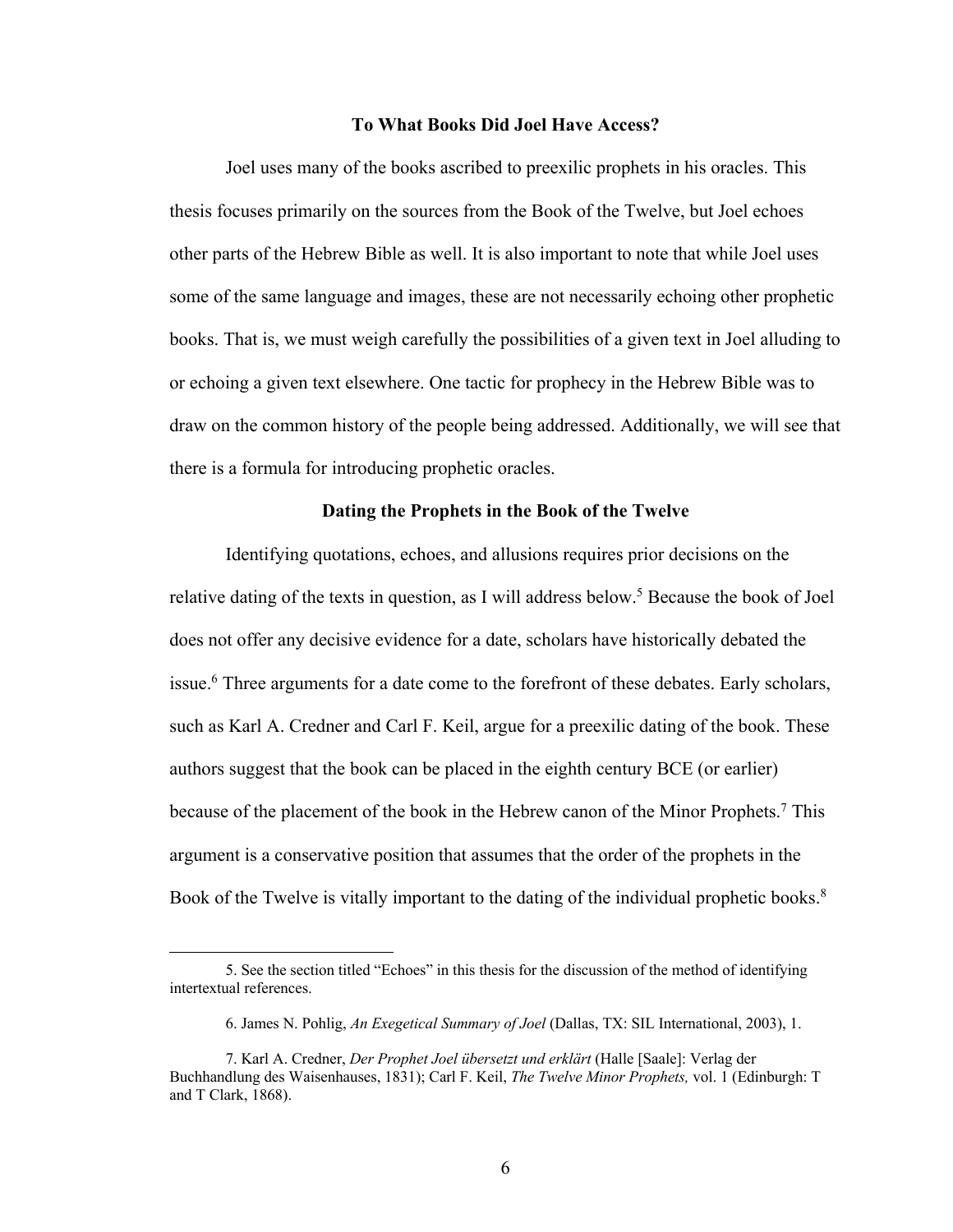Another piece of evidence for an earlier dating (more substantial than simply the place in the canon) is the enemies listed in the judgment of the nations in Joel 3. The nations mentioned include Tyre, Sidon, and all the regions of Philistia, but not Assyria, Babylon, and Persia. 9 This more localized focus suggests to these commentators a date prior to the rise of the eastern superpowers.

A second position on the dating of Joel is that of scholars such as Johann Vatke, David Hubbard, James Pohlig, and James Crenshaw, who argue for a postexilic dating. The first scholar to offer this position was Vatke, in  $1835$ <sup>10</sup> Vatke argued in part for a later dating because Joel 4:7 suggests that the Greeks threatened the region.<sup>11</sup> Following Vatke's example, Hubbard, Crenshaw, and Pohlig continue this argument. Hubbard argues for a two-stage composition of the book, finding evidence for a later stage of the book after 500 BCE based on the astronomical calculations in Joel 2:10. <sup>12</sup> Additionally, Joel's use of other prophetic works and the mention of the Jerusalem wall and the Ionians, suggest a postexilic date.<sup>13</sup> And finally, Pohlig provides the evidence that there is

11. Vatke, *Die biblische Theologie,* 463.

<sup>8.</sup> Richard Coggins, *Joel and Amos,* New Century Bible Commentary (Sheffield: Sheffield Academic, 2000), 14.

<sup>9.</sup> David A. Hubbard, *Joel and Amos: An Introduction & Commentary* (Downers Grove, IL: InterVarsity, 1989), 23–24.

<sup>10.</sup> Johann Vatke *Die biblische Theologie wissenschaftlich dargestellt,* Vol. 1: *Dei Religion des Alten Testaments nach den kanonischen Buchern entwickelt* (Berlin: n.p., 1835), 462. See also Pohlig, *An Exegetical Summary of Joel,* 1–4; Hans Walter Wolff, *Joel and Amos*, Hermeneia (Philadelphia: Fortress, 1977), 4–6; Raymond Dillard, "Joel" in *The Minor Prophets: An Exegetical and Expository Commentary* 1, ed. T. E. McComskey (Grand Rapids: Baker, 1992), 240–43; and Leslie Allen, *The Books of Joel, Obadiah, Jonah, and Micah* (Grand Rapids: Eerdmans, 1976), 19–25.

<sup>12.</sup> Hubbard, *Joel and Amos,* 24–25. Hubbard also discusses the evidence for a date after 366 BCE but argues for a date of around 500 BCE as the probable date.

<sup>13.</sup> James L. Crenshaw, *Joel*, Anchor Bible (New York, NY: Doubleday, 1995), 23. Crenshaw states that "internal evidence . . . favors a late-dating of the book, perhaps fifth century."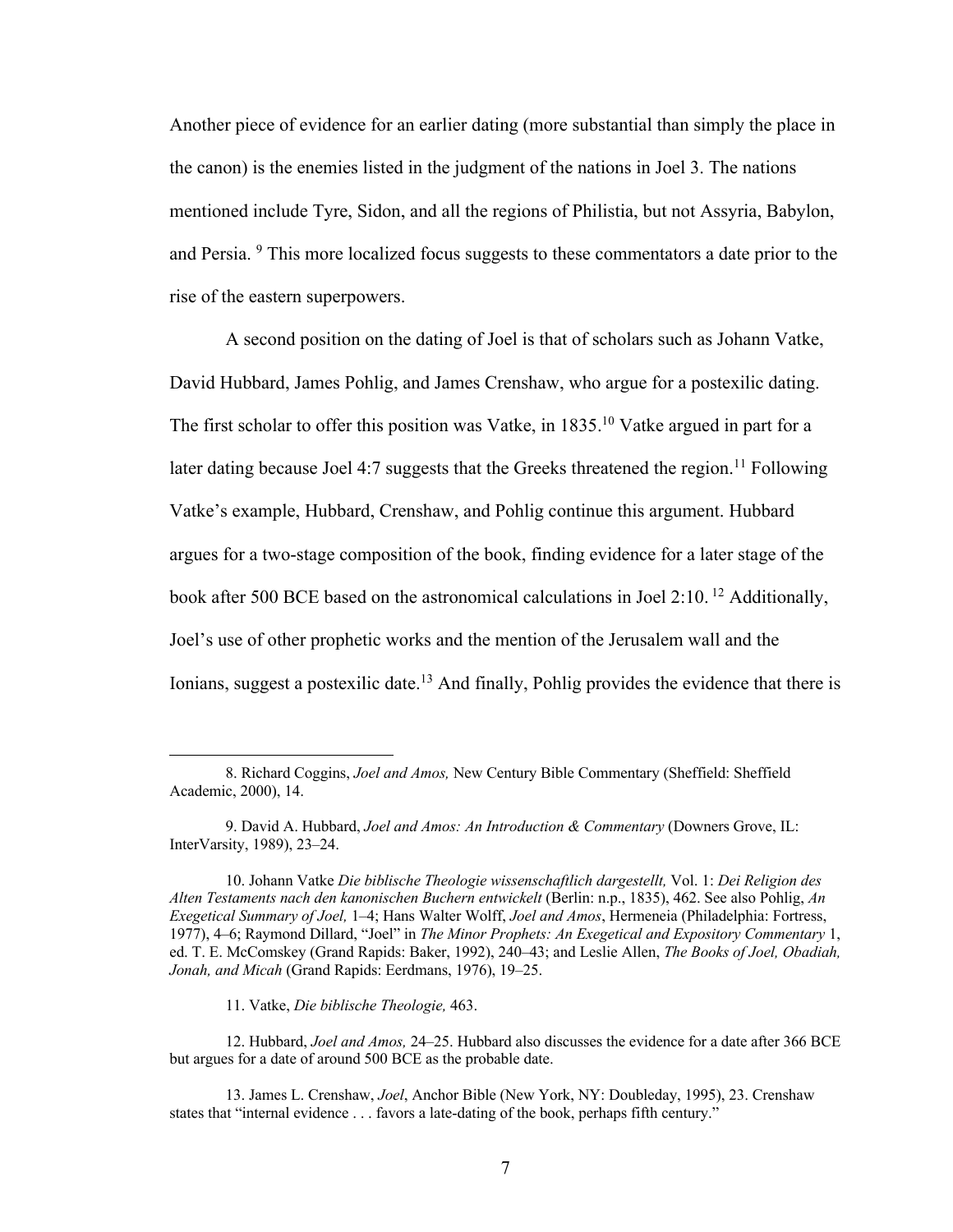no reference to the monarchy, nor to Assyria or Babylon, which suggests a fifth century BCE or later dating for the book of Joel. Pohlig also argues that Joel's description of temple worship and lack of condemnation of idolatry excludes the exilic period when the temple was destroyed.14 However, Elie Assis argues that "the reference to the cult in the book of Joel is not decisive in establishing its historical period."15

There is some debate, moreover, about the extent of the impact of the deportations on the daily lives of the common people of Judah. While the elite were taken captive to Babylon, many Israelites, perhaps most, remained in the land. However, just because there were people who remained in the land does not mean that religious aspects of life would have continued normally after the deportation of the monarchy and the installation of a Babylonian governor. Certainly, the communities would have continued with their daily lives, but because of the close connection of the monarchy and the religious cult, I cannot agree that the cult continued as normal without the center of the temple and monarchy. J. Bright argues that "Israel's true centre of gravity had temporarily shifted from the homeland" and that "though there were doubtless godly people in Judah who, like their brothers far away, mourned over Zion and longed for its restoration, they were too leaderless and helpless to do more than dream."16 Bright seems to be drawing on the idea from some biblical writers, such as those of Ezra and Nehemiah, that there were

<sup>14.</sup> Pohlig, *An Exegetical Summary of Joel,* 1–4. Pohlig offers more evidence for a later date than I could discuss here.

<sup>15.</sup> Elie Assis, *The Book of Joel: A Prophet between Calamity and Hope* (New York: Bloomsbury, 2013), 9–10. I am aware of the Empty Land Debate, which discusses just how many deportations there were and the impact of those deportations on the people who remained in the land. I will not go into detail here on this as it is tangential to the date of Joel. What I will discuss is the impact of the deportations on cult life in response to Assis.

<sup>16.</sup> J. A. Bright, *A History of Israel* (Louisville: Westminster John Knox, 2000), 345.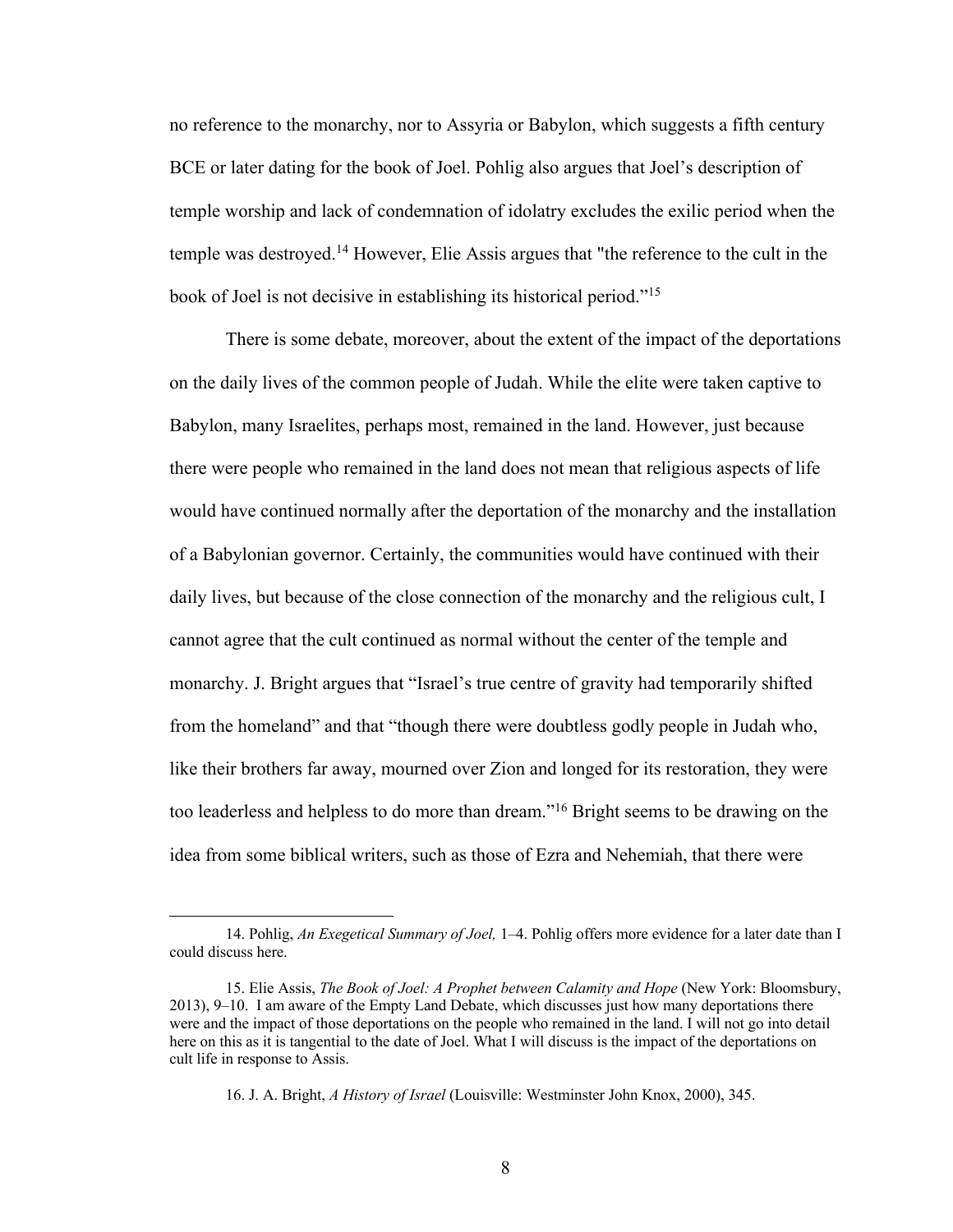some who had remained. However, in the same writings of Ezra and Nehemiah, the people who remained are shown to be suspect in some way or another; they did not have the religious leadership that they had before the exile and so (according to these biblical writers) they strayed from YHWH. Because of this argument and the evidence for a postexilic date, I agree that Joel is a postexilic prophet, dated sometime during the late fifth to fourth century BCE.

#### **Intertextuality**

The term intertextuality is difficult to define because "no firm or certain answer to what forms a true example of intertextuality exists."<sup>17</sup> There is no true example of intertextuality because those who study this idea recognize that "any text can be placed into conversation with any other text, thereby forming an intertextual relationship."18 Therefore, the simplest definition of an intertextual relationship involves two pieces of literature that are connected in some way to each other. Instead of trying to find the form of intertextuality, it may be better to simply recognize that texts that are considered intertextual are in conversation with one another. James Nogalski gives an example of this with the Book of the Twelve. Nogalski's definition of "intertextuality" sharpens the simple definition above. He proposes that intertextuality is "the interrelationship between two or more texts which evidence suggests (1) was deliberately established by ancient authors/editors or (2) was presupposed by those authors/editors." <sup>19</sup> He argues that the

<sup>17.</sup> J. Todd Hibbard, *Intertextuality in Isaiah 24–27: The Reuse and Evocation of Earlier Texts and Traditions* (Tübingen, Germany: Mohr Siebeck, 2006), 4.

<sup>18.</sup> Hibbard, *Intertextuality in Isaiah 24–27*, 4.

<sup>19.</sup> James D. Nogalski, "Intertextuality and the Twelve," in *Forming Prophetic Literature: Essays on Isaiah and the Twelve in Honor of John D.W. Watts,* ed. James W. Watts and Paul R. House (Sheffield: Sheffield Academic, 1996), 102.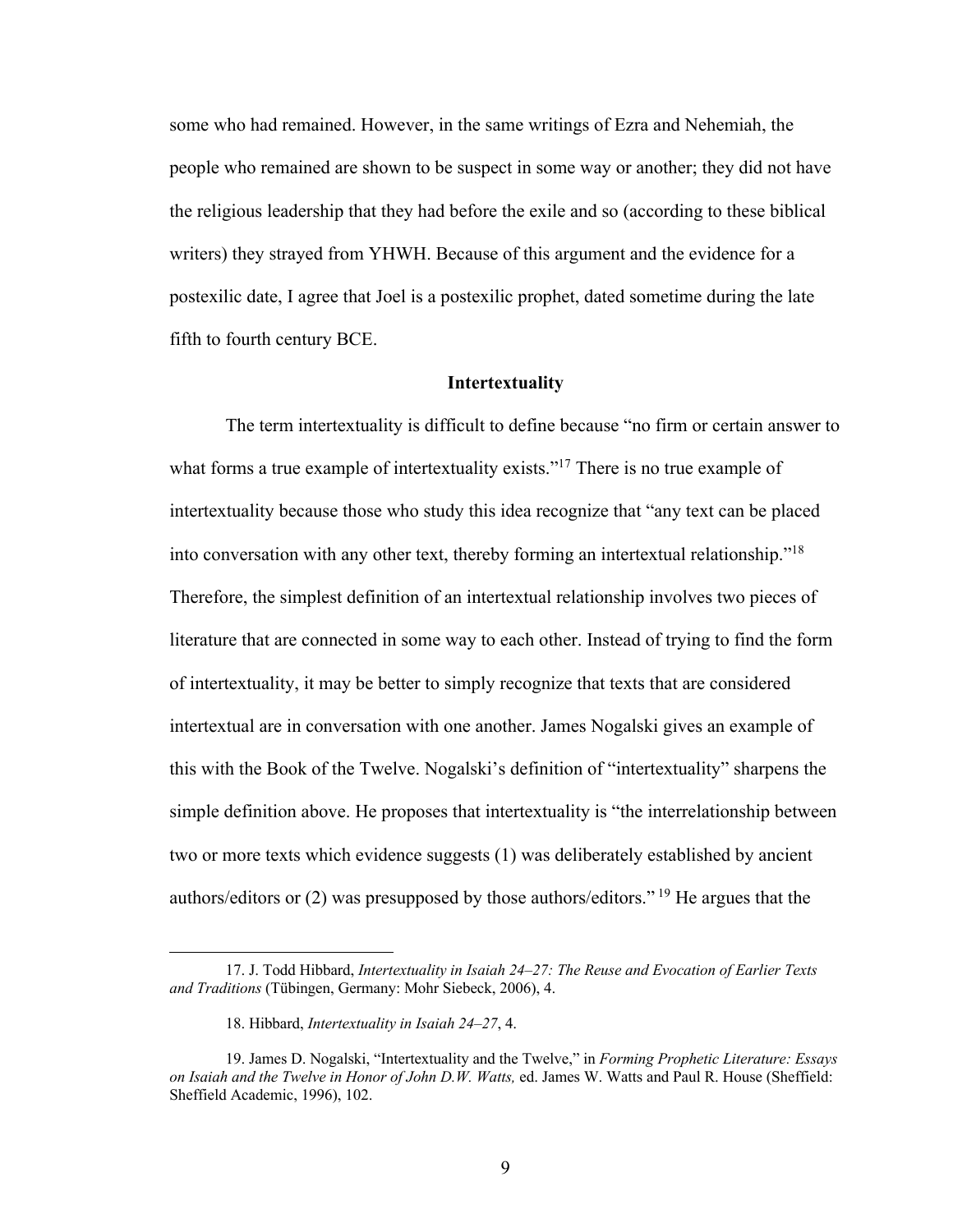authors and editors of the Book of the Twelve connected the prophetic books with catchwords and phrases.20 This intertextual relationship can also be created through the use of "prophetic stock images" and echoes, as I will argue. These forms of more intentional intertextuality reveal how the ancient authors and editors were reflecting on and conversing with older texts.

#### "Prophetic Stock Images"

The idea of "prophetic stock images" imagines that the prophets drew from a set of "prophetic stock phrases"21 when crafting their oracles. These phrases take the traditional images associated with the people of Israel's past and spin them in a metaphorical way to express meaning to the listeners. The Book of the Twelve employs a set of these phrases because "the prophetic books share common literary motifs and common audience that would have appreciated those motifs."22 While many of the books in the Hebrew Bible use these images, I will place a special emphasis on the themes and motifs that are common in in the Book of the Twelve. It is these images that unify the Book of the Twelve. I will refer to these images as "prophetic stock images" since they carry prophetic imagery, following the pattern of "threats brought about by covenant disobedience, calls for change, promises associated with change, larger threats for rejecting the opportunity to change, and promises of eventual renewal."<sup>23</sup>

<sup>20.</sup> Nogalski, "Intertextuality and the Twelve," 102.

<sup>21.</sup> Paul R. House, "Endings as New Beginnings: Returning to the Lord, the Day of the Lord, and Renewal in the Book of the Twelve," *Thematic Threads in the Book of the Twelve,* eds. Paul L. Redditt and Aaron Schart (Berlin: Walter de Gruyter, 2003), 321.

<sup>22.</sup> House, "Endings as New Beginnings," 316.

<sup>23.</sup> House, "Endings as New Beginnings," 318.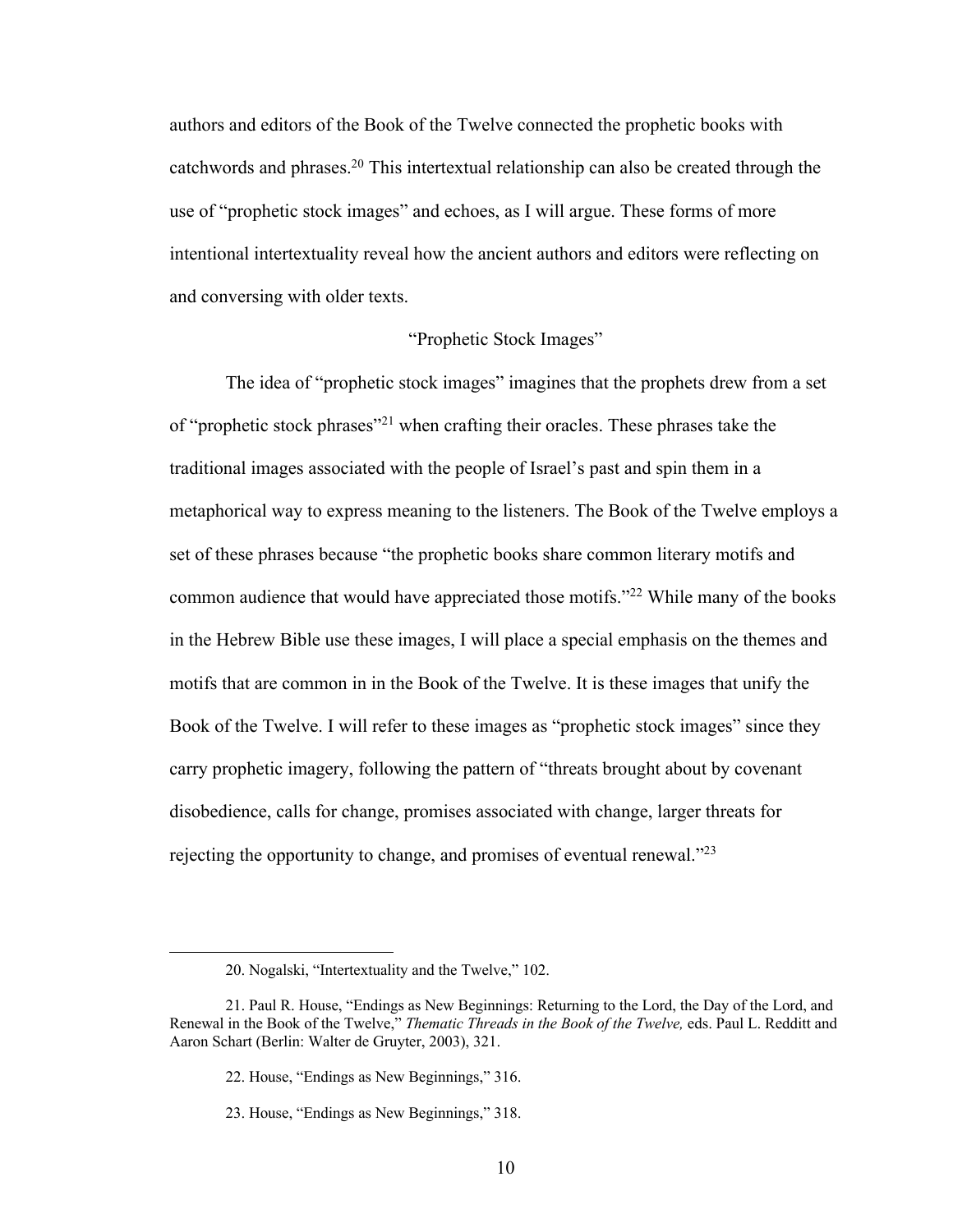Since these images are found throughout the Book of the Twelve, they help to unify the collection. However, each prophet nuances the meaning of the phrase for their theological arguments for their individual social locations. These images, while used for different purposes, still have set meanings. The "prophetic stock images" that we will be examining in relation to Joel for this project include: the image of locust plague, famine and harvest, the deliverance on Zion (which can also be thought of as the image of YHWH's rule), the gathering of the nations, and finally, the day of YHWH.

#### Echoes

As stated above, echoes are another way that intertextual relationships are created. However, echoes cannot simply be a similarity between two pieces of literature. Echoes have to be tested in order to determine if they are in fact true echoes.

There are a couple of different camps on how to test for echoes. One of the major scholars in this field is Richard Hays, who proposes seven tests to determine echoes. These tests include availability of the source to the author, the volume of the text in the work, how often the author uses that passage, how well the echo fits within the theology of the argument, the historical plausibility of the author using that text, the history of interpretation for that text, and whether the reading of the text makes sense within the context.24 Another scholar in this field is J. Todd Hibbard. Hibbard's method tests fewer criteria than Hays's but still focuses on the key issues. He gives four main issues to consider when identifying echoes: shared vocabulary, thematic coherence, meaningful textual relationship, and chronological possibility.25

<sup>24.</sup> Richard Hays, *Echoes of Scripture in the Letters of Paul* (New Haven: Yale University Press, 1989), 29–32.

<sup>25.</sup> Hibbard, *Intertextuality in Isaiah 24–27*, 5.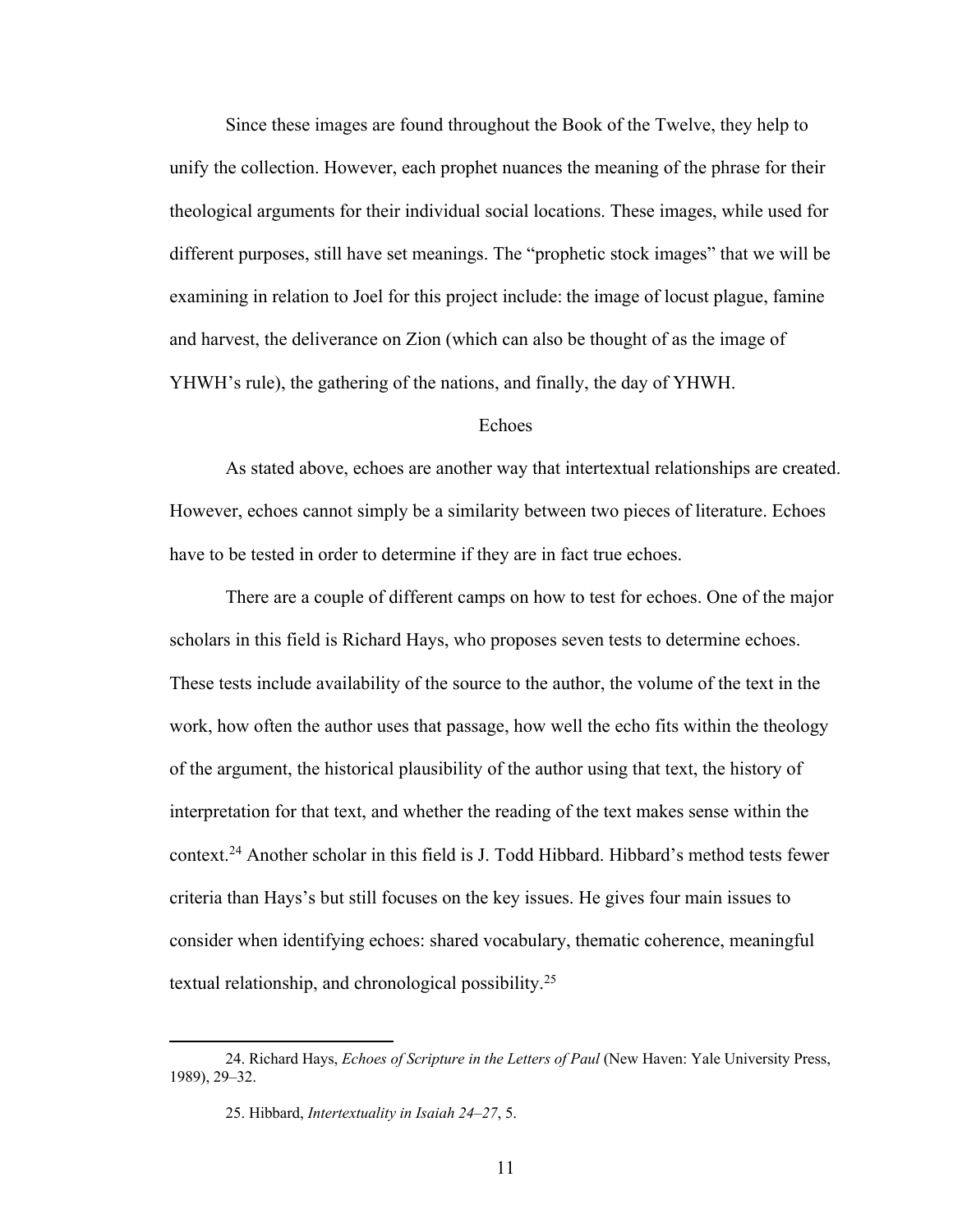While Hays's categories include things such as the volume of the text in the work, how often the author uses the text, and the history of interpretation, Hibbard's method would include these two within the meaningful textual relationship category. Similarly, the categories of availability to the author and the historical plausibility would both fall into Hibbard's category of chronological possibility. Likewise, Hays's categories of how well the text fits theologically and whether the reading makes sense would both fall into Hibbard's category of thematic coherence. The only category that Hibbard includes that does not correspond to one of Hays's categories is the category of shared vocabulary. Because of the similarities in the two methods, I will be using Hibbard's shorter method since it covers the most important issues for identifying echoes.

#### **The Audience of Joel**

We must consider three different audiences: the audience behind the text, the audience of the text, and the audience in front of the text. The audience behind the text refers to the culture, traditions, and social experiences of the people at the time the text was written. The audience of the text is who the characters in the text are and what they are saying and hearing. The audience in front of the text is the modern readers, who come to the text with different life experiences and social locations than those behind the text. That being said, we will forego discussing the audience in front of the text because I do not presume to know the experiences and social locations of all people who have read, do read, or will read the words from Joel. Instead, we will focus on the audience behind the text and the audience of the text.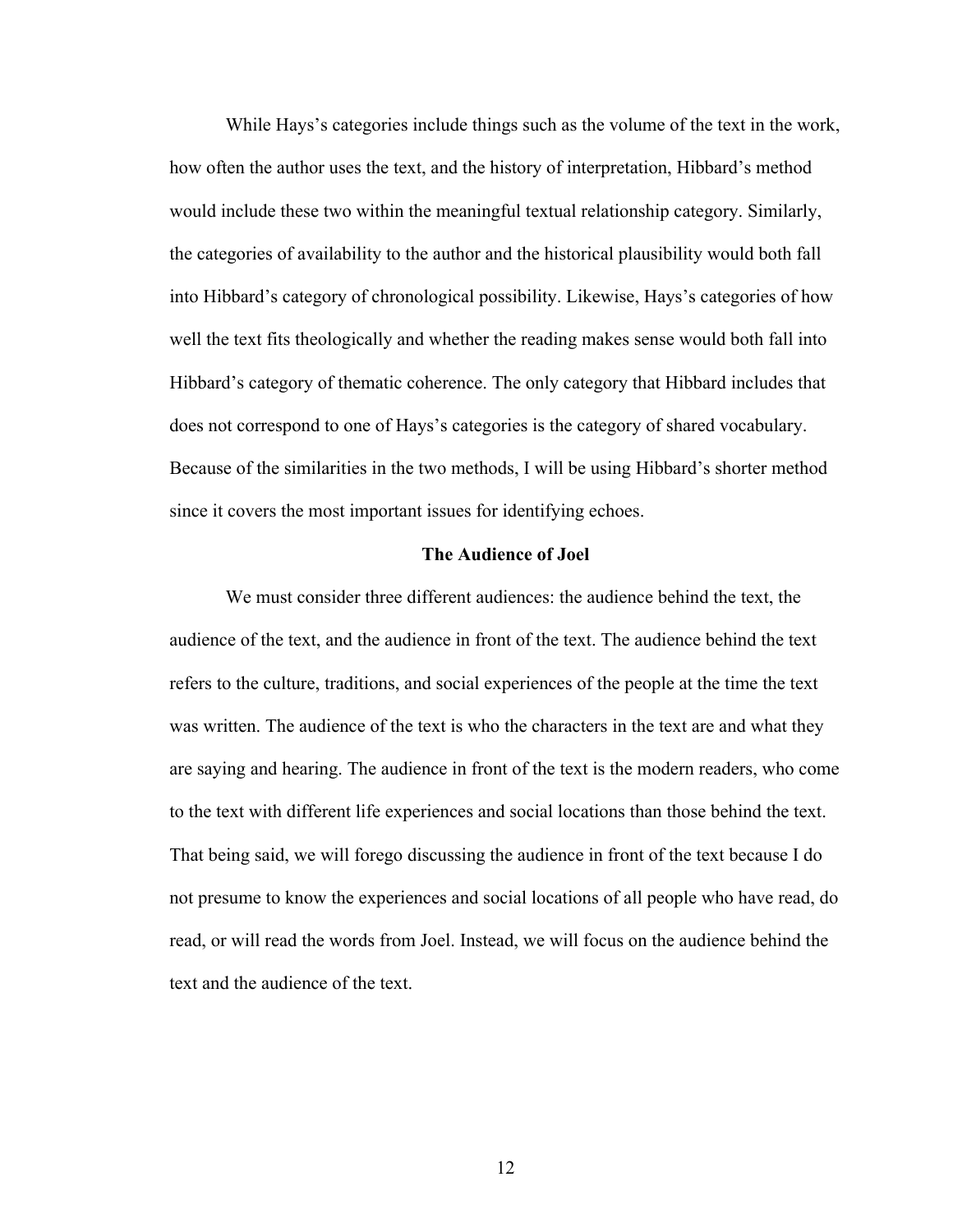#### The Audience Behind the Text

For the book of Joel, this would be the people of the late fifth and fourth century BCE, those who have seen and experienced the aftermath of the exile for themselves. The author of Joel is writing in a time when many of the captives had returned and rebuilt Jerusalem's walls and the temple. They were dealing with what they believed to be impurities in their culture (i.e., the people not keeping themselves separate from those of the neighboring lands, among other issues). For example, in Ezra 9, the leaders of the people come before Ezra and say:

## לא־נבדלו העם ישראל והכהנים והלוים מעמי הארצות כתועבתיהם לכנעני החתי הפרזי היבוסי העמני המאבי המצרי והאמרי: כי־נשאו מבנתיהם להם ולבניהם והתערבו זרע הקדש בעמי הארצות ויד השרים והסגנים היתה במעל הזה ראשונה:

The people of Israel, the priests, and the Levites have not kept themselves divided from the people of the lands, from their abominations; the Canaanites, the Hittites, the Perizzites, the Jebusites, the Ammonites, the Moabites, the Egyptians, and the Amorites. For they have taken some of their daughters for themselves and their sons, so that the holy descendants are mixed with the people of the land. Even more, the princes and rulers have been the first in this treacherous act. (Ezra 9:1b–  $2)$ .  $^{26}$ 

The author of Joel sees these impurities as a sign that the people of God have not changed their ways from what they were before the exile. This is true of other postexilic texts such as Malachi and Isa  $57-59$ <sup>27</sup> It is evident that the late prophets did not think that the indictments of the past were over. The same issues that had plagued the community of preexilic Israel continued to be an issue after the return. The authors want to remind the people what happened in the past (both what God had done for the people, as well as how God had punished them for their iniquities). In Neh 9, the Levites recount the history of

<sup>26.</sup> Unless otherwise noted, all translations of the biblical text are my own translations.

<sup>27.</sup> This is a different view than that of Second Isaiah, which illustrates a return and hope for the people who are in exile.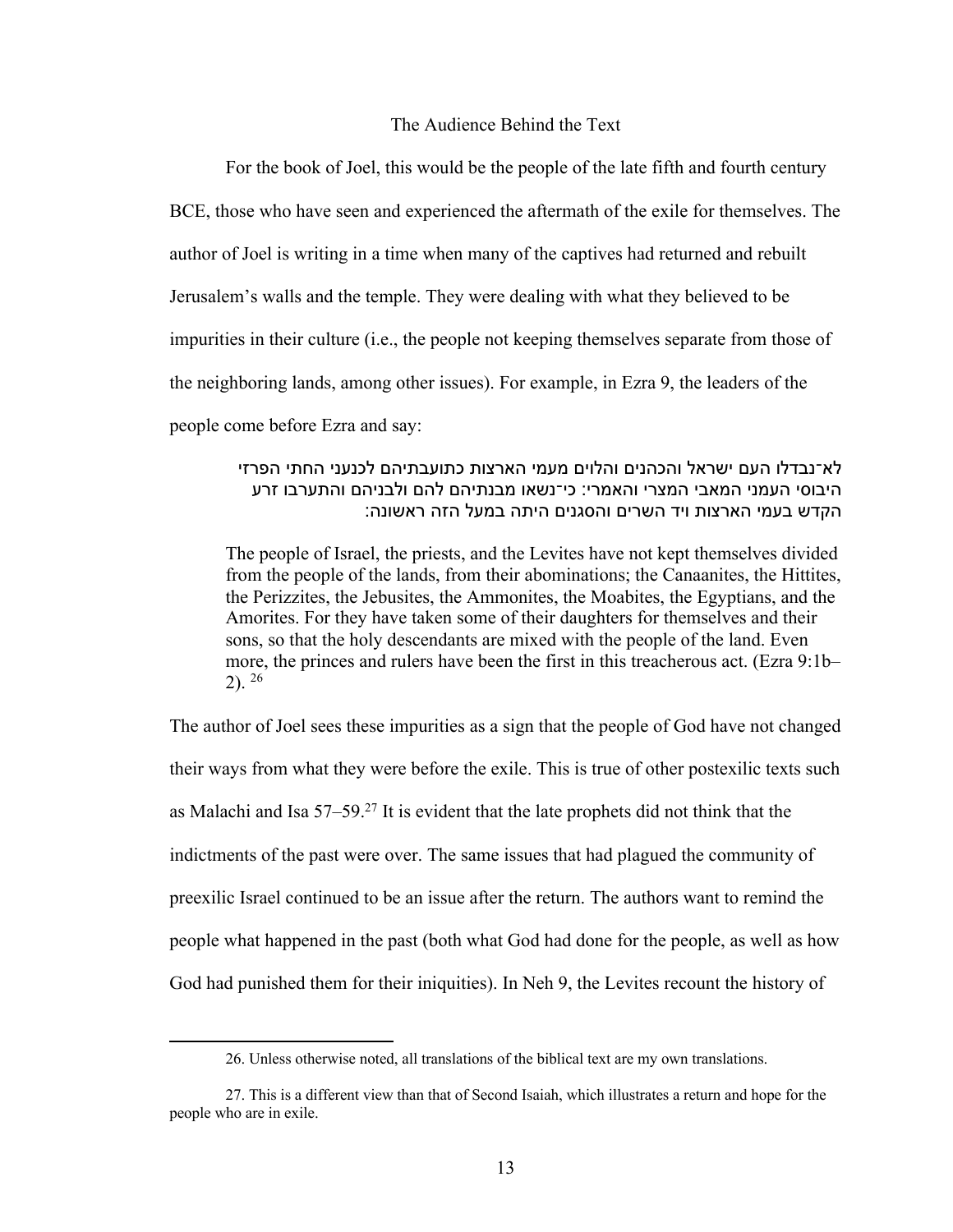the people of Israel and the sins of their ancestors before YHWH. They end their cry to

YHWH by saying

הנה אנחנו היום עבדים והארץ אשר־נתתה לאבתינו לאכל את־פריה ואת־טובה הנה אנחנו עבדים עליה: ותבואתה מרבה למלכים אשר־נתתה עלינו בחטאותינו ועל גויתינו משלים ובבהמתנו כרצונם ובצרה גדולה אנחנו:

Here today we are slaves,

in the land that you gave to our fathers to eat its fruit and its bounty; here we are slaves in it.

Its produce increases for the kings whom you have set over us because of our sins. They have reign over our bodies and do what they please with our cattle. We are in great distress. (Neh 9:35–36)

The Levites are calling on God in the assembly gathered together, listening to the narrating of the sins of the people of Israel. They recount what has happened and declare that the people are in distress, recognizing that it is their own fault. In a sense, this is a call for the people gathered to repent of what their ancestors had done, to not repeat the same things. Similarly, the book of Joel calls its audience to gather and repent. In Joel, the author uses the current social experiences to reframe the prophetic traditions for this new postexilic generation, calling to mind the past while focusing on the future.

## The Audience of the Text

The audience of the text is a little more difficult to ascertain. There are at least two or three audiences identified in the text of Joel itself. These include the keepers of memory, the people of Judah, and the nations. Each audience plays an important role in the oracles. The people of Judah are simply those who have lived in Judah, who have suffered at the hands of the nations, who have been living life the best that they can during the plagues and the wars. The nations are those who have oppressed the people of Judah. YHWH declares the nations will be repaid for what they have done to the people.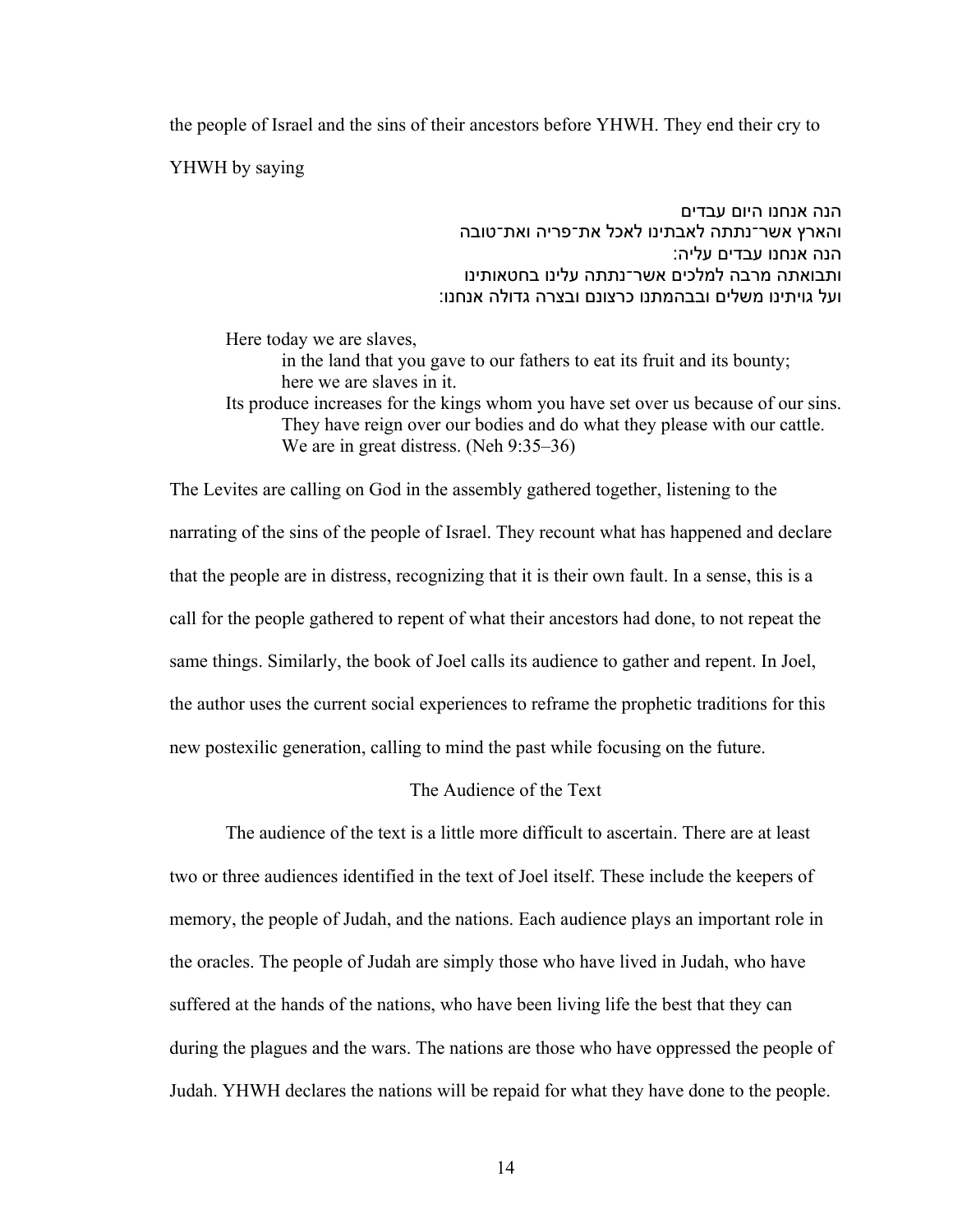The main (and implied) audience of the text includes the keepers of memory. In the community, the keepers of memory are tasked with recording and remembering the events of their time. They listen and write down what they hear and see so that they can impart the knowledge of these events to those who would come after them. They are told to "listen because what I am going to say has never happened before." The construction of Joel 1:2–3 sounds similar to the construction of the opening lines of Ps 78. Psalm 78 says,

## האזינה עמי תורתי הטו אזנכם לאמרי־פי: אפתחה במשל פי אביעה חידות מני־קדם: אשר שמענו ונדעם ואבותינו ספרו־לנו:

Listen my people, to my law; tilt your ears toward the words from my mouth. I will open my mouth with a parable; I will speak ancient riddles that we have heard and known for our ancestors have told us. (Ps 78:1b–3)

Joel, on the other hand states,

## שמעו־זאת הזקנים והאזינו כל יושבי הארץ ההיתה זאת בימיכם ואם בימי אבתיכם: עליה לבבניכם ספרו ובניכם לבניהם ובניהם לדור אחר:

Hear this, O elders, and give ear, all inhabitants of the land. Has this happened in your days? Or in the days of your ancestors? Recount it to your children and your children their children and their children to the generation after. (Joel 1:2–3)

Both the Joel passage and the passage from Ps 78 call the listener to hear the words of the person speaking. While the two authors of the passages choose different words to implore their listeners to listen, both authors ask that the listeners "give ear" to what they are about to say. Additionally, both authors reference the ancestors as a way of drawing on the tradition of the people and connecting the present with the past. The Psalter continues to admonish the listeners to continue the tradition that had been handed down to them. Similarly, Joel asks the keepers of the community memory to think back on the times of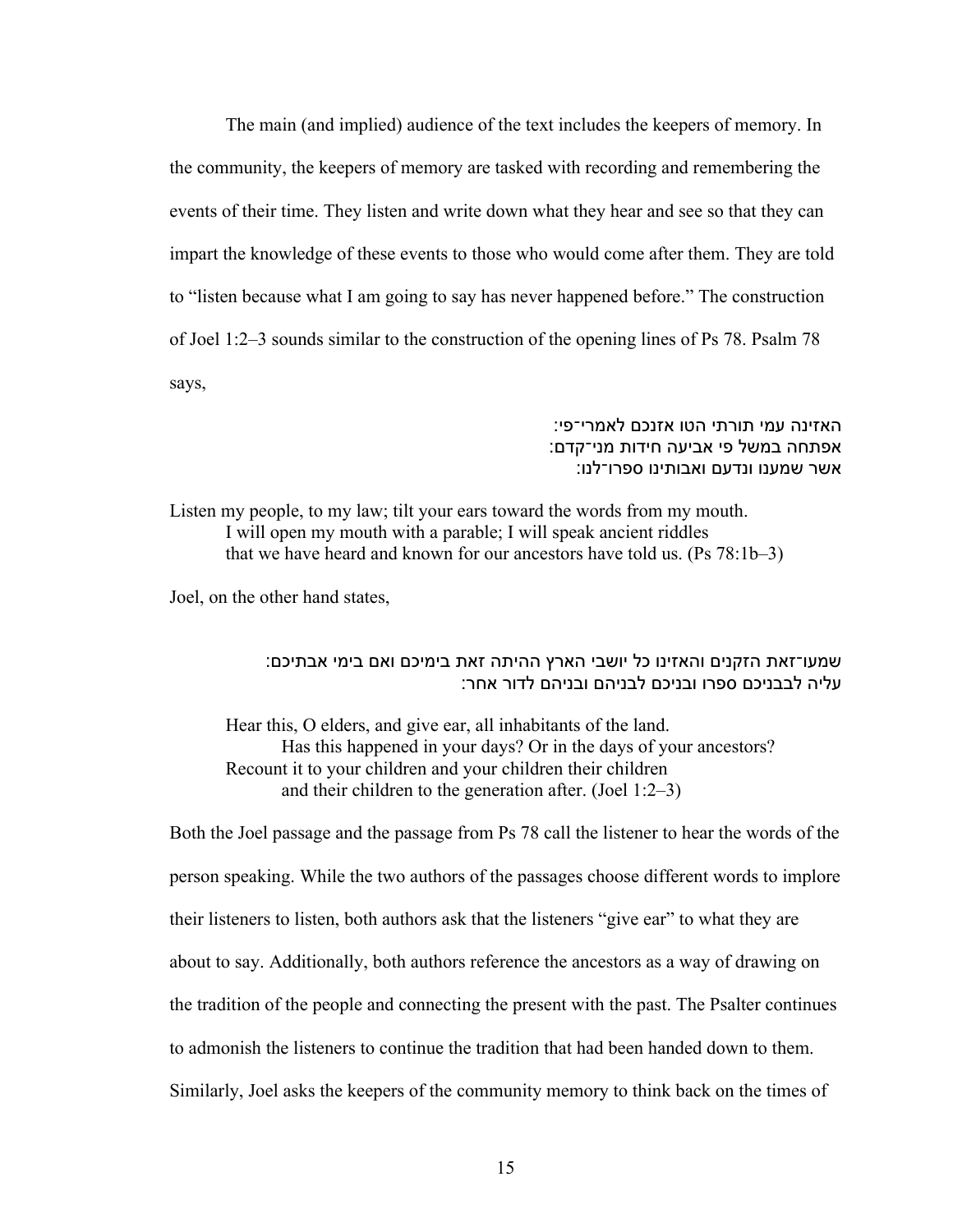old, the times that their predecessors had told them about and notice that this plague that is coming upon them is unlike any they had seen before. The similarity of the two passages suggests that there is a common didactic background behind them. It shows that there is a specific way that teachers in ancient Israel spoke.

Additional places within the text call upon the memory keepers to take notice.

When Joel describes YHWH's compassion and mercy in 2:13, he says

ושובו אל־יהוה אלהיכם כי־חנון ורחום חוא ארך אפים ורב־חסד ונחם על־הרעה:

return to YHWH your God for he is gracious and merciful. slow to anger and abounding in mercy and he relents from doing harm (Joel  $2:13b$ ).

Joel calls the people to recall the tradition of YHWH's self-declaration from Exod 34:6–

7. In Exod 34:6–7, when YHWH passes before Moses, Moses hears the words

יהוה אל רחום וחנון ארך אפים ורב־חסד ואמת: נצר חסד לאלפים נשא עון ופשע וחטאה ונקה לא ינקה

a God, merciful and gracious, slow to anger and being great in goodness and truth, guarding mercy for thousands and forgiving iniquity, transgression, and sin, but by no means leaving it unpunished (Exod 34:6b–7a).

This memory is a part of the foundational memory of the community. It reminds them of how YHWH has delivered them before and will do so again. It also reminds them of the compassion that the God they serve has for those who follow him. This is a God who is gracious and compassionate and who, while still punishing transgression, will not abandon the people.

Finally, in 4:20, Joel tells the keepers that they will not be the end of the memory. He says that ודור ודור ביושלם לדור ודור He says that וו־ Judah will abide forever and Jerusalem from generation to generation" (Joel 4:20). This allows the memory keepers to know that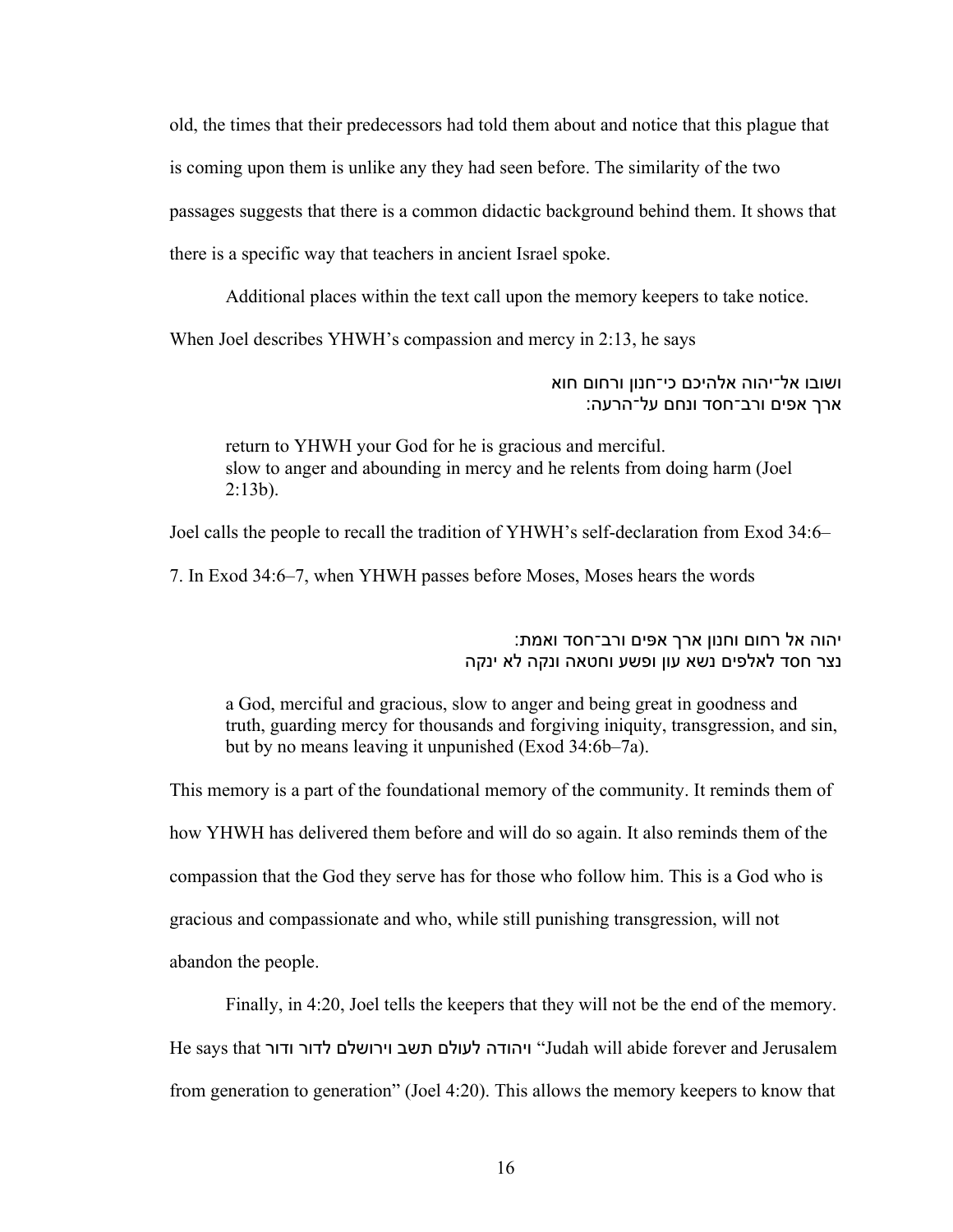YHWH will deliver them, and the memory of the community will be passed on. It will not end with this catastrophe. Joel's primary focus on the keepers of memory in the text is his way of shaping the audience, calling upon them to perform well in their act of listening, appealing to their highest self-estimation.

#### **The Functions of the Book of Joel**

Now that we have identified the audience behind the text, we can discuss the functions that the book of Joel has for this community of believers. The first and foremost function of the book of Joel is that of a prophetic text. This text rightly finds its place among the Book of the Twelve (the Minor Prophets) as a collection of oracles.

It may very well be a collection of oracles handed down through oral tradition. However, it is more likely that the writer of Joel received the traditions of the former prophets and used their words and ideas to create something for his own generation. That is not to say that there was no oral tradition behind the text or that there was no prophet "Joel" who spoke of a locust plague. However, the author (not necessarily Joel himself) takes these oracles and puts them in conversation with the prophetic tradition. The two functions that Joel has aside from the function of prophetic literature are didactic literature and pseudo-apocalyptic literature.

#### Didactic Literature

The main role of the book of Joel is to teach the community. Another way of saying this is that the book has a didactic function for the community. Didactic literature is "a kind of composition that instructs an audience even as it praises the divine."28 This type of literature has a history in the wisdom literature of the Hebrew Bible and other

<sup>28.</sup> Matthew Gordley, "The Johannine Prologue and Jewish Didactic Hymn Traditions," *JBL* 128.4 (2009): 782.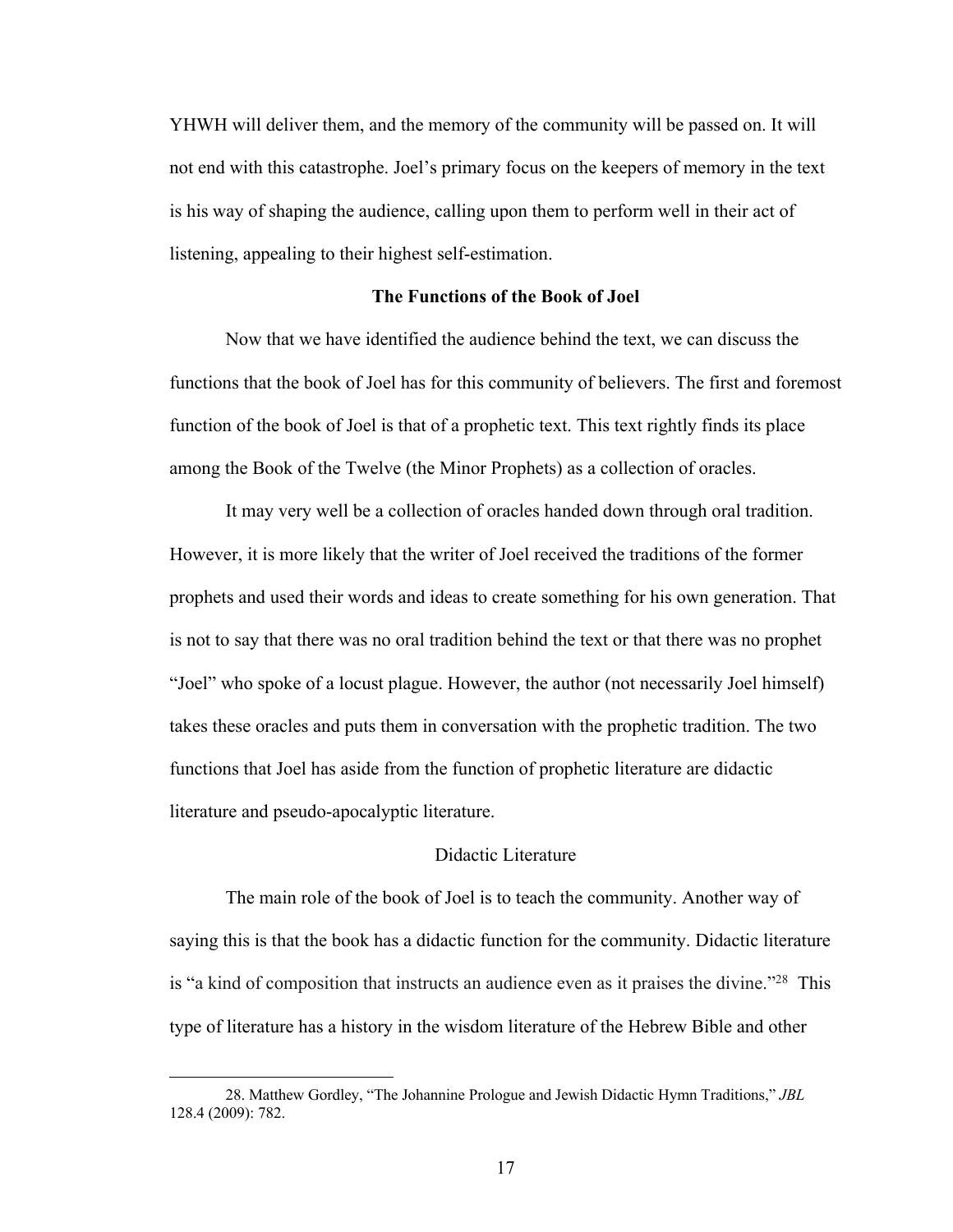Second Temple writings.<sup>29</sup> These different types of poetry are often connected to the temple, as the temple was a place of instruction (as can be seen in Joel's connection to the temple cult and the instruction on the role the priests should play in repentance). People from all around Israel would come to the temple to sacrifice and to worship, but also to hear the word of YHWH. When didactic literature is connected to the temple, "[its] main topic is the 'instruction' [תורה] of the Lord, and [it proclaims] the happiness [אשרי] of the just."30

In addition to the types of didactic literature already mentioned, prophecy also falls within this category. Prophecy, like other types of didactic literature, "[teaches] not merely through direct instruction but also through imagery and metaphor, creating a vision of ultimate reality."31 The prophets use these images and metaphors to relay visions from God. These images also tell the people the reasons behind their oncoming punishment in hopes that they will learn and repent. Because of the connection that prophecy has to didactic literature, "some prophets were themselves sages or at least influenced by wisdom"32 and wrote wisdom and teachings within their prophecies.

<sup>29.</sup> For a deeper discussion on wisdom literature in the ancient Near East see John G. Gammie and Leo G. Perdue, eds., *The Sage in Israel and the Ancient Near East* (Winona Lake, IN: Eisenbrauns, 1990).

<sup>30.</sup> André Lemaire, "The Sage in School and Temple," in *The Sage in Israel and the Ancient Near East*, eds. John G. Gammie and Leo G. Perdue (Winona Lake, IN: Eisenbrauns, 1990), 179.

<sup>31.</sup> Gordley, "The Johannine Prologue and Jewish Didactic Hymn Traditions," 782.

<sup>32.</sup> Raymond C. Van Leeuwen, "The Sage in the Prophetic Literature," *The Sage in Israel and the Ancient Near East*, eds. John G. Gammie and Leo G. Perdue (Winona Lake, IN: Eisenbrauns, 1990), 297. See also Mark Sneed, ed., *Was There a Wisdom Tradition: New Prospects in Israelite Wisdom Tradition* (Atlanta: SBL Press, 2015).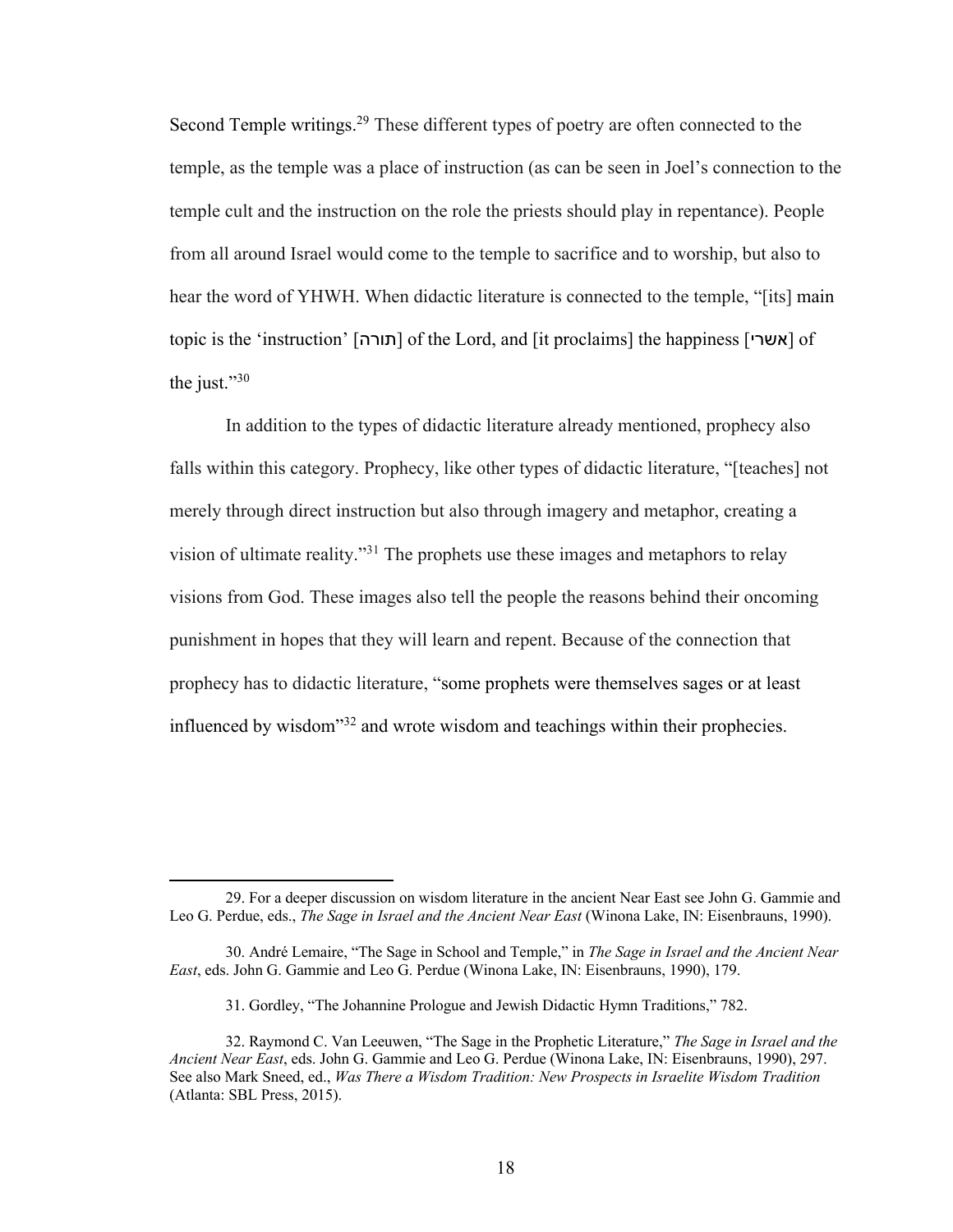#### *Turning Away from God in Joel*

As part of a manifestation of this didactic function, one of the main lessons the author is trying to teach the listener is to not turn away from YHWH in order to worship and serve another deity. The book of Joel does not name for the audience the explicit issue that causes the community to turn away from God. Instead, it uses various images for idolatry, including being drunkards, worshipping only outwardly (without changing the heart), evil thoughts, desires, and temptations. Gösta Ahlström states that based on the typical usage of the Hebrew phrase ובש ידע") turn to me"), "the oracle of Joel 2:12 stresses the fact that the people must return to no other god than Yahweh" since they "[have] worshipped not only Yahweh but also other gods."<sup>33</sup> An example of this form of idolatry can be found in Joel 1:5 which says

הקיצו שכורים ובכו והיללו כל־שתי יין על־עסיס כי נכרת מפיכם:

Wake up, O drunkards and weep; howl, all you who drink wine, over the new wine that has been cut off from your mouth. (Joel 1:5).

These people who have become drunkards and are now to weep because their drink is gone, have turned from YHWH to follow the desires of their heart—they have followed after wine and strong drink rather than after YHWH. Now the prophet is calling the people to fast from the wine that they have been holding on to. They are called to "cast [last year's harvest] aside and assume a state appropriate to the absence that awaits them next year."34 The fast logically follows the call for mourning. It is the beginning of the

<sup>33.</sup> Gösta Ahlström, *Joel and the Temple Cult of Jerusalem,* VT Sup 21 (Leiden: Brill, 1971), 26.

<sup>34.</sup> David Lambert, *How Repentance Became Biblical: Judaism, Christianity, & the Interpretation of Scripture* (Oxford: Oxford University Press, 2016), 29.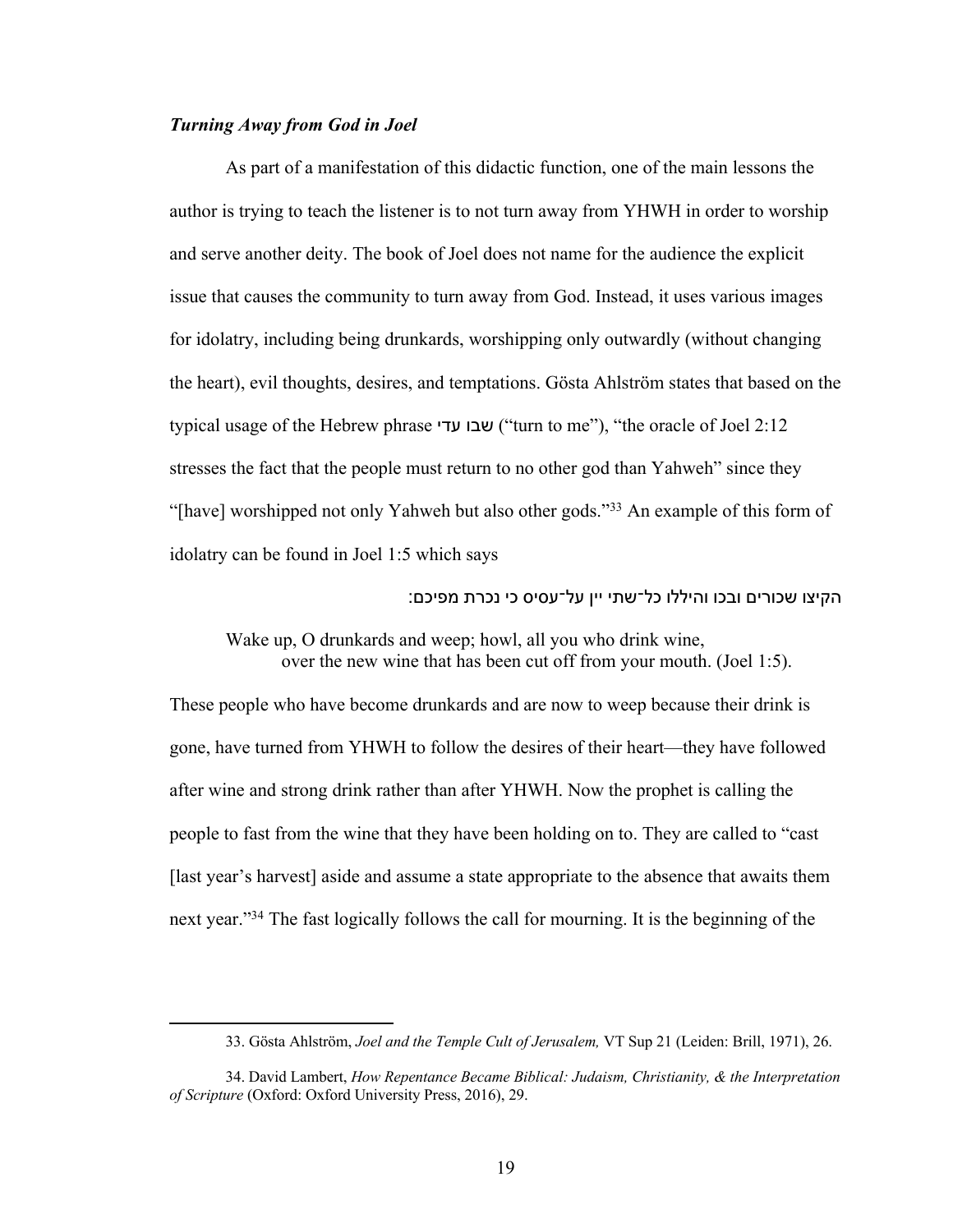prophet's call for the people to repent. The fasting is both an act of mourning and an appeal for YHWH to hear the cry of the people (Joel 2:17).<sup>35</sup>

Additionally, Joel relates to other texts in the Hebrew Bible because he addresses similar issues that have plagued Israelite history, despite "no such accusations appear[ing] *explicitly* in Joel."36 For example, Joel can be seen echoing stories from 1 Kings and Exodus. Specifically, "the intertextual interaction of Joel 2:12–17 with Solomon's prayer in 1 Kgs 8:35–48 and the divine character credo of Exod 34:6–7... implies that there is sin from which the community needs to turn."37

In 1 Kgs 8, Solomon gives a prayer to dedicate the temple. He says

בהעצר שמים ולא יהיה מטר כי יחטאו־לך והתפללו אל המקום הזה והודו את־שמך ומחטאתם ישובון כי תענם: ואתה תשמע השמים וסלחת לחטאת עבדיך ועמך ישראל כי תורם את־הדרך הטובה אשר ילכו־בה ונתתה מטל על־ארצך אשר־נתתה לעמך לנחלה:

When the heavens are closed up and there is no rain because Israel has sinned against you, and they pray toward this place and praise your name and turn away from their sin because you afflicted them, then hear from heaven and forgive the sin of your servants and your people Israel so that you may teach them the best way for them to walk and send rain on your land that you have given to your people as an inheritance. (1 Kgs 8:35–36)

Solomon speaks of several different scenarios that may happen in the coming time of the kingdom of Israel. He speaks of famine, drought, locust, and even invasion. He asks that YHWH remember the people when they turn back to follow their God. Solomon continually speaks of what happens when the people turn back to YHWH. He implores YHWH to םימשה עמשת" hear from heaven" and have mercy on the people. While Joel is

<sup>35.</sup> Lambert, *How Repentance Became Biblical,* 22.

<sup>36.</sup> Joel Barker, *From the Depths of Despair to the Promise of Presence: A Rhetorical Reading of the Book of Joel* (Winona Lake, IN: Eisenbrauns, 2014), 71. See also Ahlström*, Joel and the Temple Cult of Jerusalem*, 265.

<sup>37.</sup> Barker, *From the Depths of Despair to the Promise of Presence,* 265.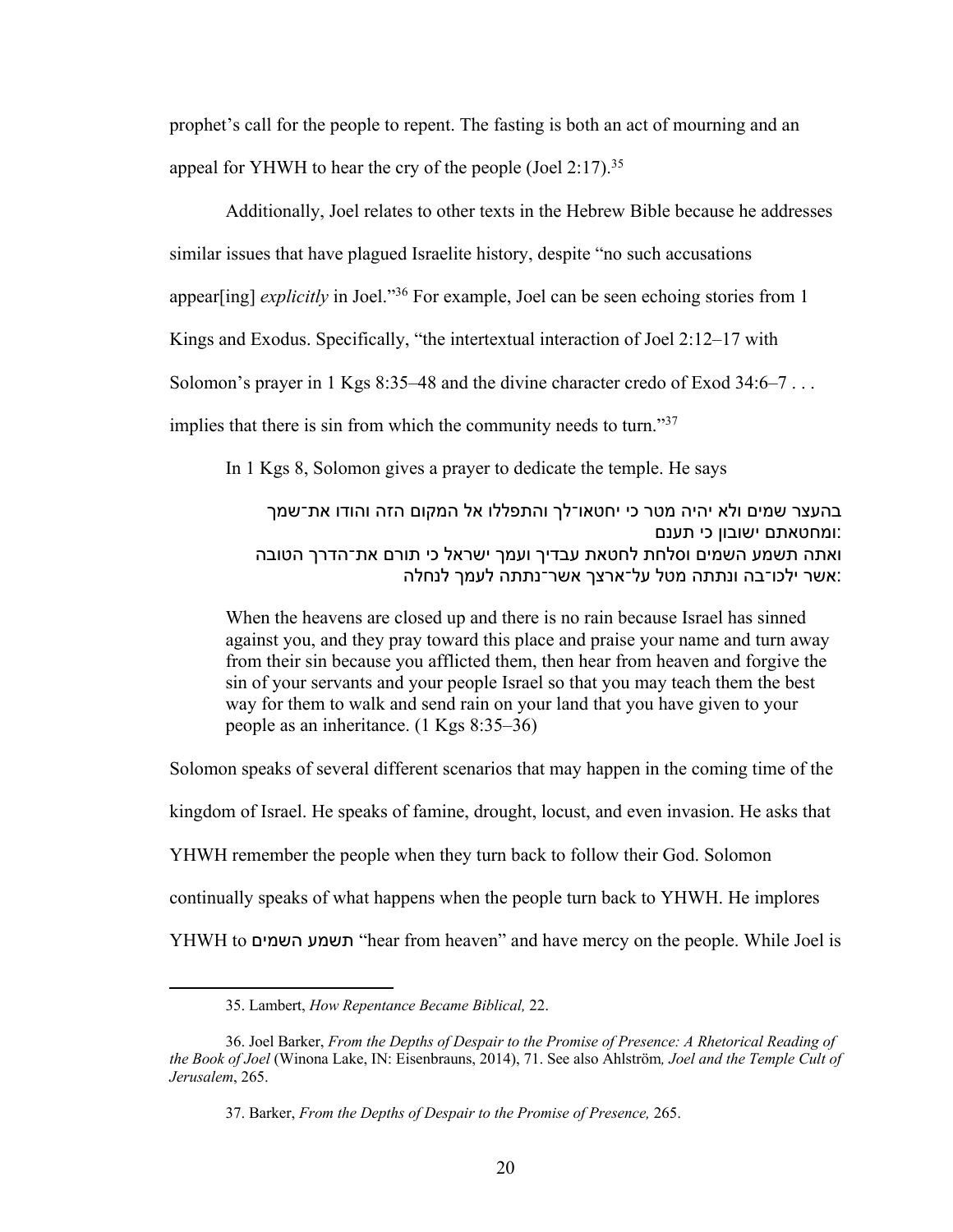not echoing 1 Kings, he uses a similar tactic that is found in 1 Kings 8, Exodus, and the

other prophets to get the people to whom he is speaking to return to YHWH. He reminds

them of the tradition of YHWH's mercy. Joel's imploring to the people to ושובו אל־יהוה

"return to YHWH" echoes the prayer of Solomon because Joel recognizes that if the

people turn back to YHWH, then YHWH will return back to them. Just as Solomon

discusses the benefits of what will happen when the people return to YHWH, so too does

Joel. Joel states,

ויען יהוה ויאמר לעמו הנני שלח לכם את־הדגן והתירוש והיצהר ושבעתם אתו ולא־אתן אתכם עוד חרפה בגוים:

ואת־הצפוני ארחיק מעליכם והדחתיו אל־ארץ ציה ושממה את־פניו אל־הים הקדמני וספו אל־ הים האחרון ועלה באשו ותעל צחנתו כי הגדיל לעשות:

אל־תיראי אדמה גילי ושמחי כי־הגדיל יהוה לעשות:

אל־תיראו בהמות שדי כי דשאו נאות מדבר כי־עץ נשא פריו תאנה וגפן נתנו חילם: ובני ציון גילו ושמחו ביהוה אלהיכם כי־נתן לכם את־המורה לצדקה ויורד לכם גשם מורה ומלקוש בראשון:

ומלאו הגרנות בר והשיקו היקבים תירוש ויצהר:

ושלמתי לכם את־השנים אשר אכל הארבה הילק והחסיל והגזם חילי הגדול אשר שלחתי בכם:

ואכלתם אכול ושבוע והללתם את־שם יהוה אלהיכם אשר־עשה עמכם להפליא ולא־יבשו עמי לעולם:

YHWH will answer and say to his people, "Look, I am sending you grain and new wine and oil and you will be satisfied by it and I will no longer give you over to shame among the nations;

And I will remove the north from you

and will drive him away into a barren and desolate land with his face toward the eastern sea and his back toward the western sea and his stench will come up and his foul odor will go up because of the "great" things he has done.

Do not fear, O land. Be glad and rejoice for YHWH has done great things.

Do not be afraid, O beasts of my field, for open pastures are springing up;

for the tree bears its fruit, the fig tree and the vine yield their produce. And Children of Zion, be glad and rejoice in YHWH your God

for he has given you early rain faithfully and he will cause the shower to come down for you,

the early rain and later rain at the beginning.

And the floors of the threshing floors will be full of wheat and the vats of new wine and oil will overflow.

And I will restore to you the years that the swarming locust have eaten,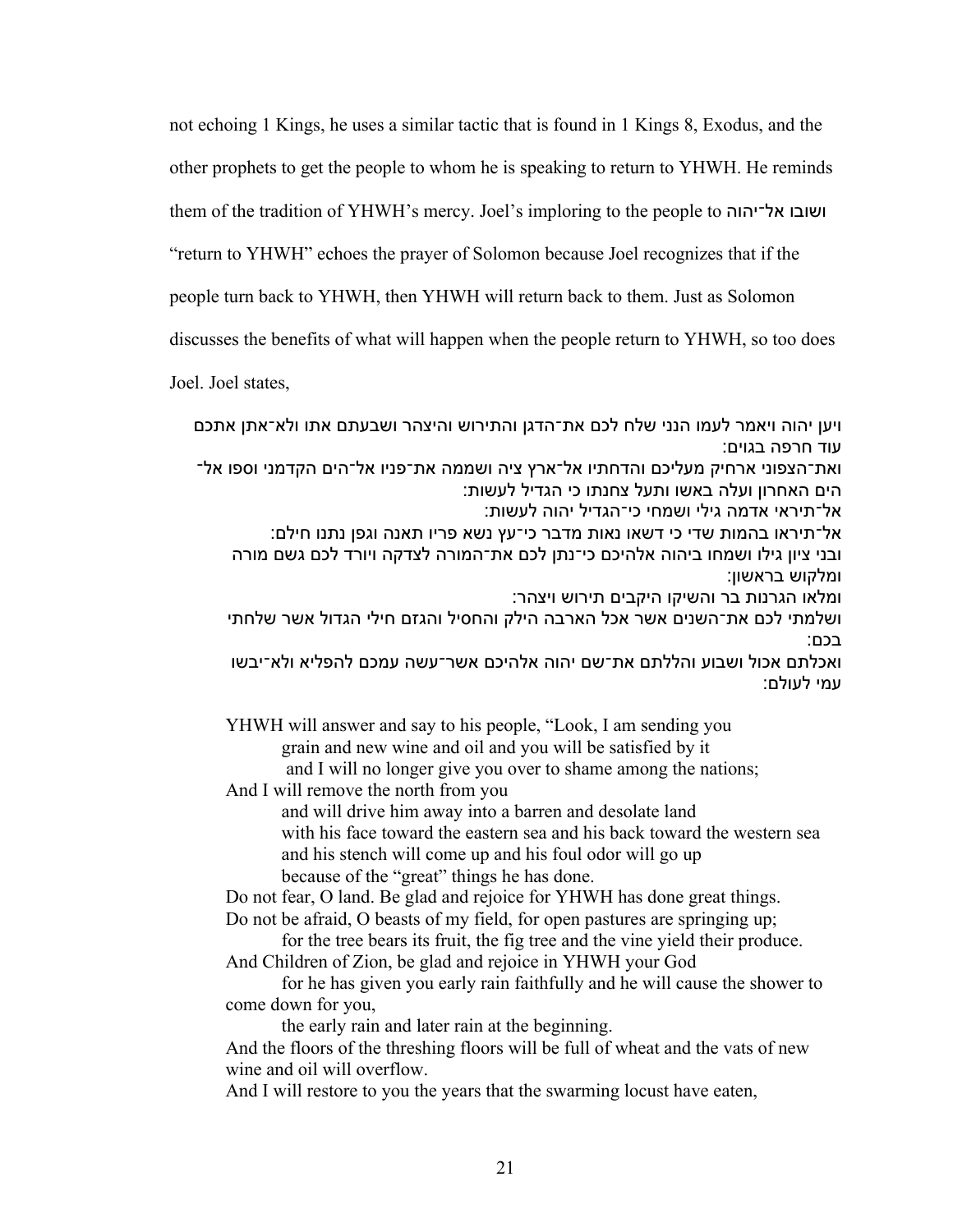the young locust, the eating locust, and the other locust, my great army which I sent among you. And you will certainly eat and be satisfied and praise the name of YHWH your God

who has done extraordinary things among you and my people will never be disgraced again. (Joel 2:19–26)

Not only are the locusts devastating the land, but drought has been as well. Joel's community has been dealing with the same things that Solomon described in his prayer. They have dealt with famine, drought, locust, and invasion. Joel points out the things that they had been dealing with will be changed to blessings once they have turned back and their shame will be no more.

John Strazicich suggested that because of the intertextual references and the

connection to the temple within the book, "the book of Joel should be understood in

covenantal terms."38 So, one of the issues that the book of Joel seems to address is the act

of breaking the covenant, which leads to the curses for those who break the covenant,

found in Deuteronomy. These curses are said to bring trouble upon the city and the field

and all the things that the community used for their livelihood. We are told in

Deuteronomy that

ישלח יהוה! בך את־המארה את־המהומה ואת־המגערת בכל־משלח ידך אשר תעשה עד השמדך ועד־אבדך מהר מפני רע מעלליך אשר עזבתני: ידבק יהוה בך את־הדבר עד כלתו אתך מעל האדמה אשר־אתה בא־שמה לרשתה: ...כל־עצך ופרי אדמתך יירש הצלצל:

YHWH will send curses, confusion, and rebuke on you and all that you set your hand to do until you are destroyed and perish quickly because of the wickedness of your deeds for which you have forsaken me.<sup>39</sup>

<sup>38.</sup> John Strazicich, *Joel's Use of Scripture and the Scripture's Use of Joel: Appropriation and Resignification in Second Temple Judaism and Early Christianity* (Boston: Brill, 2007), 56.

<sup>39.</sup> Jack R. Lundbom, *Deuteronomy: A Commentary* (Grand Rapids: Eerdmans, 2013), 752, 767– 68.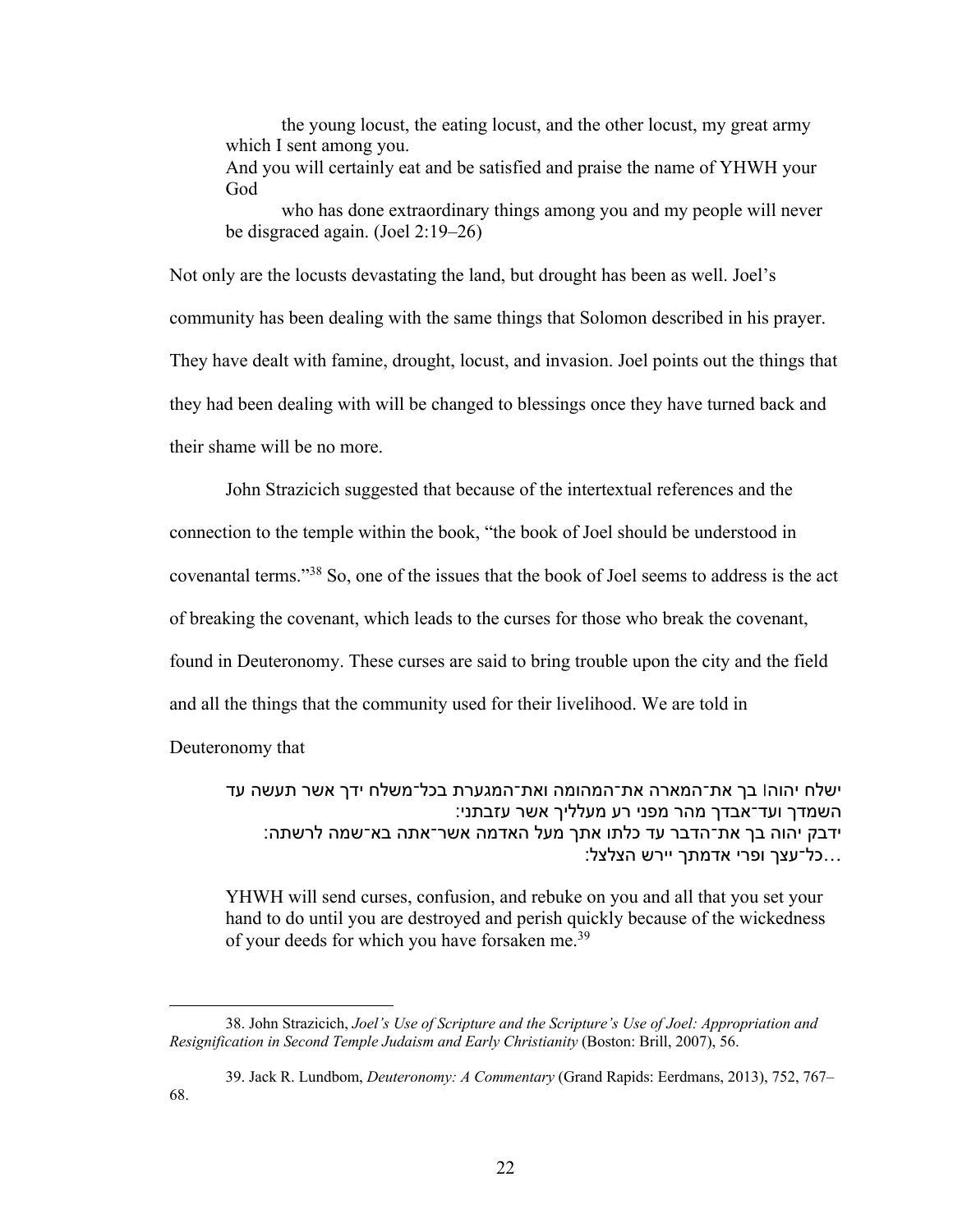YHWH will plague you until he has vanished you from the land which you are going to possess . . . Locusts will consume all your trees and the fields of your land. (Deut 28:20–21, 42).

In the book of Joel this curse of a plague of locusts sent upon the land is fulfilled. This intertextual reference to the covenant curses shows the "general national disobedience to Yahweh, regardless of whatever particular sets of violations may have been foremost in Joel's day."40

#### Pseudo-Apocalyptic Literature as Didactic

One type of literature found within the Hebrew Bible is apocalyptic literature.

These texts are used to inspire the audience using images that foster a sense of wonder for the listener. The most common form of apocalyptic text is in the Hebrew Bible is actually prophetic apocalyptic texts, better labelled "pseudo-apocalyptic."41

The prophetic authors used images that created "a picture of divine judgment on the nations, but of deliverance and vindication for the righteous Remnant, leading to the Golden Age of justice and peace and infinite bliss."<sup>42</sup> While these specific prophetic writings might not be considered apocalyptic in the proper sense of the term, they carry elements that are the foundations for apocalyptic writings of the Second Temple period and onwards. However, as John Collins states, "prophesy and apocalypticism [are] distinct though related phenomena."<sup>43</sup> Apocalypticism, in its own right, is a distinct genre

<sup>40.</sup> Douglas Stuart, *Hosea-Jonah*, WBC 31 (Waco, TX: Word Books, 1987), 230.

<sup>41.</sup> John Collins, *Apocalypse, Prophecy, and Pseudepigraphy: On Jewish Apocalyptic Literature*  (Grand Rapids: Eerdmans, 2015), 56.

<sup>42.</sup> H. H. Rowley, *The Relevance of Apocalyptic: A Study of Jewish and Christian Apocalypses from Daniel to the Revelation*, 3rd ed. (New York: Association Press, 1964), 24.

<sup>43.</sup> Collins, *Apocalypse, Prophecy, and Pseudepigraphy,* 57.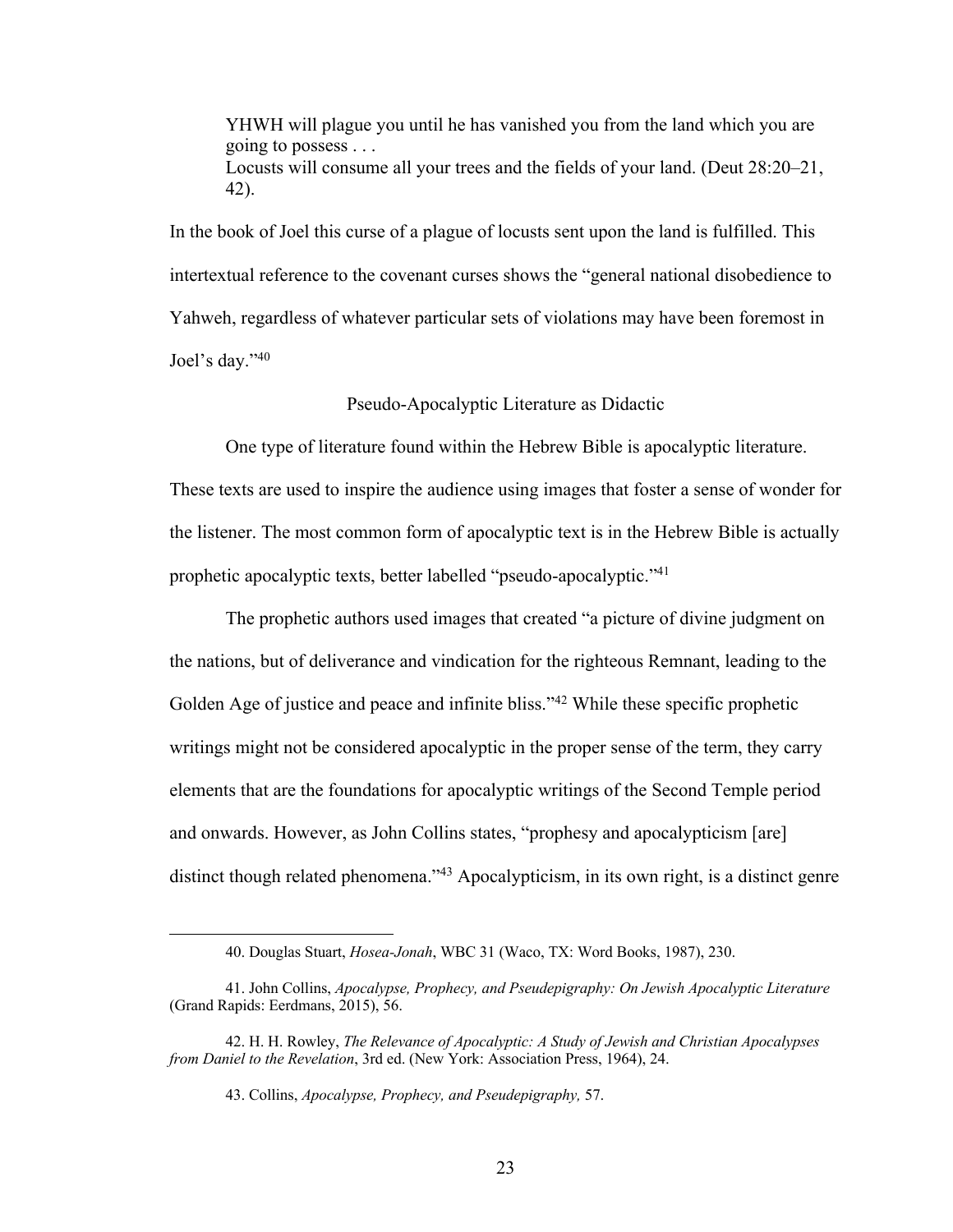not developed simply from prophetic literature. Collins proposes a position on the juncture of prophecy and apocalypticism that puts the two as separate genres that coincide with each other but are still distinct. Apocalyptic literature also draws from wisdom and myth just as much as it draws on prophecy, so it cannot be said that apocalyptic literature developed out of prophecy solely, but that prophesy can be thought of as one of many building blocks that paved the way for apocalyptic literature.<sup>44</sup> While pseudo-apocalyptic literature creates the fantastical images of apocalyptic literature, it still is more prophetic than apocalyptic. It draws on the surrounding history and culture to create the words for the community.

The main piece of pseudo-apocalyptic writing is found in Trito-Isaiah. Following Isaiah's example, other prophets use this form of pseudo-apocalyptic speech as a way of uncovering something that may have been hidden from the eyes of the Israelites. The exilic and postexilic prophets used this technique of foretelling the coming of YHWH and the renewal of the world in the coming of YHWH to inspire hope in the people of Israel. Joel uses this form of pseudo-apocalyptic speech as a teaching function for his listeners. It was hope for those who had lived the trauma of the exile and hoped for YHWH to come and renew the world and remain among them, reigning on Zion and making peace among the nations, destroying those who commit evil on the people of YHWH.

While pseudo-apocalyptic literature is one of the three specific types of prophetic literature, it can still be difficult to definitively state whether a text is pseudo-apocalyptic or not. Part of the reason for this is that many of the texts that are considered

<sup>44.</sup> Collins, *Apocalypse, Prophecy, and Pseudepigraphy,* 69.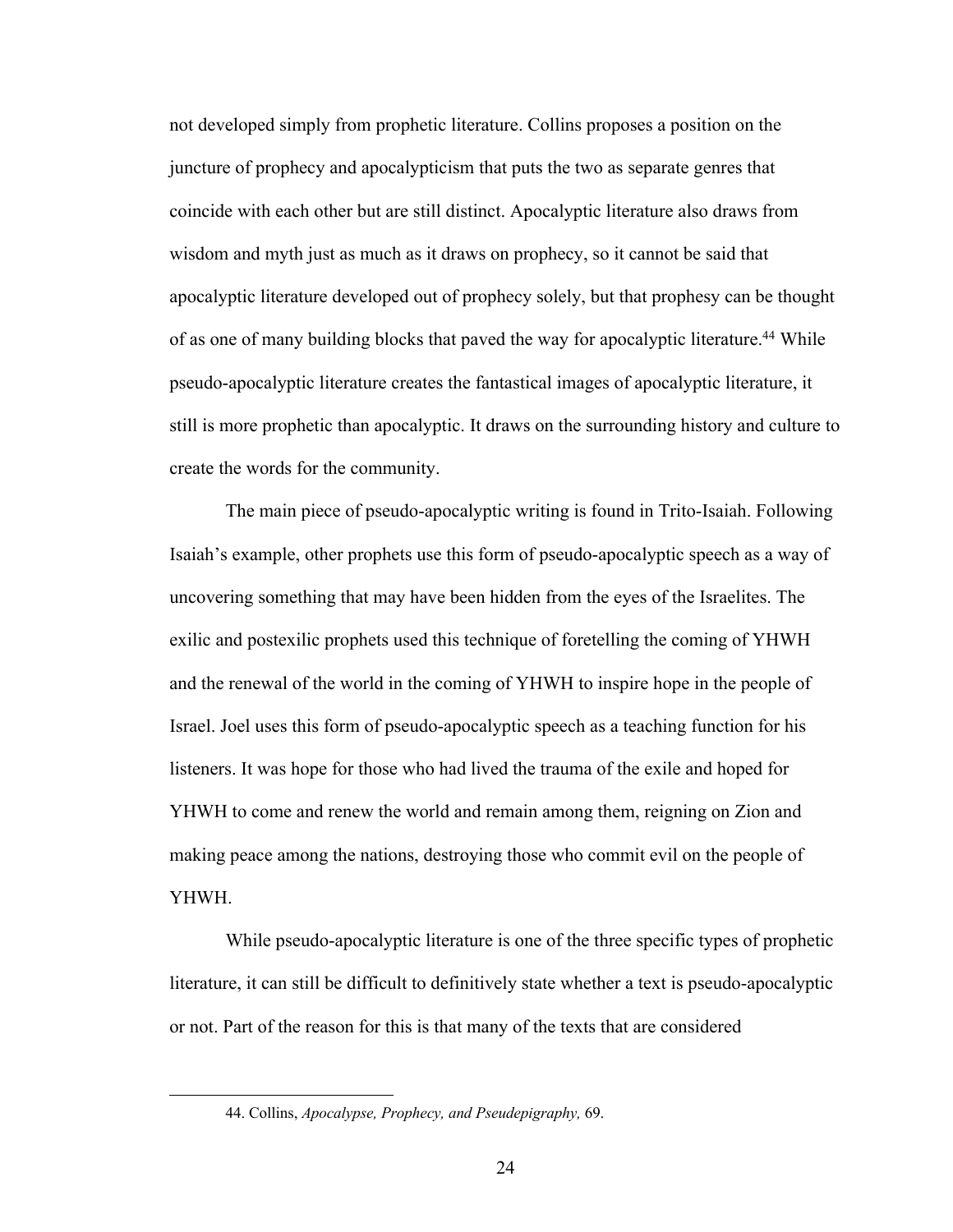"apocalyptic" in the Hebrew Bible do not contain some of the vital characteristics that define the apocalyptic genre. Specifically, texts like Joel 3 and Isa 24–27 do not contain the characteristic apocalyptic vision (i.e., the author's telling of the mystical journey through which something is revealed to them).<sup>45</sup> These texts do not use a dream or revealer of mysteries theme, but they do assume that radical destruction of the present age is about to happen. That destruction is cosmic rather than merely political. The reason that apocalyptic literature is difficult to determine is that there is not an agreement on how many characteristics are needed to qualify a text as apocalyptic. For the purposes of this thesis, we will refer to the literature that fits within this genre as pseudo-apocalyptic. For this thesis, we will focus solely on Joel, rather than looking at the other places that pseudo-apocalyptic literature shows up in the Book of the Twelve.

<sup>45.</sup> John Collins, *Apocalypse, Prophecy, and Pseudepigraphy: On Jewish Apocalyptic Literature*  (Grand Rapids: Eerdmans, 2015), 4–5.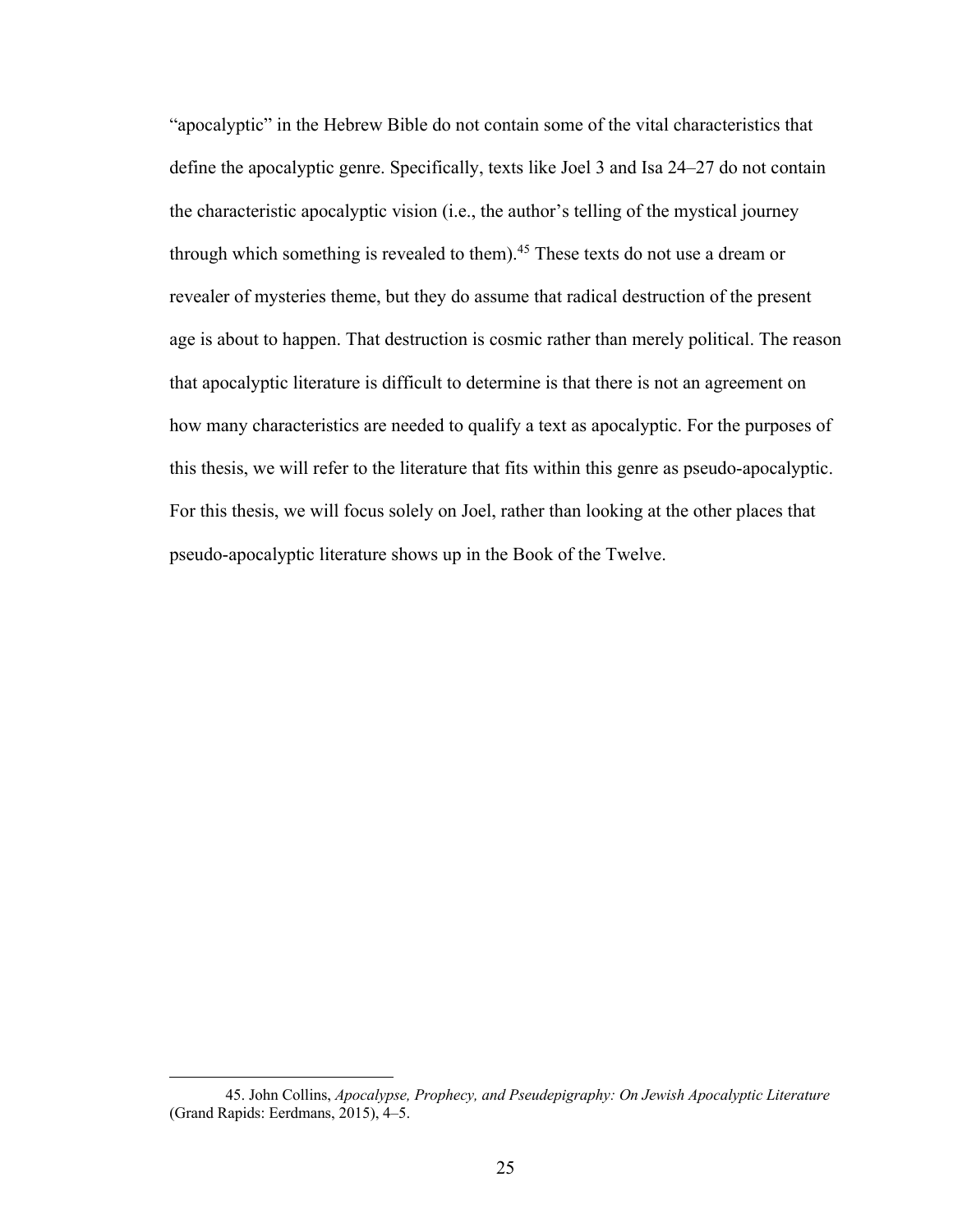#### CHAPTER II

#### THE PROPHETIC STOCK IMAGES

In constructing its message, the book of Joel employs a series of images, including locust plagues, famine and harvest, YHWH and Zion, and the gathering of the nations. The image of the Day of YHWH will be the subject of Chapter 3. In this chapter, I will give a brief overview of each of the other images as they appear in Joel and other parts of the Book of the Twelve. I will discuss how each image is used in the Book of the Twelve. Then, I will examine how each image is used specifically in Joel in relation to the other Minor Prophets. Following this brief overview, the chapter will show how Joel's use of these images reflects a theological engagement with their prior use elsewhere in the Book of the Twelve.

#### **Imagery and Prophetic Poetry**

Before we begin to discuss the different prophetic stock images, it is important to note that images are just that. They are a representation of something else. However, this does not mean that they are simply metaphors. These images create an imaginative world. The authors of these texts use these images in several different ways. It is rare that most of these prophetic stock images describe an actual event that has happened or will happen. Instead, they are figural, intending to convey a deeper meaning to their reader.

The current field of metaphor theory acknowledges the use of images and metaphors as an important part of the human thought process. They are "the fundamental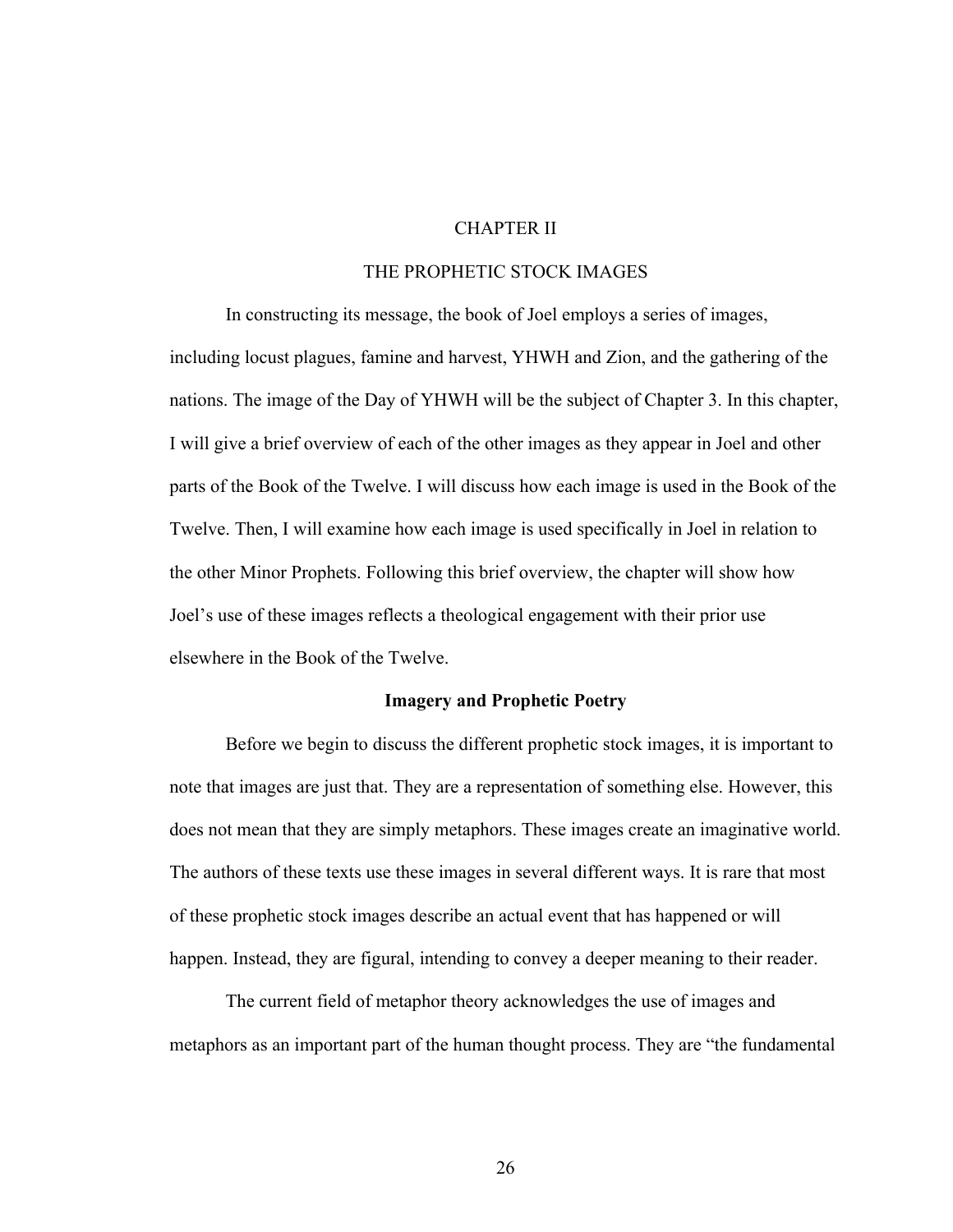cognitive device by which humans think."1 People use things that are familiar to them to reason and understand the unfamiliar. Because the prophets are often discussing things that deal with YHWH and the heavenly realm's interaction with the earthly realm, they employ concrete illustrations for their audiences.

According to Michael E. Travers, "Several theories on the nature of figures of speech have been offered (sic) in the philosophical literature . . . [but] three are particularly relevant to biblical figures of speech [t]hese are the substitution theory, the emotive theory, and the incremental theory. "2 Substitution theory argues that the metaphors serve no other purpose than to embellish or "enhance the propositional ideas in the passage where they are found."3 The use of metaphors in this way simply adorns prophetic speech with ornaments to make their words sound better. Emotive theory suggests that metaphors are used to create an emotion within the reader. Like substitution theory, the emotive theory does not claim that metaphors add any particular meaning to the text. They are once again ornamental. However, incremental theory recognizes that metaphors are more than mere ornaments. They add something more to the text than just embellishments and emotion. According to incremental theory, metaphors have "special cognitive meaning . . . [that] cannot be expressed exactly the same way in any other form of words—including a propositional statement of the same or similar idea."4 I believe that this is the way that metaphor was used by the prophets.

<sup>1.</sup> Nicole L. Tilford, *Sensing World, Sensing Wisdom: The Cognitive Foundation of Biblical Metaphors* (Atlanta: SBL Press, 2017), 2

<sup>2.</sup> Michael E. Travers, "The Use of Figures of Speech in the Bible," *Bibliotheca Sacra* 164 (2007): 281.

<sup>3.</sup> Travers, "The Use of Figures of Speech," 281.

<sup>4.</sup> Travers, "The Use of Figures of Speech," 282.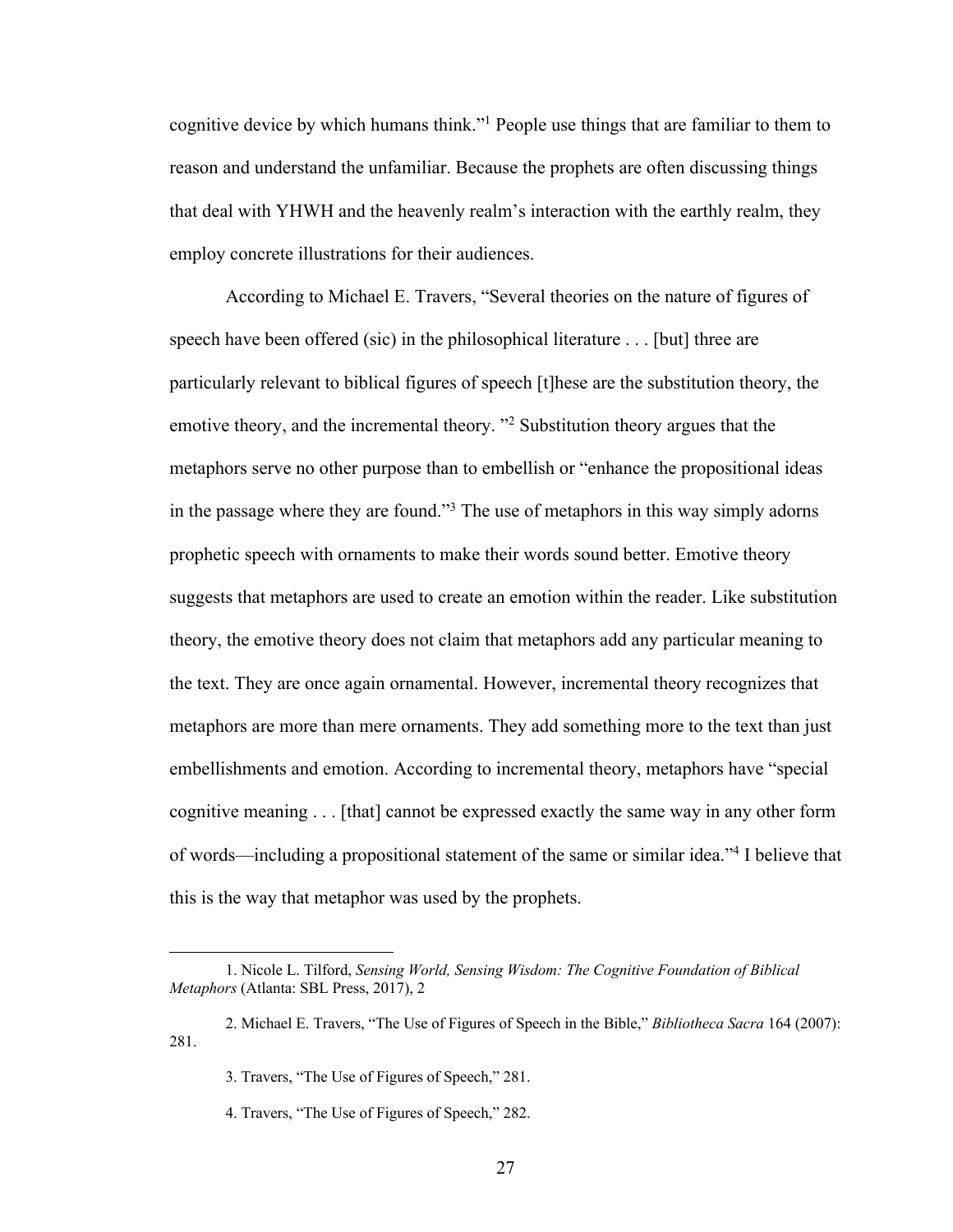Using the incremental theory of metaphor, we see that authors crafted their oracles in ways that would be impactful and memorable for their listeners but also carried a significant meaning that could only be conveyed through the use of these metaphors. Because the prophets lived in an oral culture, the oracles were meant not to be read, but to be heard. Because of this, authors would use different literary devices such as sound play, pun, and parallelism so that the audience would be able to remember.5 Additionally, authors often used multi-meaning words in crafting their oracles and poems. For example, an author might use the word ירפ to mean either fruit or offspring (or even both). In doing so, they might create an easily remembered, effective, and often unsettling image for the audience.<sup>6</sup>

Additionally, the use of imagery helps the audience recall what has been passed down from the past. The repetitive use of these images across the Book of the Twelve helps the readers/listeners to remember earlier texts. The images help form a world in the listener's mind through visions and imagination rather than through formally stated ideas. Eckart Reinmuth discusses allegorical and metaphorical readings, saying that "they are in no small measure interpretations of human existence within the visible and invisible orders of creation. The biblical text develops, illustrates, interprets, and narrates this dual perception."7 The images that these prophets used were shared images that could be and were adapted for their own situations.

<sup>5.</sup> F. W. Dobbs-Allsopp, *On Biblical Poetry* (Oxford; New York: Oxford University Press, 2015), 190.

<sup>6.</sup> Dobbs-Allsopp, *On Biblical Poetry*, 190.

<sup>7.</sup> Eckart Reinmuth, "Allegorical Reading and Intertextuality: Narrative Abbreviations of the Adam Story in Paul (Romans 1:18–28)," in *Reading the Bible Intertextually* (Waco: Baylor University Press, 2009), 54.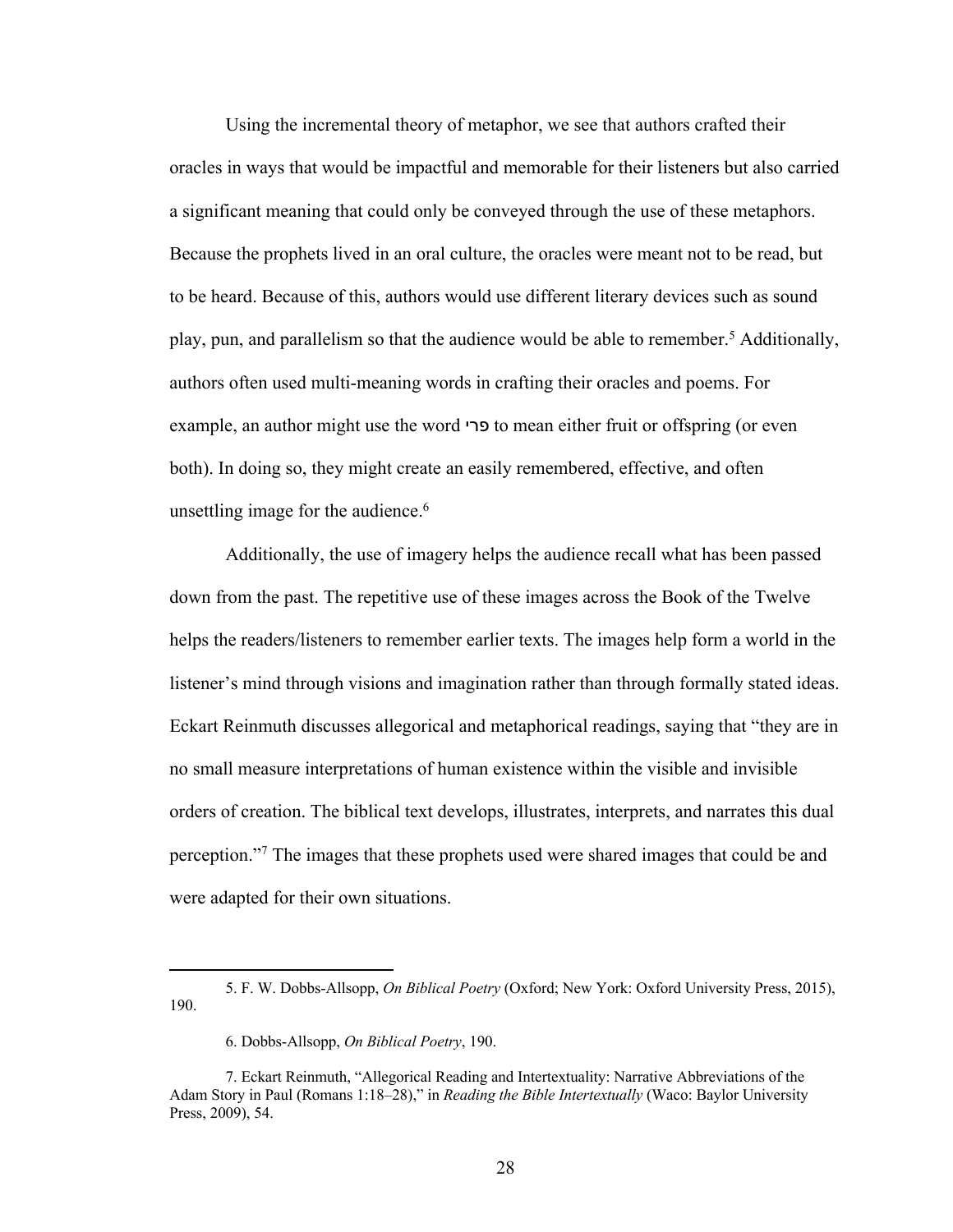One of the controlling images of the book of Joel is the locust plague. Whatever its referent in the real world, the image functions in Joel as a catastrophic event that the prophet uses to implore the people to think about what it is that they have been doing and to change their ways. Without this image in Joel, there is no turning point for the book. But how does Joel use this image in ways that are similar to or different from the other Minor Prophets?

#### **Locust Plagues in the Twelve**

Locust plagues were not an uncommon phenomenon in the ancient world. They could even be considered a "traditional pestilence."8 In the Major Prophets, locust swarms are mentioned in Isa 33:4 and Jer 51:14. In Isaiah, the image is used in an oracle against Assyria proclaiming the ruin of the Assyrian army and the way that they become prey for the people of Judah. They become like a tree laid bare by the locust swarm. In Jeremiah, the image is used in the prediction against Babylon's fall. The prophet says that YHWH is going to bring a vast army against Babylon and fill Babylon with the enemy so much that it will be like a plague of locust upon the cities.

But the Major Prophets were not alone in using such imagery. The image of the locust plague also occurs in Exod 10:1–19. In these verses, Moses says to Pharoah,

אם־מאן אתה לשלח את־עמי הנני מביא מחר ארבה בגבלך: וכסה את־ יע הארץ ולא יוכל לראת את־הארץ ואכל| את־יתר הפלטה הנשארת לכם מן־הברד ואכל את־ כל־העץ הצמח לכם מן־השדה: ומלאו בתיך ובתי כל־עבדיך ובתי כל־מצרים אשר לא־ ראו אבתיך ואבות אבתיך מיום היותם על־האדמה עד היום הזה

If you refuse to let my people go, then tomorrow I will bring a swarm of locusts into your land. It will cover the face of the earth, and no one will be able to see the land. It will eat the remainder of what is left for you from the hail, and it will eat every tree that grows for you out in the field. It will fill your houses and all the

<sup>8.</sup> Ched Myers, "Nature against Empire: Exodus Plagues, Climate Crisis, and Hard-Heartedness," *Direction* 49.1 (2020): 11.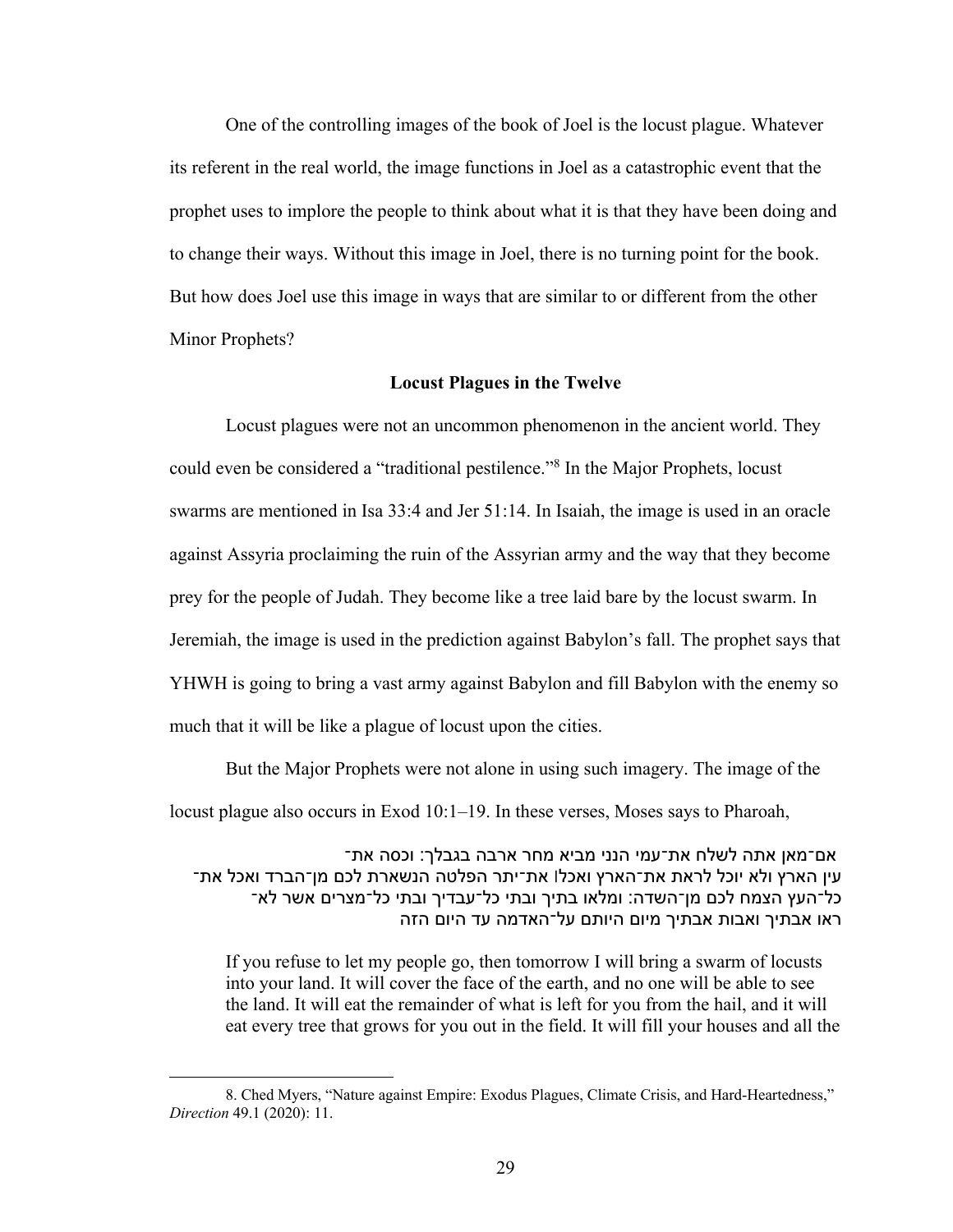houses of your servants and all the houses of Egypt which none of your ancestors have seen from the time they were on the earth to today. (Exod 10:4b–6a)

These verses describe a locust plague unlike any other before. YHWH sends a locust plague upon Egypt because Pharaoh refuses to let the Hebrew people leave so that they can serve YHWH. Pharoah continues to harden his heart. In these verses we see the devastation that is brought upon Egypt for the refusal to listen to YHWH. YHWH requested that Pharaoh allow all the Israelites (including the women and children) to go and celebrate a festival before him, but Pharaoh refused. This refusal leads to the Egyptian people being unable to feast because of the lack of crops (a sort of poetic justice). The author states that it is something that none of their ancestors had "seen from the time they were on the earth to today" (Exod 10:6). However, the author of the text describes it this way not based on any objective assessments of locust plagues in the past, but as a rhetorical device.

This plague is remembered in several places in the ancient Israelite tradition. Psalm 78 describes it, saying that the people, while wandering in the wilderness, did not remember what YHWH did when they were in Egypt. They had forgotten how YHWH הבראל םעיגיו םלובי ליסחל ןתיו" handed over their crops to locust, their produce to the locust swarm" (Ps 78:46). Again, in Ps 106 the author tells how the people quickly forgot the wonders that YHWH had performed when they were in Egypt. They rebelled against YHWH instead. In Ps 105, the psalmist urges the people to give thanks for the wonders that YHWH has done, including reminding them of the plagues that YHWH sent upon the land of Egypt during the time of Moses. Within the Israelite tradition, there is emphasis on remembrance of YHWH's mighty works for the people when they were brought out of Egypt. Within this call of remembrance there is a call not to be like their

30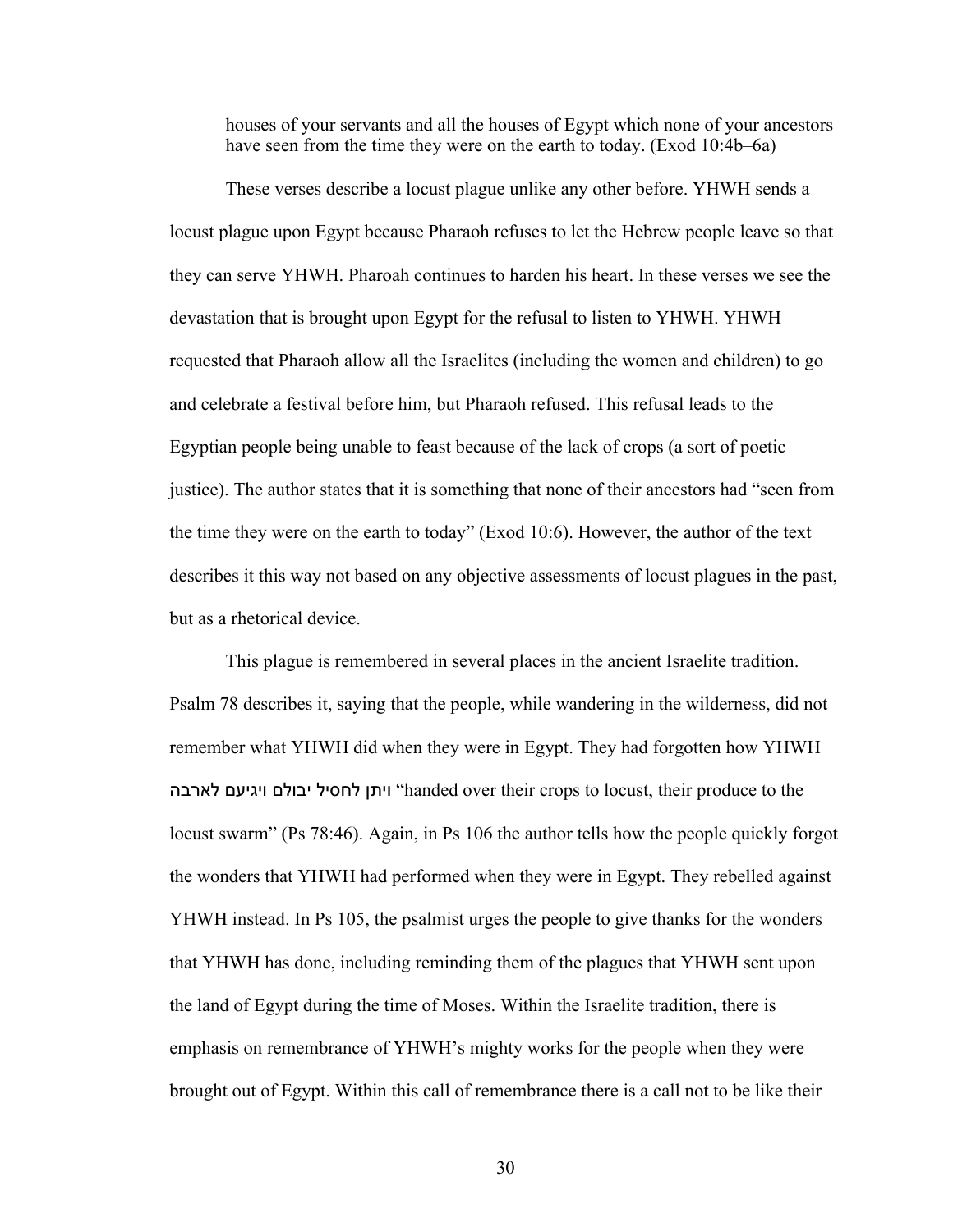ancestors who rebelled. Similarly, within the Book of the Twelve, the image of the plague of locust (as well as the story of the rebellious Israelites in general) is used to foreshadow what will happen if the people continue to sin and not trust in YHWH. The prophets echo the story of YHWH sending the plagues, imploring the people to not harden their hearts against YHWH.

Within the Minor Prophets, the image of the locust plague occurs only in Amos 4:9; 7:1–3; Joel; and Nah 3:15–17. In Amos 4, the image is used as a reminder for the people of Israel that YHWH had struck them with calamity, in hopes that they would return to him. Yet nothing worked. In Amos 7, the image is one of three that YHWH gives to Amos as a foreshadowing of what will happen to Israel. However, YHWH's divine mercy relents from these three calamities. In Nahum 3, the image is used against the city of Nineveh, proclaiming that the city will be destroyed just as locust destroy, and that its guards and soldiers are like grasshoppers, taking flight just when they are needed. Finally, in Joel the image is one of the prevailing images in the book. Some may even consider the book of Joel to be the book of the locust plague because of how prominent the image is in it.

Despite the limited use of the image in the Book of the Twelve, because the image appears in more than just the book of Joel, we will still consider it to be a part of the prophetic stock images because it shows a "divinely initiated" threat upon the people. What makes this a prophetic stock image is that the prophets use it as a metaphor to call upon the people to remember how the image has been used as part of the exodus tradition. The prophets alter the image and put the listener in the shoes of Egypt and

31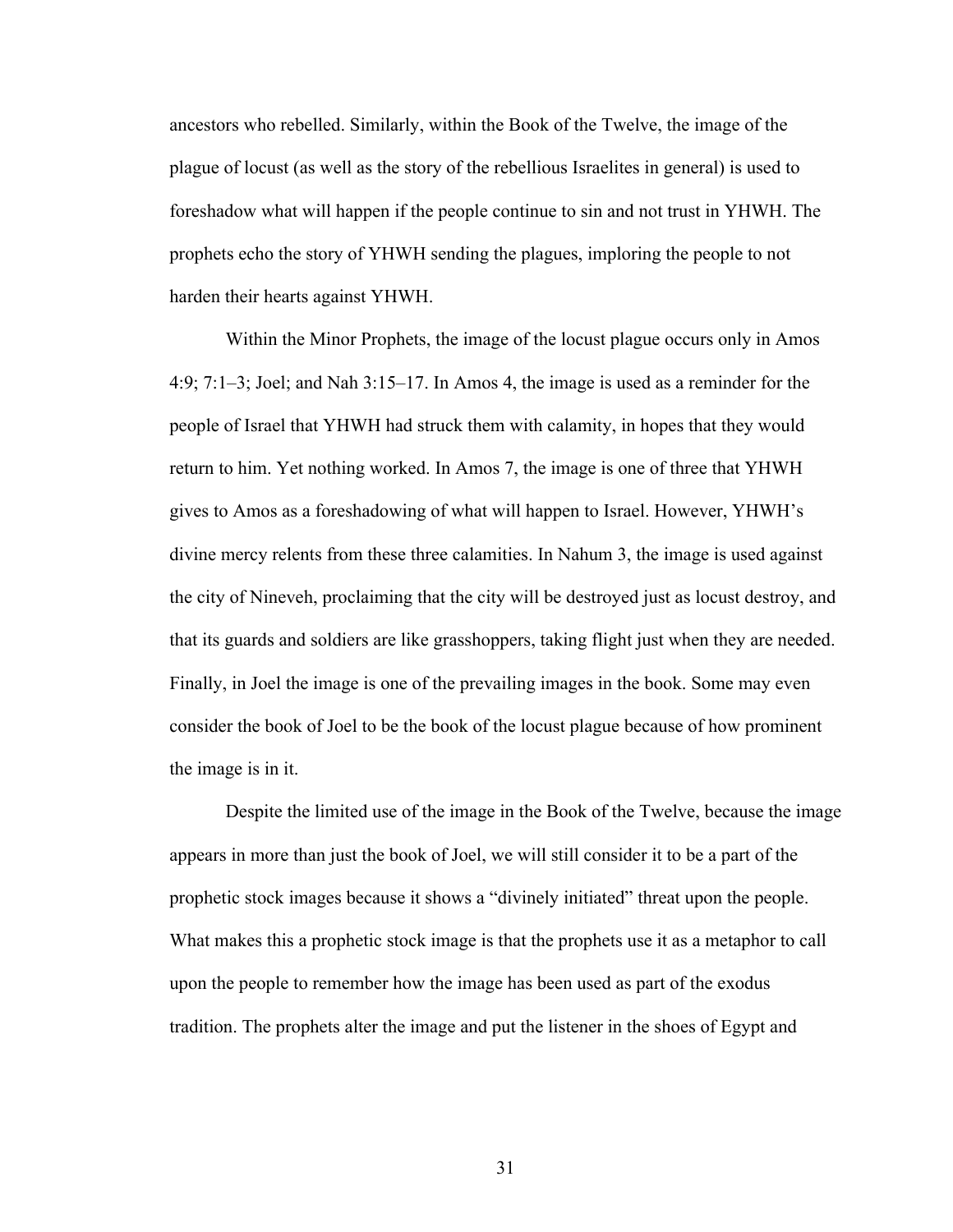threaten them for their inaction in not following YHWH. This threat is thus "a typical part of the prophetic stock phrases."9

## The Locust Plague in Amos

In Amos, even before YHWH gives Amos the vision of the locust plague, the

people of Israel have suffered a loss of commercial produce. YHWH says

הכיתי אתכם בשדפון ובירקון הרבות גנותיכם וכרמיכם ותאניכם וזיתיכם יאכל הגזם ולא־שבתם עדי נאם־יהוה:

I struck your crops with blight and mildew. Your many orchards and vineyards your fig trees and olive trees the locust devoured them, yet you did not return to me, says YHWH. (Amos 4:9)

YHWH has destroyed all the crops, in a ploy to get Israel to return to him. These are the crops that may have been used as a celebration for the community signifying a fortuitous harvest. The fruit that would have been made into the wine is gone. YHWH tries to bring the people back, taking away fruit that would have been turned to the celebratory drink signifying the peoples' successful harvest. The cereal crops have already been destroyed, so with the destruction of the vineyards and orchards, the people are left without some of their primary agricultural and commercial products. YHWH wishes to open their eyes, to get the attention of the people of Israel, but to no avail.

<sup>9.</sup> Paul R. House, "Endings as New Beginnings: Returning to the Lord, the Day of the Lord, and Renewal in the Book of the Twelve," *Thematic Threads in the Book of the Twelve,* eds. Paul L. Redditt and Aaron Schart (Berlin: Walter de Gruyter, 2003), 321.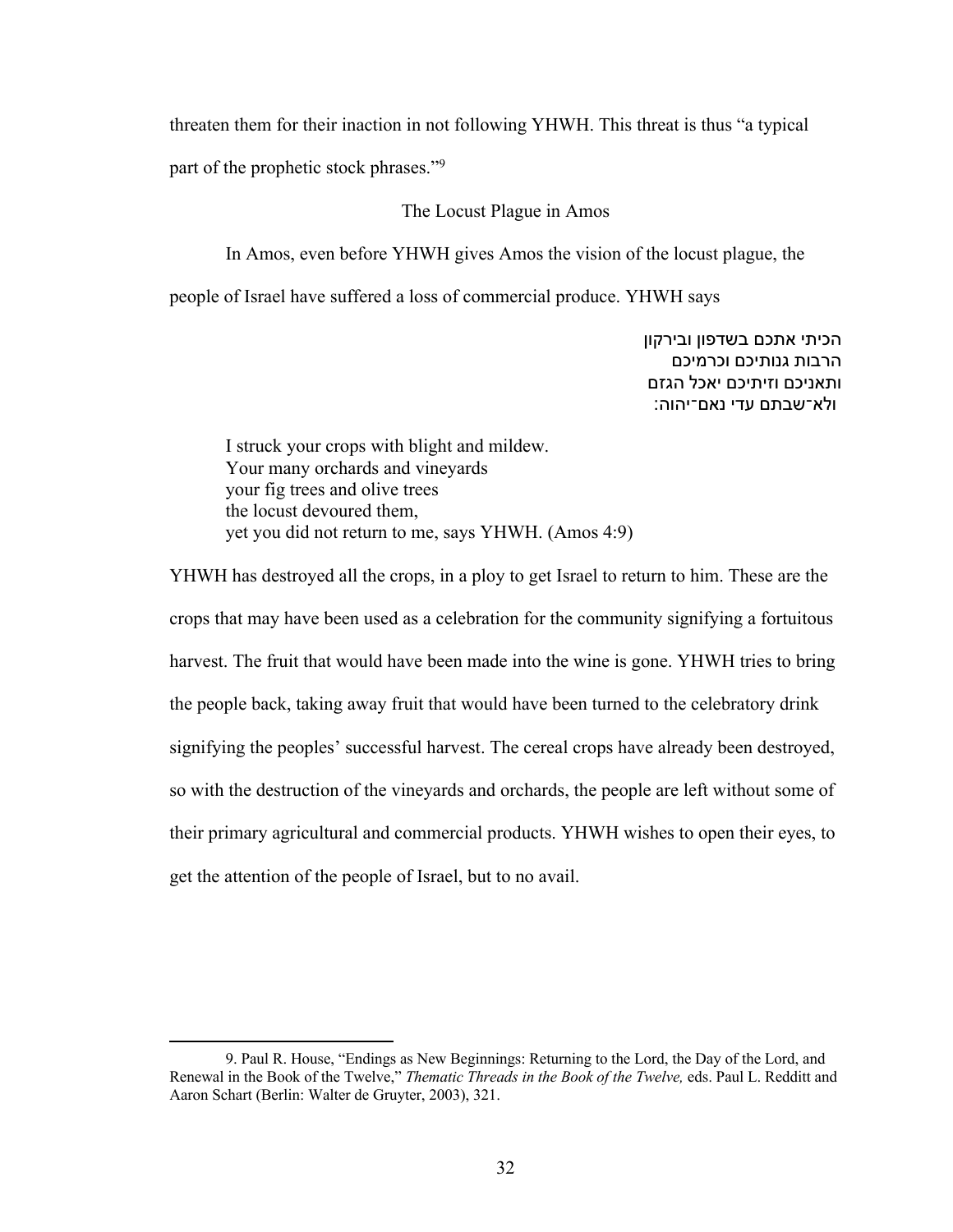Again, this "prophetic stock phrase" occurs in one of the visions in Amos 7:1–

9:10, the final section of doom oracles in the book. In the vision found in Amos 7:1–3,

YHWH is forming a locust plague, which devours the young shoots. The prophet says

כה הראני אדני יהוה והנה יוצר גבי בתחלת עלות הלקש והנה־לקש אחר גזי המלך: והיה אם־כלה לאכול את־עשב הארץ ואמר אדני יהוה סלח־נא מי יקום יעקב כי קטן הוא: נחם יהוה על־זאת לא תהיה אמר יהוה:

This is what the Lord YHWH showed me. Look, he was forming a swarm of locusts at the beginning of the late crop. Indeed, the late crop was after the king's mowings. When they had finished eating the grass of the land, I say to the Lord YHWH, "Please forgive, who can survive from Jacob because he is small." So, YHWH relented concerning this. "It will not happen," said YHWH. (Amos 7:1–3)

This locust plague is forming just as the "crops were most vulnerable."10 Hubbard states that "the term for latter growth . . . stems from a root 'to be late' [לגש] . . . and refers to the late spring crop of cattle-feed which is further described as coming after the king's mowings, an apparent reference to the royal right to tax the lands of farmers for fodder to feed the live-stock maintained by the court."11 Additionally, when the latter growth, or spring growth, has started to sprout, the grain and other crops that would have been planted before these crops, have already been growing for a while. The coming of a locust plague at this time would have been catastrophic. It would have led to famine since all the crops would be destroyed.12 However, instead of focusing on the image of the locusts themselves, Amos focuses more on the covenant curses. In the covenant curses in

<sup>10.</sup> David Hubbard, *Joel & Amos: An Introduction & Commentary* (Downers Grove, IL: InterVarsity, 1989), 206.

<sup>11.</sup> Hubbard, *Joel & Amos*, 206. Hubbard cites 1 Kgs 18:5 for the right for the monarchy to tax farmers' fields and describes why this is an important issue, since "the April rains would have passed and the long drought of summer, usually six months, would make further growth impossible" (206).

<sup>12.</sup> Shalom Paul, *Amos,* Hermeneia (Minneapolis: Fortress Press, 1991), 227.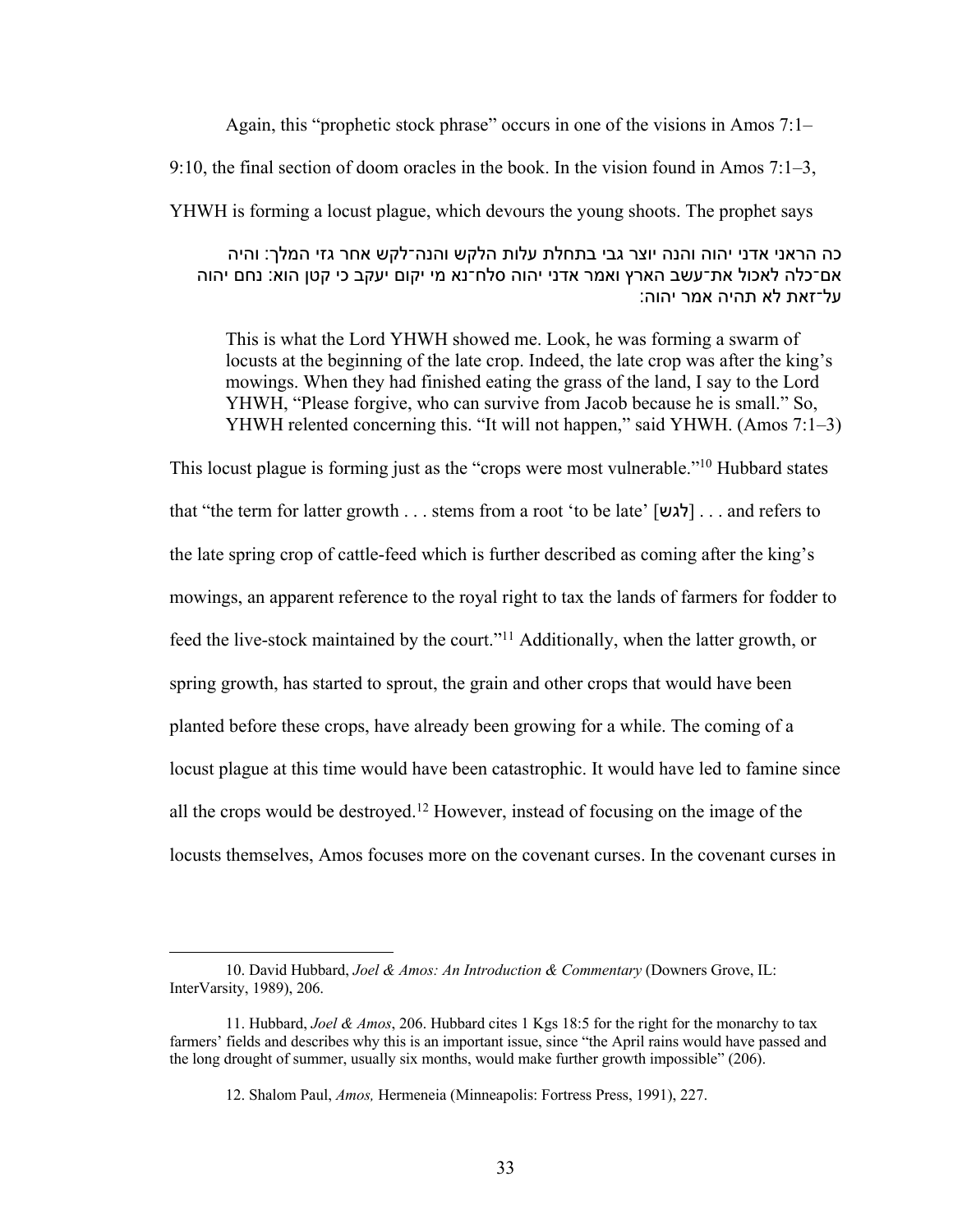Deut 28:15–44, locust is one of the plagues used to bring famine.<sup>13</sup> Amos seems to be using this image to describe the divine punishment for their sin against their fellow Israelites.

While a locust plague was a common occurrence in the ancient Near East, it was still considered to be a divine punishment.<sup>14</sup> Amos recognizes this vision as an oracle of divine punishment against Israel. Because this falls within a vision-report,<sup>15</sup> the interpretation of could be either a literal locust plague or a metaphor for an enemy army. Either is valid since both would be equally disastrous for the people of Israel and cause destruction. The oracles that follow the vision of the locusts in Amos suggest that the coming invasion is in the same category as the locust plague because of the culture-wide impact of the catastrophes. However, Amos intercedes. He asks for YHWH to have mercy since Israel (here called Jacob) "is so small" (Amos 7:2). He intercedes on behalf of the people. Therefore, instead of sending this plague, YHWH relents, showing compassion and adherence to the covenant YHWH made with the people. The people of Israel had already suffered economically. Amos says that if YHWH does not relent from the oncoming locust plague, that the famine that will result will be an unjust punishment, coming upon the rich and poor alike.

<sup>13.</sup> The specific verses that discuss the curses of the locust plague are Deut 28:38–39, and 42.

<sup>14.</sup> Dalit Rom-Shiloni, "Locusts: I. Hebrew Bible/Old Testament," in *Encyclopedia of the Bible and its Reception*, vol. 16, Stephen L. McKenzie and Thomas Römer, eds. (Berlin: De Gruyter, 2018), 974– 75.

<sup>15.</sup> James Nogalski, *Interpreting Prophetic Literature: Historical and Exegetical Tools for Reading the Prophets* (Louisville: Westminster John Knox, 2015), 71. Nogalski discusses what a vision report is in terms of the prophetic literature. He states that "the implications of the vision are … explained for the benefit of the reader," following the report of seeing the "object" shown by the YHWH (71).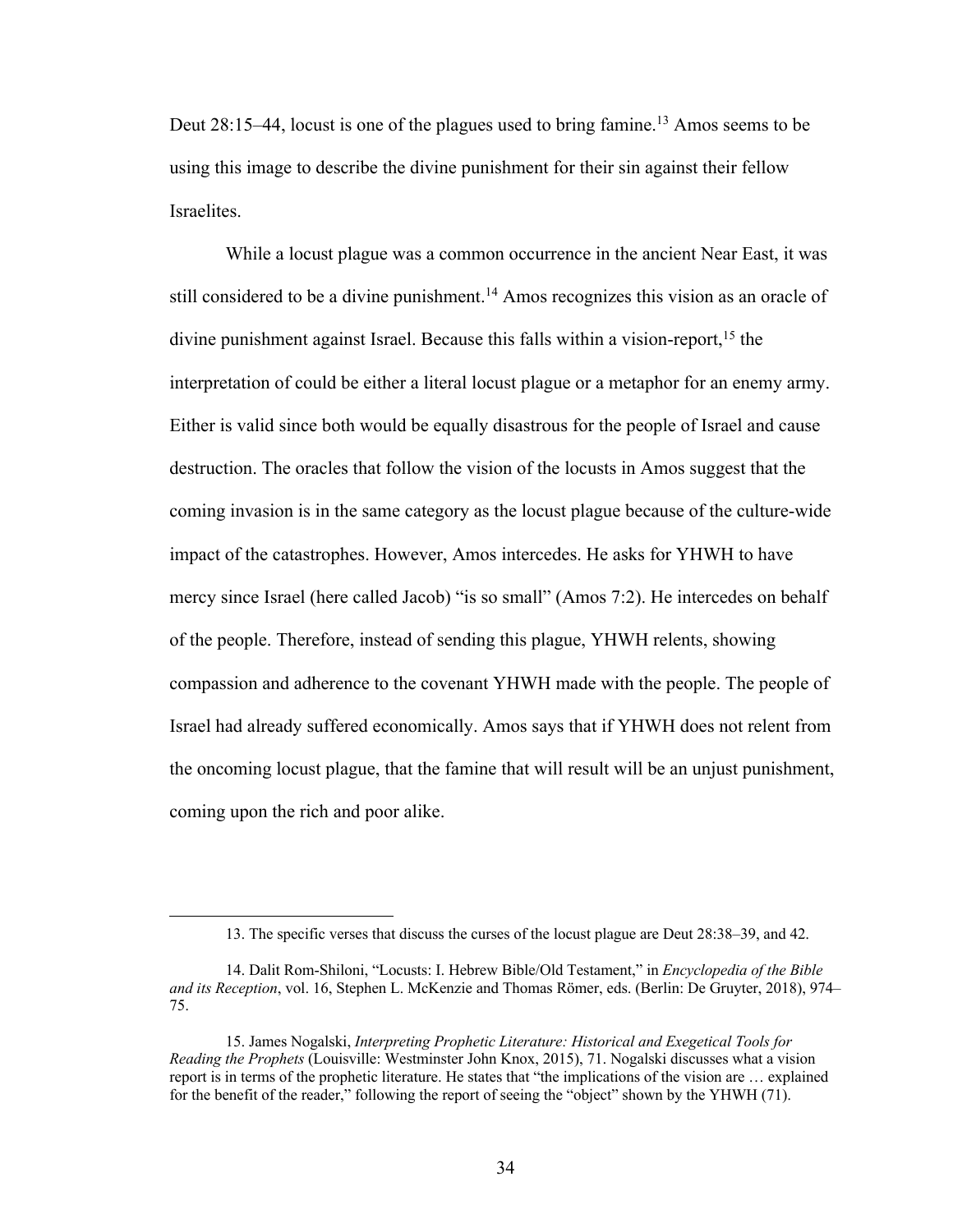And YHWH does relent from the locust plague, but in the end, still sends an invasion upon Israel. While this invasion impacts the entire community of Israel, YHWH promises that there will be a remnant who remains, that those who have been faithful will be saved.

## The Locusts in Nahum

Like Amos, Nahum uses the word , יבג meaning locusts or grasshoppers. However, it is not just the description of a plague (since it really never is). It is imagery used to discuss the overthrow of Assyria by Babylon. Nogalski argues that Nah 3:15–17 helps the transition in the "meta-narrative" of the Book of the Twelve.<sup>16</sup> It does this by taking the imagery in Nah 2 concerning the destruction and fall of Nineveh and escalating it. Just as the locusts come and quickly leave, so too will Nineveh "leave" without a trace. The comparison of the Ninevites to locusts dehumanizes them, as Angelika Berlejung argues.<sup>17</sup> The enemy that will destroy Nineveh will leave no trace of those from the city. Assyria's portrayal as a locust plague has two implications: like a devastating locust plague, it destroys everything in its path, but also like such a plague, it vanishes entirely. So, Nahum plays on two sides of the same imagery to make a surprising point. The great nation that wipes out other nations will itself be wiped out.

# The Locust Plague in Joel 1

In the book of Joel, the image of the locust plague is a central theme. Joel reiterates the vision of the plague from Amos, expanding the image to focus on what the

<sup>16.</sup> James Nogalski, *The Book of the Twelve: Micah-Malachi* (Macon, GA: Smyth & Helwys, 2011), 635.

<sup>17.</sup> Angelika Berlejung, "Erinnerungen an Assyrien in Nahum 2,4–3,19," in *Die unwiderstehliche Wahrheit: Studien zur alttestamentlichen Prophetie: Festschrift für Arndt Meinhold,* ed. Rüdiger Lux and Ernst-Joachim Wascheke (Leipzig: Evangelische Verlagsanstalt, 2006), 343.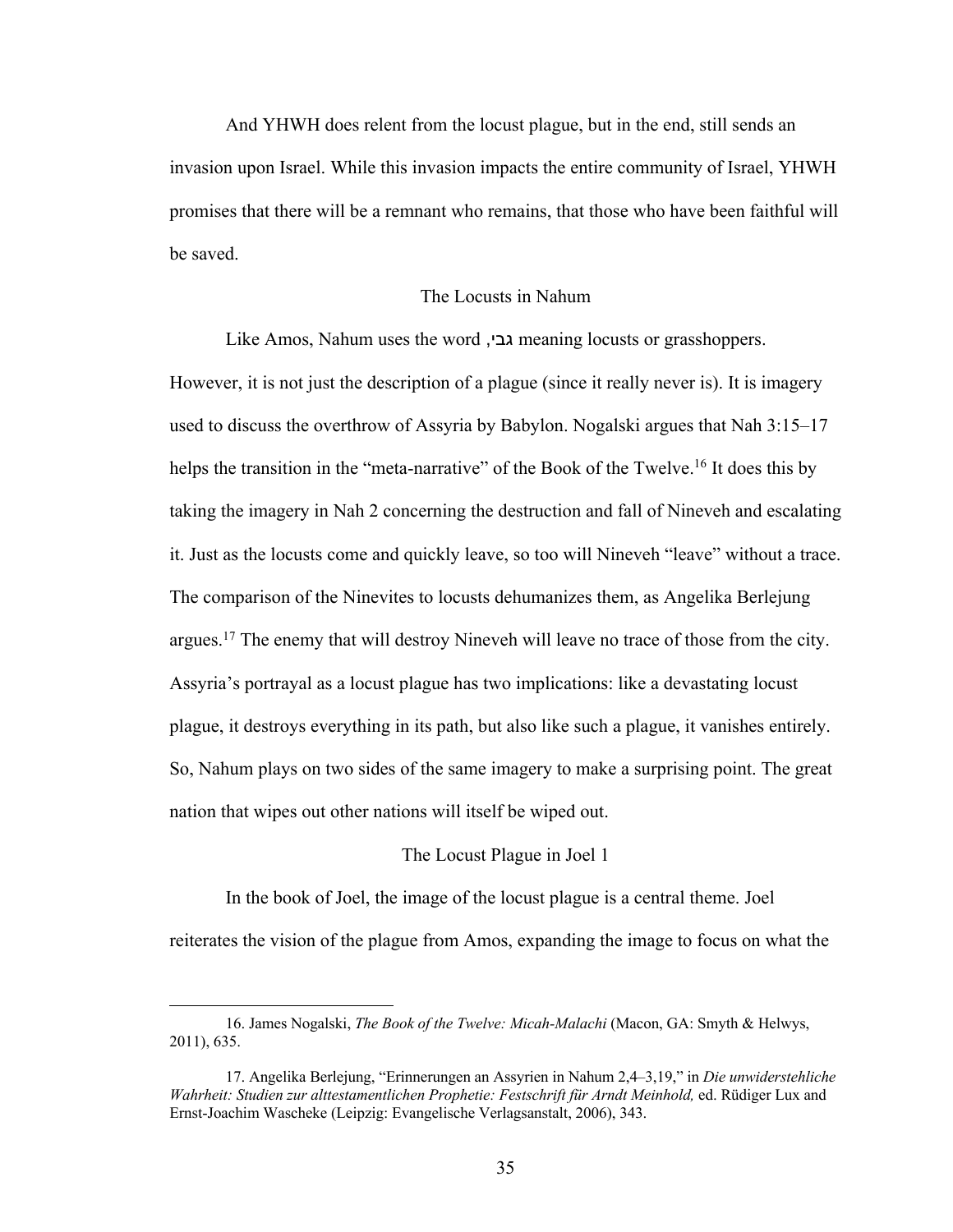punishment is going to look like. In Amos, the prophet focuses more on the reasons that YHWH threatens to send a plague, whereas in Joel, the prophet does not really say much specifically about why the plague is being sent. The prophet expects the people to understand and think back on why YHWH might send a locust plague. Joel takes the vision given to Amos in Amos 7 and shows what happens when the vision of the plague is fulfilled. It is a catastrophic event that impacts the whole community. So, while in Amos, YHWH relents from the plague but not the invasion; in Joel, the invasion is the plague. Joel places the two again in the same category. The prophet uses the images of an invasion to describe the impact that the locust plague will have on the people.

From the outset of the book, Joel states:

# יתר הגזם אכל הארבה ויתר הארבה אכל הילק ויתר הילק אכל החסיל

What the young locust leaves, the winged locust eats and what the winged locust leaves, the adult locust eats and what the adult locust leaves, the last locust eats. (Joel 1:4)

He describes a past locust plague of devastating proportions, the mention of which should cause the people to cry out in distress. The verses leading up to verse 4 function as rhetorical questions and a call to pass on this memory. The keepers of memory are called to remember and think back. Has anything like this ever happened before? Just as the author of Exodus 10 describes the plague rhetorically as unprecedented, the author of Joel uses the same rhetorical device. Past coping mechanisms to deal with immediate famine due to locust will not work this time; they must do something else. While in the past there may have been *something* left of the crops, nothing is left behind this time.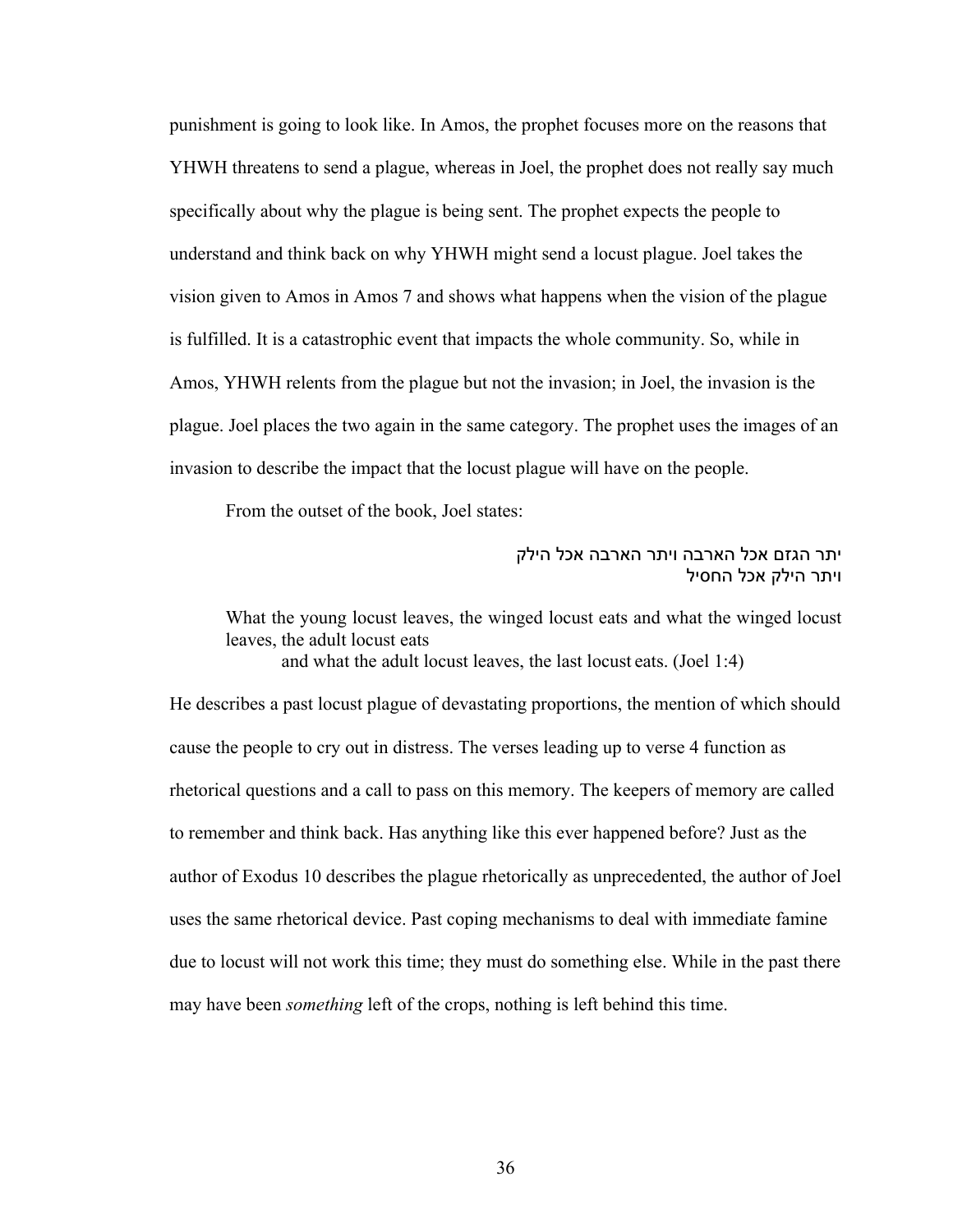## *Excursus on the Locust Words in Joel*

The exact meanings of the four words (חכל and גזם, ארבה, ילק,) (nat Joel uses to name the locust have been debated for centuries. In his discussion on patristic exegesis of Joel 1:4, Josef Lossl describes the tendency of patristic fathers to interpret the four types of locusts in Joel 1:4 as the different enemies or rulers that will invade Israel.18 However, modern scholarship has focused more on how best to translate these four words. The first option is that these words describe four different species of locust (KJV, ASV). The second option is that these four words describe locusts in various stages of development. This second option is affirmed by Karl August Credner and Ovid R. Sellers. <sup>19</sup> Credner was the first to suggest that these four words refer to the various stages of locust. He suggests that the four words can be translated as "the old ones who lay their eggs," "the ones who hop," "the ones who crawl," and "the ones who fly." This second option is more likely because it emphasizes the impact that this plague has on the people. The locusts have to have time to go through these four stages of growth. While these locusts are growing, they are devouring everything that Israel has. This devastation not only is one that is like none before because of the greatness of loss, but also because of the length of time that the plague remains.

<sup>18.</sup> See the full discussion in Josef Lossl, "When Is a Locust Just a Locust? Patristic Exegesis of Joel 1:4 in the Light of Ancient Literary Theory," *Journal of Theological Studies* 55.2 (2004): 575–99.

<sup>19.</sup> Karl A. Credner, *Der Prophet Joel übersetzt und erklärt* (Halle [Saale]: Verlag der Buchhandlung des Waisenhauses, 1831), 102–103. See also: Ovid R. Sellers, "Stages of Locust in Joel," *The American Journal of Semitic Languages and Literatures* 52.2 (1936): 81–85. See also David J. A. Clines, ed., *The Dictionary of Classical Hebrew*, vols. 1–4 (Sheffield: Sheffield Academic, 1993–98).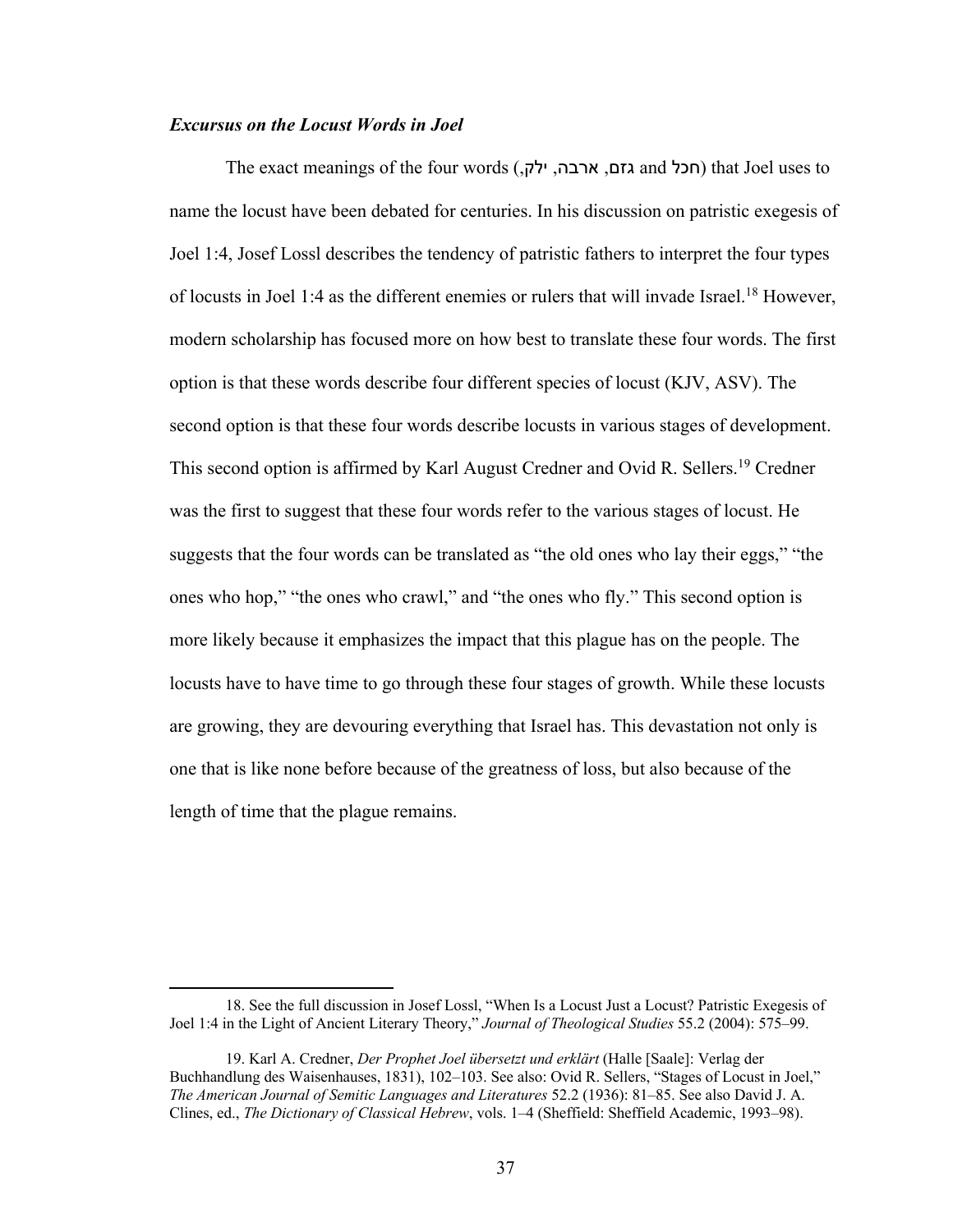## Locusts in Joel 2

Again, in Joel 2 the image of the locust plague comes to the forefront. However, this time, it is not a past event but one to come. The locust plague is described as "a great and powerful people" who are "like the appearance of horses" and "upon the tops of the mountains they leap" (Joel 2:2, 4, 5). This army of YHWH strikes fear into the hearts of the people encountering it.

Like Amos's vision in 7:1–3, "the interpretation of Joel depends upon a decision about the identity of the locusts."20 Scholars disagree on whether the locusts should be thought of as metaphorical (for an army) or in a literal sense (as a locust plague). For example, Pablo R. Andiñach argues for a metaphorical sense of the image, whereas Ronald Simkins takes the image as a more literal or "straightforward reading of the text."21 Both scholars think of the first two chapters of Joel and their connection to each other but come to different conclusions about what metaphor is being used.

On the one hand, Andiñach takes up the position that Joel 1 and 2 should be read as an image of a human army coming in and wiping out the land. For this reading, Andiñach argues that the metaphor of the locusts in chapter 1 "clarifies and enforces the characteristics of a human army" in chapter 2 and is not really meant to be taken as a literal locust plague.<sup>22</sup> He argues that the locusts are used as a metaphor for an invading army.

<sup>20.</sup> Pablo R. Andiñach, "The Locust in the Message of Joel," *Vetus Testamentum* 42.4 (1992): 433.

<sup>21.</sup> Ronald A. Simkins, "God, History, and the Natural World in the Book of Joel," *CBQ* 55.3 (1993): 436.

<sup>22.</sup> Andiñach, "The Locust in the Message of Joel," 441.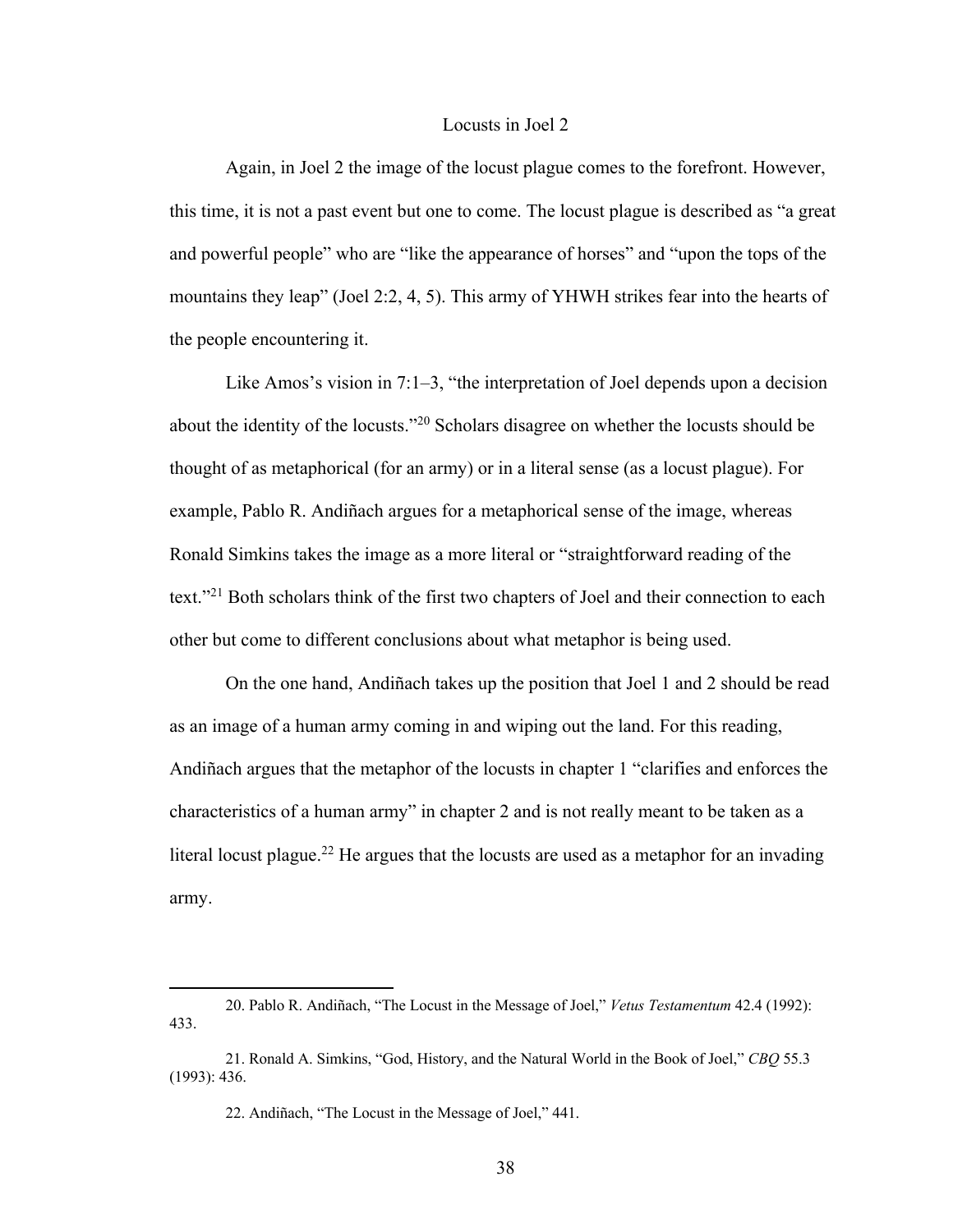On the other hand, Simkins's argument relies on the reading of Joel 1 and 2 as being about a natural disaster (the locust plague and drought) that comes with the day of YHWH. While the text of Joel 2 does not explicitly refer to locusts, it does describe an army of superhuman warriors who leap and destroy, just as locusts would. Additionally, in 1:6 the term יןג is used in relation to the locusts. Simkins addresses whether this term should be translated literally or metaphorically, concluding that "the best interpretation of  $g\hat{o}y$  in 1:6 is still that it is a metaphor for a locust plague."<sup>23</sup>

So how do we answer the question of whether this "great and powerful people" in Joel 2 is another reference to the locust plague or not? One option is that Joel, wanting to intensify the image of the locust plague, uses the past experience that the people would have had with invading armies to describe this locust plague in the same way. If Joel is doing this, he is equating the locust plague to the invasions and destruction that came with the exile. He is using past experience to show the horror of this plague that is like no other before. However, another option is that Joel is using the locust plague imagery in chapter 1 as a metaphor for the invasions and exile that the people had experienced. This option is in line with how the patristic fathers interpreted the text in Joel 1:4, and it has support in modern scholarship as well.<sup>24</sup>

It is possible to combine these two options into a third option where Joel is using an image that is deliberately multivalent. This option allows for the text to be a "living" text. It can change and grow as the community has new experiences with other locust plagues as well as with the inevitable onslaught of invading armies that would come in

<sup>23.</sup> Simkins, "God, History, and the Natural World," 438.

<sup>24.</sup> See the discussion in the Excursus above.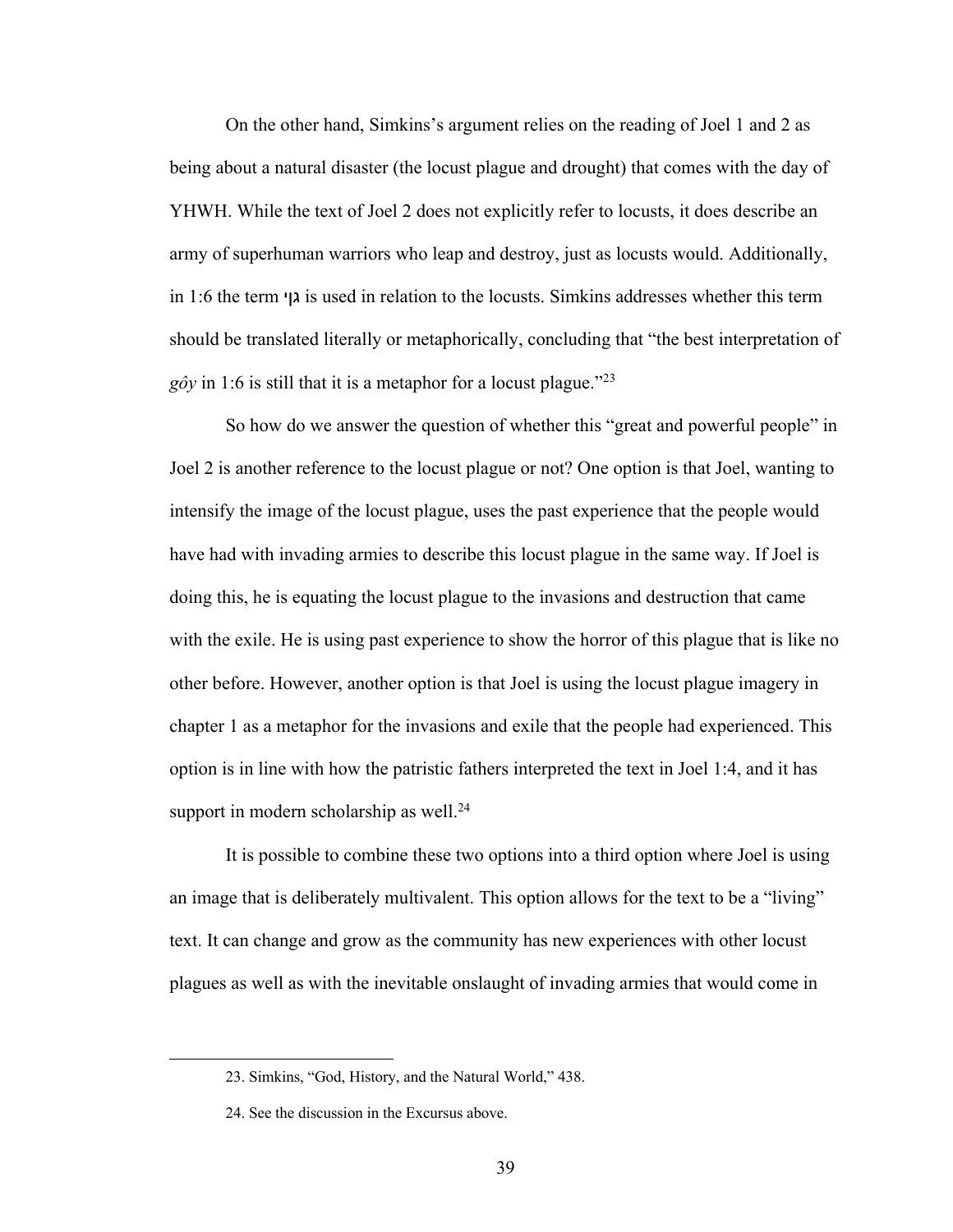the postexilic world. The purpose of Joel's work is to create something that can be used for generations to reflect back on the history, so I agree with the third option. This third option gives us insight into how this text lives and breathes within its postexilic context.

So, the question we have now is: why does the author use this specific image? Is it because they are experiencing an actual locust plague or because the image is graphic enough to stand in for other calamities? I would argue that the author uses this image not just as a stand-in for other calamities. He uses the image to describe something that only the metaphor could. The image is not simply an adornment of an argument, but a way of inviting the audience to see the potential for the oncoming disaster because the people turned from following their God. He knows the tradition and knows the signs of YHWH's coming wrath. It is possible that the author sees the plague that the community is enduring and uses the image as a foreshadowing of what could happen. Rather than describing a possible invasion in the same ways that Isaiah and Ezekiel do, the author instead uses the experience to foreshadow a coming invasion if the people do not turn back to YHWH.

### **Famine and Harvest in the Twelve**

Another prophetic stock image found in the Book of the Twelve is the image of famine and harvest. In the agricultural societies of the ancient Near East, crops played a role in sacrifice, trade, and tax systems as well as providing most of the food supply. However, the land frequently suffered from irregular rainfall which would lead to drought and famine for the communities living there. Just as harvest was a part of their life, so too was drought and famine.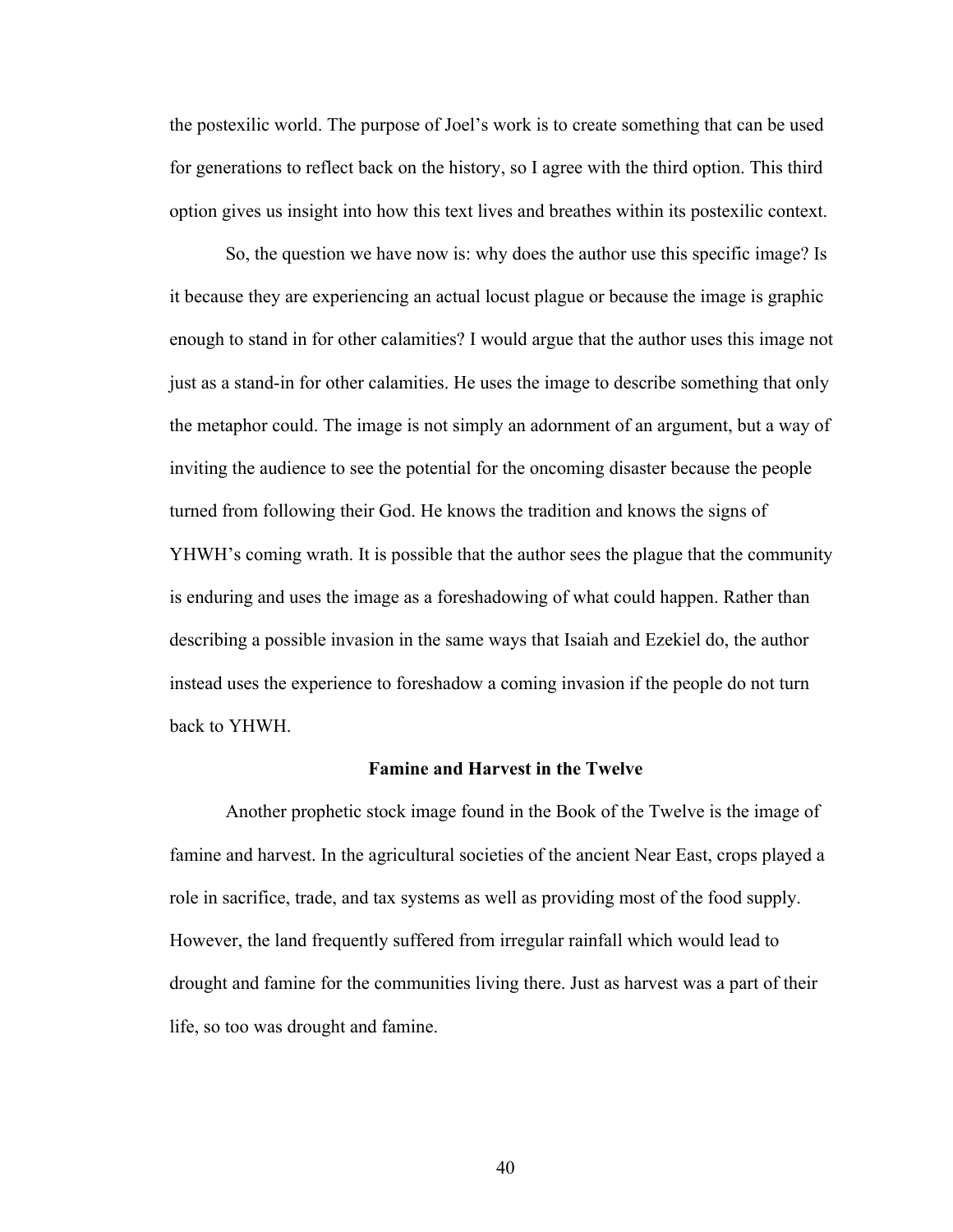The prophets of Israel reflected on the droughts and famines and incorporated them into their messages as omens from YHWH. They reflected on how YHWH had used famine and drought in the past and show that YHWH, not any of the surrounding storm gods, was the one in control of the rain.25 Whenever the people of Israel suffered from drought and famine, the prophets used these experiences as a sign for the people to turn back. They condemned the people for turning from YHWH. In the same way, whenever the harvests were bountiful, the prophets used these instances as proof of YHWH's care for the people. The image of harvest and famine can be found in the Book of the Twelve in Hosea, Amos, Micah, and Joel.

# Famine and Harvest in Hosea

Hosea's use of harvest imagery is both "abrupt" and "not developed."26 Andersen and Freedman argue that while Amos associates the image with God's judgment, Hosea's use does not speak as "if a final judgment is yet in mind."<sup>27</sup> Rather than following the accusations against Israel and Ephraim with an accusation against Judah in Hos 6:11 YHWH says

> גם־יהודה שת קציר לך בשובי שבות עמי

Also, Judah, a harvest is set for you. When I return the captives of my people. (Hos 6:11)

<sup>25.</sup> For discussion of storm gods in the ancient Near East, see Alberto R. W. Green, *The Storm-God in the Ancient Near East* (Winona Lake, Indiana: Eisenbrauns, 2003), 281.

<sup>26.</sup> Francis Andersen and David Freedman, *Hosea,* AB 24 (New Haven & London: Yale University, 1980), 443.

<sup>27.</sup> Andersen and Freedman, *Hosea*, 443.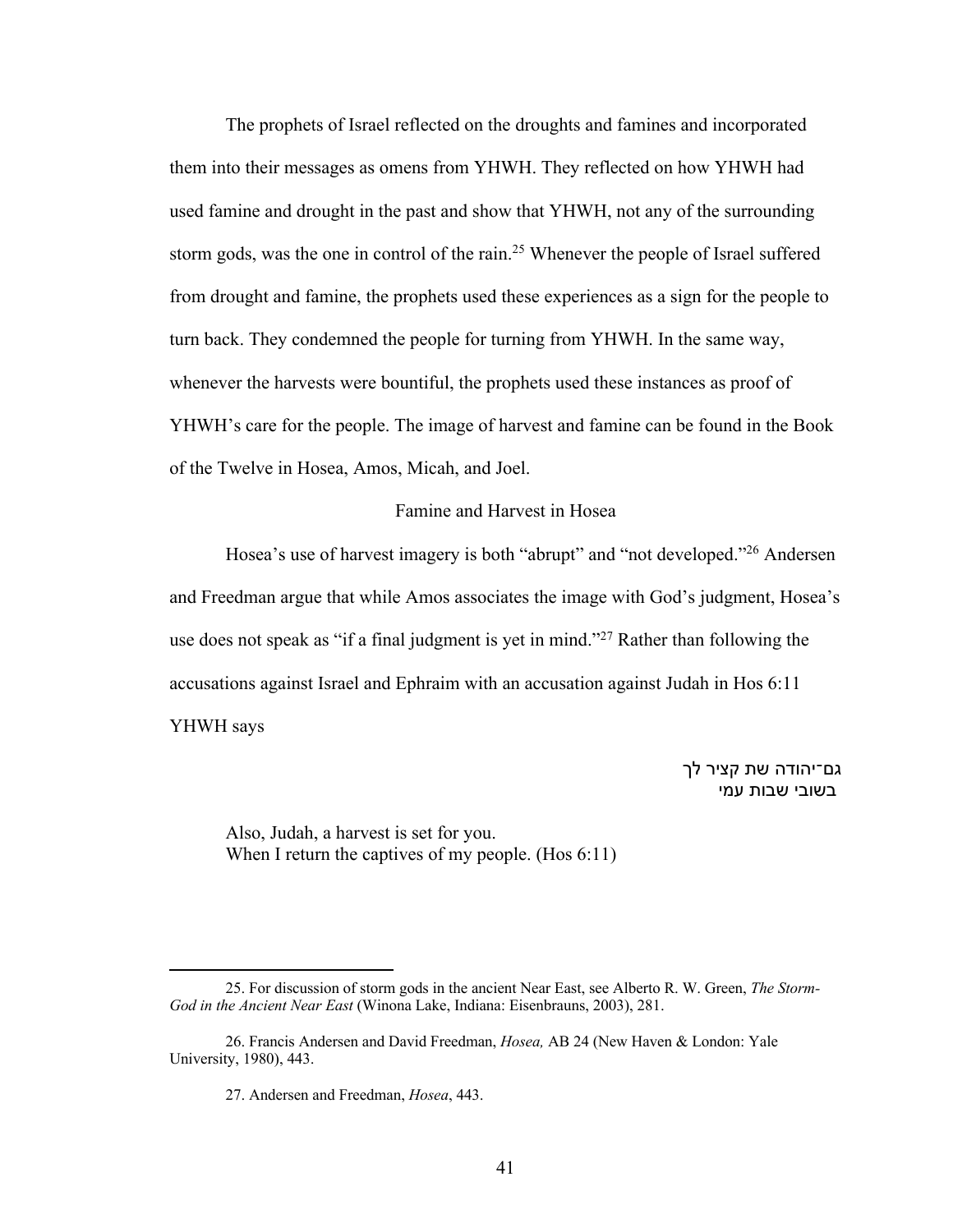Hans Walter Wolff suggested that Hos 6:11 is a Judaic gloss, added after the fall of Israel, as part of his overall theory of how Hosea developed.<sup>28</sup> However, I agree with Mayer Gruber that this particular verse is not a gloss, but a "fitting conclusion to the speech that begins in Hos 5:1 and ends in Hos. 6:11a."29 Hosea gives a word of hope to the people of Judah, that they will reap the harvest and not encounter the judgement that Israel and Ephraim will endure. W. Edward Glenny states that the use of the image in this verse "refers to a positive harvesting because the Lord commands it, and it is in conjunction with a time of blessing."30 I can agree with this summation because in the text, YHWH says that help will once again be provided for the people of Judah. While there has been judgment and condemnation of Israel/Ephraim, there is a word of hope for the people of Judah. The harvest was to be a blessing for Judah in correlation with the judgment of Israel and Ephraim. It is a positive image for Judah while also being a negative image for Israel.

The negative imagery continues for Israel in Hos 10:12–13, where the prophet says,

> זרעו לכם לצדקה קצרו לפי־חסד נירו לכם ניר ועת לדרוש את־יהוה עד־וירה צדק לכם: חרשתם־רשע עולתה רצרתם אכלתם פרי־כחש כי־בטחת בדרכך ברב גבוריך:

<sup>28.</sup> Hans Wolff, *Hosea*, Hermeneia (Philadelphia: Fortress Press, 1974), 123.

<sup>29.</sup> Mayer I. Gruber, *Hosea: A Textual Commentary* (London; New York: T&T Clark, 2017), 302.

<sup>30.</sup> W. Edward Glenny, *Hosea: A Commentary Based on Hosea in Codex Vaticanus* (Leiden; Boston: Brill, 2013), 118; Andersen and Freedman, *Hosea*, 443; John Andrew Dearman*, The Book of Hosea,* New International Commentary on the Old Testament (Grand Rapids: Eerdmans, 2010), 199–200. Andersen and Freedman also discuss the use of the harvest imagery. They state that the image is "abrupt" and "not developed." They see the imagery in 6:11 as a hopeful contrast against the negative imagery used in the verse right before. Dearman, on the other hand, sees the image of Judah reaping a harvest as Judah also receiving punishment for failures, just like Ephraim and Israel.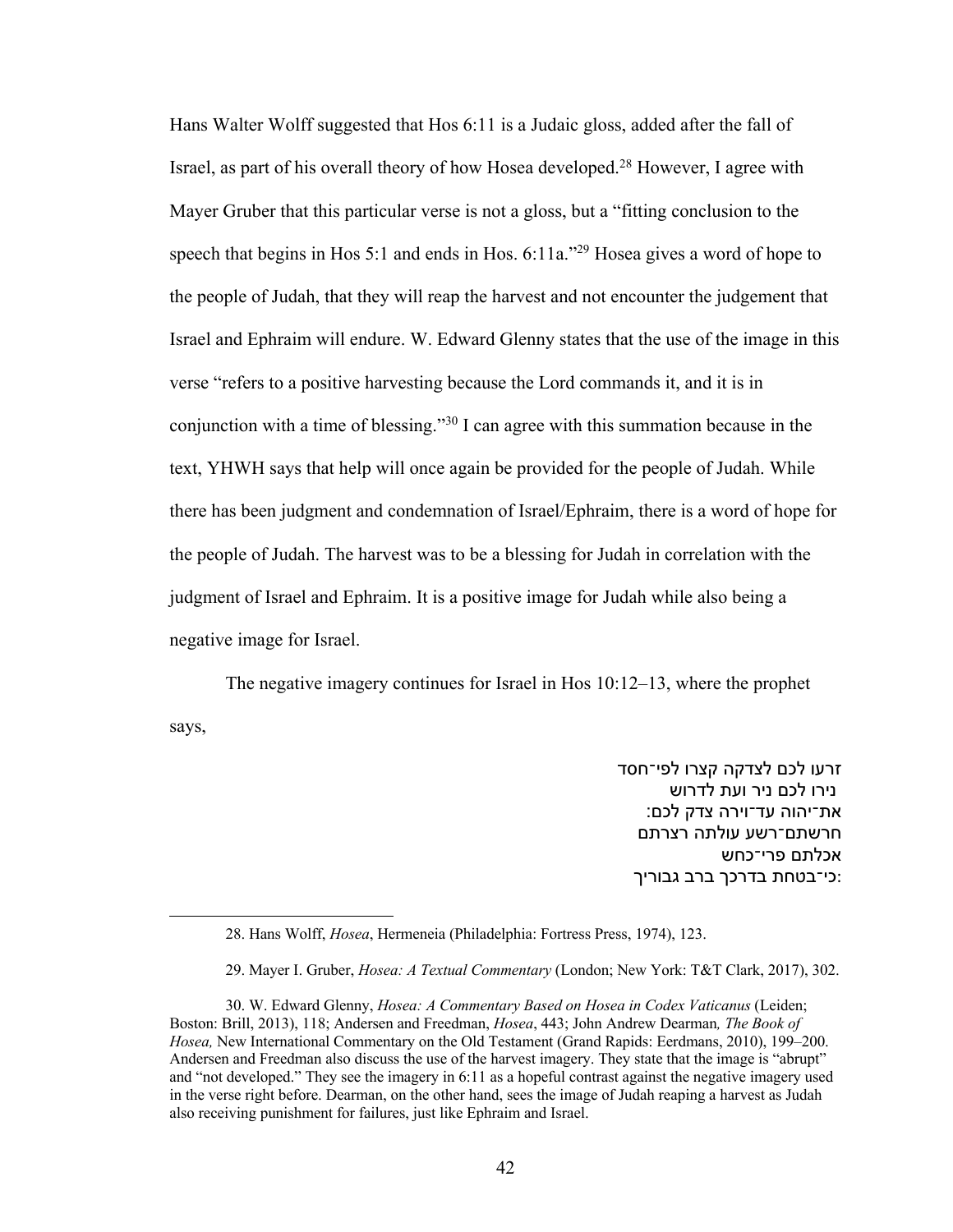Sow righteousness for yourselves; reap righteousness; plow your untilled land for the time to seek YHWH until he comes and rains righteousness to you. You have plowed wickedness; you have reaped iniquity; you have eaten the fruit of falsehood. Because you trusted in your way, in the greatness of your warriors. (Hos 10:12–13)

The prophet is carrying on the image of the harvest against Israel that is introduced in

6:11. The prophet begins telling the people to plow righteousness and reap faithfulness in

hopes that YHWH will respond to the faithfulness with rain. However, as the prophet

continues, he says that the people have instead plowed wickedness. As a result, they will

reap the consequences of what they have done. The prophet says that their harvest has

been a harvest of injustice. YHWH pronounces judgment upon Israel for these things that

they have done, saying that the cities will be destroyed, and the people left to die.

# Famine and Harvest in Amos

In Amos, the prophet uses the image of harvest and famine to show the people

that YHWH is the one in control of the rain. The first instance of the harvest imagery in

Amos is in Amos 4:7. In this verse, YHWH says

וגם אנעתי מכם את־הגשם עוד שלשה חדשים לקציר והמטרתי על־עיר אחת ועל־עיר לא אמטיר חלקה אחת תמטר וחלקה אשר־לא־תמטיר עליה תיבש

And I also withheld rain from you when there were still three months until harvest. I made it rain on one city and on one city I withheld the rain. One portion of land received rain and the portion which did not receive rain withered. (Amos 4:7)

YHWH's control over the rain allows him to create times of harvest and of drought. However, YHWH does not simply withhold the rain without reason, but in order to convince the people to return to YHWH. Andersen and Freedman suggest that the use of the word ריע suggests city-states, rather than individual local cities. This is based on the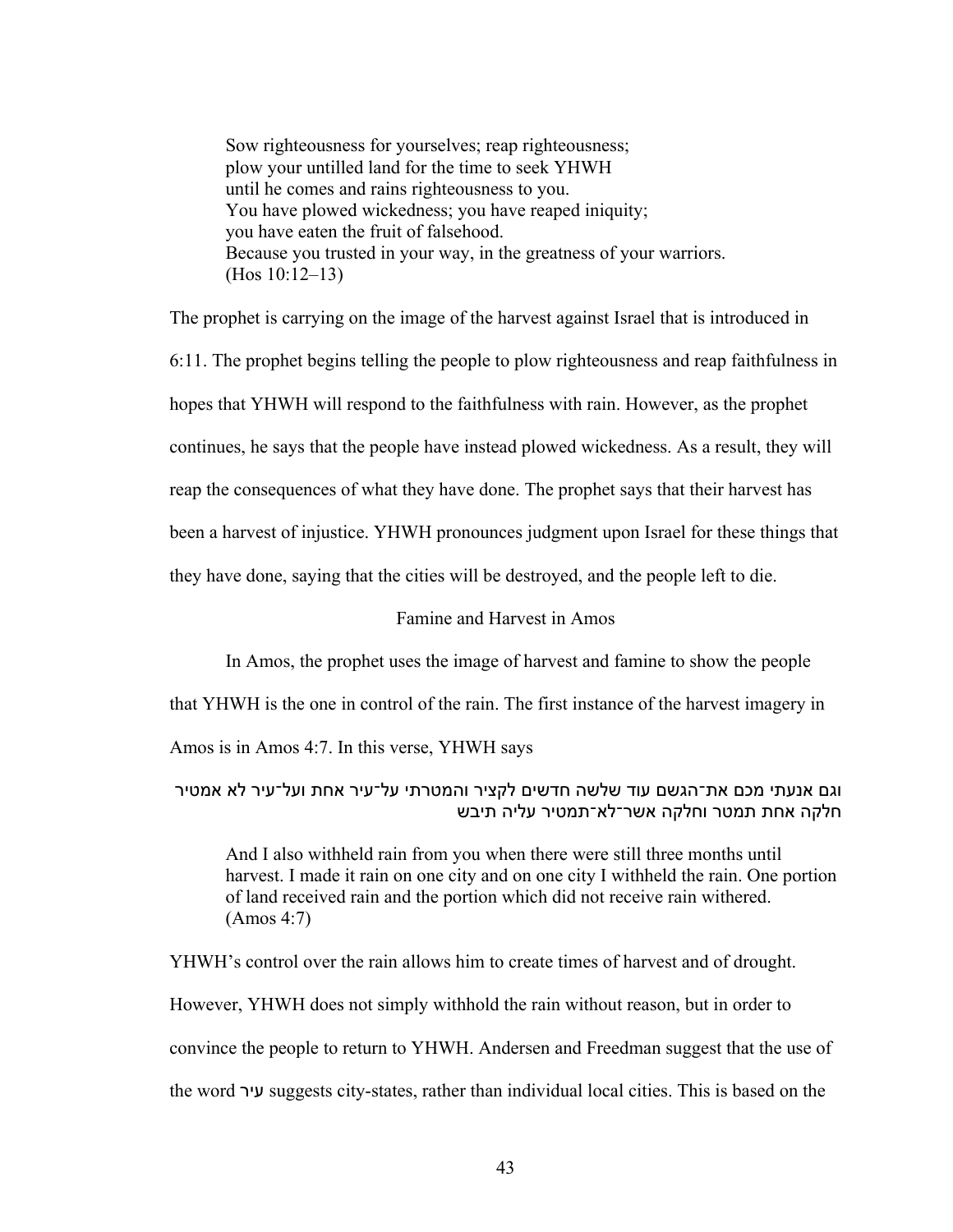use of the word throughout Amos.<sup>31</sup> If correct, this would mean that the drought and consequential famine that Amos prophesies about is not just regional, but international. Therefore, this text describes the international failure of crops and the social disruption and conflict that ensues between the city-states that have received rain (and so have a harvest) and the city-states that have not. Amos's interest in region-wide issues, seen also in the oracles against the nations in chapters 1–2, appears here as well.

The next place that the image of the harvest is found in Amos is in 8:1–3. While this is not an explicit use of the image, it is implied by the term **כלוב קיץ** basket of summer fruit." In this vision, YHWH asks Amos what he sees, and he replies, "a basket of summer fruit." This spurs YHWH to say,

> בא הקץ אל־עמי ישראל לא־אוסיף עוד עבור לו: והילילו שירות היכל ביום ההוא נאם אדני יהוה רב הפגר בכל־מקום השליך הס:

The end has come upon my people Israel. I will not cover them again. And on that day, they will cry out the songs of the temple ... there will be many bodies everywhere one will cast silence. (Amos 8:2b–3)

The first thing that will help in understanding this vision and the image is the word play on the word for summer fruit (קיץ), the word for end (קץ), and the word for harvest (קציר). These words sound "alike in a Hebrew ear."<sup>32</sup> They all have ק and **צ.** Scott Noegel argues that when a pun is used in an oracle or omen, it "limit[s] that power by

<sup>31.</sup> Andersen and Freedman, *Amos,* 440.

<sup>32.</sup> Johannes Lindblom, "Symbolic Perceptions and Literary Visions," in *The Bible in Its Literary Milieu*, eds. John Maier and Vincent Tollers (Grand Rapids: Eerdmans, 1979), 68.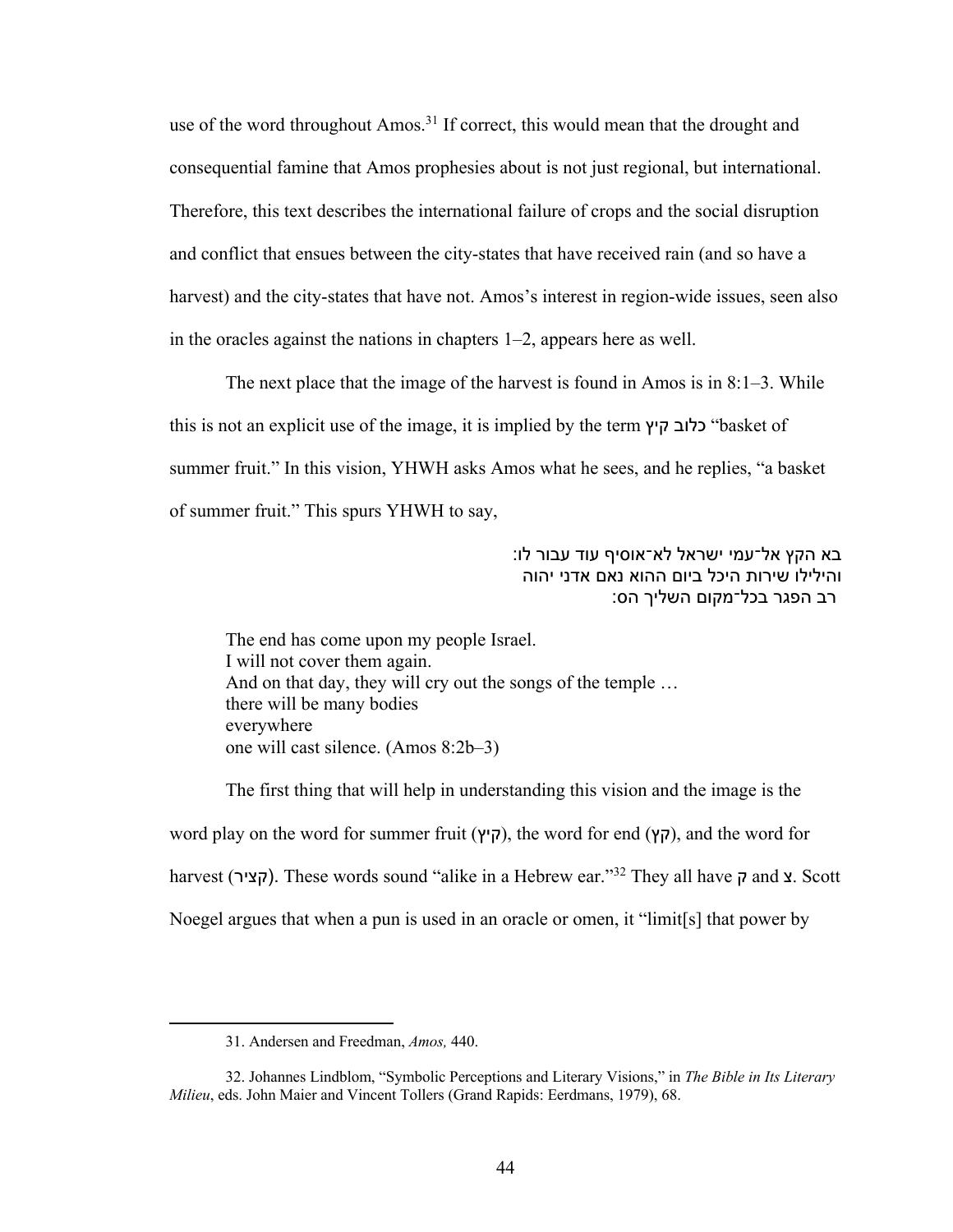restricting the parameters of an omen's interpretation."33 Susan Niditch says that "[ ץי ק [is used in synonymous parallelism with [קציר], 'harvest' or' harvesting' in Jer 8:20, Prov 6:8, 10:5, and 26:1," and therefore is referencing the harvest in this verse as well.<sup>34</sup> In a sense, this vision is illustrating that Israel is the harvest that is being gathered in. They are ripe for the harvest, that is, the end.

The prophet continues in Amos 8:11, saying

הנה! ימים באים נאם אדני יהוה והשלחתי רעב בארץ לא־רעב ללחם ולא־צמא למים :כי אם־לשמע את דברי יהוה

"Look! The days are coming," declares the Lord YHWH, "when I will send a famine through the land not a famine of bread or a thirst for water, but a famine of hearing the words of the YHWH." (Amos 8:11)

This explanation for the vision that YHWH gives to Amos explains that the famine will be of the prophetic word. Amos thinks that prophecy will cease and therefore YHWH will simply stop being these people's God. Prophecy itself will fall because, as YHWH states, there will be "a famine of hearing the words of YHWH." This severance of relationship between YHWH and the people is a threat, only to be removed at the very end of the book. It is worth noting that this is an oracle about the cessation of oracles. The paradoxical statement seems to be about the people being left in the dark as to what is happening and how to deal with it. In the end, we know that YHWH did not remove the

<sup>33.</sup> Scott Noegel, "'Literary' Craft and Performative Power in the Ancient Near East: The Hebrew Bible in Context," in *Approaches to Literary Readings of Ancient Jewish Writings*, eds. Klass Smelik and Karolien Vermeulen (Leiden; Boston: Brill, 2014), 33. See also Scott Noegel, *Wordplay in Ancient Near Eastern Texts* (Atlanta: SBL Press, 2020).

<sup>34.</sup> Susan Niditch, *The Symbolic Vision in Biblical Tradition* (Chico, CA: Scholars, 1980), 35.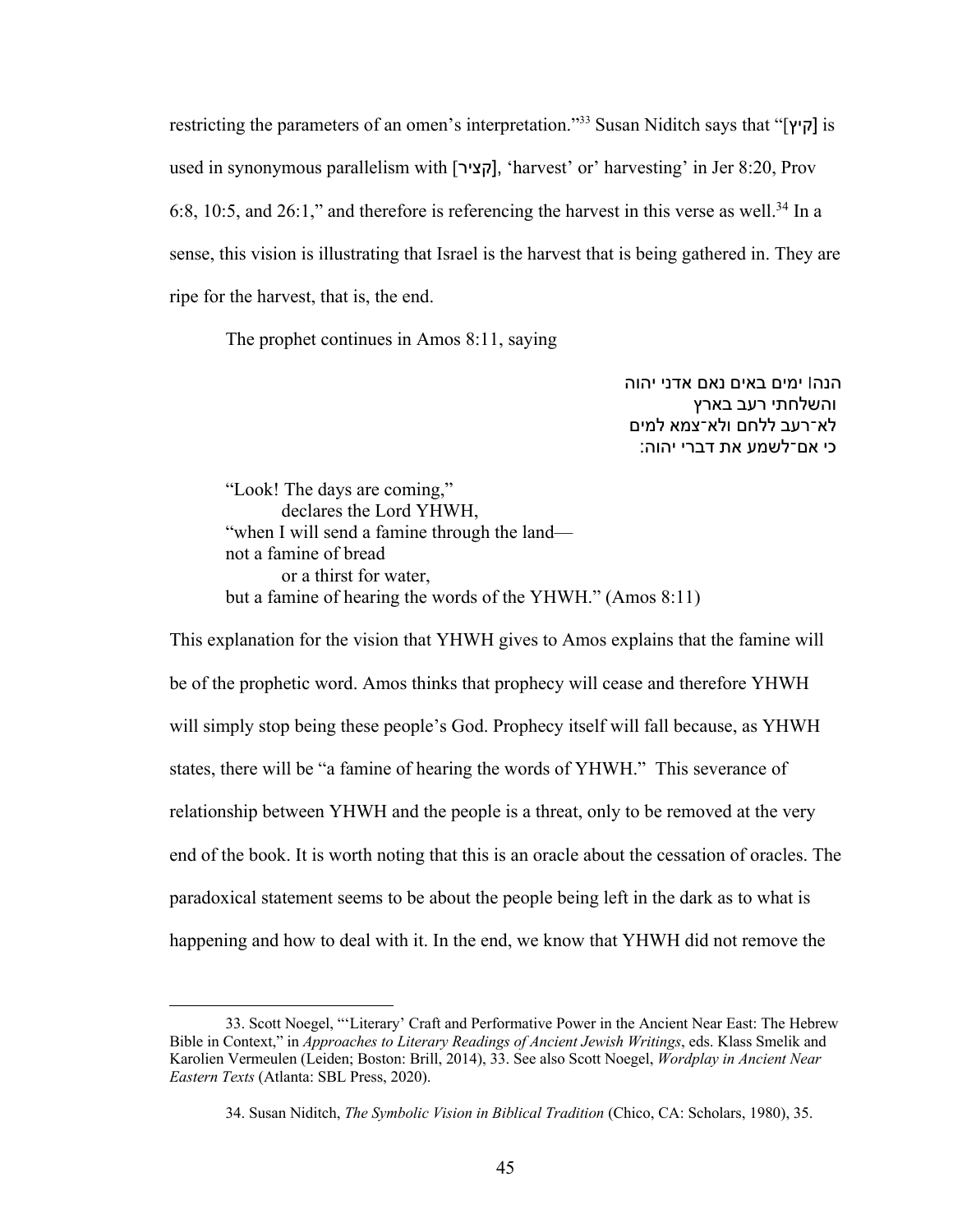prophetic word from among Israel, since it lasted through the exile into the postexilic world.

The final use of the image is found in Amos 9:13–15. In this verse, Amos is proclaiming the oracle from YHWH that says,

> הנה ימים באים נאם־יהוה ונגש חורש בקצר ודרך ענבים במשך הזרע והטיפו ההרים עסיס וכל־הגבעות תתמוגגנה: ושבתי את־שבות עמי ישראל ובהו ערים נשמות וישבו ונטעו כרמים ושתו את־יינם ועשו גנות ואכלו את־פריהם: ונטעתים על־אדמתם ולא ינתשו עוד מעל אדמתם אשר נתתילהם אמר יהוה אלהיך:

"Behold, the days are coming," says YHWH "when the one plowing will overtake the one reaping and the one who treads on the grapes the one sowing the seed. The mountains will drip with sweet wine and all the hills flow. And I will bring back the captives of my people Israel and they will build the desolate cities and dwell in them. They will plant vineyards and drink their wine and make gardens and eat their fruit. I will plant them in their land, and they will no longer be plucked up from the land which I have given them," says YHWH your God. (Amos 9:13–15)

This oracle rounds out the book by foretelling the reversal of the poor harvests discussed earlier in the book. Amos tells of a time when the harvest will be so plentiful that the ones plowing will overtake the reapers. There will be so much to harvest that when the planting time comes, there will still be people harvesting the previous year's crops. Additionally, YHWH says that the people will be planted back in their own land, no longer to be harvested and distributed among the nations. Rather, they will rebuild and prosper as they cultivate hills overflowing with wine. This oracle reverses the negative harvests that were foretold earlier in the book, giving the people hope for their future.

James Linville states that "this look to the future [found in Amos 9:13–15] is profoundly different from what has preceded it, and yet, it is intimately related to it."35 In

<sup>35.</sup> James R. Linville, *Amos and the Cosmic Imagination* (Routledge, 2008), 171.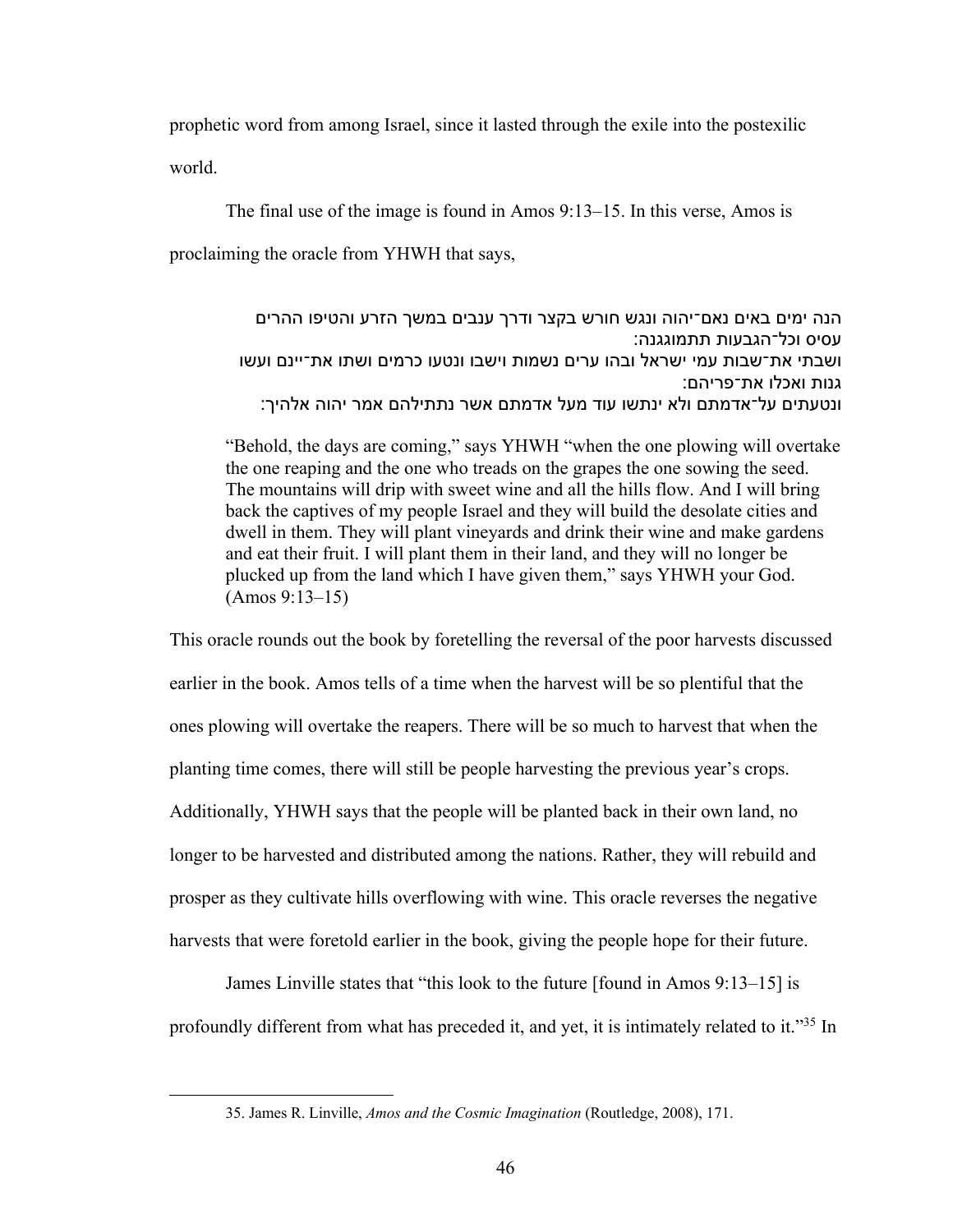giving this idyllic view of the future to come, where there will be no drought and harvest will roll into harvest, Amos reverses the negative use of the harvest imagery found earlier in the book. Linville states, "At the end of Amos, a basket of summer fruit would hardly mark the end of Israel but its new beginning."36 In Amos 8:3, the harvest imagery is associated with the end of the people and YHWH's judgment. However, in Amos 9:13– 15, harvest imagery is still associated with an end of the captivity and restoration of YHWH's people. Amos gives a turning point at the end of the book to provide hope to the people listening. He reverses the negative imagery of harvest.  $37$ 

Famine and Harvest in Micah

We again see the harvest imagery in the prophet Micah. In Mic 6:15, YHWH says

אתה תזרע ולא תקצור אתה תדרך־זית ולא־תסוך שמן ותירוש ולא תשתה־יין:

You will sow but not reap. You will press olives but not anoint yourself with oil. You will [press] crush wine but not drink it. (Mic 6:15)

There is a sense of futility to the harvest in Micah. This is again the image of producing something that the people cannot use. The text does not specify why the people cannot use the crops that they are growing. Some possible reasons might be an invasion, a drought, being sent into exile, or perhaps even crops paid as a tribute to a ruling nation. All that the prophet tells us is that this event is a part of the divine punishment on the people for the things that they did. William McKane suggests that the lack of specific

<sup>36.</sup> Linville, *Amos,* 173.

<sup>37.</sup> Göran Eidevall, *Amos: A New Translation with Introduction and Commentary* (New Haven; London: Yale University Press, 2017), 241. Jörg Jeremias, *The Book of Amos: A Commentary,* Old Testament Library (Louisville, KY: Westminster John Knox, 1998), 168–70.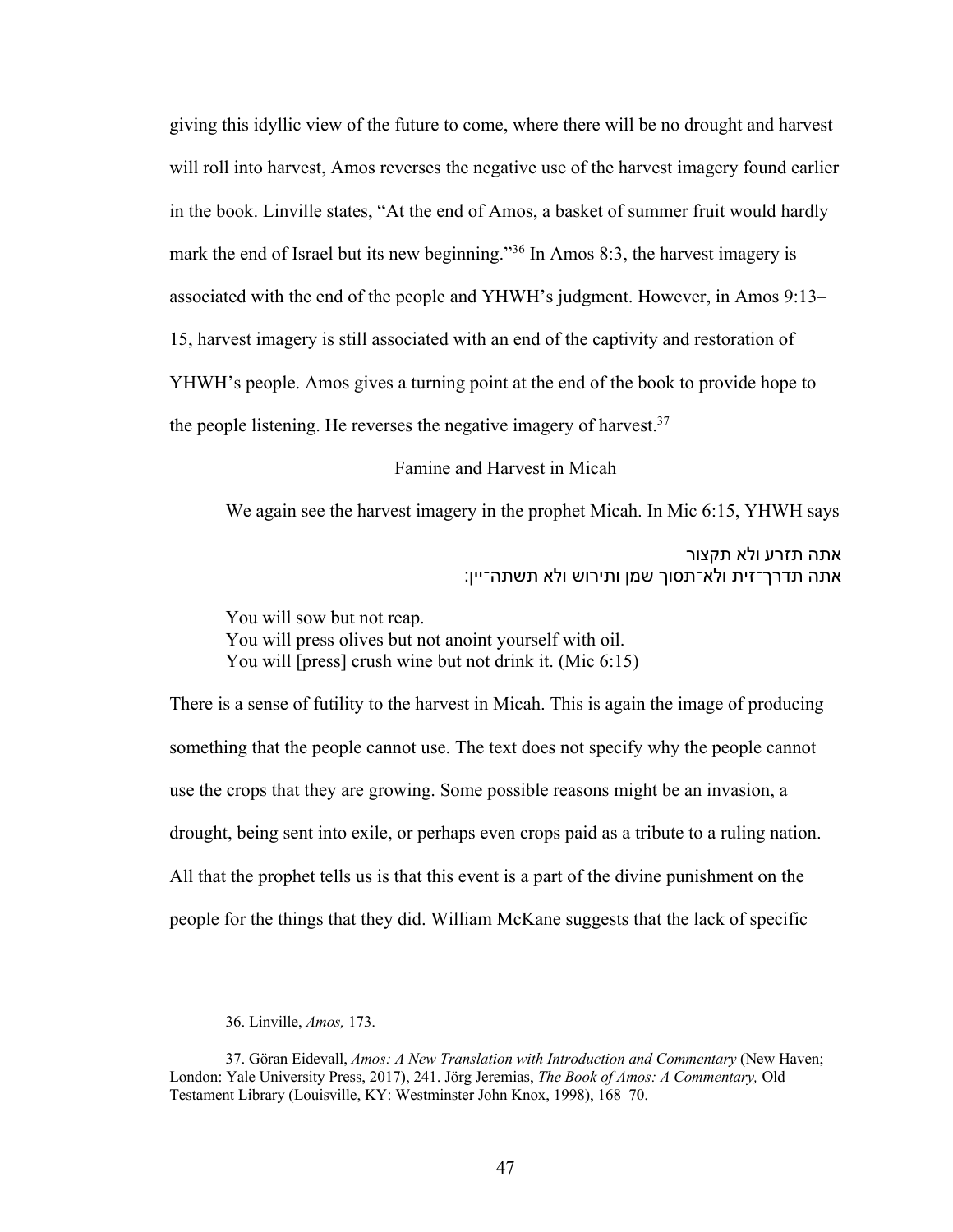reason for the people not being able to use the crops themselves is because "the formulations of futility have a proverbial character, an openness of reference, which makes it inappropriate to link them precisely to the crimes committed."38 The prophet is presenting the punishment in a way that can be ascribed to any crime at any time, rather than one specific injustice.

# Famine and Harvest in Joel

Unlike the case with Micah or Amos, the symbol of the harvest is found throughout Joel, often in relation to the Day of YHWH. The first image of famine and harvest found in Joel is in conjunction with the image of the locust in chapters 1 and 2. The oracles begin with an exclamation about what the locusts have done. The locusts devoured the crops and so left the people with famine. All seems to be lost. But after the turn in Joel 2, we have the image of the restoration of the harvest that had been destroyed by the locusts. In Joel 2:21–24, the prophet pronounces an oracle of salvation.<sup>39</sup> Rather than ruined grain (as seen in Joel 1:10–12), ומלאו הגרנות בר $\cdot$ the threshing floors will be full of grain" (2:24a). Their return to YHWH instigates the return of their good fortunes. YHWH is faithful, and so when his people turn back to him, he turns his face back to them. The prophet goes on to say that not only will the harvest be returned to the people, but YHWH will also bless them and bring back those who have been carried off. He will bring back those who have been scattered by the nations and bring in the nations for judgment, which leads into the other way that harvest imagery is used in the book of Joel.

<sup>38.</sup> William McKane, *Micah: Introduction and Commentary* (Edinburgh: T & T Clark, 1998), 205.

<sup>39.</sup> C.f. James Nogalski, *Interpreting Prophetic Literature: Historical and Exegetical Tools for Reading the Prophets* (Louisville: Westminster John Knox, 2015), 63. Nogalski defines an oracle of salvation as an oracle that "provides comfort rather than judgement" and "indicates the situation and usually has some kind of concluding characterization" (68).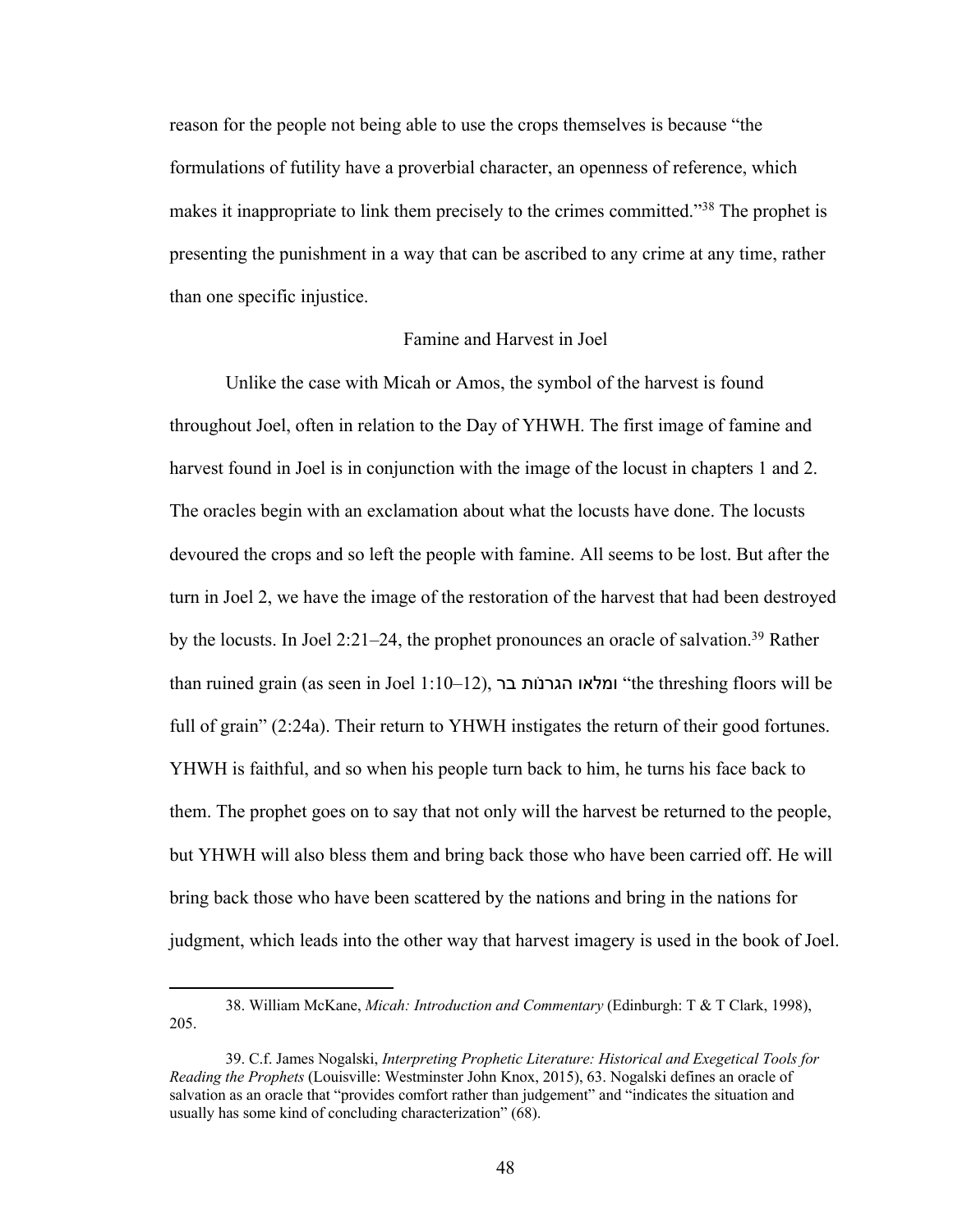The most recognizable use of harvest imagery in Joel is found in Joel 4:13 and is similar to that found in Amos 8:1–3, in that it "is a familiar one in a description of judgement."40 This image, like the one of YHWH roaring from Zion, occurs within the judgment of the nations section of the book. YHWH proclaims,

> שלחו מגל כי בשל קציר באו רדו כי־מלאה גת השיקו היקבים כי רבה רעתם:

Send out the sickle for the harvest is ripe, come, go down for the winepress is full, the vats overflow because their wickedness is great. (Joel 4:13)

Again, there is a ripening of the harvest of the people (in this case the nations rather than Israel) due to the wickedness that they have caused. Joel turns the image. The imagery seems at first to describe a real harvest, but the last three words turn the meaning. The harvest imagery that Joel used in chapters 1 and 2 now has turned from a literal harvest of plants to the harvesting of people. These last three words also raise the question of who the subject of the imperative in this verse is. Who is YHWH telling to come harvest? Based on the verses leading up to this, YHWH is sending out his army to harvest the wicked for the deeds they have done to his people. It is a supernatural call to the heavenly army to send out the sickle and gather the people who have harmed the nation of Israel for their punishment. I will discuss the gathering in of the harvest of nations in the section below.

Joel echoes the sentiment of Amos 8:1–3 that the harvest is ready. In Joel, YHWH orders the sickle to be sent out to collect the harvest because of the iniquities of the

<sup>40.</sup> Richard Coggins, *Joel and Amos,* New Century Bible Commentary (Sheffield: Sheffield Academic, 2000), 59.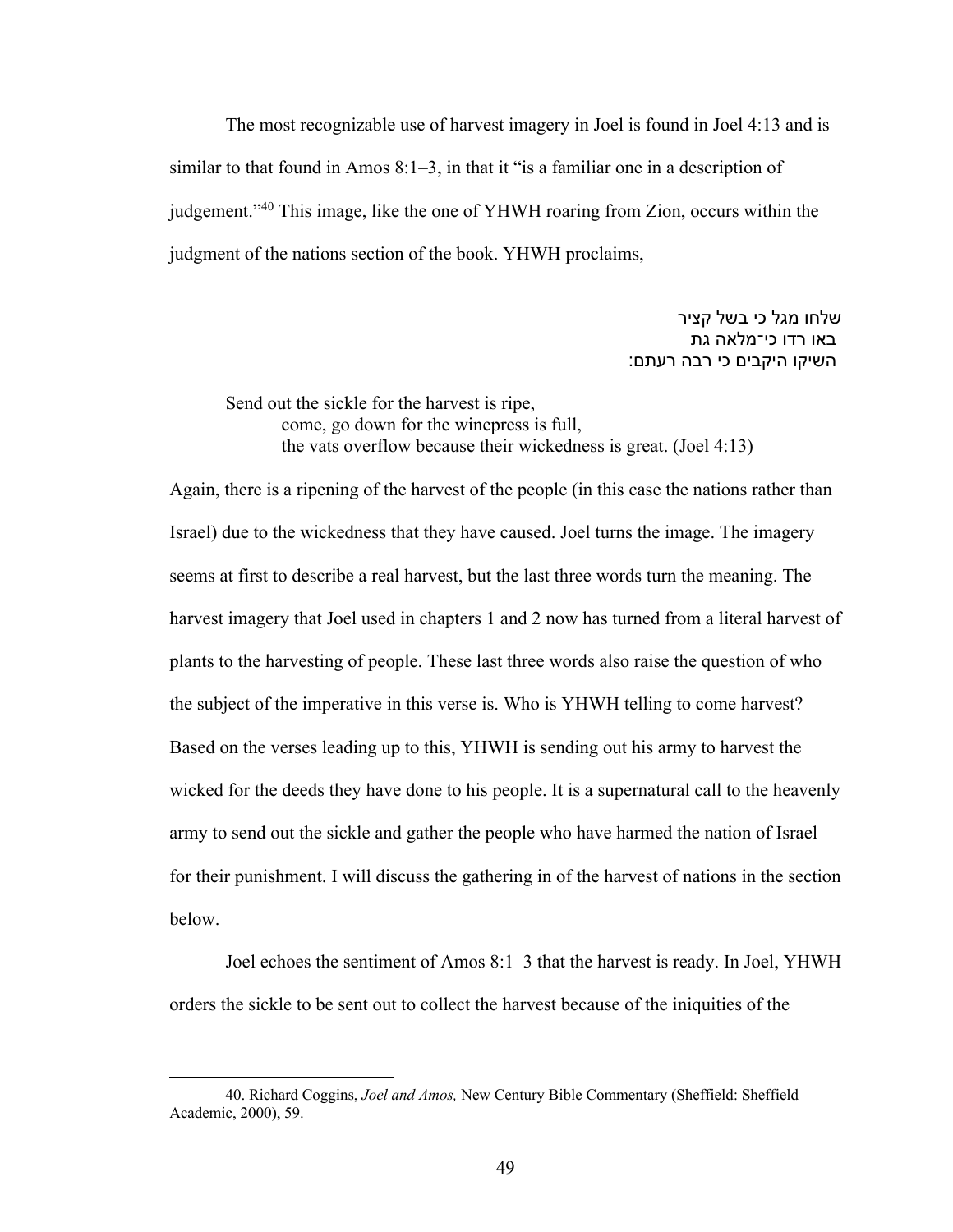nations. In Amos, YHWH shows the prophet the basket of summer fruit, telling him how the people's iniquities have become so great that the end has come for them—it is time for them to be reaped. Similarly, Hos 10:12–13 uses this same negative imagery to discuss how the people have been sowing injustice and the time has come for them to reap the punishments for their wrongdoings. Joel takes the ideas from these texts and redirects them from Israel as the people of God to any who have done injustice to the people of God (specifically, the nations).

As we have seen, harvest imagery is used throughout Joel. The prophet uses it to proclaim both the return of fortune to the people of YHWH and the judgment and destruction of the nations. Harvest imagery in Joel follows the typical pattern seen in the Book of the Twelve, where harvest is associated with judgment. The image is a prominent theme of the Day of YHWH image as well because it is used as a way of showing YHWH's control over the world and his power and judgment on whom he deems judgment to be upon. At the outset of Joel, YHWH's judgment has been on the people of YHWH because they have turned away from him; however, after returning to him, his judgment is cast upon those who had wished harm on his people.

## **The Gathering of the Nations in the Twelve**

In close relation to the image of the harvest, the prophets in the Twelve also use the image of gathering the nations. The following section looks at how the different prophets in the Book of the Twelve use the image of gathering the nations in their oracles. While harvest imagery in the Book of the Twelve is mostly used as a way of showing judgment, there are various reasons that YHWH gathers the nations in the Book of the Twelve. At times it is gathering them for war against Israel (Hos 10:10; Mic 4:11–

50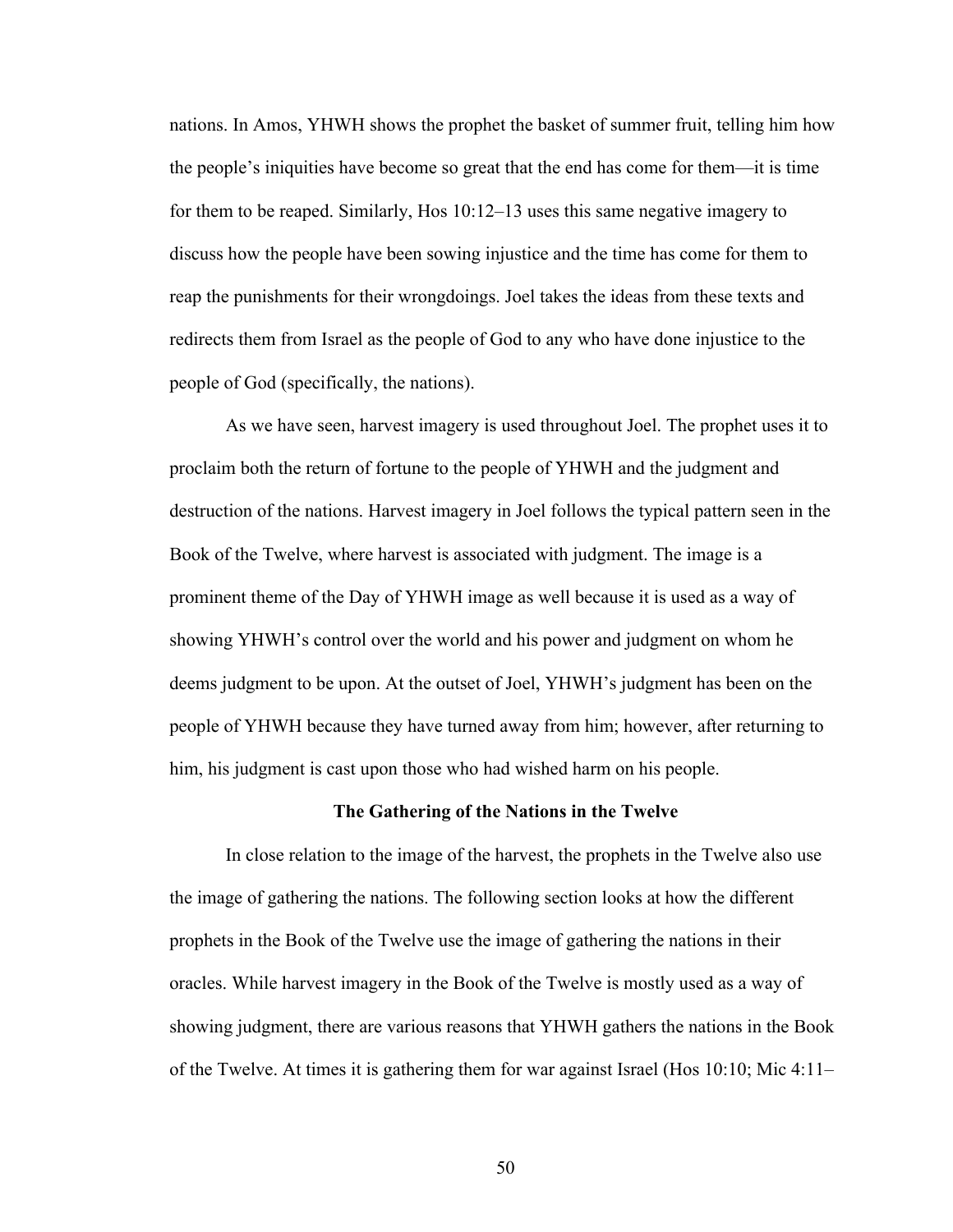13; Zech 12:3, 14:2). At other times it is gathering them for judgment (Mic 4:11–13; Zeph 3:8; Joel 4:2, 9–13). At other times it seems to be a time of peace and the nations come to Jerusalem to worship alongside the Israelites (Mic 4:2; Isa 2:3; Zech 2:15, 8:22, 14:16). In about every case, YHWH is the one who gathers and is associated with destruction and restoration. The exception is in Habakkuk where the one gathering is doing so foolishly. The image is one that shows YHWH's power over all and his ability to bring all people together. When it is not YHWH who gathers the nations in the image, the gathering is something that goes against what YHWH desires.

#### The Nations Gathered in Hosea

In Hosea, we get the image of the gathering of nations in Hos 10:10. In this verse, the prophet says

# באותי ואסרם ואזפו עליהם עמים באסרם לשתי עונתם

In my desire, I will chasten them, and peoples will be gathered against them when I bind them for their two (acts of) iniquity.

The prophet discusses how the people of Israel will be punished for their crimes. YHWH declares that justice is coming upon them for the things that they did. But what exactly did they do to lead to YHWH gathering nations against them?

Scholars have suggested that the prophet is recalling a story associated with Gibeah and using it to draw a connection between the sins of Gibeah and the wickedness of the nation of Israel.41 While there may be stories associated with Gibeah that the prophet knows about that we do not have record of, the story most commonly associated with Gibeah is the one found in Judg 19:16–30. In this story, a Levite comes to the town

<sup>41.</sup> Andersen and Freedman, *Hosea,* 561–62; Gruber, *Hosea,* 424–25; Wolff, *Hosea,* 158, 184.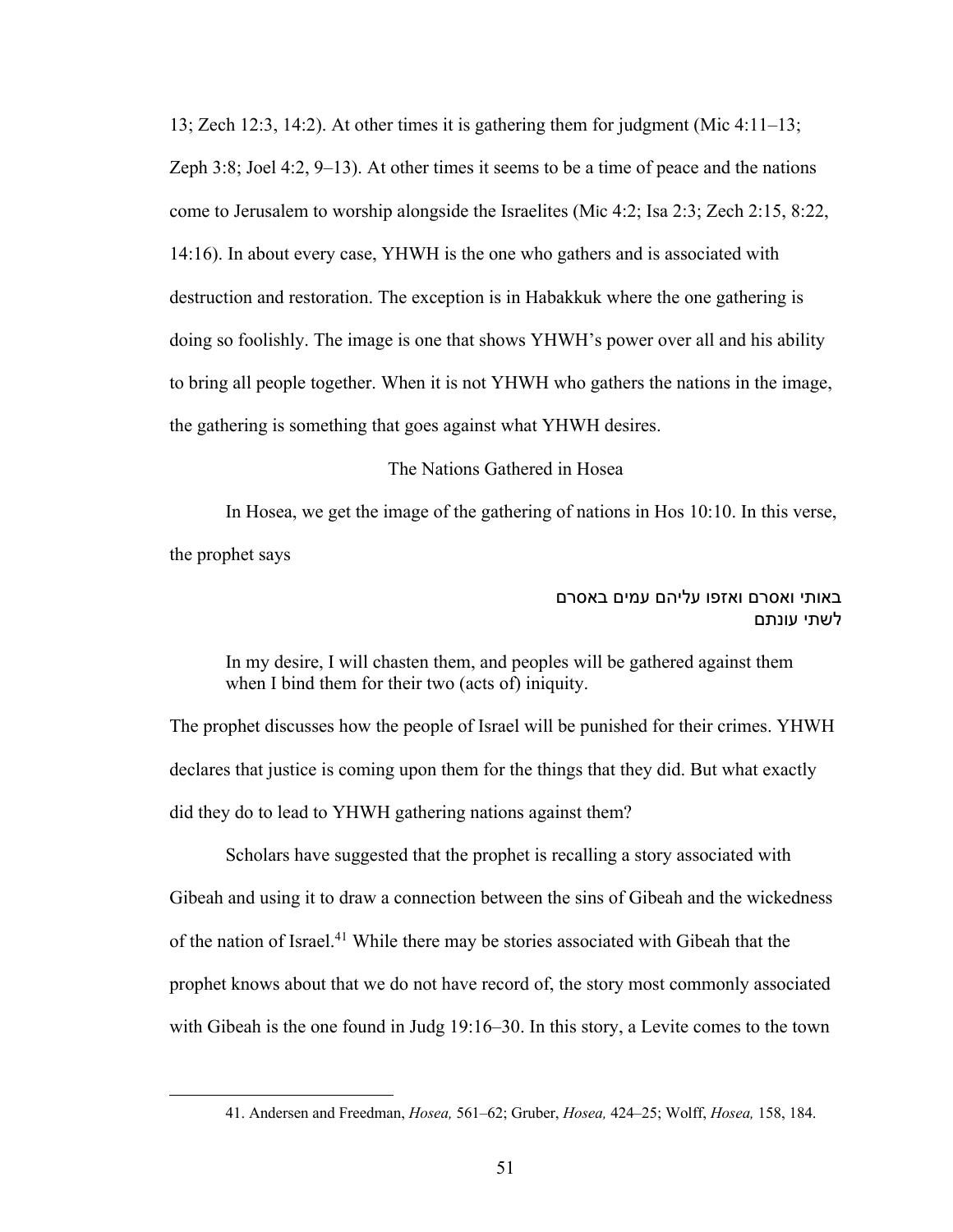of Gibeah on his way back to the Ephraim highlands. He, his secondary wife, his servant, and the donkeys with him intend to stay in the city square because no one has offered them a place to stay. Then an older man comes along and urges them to stay with him. This older man gives the travelers hospitality when no one else will. In fact, later that evening while the travelers are with the older man, the men of the city come and demand that the older man send out the Levite so that they might rape and abuse him. The older man tells the men of the city not to do this thing and to take his daughter and the Levite's secondary wife instead, but the crowd refuses, still demanding the Levite. The story ends with the Levite casting his secondary wife into the crowd and shutting the door, only to wake up to leave the next morning to the woman unresponsive at the door. He takes her body home with him and then cuts her to pieces and sends the pieces to all the areas of Israel, urging the people of Israel to decide what needs to be done about the citizens of Gibeah.

The prophet portrays Israel's entire history as a cycle of violence. Gruber suggests that the "two acts of iniquity" (שתי עונתם) that the prophet points out in Hos 10:10 are two sins committed by the Benjaminites in the story from Judg 19. Gruber suggests that the sins are "the failure . . . to provide hospitality to the passers-by" and "the failure . . . to turn over the culprits to the law enforcement officials."<sup>42</sup> The roots of the sins in Judg 19 are violence and inhospitality. These roots do not go away simply because of the response of the people about what must be done about Gibeah. In fact, that response itself carries on the tradition of violence. Wolff suggests that the double sins are Gibeah's former guilt and the current guilt.<sup>43</sup> I agree with Wolff that the double iniquities are both

<sup>42.</sup> Gruber, *Hosea*, 430.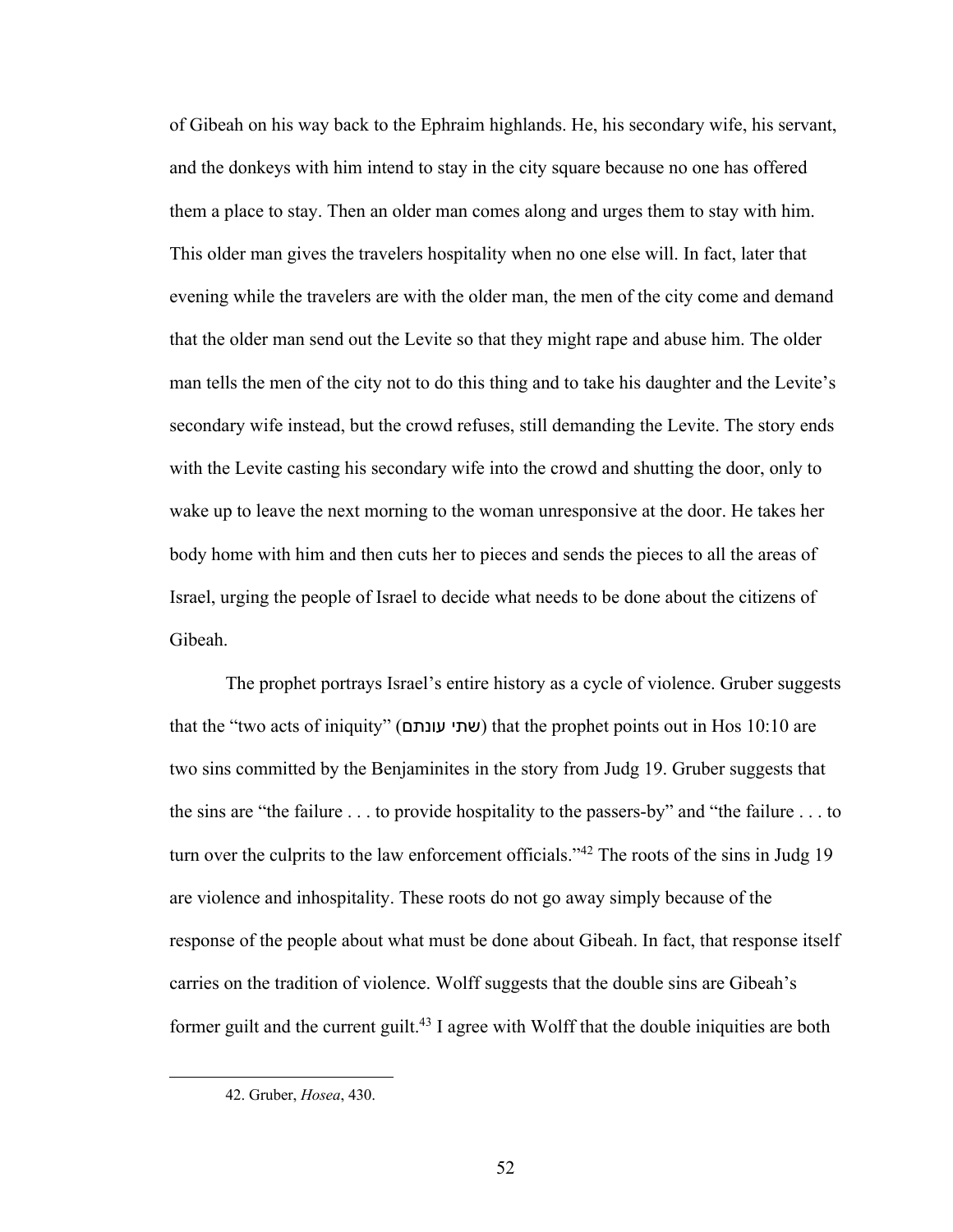the past and present sins. The cycle of violence has not stopped but continues into the time of Hosea. Wolff suggests that "since Gibeah's former guilt is also its present guilt, the city's former disaster will come once again."44 The two iniquities that Hosea is drawing on are the roots of the sins, the cycle of violence and inhospitality. And so, the cycle continues. However, how does this view apply to Hosea's message to Northern Israel? Why would Hosea use this story even though it is not obviously applied to all of Northern Israel? The connection between the story and the message of Hosea is the recalling of the near annihilation and the threat that is coming for Northern Israel. So, while it is not obvious that the story applies to all of Northern Israel, the near annihilation of Benjamin for their sins is what the prophet is warning about with the echo of the story.<sup>45</sup>

## The Nations Gathered in Micah

In Micah, we have two instances of the gathering of nations. The first one is found in Mic 4:2. The prophet is describing some future time when all people will journey to Jerusalem to be taught the ways of God. Micah says,

> והלכו גוים רבים ואמרו לכו! ונעלה אל־הר־יהוה ואל־בית אלהי יעקב ויורנו מדרכיו ונלכה בארחתיו כי מציון תצא תורה ודבר־יהוה מירושלם:

Many nations will come and say

"Come, let us go up to the mountain of YHWH and to the house of the God of

Jacob

and he will teach us his ways and we will walk in his paths for the law shall go out of Zion and the word of YHWH from Jerusalem. (Mic 4:2, Isa 2:3)

<sup>43.</sup> Wolff, *Hosea,* 185.

<sup>44.</sup> Wolff, *Hosea,* 184.

<sup>45.</sup> Gruber, *Hosea*, 430.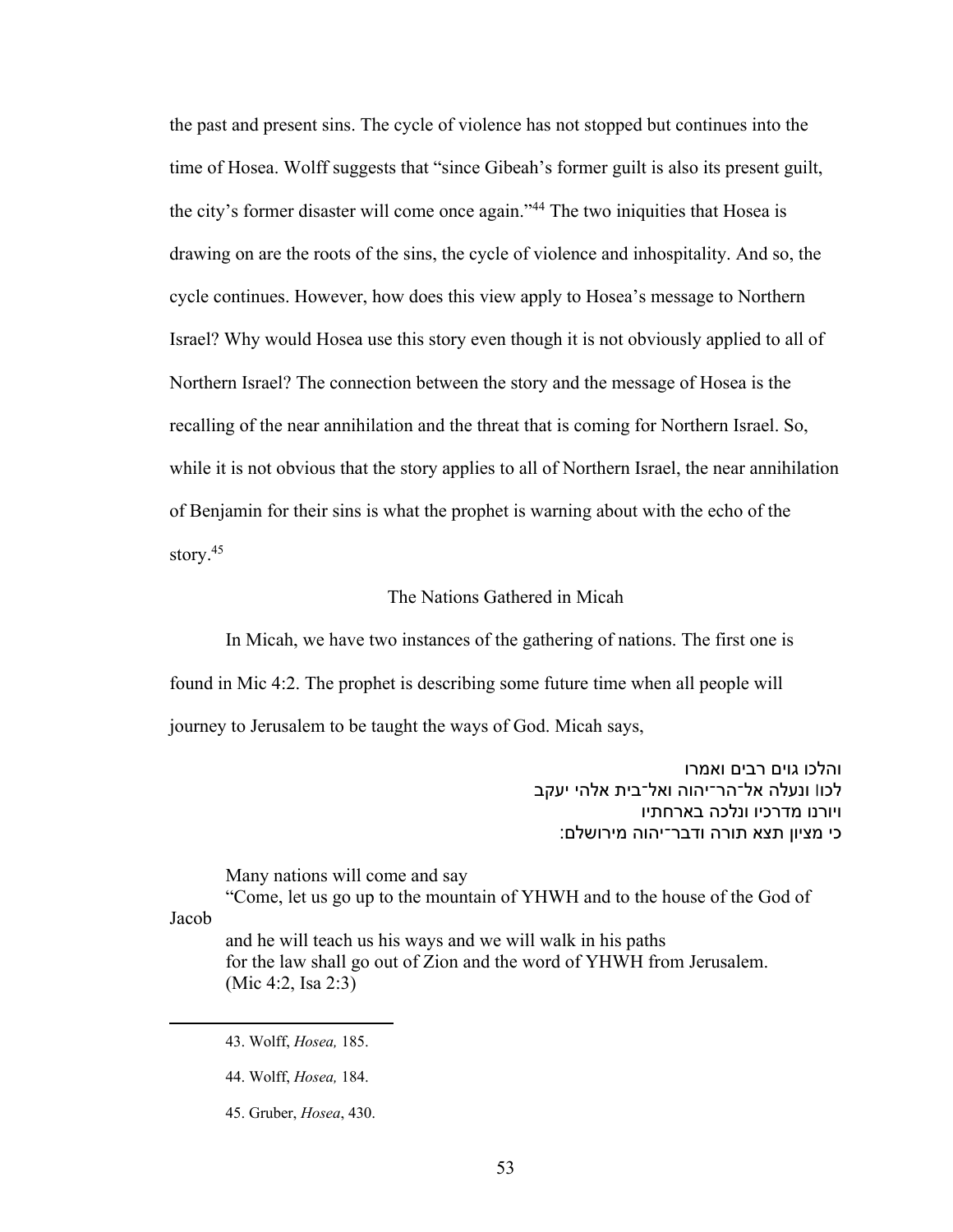This is a description of a peaceful time. There is no war, no judgment; just celebration and walking with YHWH. This is an idyllic scene, a hope for a better future. These Gentiles who had before gone up to Jerusalem to destroy the people, now are again going up to Jerusalem, but it is not a threat. Instead, they are moving toward the God of Israel.

The hope of YHWH's deliverance and restoration of peace continues using the image of the gathering of nations in Mic 4:11–13. In these verses, the prophet states that though the nations are gathered for war against the people, YHWH has a plan of deliverance. The people will not be left to die. They will be gathered back. YHWH says that the nations have been gathered as sheaves to the threshing floor (כעמיר גרנה). These nations that have gathered are not going to destroy the people of Israel. Though they want to desecrate Zion, YHWH will not let that happen. YHWH will fight against these nations, stripping them of the wickedness and evil that they intended for Israel.

These texts are closely related to Isa 2 where the prophet says

והלכו עמים רבים ואמרו לכו ונעלה אל־הר־יהוה אל־בית אלהי יעקב וירנו מדרכיו ונלעה בארחתיו כי מציון תצא תורה ודבר־יהוה מירושלם: ושפט בין הגוים והוכיח לעמים רבים וכתתו חרבותם לאתים וחניתותיהם למזמרות לא־ ֿישא גוי אל־גוי חרב ולא־ילמדו עוד מלחמה:

Many people will come and say, "Come, let us go up to the mountain of YHWH, to the house of the God of Jacob and he will teach us his ways and we will walk in his paths for the law shall go out of Zion and the word of YHWH from Jerusalem and he will judge between the nations, and rebuke many people And they will beat their swords into plowshares and their spears into pruning hooks. Nation will not take up sword against nation and neither will they learn how to make war anymore. (Isa 2:3–4)

However, these two texts are not exactly the same and Micah and Isaiah handle these

texts differently in their oracles. Micah describes a more thorough destruction of the city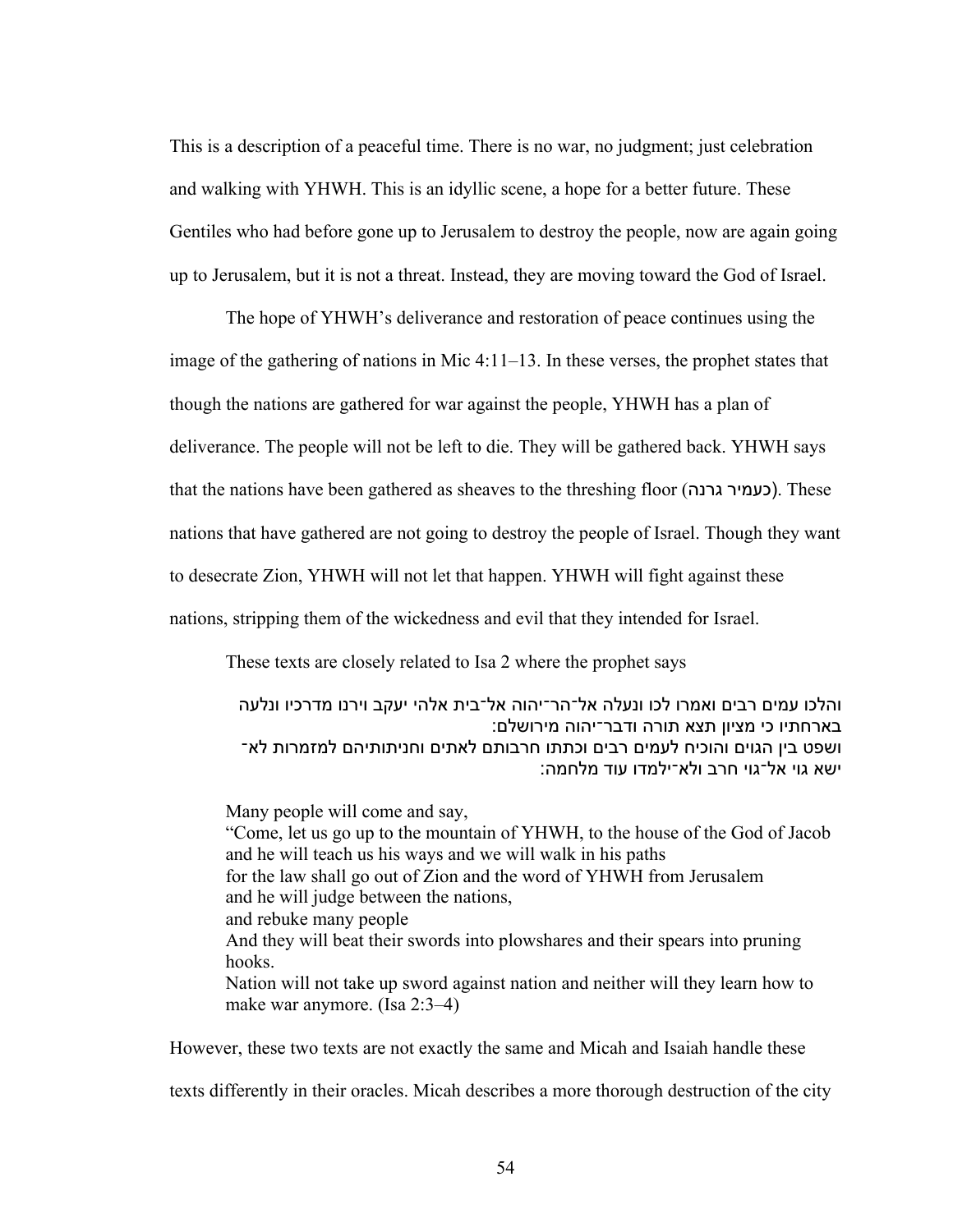before the restoration and does not focus on the human agency associated with the restoration.46 However, both Micah and Isaiah use this reference following the nations rising against Israel.

Micah 4:11–13, then, develops the idea of the nations gathering in a way different from, but parallel to, the shift in Isaiah from 2:2–4 and 2:5–22. Micah has reversed the peace that was created in Mic 4:2.47 Instead of the image of peace offered in Mic 4:2, the prophet describes a time when people are gathered *against* Jerusalem. This reversal of the image puts the two scenarios in conversation with each other. It seems like Micah goes back on the image presented earlier and says, "before we can get to a time of peace, there will be a time of war against us." Micah gives the people hope for a peaceful future, while still directing them to the fact that this peace will not come cheap. This reversal of images influences Joel's use of this image. William McKane describes the verse in Joel as a declaration of war rather than the declaration of universal peace that Micah has in mind.48 Joel uses the "beating of swords into plowshares" image and flips it to say that the plowshares will be converted into swords. Joel focuses more on the image of the nations against the people of God, found in Mic 4:11–13. In these verses, Micah says

ועתה נאספו עליך גוים רבים האמרים תחנף ותחז בציון עינינו

And now many nations have gathered against you saying, "let her be defiled and let us cast our eye on Zion." (Mic 4:11)

<sup>46.</sup> J. J. M. Roberts, *First Isaiah,* Hermeneia (Minneapolis, MN: Fortress Press, 2015), 39.

<sup>47.</sup> Philip Peter Jenson, *Obadiah, Jonah, Micah: A Theological Commentary* (New York: T. & T. Clark, 2008), 153.

<sup>48.</sup> William McKane, *Micah: Introduction and Commentary* (Edinburgh: T & T Clark, 1998), 124.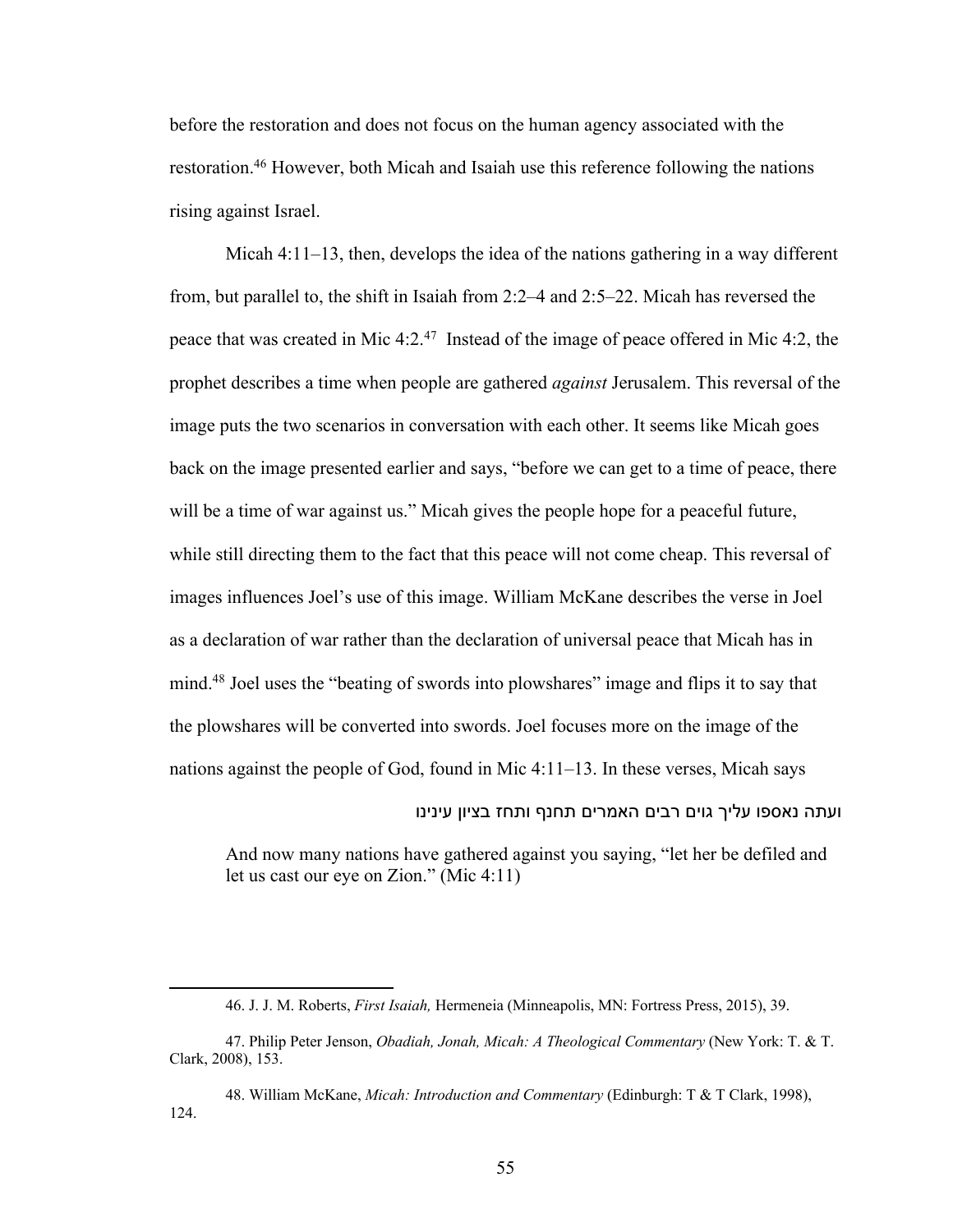This verse demonstrates the violence that the nations gathered have planned for the people of God. Joel expands the image of the evils done to the people of Israel, describing how the nations carted off the people of God and sold them (Joel 4: 1–6). It is for these evils that YHWH is announcing judgment on the nations.

## The Nations Gathered in Habakkuk

In Habakkuk, we again have the folly of gathering nations, though this time it is not the nations that gather themselves, but someone who gathers the nations to themselves. This reference to the image comes in the midst of the pronouncement of woe that the prophet declares. In Hab 2:5–8, the prophet discusses how the proud man who builds himself up and gathers the nations to himself does so foolishly.

At first, the prophet is not clear about who this "proud man" is. The prophet describes the man using the language of "Sheol" and "death" (Hab 2:5), indicating that this is a threatening presence. It is not just some insignificant person, but someone who rules many people. As we continue to read, we get the sense that this man could be a ruler who gathers an army and who takes captives and tribute from those under his reign. Walter Dietrich questions whether this ruler is of foreign origin or one from Jerusalem.<sup>49</sup> S. Snyman and Tremper Longman agree and suggest the proud man could be the Babylonian army but also could be the person about whom Habakkuk had earlier complained to YHWH (Hab 1:2), perhaps listeners who did not trust Habakkuk's vision from YHWH.<sup>50</sup> So, Hab 2:5 could be placing "the reliability of the vision  $\dots$  over against

<sup>49.</sup> Walter Dietrich, *Nahum, Habakkuk, Zephaniah,* International Exegetical Commentary on the Old Testament (Stuttgart: Kohlhammer, 2016), 145.

<sup>50.</sup> S. D. Snyman and Tremper Longman III, *Nahum, Habakkuk, Zephaniah: An Introduction and Commentary* (Downers Grove: IVP Academic, 2020), 71–72.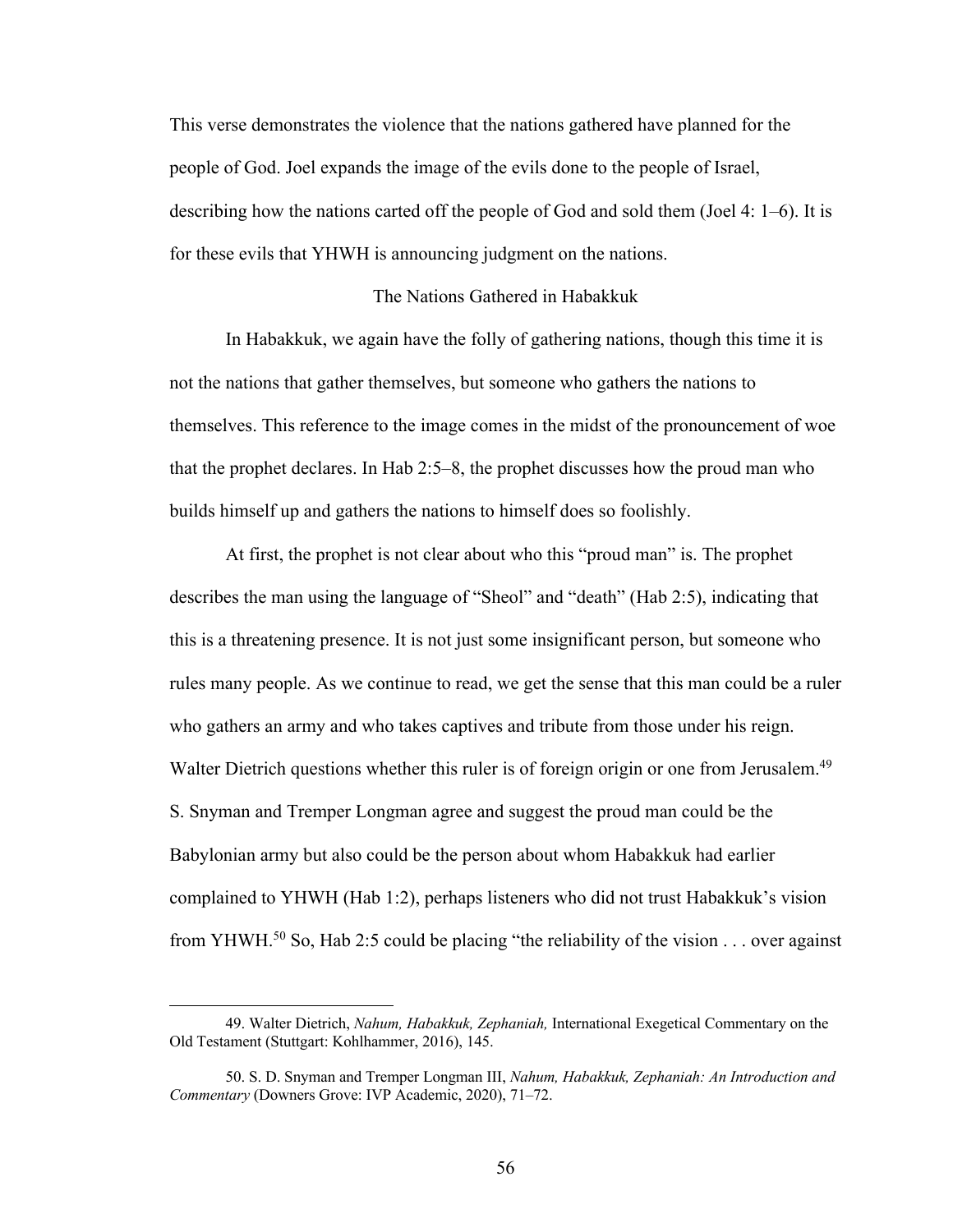the deceitfulness of wealth and power."51 There is no real evidence to determine the identity of the person. In fact, the "proud man" could simply be an imaginary ruler that the prophet uses to stand in for any who would take up the foolishness that this "proud man" does. It does not matter whether it is a real person or not. What matters is that this is a person who is not faithful to YHWH and trusts only in himself.<sup>52</sup>

This imaginary ruler hopes that he will be glorified by these people whom he

brings together because of his power and strength. The prophet says,

הלוא־אלה כלם עליו משל ישאו ומליצה חידות לו ויאמר הוי המרבה לא־לו עד־מתי ומכביד עליו עבטיט:

Will not everyone take up a proverb against him, a taunt and riddle against him and they will say "Woe to him who increases what is not his own and loads himself up with many pledges. How long shall it last?" (Hab 2:6)

The prophet tells the people that though a person may try to make himself great by

gathering people and things for himself, it will not last. He recalls Prov 28:25:53

רחב־נפש יגרה מדון ובוטח על־יהוה ידשן:

The one who has a great appetite stirs up contention, but the one trusting in YHWH will become prosperous. (Prov 28:25)

Habakkuk taunts the one who would do this, and then goes on to say how the man will fail. The prophet is describing how the king in question will lose what he has. Though he has tried to make himself great by showing his power to the surrounding nations and taking captives to serve him, these same captives will turn on him.

<sup>51.</sup> J. J. M. Roberts, *Nahum, Habakkuk, and Zephaniah: A Commentary* (Louisville: Westminster John Knox, 1991), 116–17.

<sup>52.</sup> Heath A. Thomas, *Habakkuk* (Grand Rapids: Eerdmans, 2018), 84.

<sup>53.</sup> Dietrich, *Nahum, Habakkuk, Zephaniah,* 145.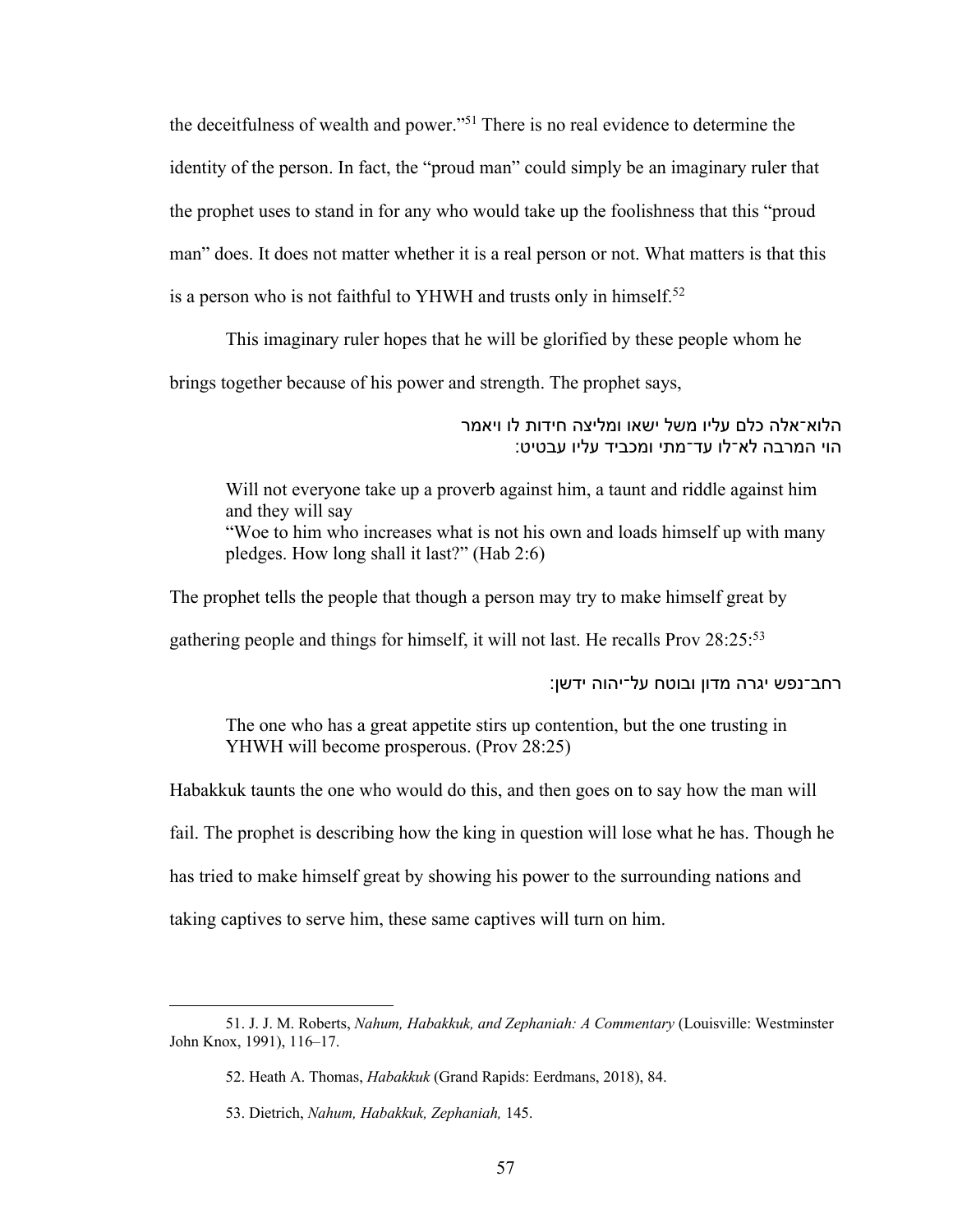#### The Nations Gathered in Zephaniah

In Zephaniah, the image is used in an oracle against the nations. In Zeph 3, YHWH is saying that the nations will be gathered so that judgment and wrath can be doled out upon them. This pronouncement comes at the end of a declaration of judgment on Jerusalem. The prophet has been describing how Jerusalem has neither listened to nor trusted YHWH. He says that הוה צדיק בקרבה ("YHWH is righteous in her midst"), and yet Jerusalem still did not follow its God. The gathering of the nations is the culminating action that YHWH takes before wrath is poured out on all of the earth and it is destroyed. This image comes at a point in the book just before YHWH says that Jerusalem and even the nations (after they have been destroyed) will be restored. This image might be thought of as YHWH gathering all the nations of the world to devour them by the "fire of  $[$ his] jealousy" כי באש קנאתי (Zeph 3:8).

This image of the gathering of nations continues the theme of Zeph 3 that YHWH is the great creator who gives the law and is in control. The gathering of the nations is just one step in the ultimate plan of the restoration of creation. The restoration will only follow devastation. There are theological issues at stake about how, or even if, YHWH manages history. Zephaniah argues that YHWH demonstrates power over history through the tearing down and building up of nations. Marvin Sweeney states that

in order to demonstrate [that YHWH is the righteous creator], it is necessary to prove YHWH is responsible for all the punishment that has befallen Israel and Judah, that YHWH was compelled to bring punishment on Israel and Judah because they had acted contrary to YHWH's will, that YHWH would bring punishment upon the nations as well for failing to adhere to YHWH's will, and that the ultimate outcome of the process of punishment would be the restoration of Israel and Judah around Jerusalem at the center of creation.<sup>54</sup>

<sup>54.</sup> Marvin Sweeney, *Zephaniah,* Hermeneia (Minneapolis: Fortress Press, 2003), 175.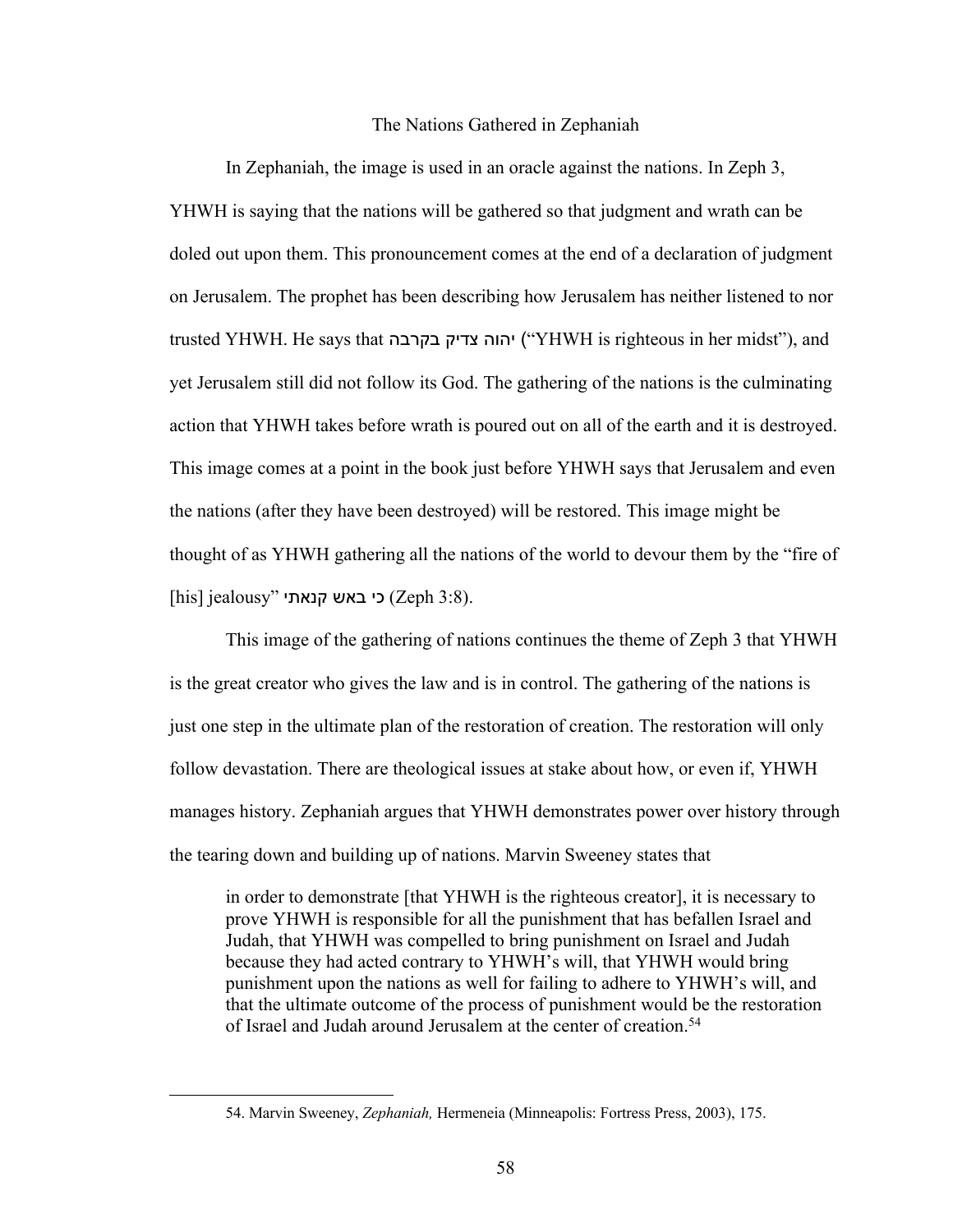Sweeney points out that in order for the restoration of creation to even be necessary, there has to be destruction first. But YHWH does not dole out punishments on a whim. For a punishment to be necessary, there has to first be judgment, and before that there has to be a turning from YHWH. In order for Jerusalem to become the center of the restored creation, she cannot be exempt from the punishment.

# The Nations Gathered in Zechariah

In Zechariah, there are many different uses of the image of gathering the nations. It is important to note that Zechariah is a later example of this image. The book of Zechariah assumes the people are still subjects of Persia yet does not give weight to the political structures in the use of the image. That is, the text does not consider the realities of contemporary political structures so much as the idea of the nations' interrelationships. The traditional language counts for more than the political structures that are at play in his world.

In the first part of Zechariah (chapters 1–8), the image of the gathering of nations is associated with a similar idea as in Micah. The nations are being gathered together in Jerusalem so that they can worship YHWH. The relationship between the nations and the people of YHWH is one of sharing culture and worship. YHWH brings together the people and together they worship him alone. The nations are being incorporated into the people of YHWH. In Zech 2:15, YHWH says

> ונלוו גוים רבים אל־יהוה ביום ההוא והיו לי לעם ושכנתי בתוכך וידעת כי־יהוה צבאות שלחני אליך:

And many nations shall be gathered to YHWH on that day, and they shall be my people and I will dwell in your midst, and you will know that YHWH of hosts has sent me to you. (Zech 2:15)

59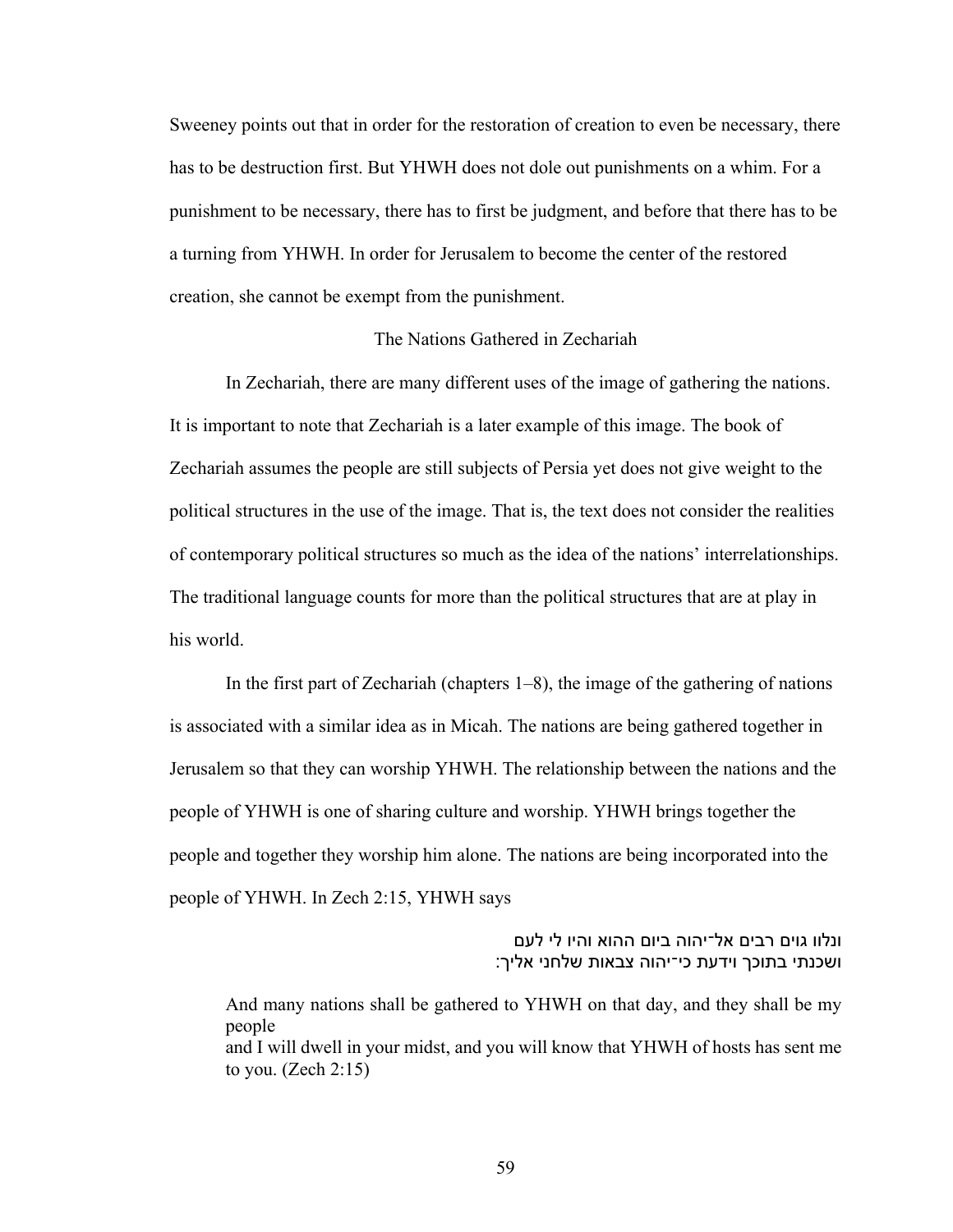YHWH intends for these nations to partake in the promise. They are collected into his people. We see more evidence of this idea in Zech 8:22. The prophet describes how all people will come to Jerusalem to seek YHWH and pray.

In the second part of the book (chs. 9–14), the image changes. Instead of the people being gathered to seek YHWH, most of the references in this section are describing the gathering of the nations as gathering for battle. In Zech 12:3, YHWH says,

> והיה ביום־ההוא אשים את־ירושלם אבן מעמסה לכל־העמים כל־עמסיה שרוט ישרטו ונאספו עליה כל גויי הארץ:

And it will happen on that day that I will make Jerusalem a heavy stone for all people, all who would carry it away will surely be cut to pieces yet the nations of the earth are gathered against it. (Zech 12:3)

Though Jerusalem is faced with the power of the nations, YHWH's power is greater; Jerusalem shall be protected. However, there is a shift in YHWH's intentions between this verse and chapter 14. At the outset of chapter 14, YHWH says that *YHWH* will gather the nations *against Jerusalem,* leaving only a remnant behind. How might we account for this shift?

The shift is common in pseudo-apocalyptic texts. In these texts, the writers set up paradoxes around the days of judgment. YHWH is both protector and executioner. We see this same sort of shift in Joel. In Zech 12, the prophet proclaims that the nations will be gathered against Jerusalem. In Zech 14, the shift is a paradox. The nations are gathered, but those who would carry away Jerusalem will be cut to pieces so that a remnant will remain. The text is describing the Day of YHWH, when YHWH will bring about final judgment. There will be a final battle against Jerusalem that will destroy many of the people, but there is hope. So long as a remnant remains, so too does the nation. The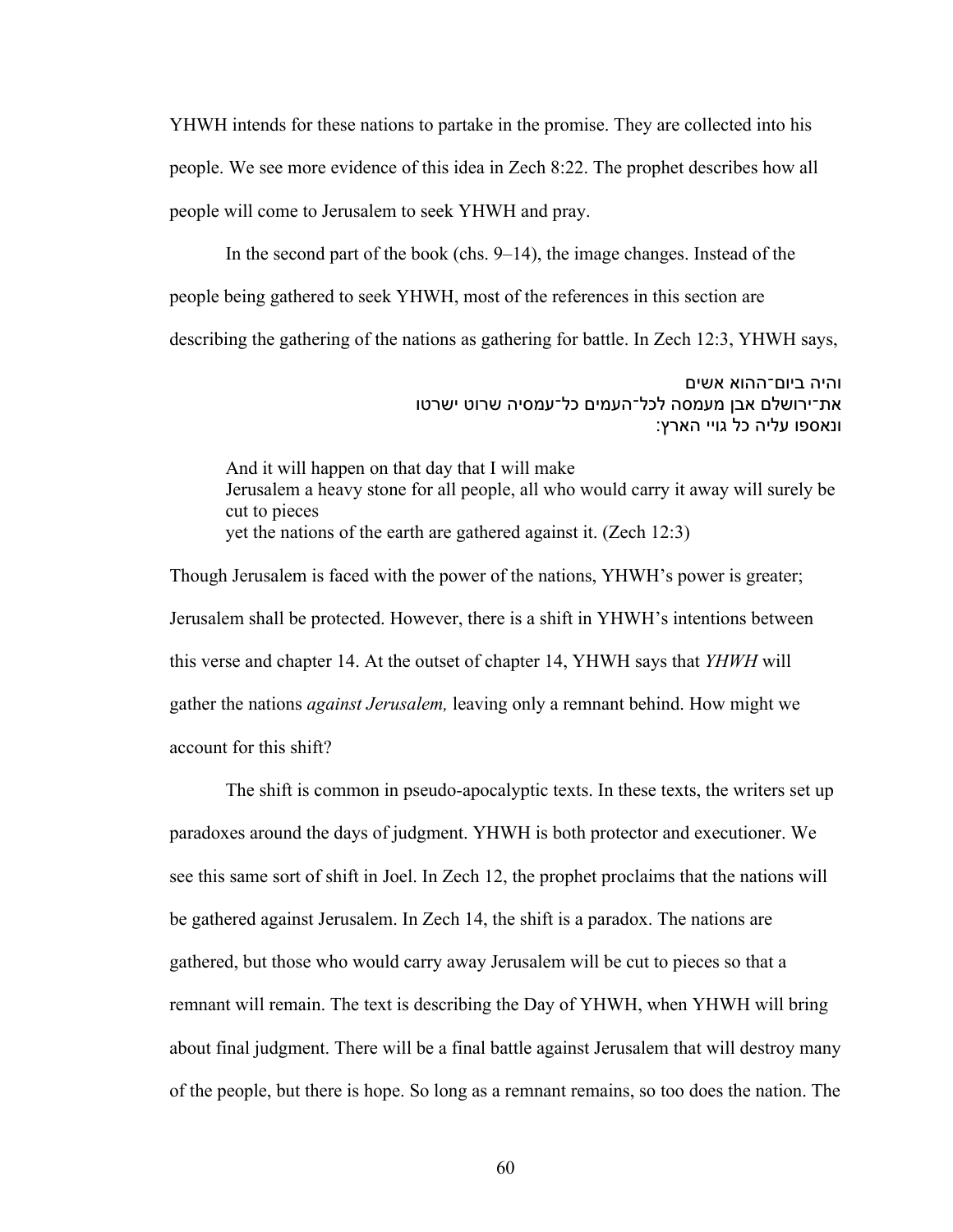prophet proclaims the hope for the people of Jerusalem and the remnant of the nations after the battle. He says,

> והיה כל־הנותר מכל־הגוים הבאים על־ירושלם ועלו מדי שנה בשנה להשתחות ׁלמלך יהוה צבאות ולחג את־חג הסכות:

And it will happen that everyone left of all the nations which came up against Jerusalem, shall go up from year to year to worship the king YHWH of hosts and to keep the Feast of Tabernacles. (Zech 14:16)

Though they have all faced the judgment and terror of YHWH's final battle, there will still be a remnant of all the nations that will live peacefully with Israel. This remnant of the nations will join in the festival that commemorates Israel's time in the wilderness after the exodus and join in the remembrance of this migration. They themselves will be migrants among the Israelites and be able to join them in that remembrance. There is hope for these few who remain. There is hope for a future where the nations and Israel can coincide.

# The Nations Gathered in Joel

In Joel, we again have the image of the nations being gathered for judgment.

YHWH says,

# וקבצתי את־כל־הגוים והורדתים אל־עמק יהושפט ונשפטתי עמם שם על־עמי ונחלתי ישראל אשר פזרו בגוים ואת־ארצי חלקו:

I will gather all the nations

and bring them down to the valley of Jehoshaphat and I will enter into judgment with them there on behalf of my people and my inheritance, Israel, whom they have scattered among the nations and my land which they have divided up. (Joel 4:2)

YHWH plans to gather the nations and bring them to the valley of Jehoshaphat where they will be judged for the evils that they have done against YHWH's people. This verse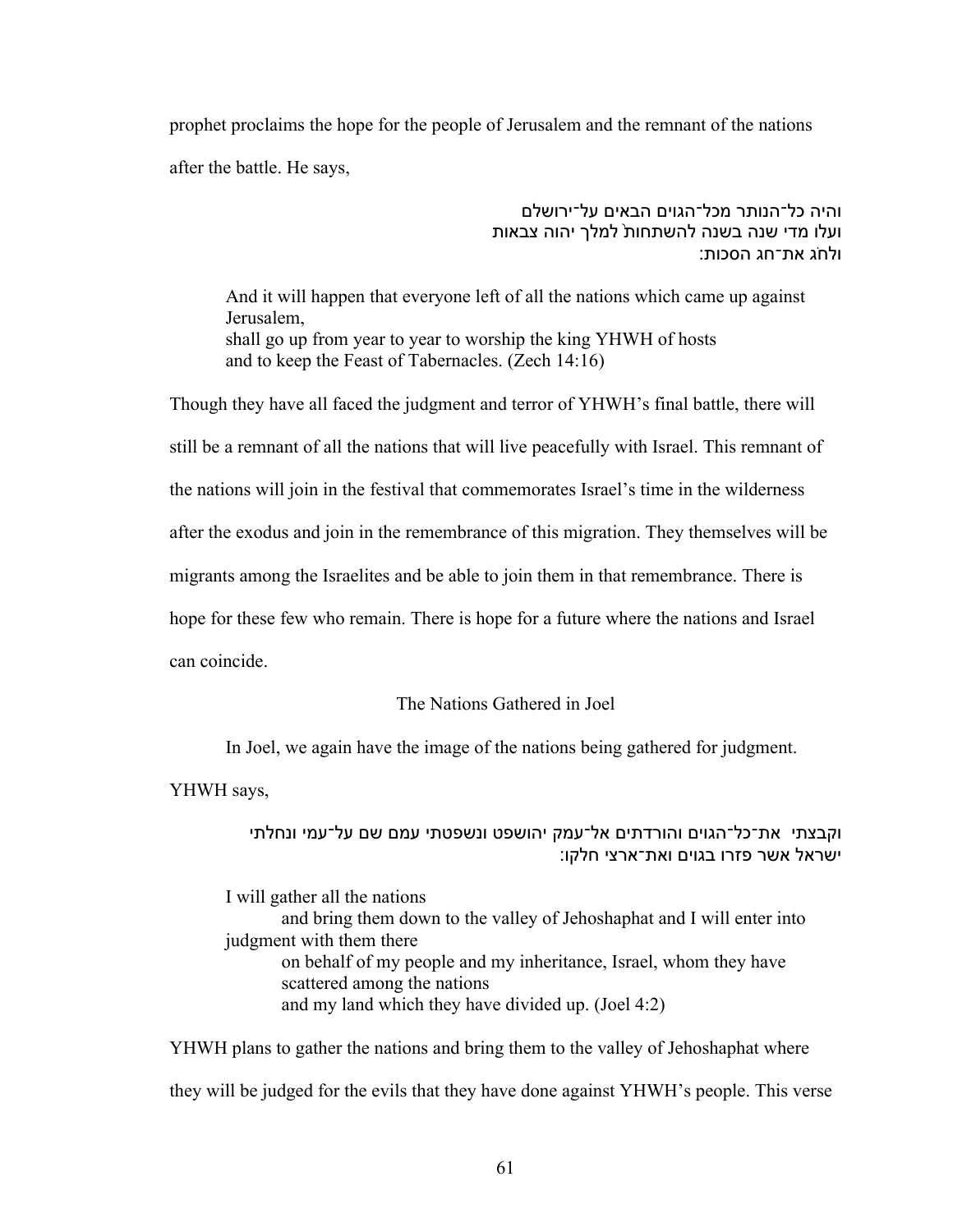is the beginning of the indictment against the nations. Following this verse, YHWH tells

the specifics of what the nations have done, how they have sold and scattered YHWH's

people. As a result, they will be scattered and sold by the Israelite people.

Following this indictment, YHWH continues the discourse on the gathering of the

nations to the Valley of Jehoshaphat. Similar to the use in the second part of Zechariah,

this image again is associated with the Day of YHWH. The prophet says

: קראו־זאת בגוים קדשו מלחמה העירו הגבורים יגשו יעלו כל אנשי המלחמה כתו אתיכם לחרבות ומזמרתיכם לרמחים החלש יאמר גבור אני: עושו ובאו כל־הגוים מסביב ונקבצו שמה הנחת יהוה גבוריך: יעורו ויעלו הגוים אל־עמק יהושפט כי שם אשב לשפט את־כל־הגוים מסביב: שלחו מגל כי בשל קציר באו רדו כי־מלאה גת השיקו היקבים כי רבה רעתם:

Proclaim this among the nations: Prepare for war! Wake up the mighty men, let them come near, let them come up, all the men of war.

Beat your plowshares into swords and your pruning knives into spears. Let the weak say "I am strong."

Be quick and come, all you nations all around and be collected there; Bring down your mighty ones, O YHWH.

Let the nations be awakened and come down to the valley of Jehoshaphat, for there I will sit to judge all the surrounding nations.

Send out the sickle for the harvest is ripe,

come, go down for the winepress is full,

the vats overflow because their wickedness is great. (Joel 4:9–13)

YHWH tells the nations to come prepared for battle. Their mighty warriors are to gather and prepare for a battle that they will inevitably lose. Unlike Zechariah's expectation of a remnant of the nations that live among Israel, Joel does not indicate that there will be anyone remaining among the nations (apart from those who have been sold and scattered by Judah). There are multitudes that YHWH intends to judge, so many that the prophet uses the metaphor of an overflowing vat of wine. The wickedness of the nations is great and the nations themselves who have oppressed the people of YHWH are crowds that fill the valley waiting for the holy war against YHWH. It is the image of an army gathered to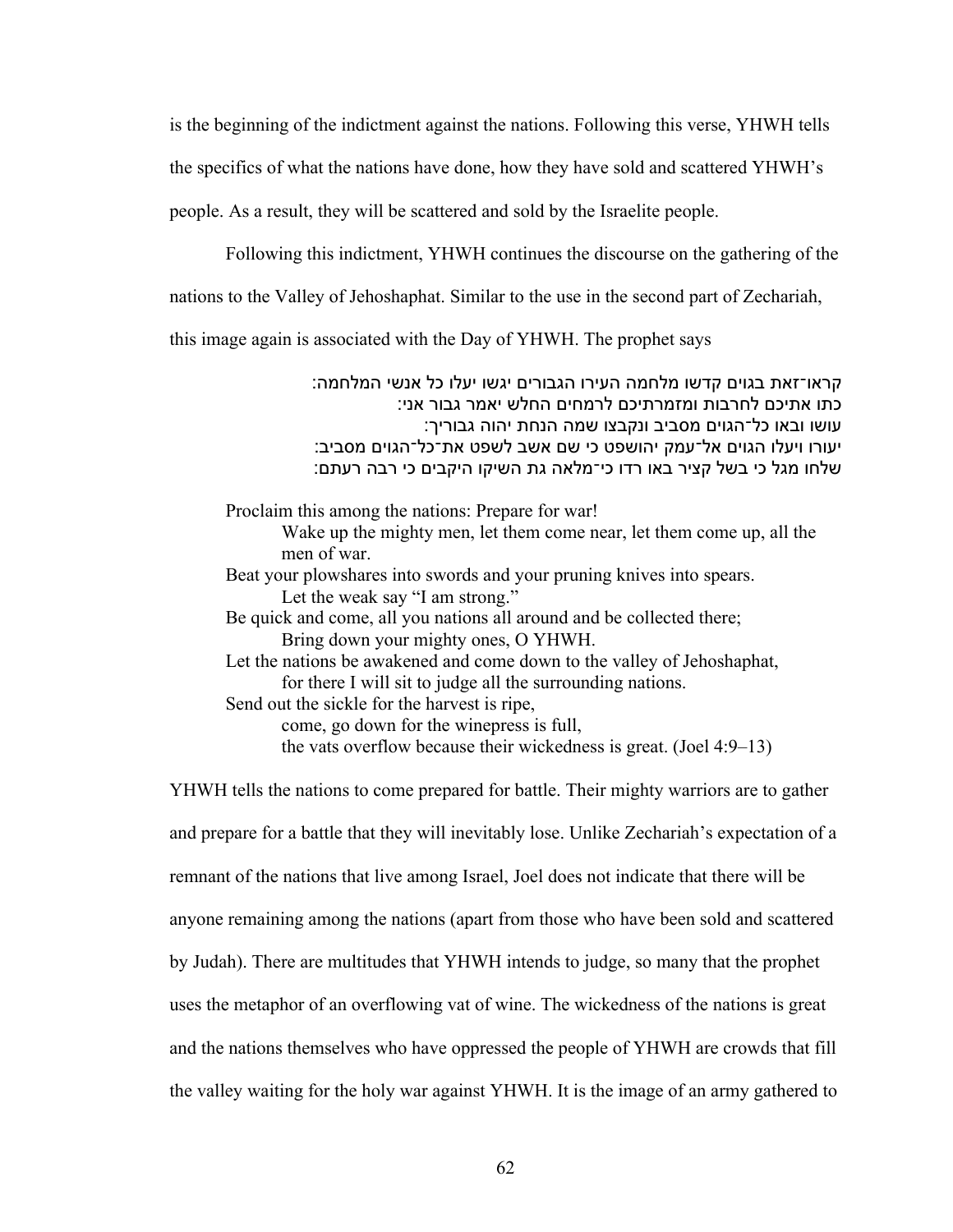fight, but the fight will not end well for the nations. Both Joel and Isaiah 66 are similar here in that they envision a dramatic destruction of the enemy nations as a prelude to universal peace.

Additionally, whereas Micah describes a time of peace where people will turn their weapons into farming tools (Mic 4:3), Joel reverses this. Instead, the image of the people waiting for a fight continues as YHWH tells the nations to turn their agricultural implements into tools of war. In an ironic turn, YHWH calls for the sickle to be sent out, right after telling the nations to turn their agricultural implements into weapons.

Joel uses the imagery of the gathering of nations primarily as a gathering for judgment. He indicts the nations and tells them that YHWH has appointed them to be judged, and so they must come to the valley. They have been judged for what they have done to the faithful people of YHWH. YHWH allows them to have some sense of hope, telling them to bring implements of war (made from their farming tools) and fight against him. However, there is a sense that no matter if the equipment is for agriculture or for war, the nations will not need it. They are being gathered for judgment, a judgment that will lead to their destruction. Only then can the prophet end the oracles with the word of hope to the people of YHWH.

## **YHWH like a Lion in the Book of the Twelve**

The final image that I will discuss in brief is the image of YHWH as a lion. This may be one of the most common (or at least familiar) images for the audience of the Book of the Twelve. It is an image that evokes fear in the listener. The lion was a

63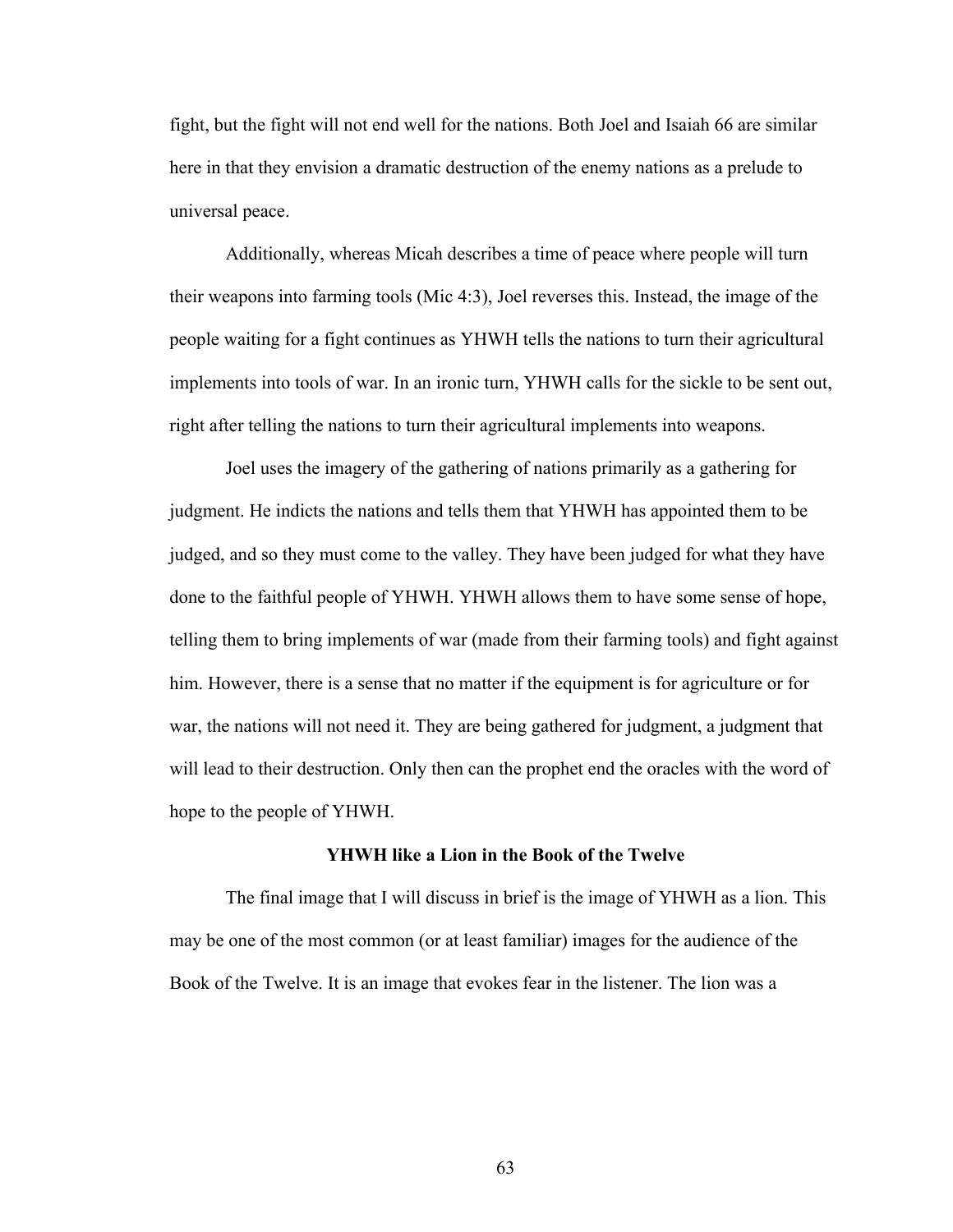common symbol in the Assyrian empire and was often associated with their conquest.55 However, in the Book of the Twelve, YHWH is the lion, not Assyria. YHWH protects the people of Israel like a lion protects her young. However, at the same time, when the people turn from him, YHWH strikes the people like a lion upon her prey. In the Book of the Twelve, this image of the lion is found in Hosea, Amos, and Joel. In Hosea, it is used as an image of YHWH calling the people back, whereas in Amos and Joel, YHWH roars like a lion from Zion, striking fear into the hearts of those who hear.

## YHWH like a Lion in Hosea

As mentioned, Hosea presents the image of YHWH as a lion as one where the call goes out to the lioness's cubs, and they return to follow her. This is the first time that this image is in the Book of the Twelve. In Hosea 11, YHWH proclaims mercy upon the people. YHWH says that they will not be destroyed because he is "God and not a human" (Hos 11:9). He goes on to say,

# אחרי יהוה ילכו כאריה ישאג :כי־הוא ישאג ויחרדו בנים מים

"They will walk after YHWH, like a lion he will roar. When he roars, the children will come trembling from the sea." (Hos 11:10)

This is the image of a lion calling for her children. They are called to return to her protection. YHWH is calling the people to return after his anger has subsided. The people return to YHWH like cubs to their mother. The roar of YHWH is a call to them, calling them back to him. The terrifying roar reminds the people that YHWH is their God. This image is an image of hope for the return of the people from exile.

<sup>55.</sup> For an intensive look at lion imagery in the ancient Near East, see Brent Strawn, *What Is Stronger Than a Lion?: Leonine Image and Metaphor in the Hebrew Bible and the Ancient Near East*  (Fribourg: Academic Press, 2005).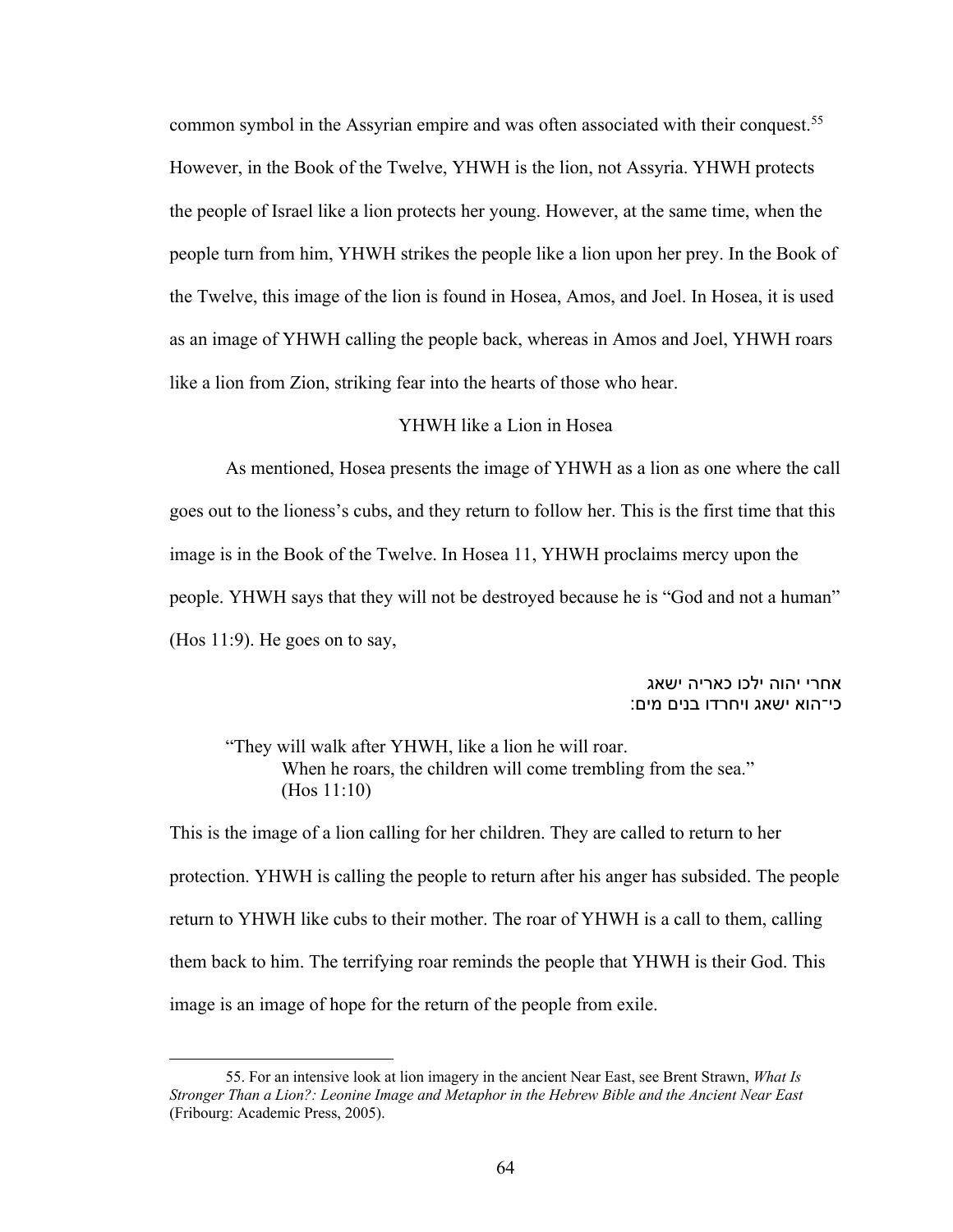### YHWH like a Lion in Amos

Amos uses the image of YHWH roaring like a lion from Zion at the beginning of his collection of oracles, prior to the oracles against the nations. He says,

## יהוה מציון ישאג ומירושלם יתן קולו ואבלו נאות הרעים ויבש ראש הכרמל:

YHWH roars from Zion and from Jerusalem he utters his voice. The pastures of the shepherds mourn, and the top of Carmel dries up. (Amos 1:2)

The lion attacking its prey is a prominent image in the ancient Near East. This image evokes a sense of a lion roaring, bringing terror to the one who hears. The lion is an image of power. Often associated with kings and gods, the power that the image has demanded to be felt. When the lion roars, all who hear tremble because they know that the lion is one of the most powerful creatures in the ancient Near Eastern world.<sup>56</sup> This is a fitting beginning for Amos's words of doom against the nations that follow this pronouncement of YHWH roaring.<sup>57</sup> It strikes fear into the heart of the listener.

We meet the lion again in Amos 3:3–8. It is in this section that we get the full image of YHWH roaring from Zion.

> :כי לא יעשה אדני יהוה דבר כי אם־גלה סודו אל־עבדיו הנביאים אריה שאג מי לא יירא אדני יהוה דבר מי לא ינבא:

Surely the Lord YHWH does nothing unless he reveals his secret to his servants the prophets. A lion has roared; who will not fear? The Lord YHWH has spoken;

<sup>56.</sup> Strawn, *What Is Stronger Than a Lion?,* 135.

<sup>57.</sup> Andersen and Freedman, *Amos*, 219.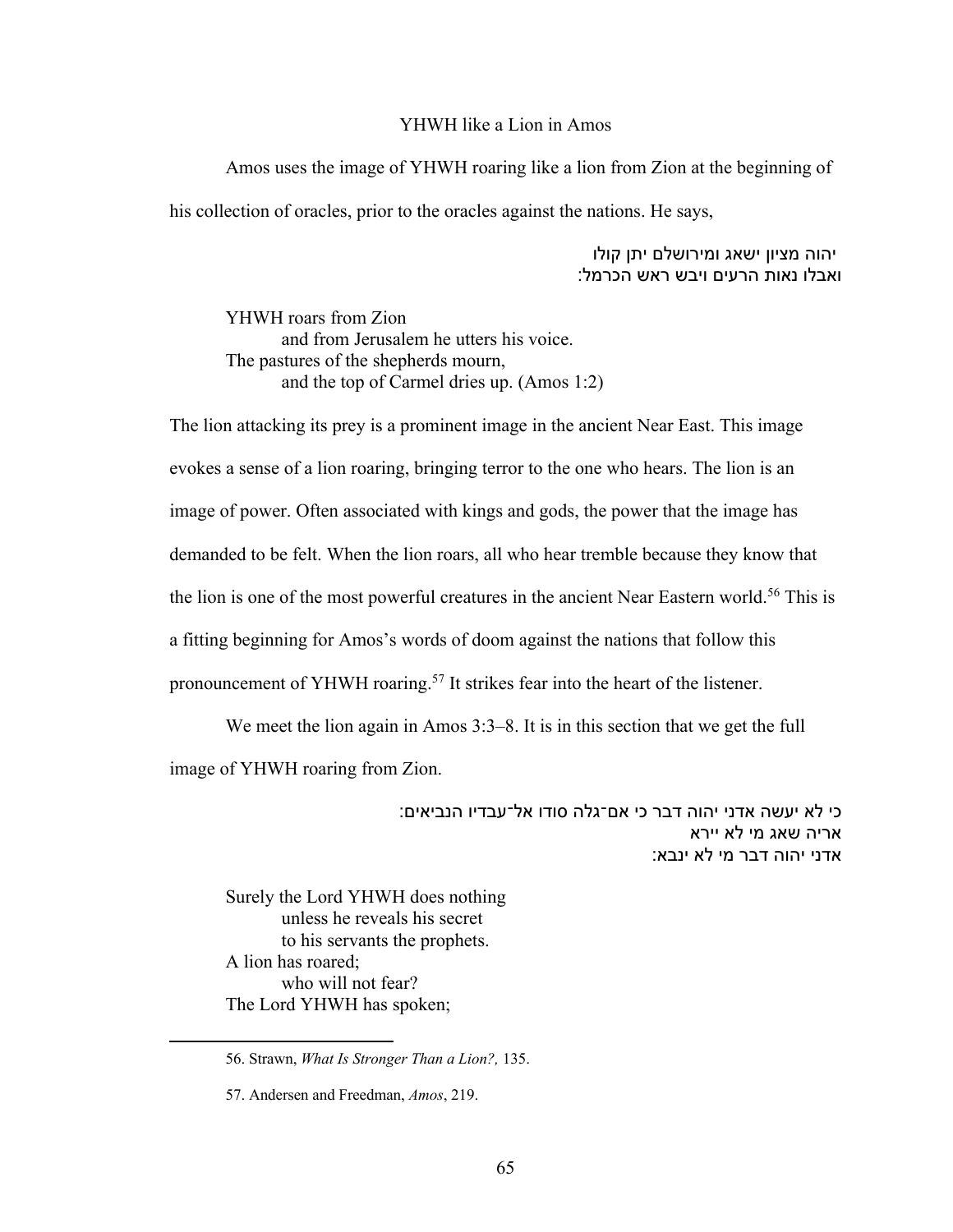who can not prophesy? (Amos 3:7–8)

This lion, roaring from its den because it has caught its prey, strikes fear into the hearts of the people of Israel who have turned from YHWH. Amos's words here are not a choice, but a necessity. Amos was compelled to proclaim YHWH's judgement. This section connects "the roaring of the lion in 1:2 and the prophets of 2:11–12 with Amos's own role as a prophet" because it serves to say that "a true prophet has no choice."58

#### YHWH like a Lion in Joel

Similar to Amos, the book of Joel contains the phrase "YHWH roars from Zion" (Joel 4:16). However, Joel does not simply take the image and use it the same way that Amos does. Amos uses the image as a way to instill fear and dread into the listener, telling the people of Israel of the coming judgment against them. Joel flips the image and uses it to instill hope in the listener, foretelling of the coming judgment on the nations who have oppressed the people. At the end of the book, as already noted, there is a section where YHWH is calling together the nations in the Valley of Jehoshaphat to judge them. Within this section, the prophet says:

> ויהוה מציון ישאג ומירושלם יתן קולו ורעשו שמים וארץ ויהוה מחסה לעמו ומעוז לבני ישראל:

YHWH roars from Zion and from Jerusalem he utters his voice and the heavens and the earth shake, but YHWH will be a shelter for his people and strength for the sons of Israel. (Joel 4:16)

The image of YHWH roaring here evokes a feeling of awe mixed with fear, rather than fear by itself. We are told that not only does YHWH roar and the heavens and the earth

<sup>58.</sup> Andersen and Freedman, *Amos,* 384.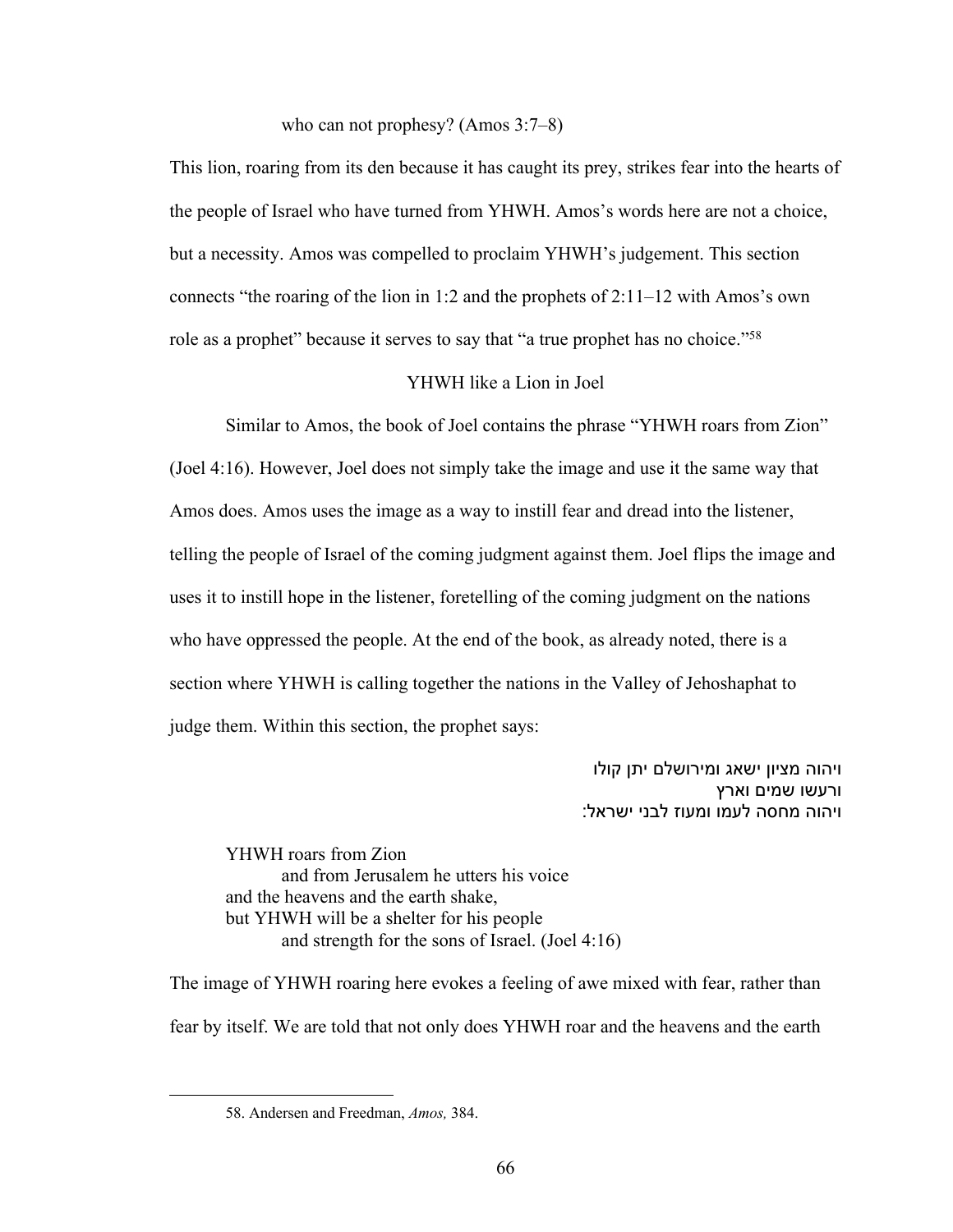quake, but that YHWH is a refuge for the people. YHWH protects the people, even while passing judgment upon those who have oppressed them. Earlier, in 2:11, we see that "YHWH utters his voice at the head of his army" (Joel 2:11a). Upon first reading, we might wonder whether this is a good thing or a bad thing for the Jewish people. In the following sections, the army of YHWH could be viewed as the locusts who have ravaged the land. However, Crenshaw suggests that this verse in connection with 3:16 suggests that YHWH is providing "both a vanguard and a rearguard . . . protect[ing] both from ambush and pursuit."59 The battle cry in 2:11 is almost the same as the roar that is heard from Zion. Joel flips the image that Amos uses and makes what was an image of terror for the people of Israel into an image of hope.

#### **Joel's Theological Purposes for Using the Images**

To summarize the analysis so far, the examination of some of the common images in the Book of the Twelve has allowed a set of "prophetic stock" images to emerge.<sup>60</sup> However, the meaning behind these images is changed to fit the purposes of the different oracles. In this section, we will explore how Joel develops these images for his theological purposes.

The first question I want to address with this section is how the character of God is developed in these images in the Book of the Twelve. For Joel, YHWH is the one who sends the locust plague. YHWH is at the head of this heavenly army, marching them against the people who have turned away. In an effort to turn the people back, the locust is sent to devour the harvest, leaving nothing behind for the people. YHWH seems to be

<sup>59.</sup> James L. Crenshaw, *Joel*, Anchor Bible (New York, NY: Doubleday, 1995), 193.

<sup>60.</sup> House, "Endings as New Beginnings," 321.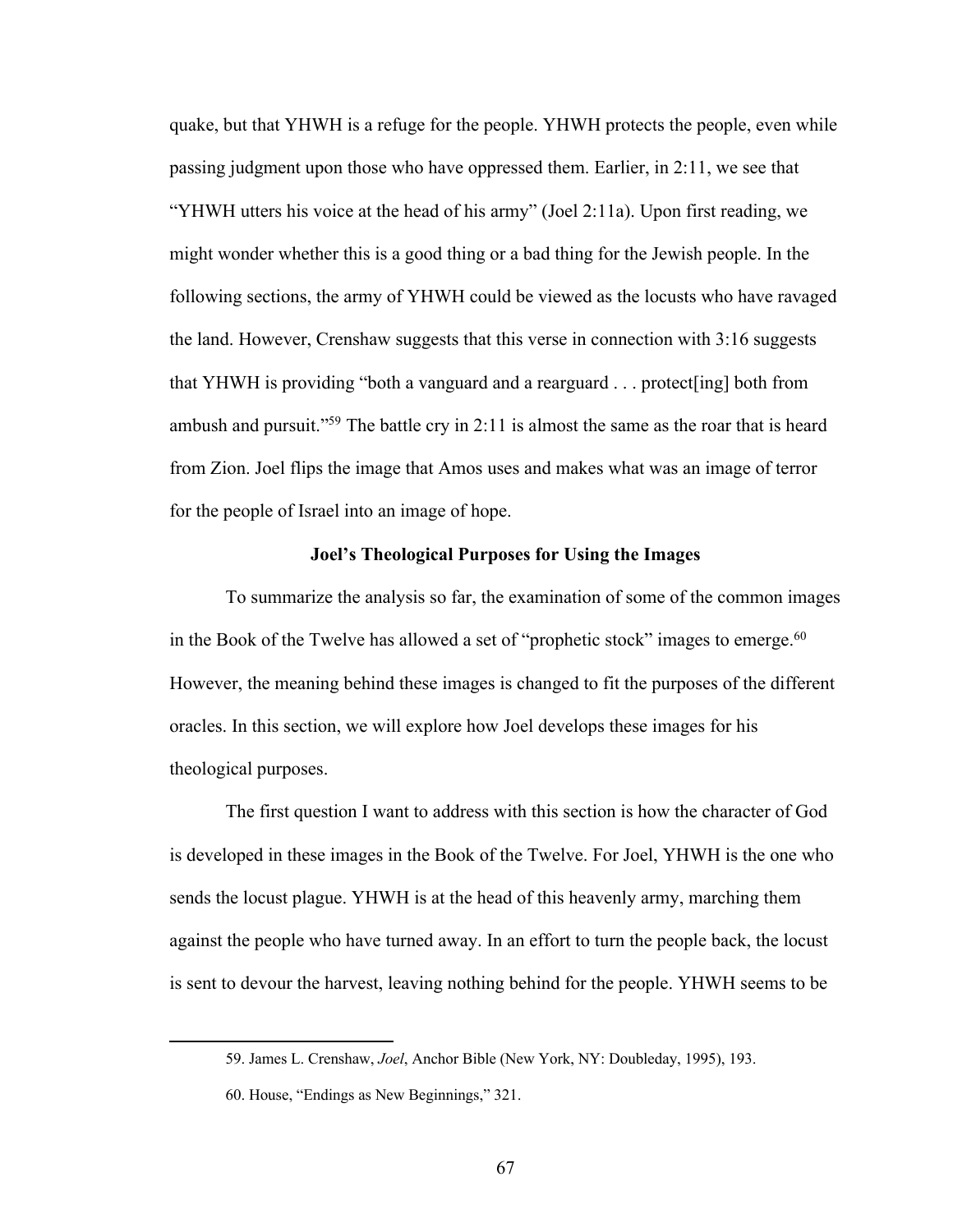unrelenting toward the people. YHWH is jealous for the people and wants to have a renewed relationship with them. However, after they have returned, YHWH restores their harvest and provides abundance for them. In connection to the restoration of the harvest, YHWH goes further by using the harvesting imagery to declare judgment on the nations. The nations are gathered in as a harvest for judgment, while YHWH calls the people back from their exile.

The second question is: who are the people? The people in Joel are ones who are penitent toward YHWH, lamenting their actions that caused the plague of locust. They are those who have been oppressed by their enemies. Their enemies heap wickedness upon them and so YHWH marks those enemies for judgment, for the harvest of justice for their actions.

Finally, I want to address the images themselves. They are not merely metaphors to be used as adornment. The images carry significant meaning already, and Joel adapts these meanings for his own oracles. The image of the locusts serves as a call to repentance. YHWH sends the locusts or shows the prophet that the locusts are coming, in order to spark the people to repent. The harvest image serves to (1) show the faithfulness of YHWH in restoring what has been taken away and (2) indicate that those who have oppressed and created injustice for the faithful people of YHWH are receiving the judgement against them. They are being harvested for the fire. The image of the gathering of nations serves to show YHWH's power over the whole earth. YHWH is the one who sits in judgment over the misdeeds of the nations. And finally, the image of the lion roaring serves as a reminder for the people of Israel that YHWH will protect them.

68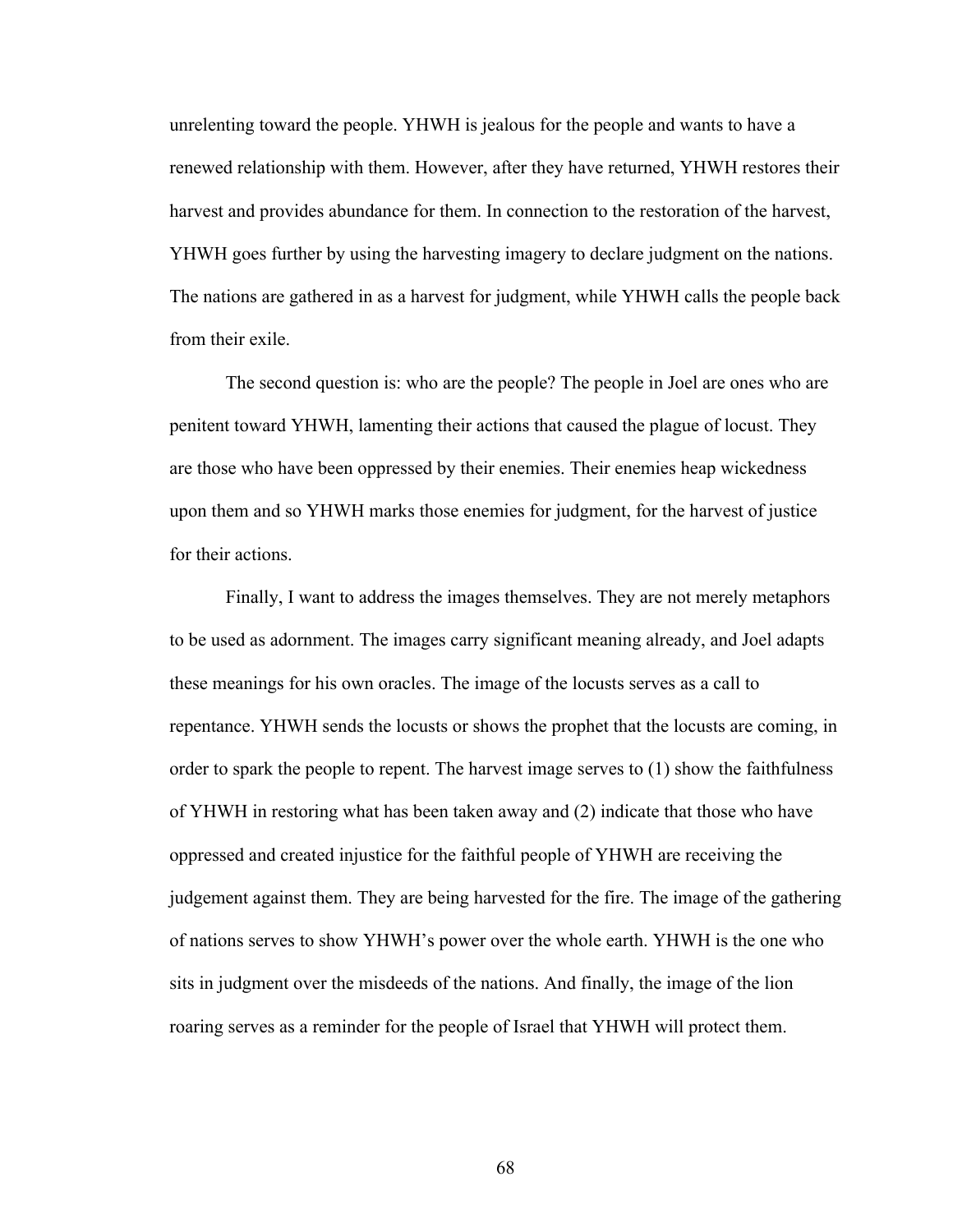The sequence of punishment-restoration portrayed through these metaphors in Joel does not give a resolution one way or the other. Individually, we see Joel using the metaphors in slightly different ways than the rest of the Minor Prophets. However, collectively, he carries on the messages of destruction and hope found in the rest of the Book of the Twelve. The author presents both sides, keeping the two in tension. This tension, in turn, presents readers with a choice. They can either continue down the path that leads to destruction from the locust plague (and possibly even invasion), or they can change their course and choose the path that allows YHWH to dwell amidst them, protecting them from these catastrophes. The prophet argues for a particular choice, joining in the communal lament he proposes in Joel 2:17, but offers the choice as a didactic tactic for the audience. Joel aims to teach them. The reader knows of both possibilities and must choose which he or she prefers to live into.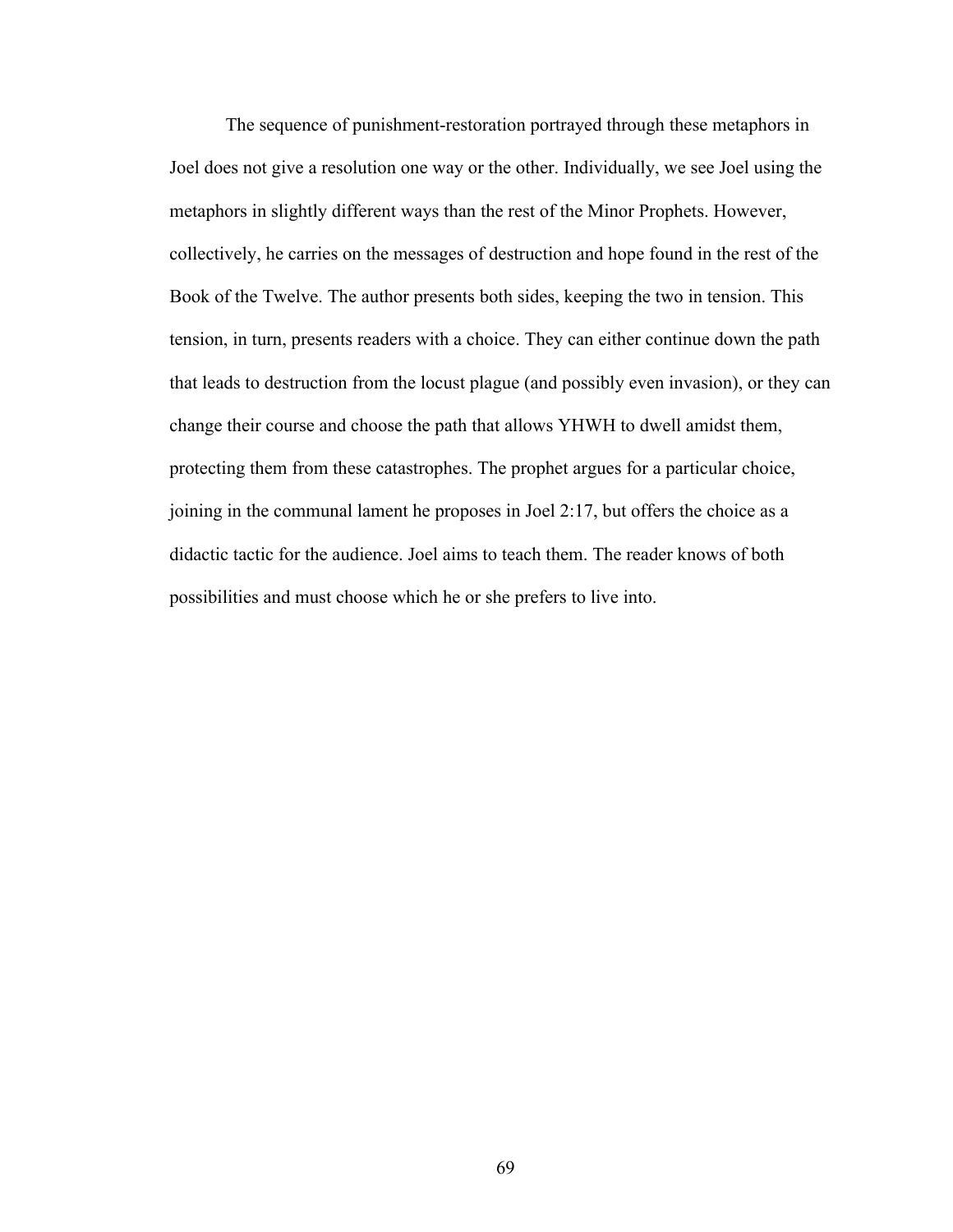# CHAPTER III

## AN IN-DEPTH LOOK AT הוהי םוי

Continuing with prophetic stock images, the driving image that Joel employs in his text is the image of the Day of YHWH. First, it is important to establish the origin of the phrase *יום יהוה*. We discuss what two scholars have asserted concerning the origin of the phrase prior to its being used in the Hebrew Bible and then address what scholars have said about the phrase in the Hebrew Bible. Then, we will examine the use of the phrase in the Book of the Twelve. Finally, we will address the phrase in Joel, in particular how Joel nuances the image and creates a paradox for the meaning of the image.

## **The Mythos of the Day of YHWH**

The construct chain, םוי הוהי *,* appears sixteen times in the Hebrew Bible, all of which are in the prophets. In addition to the complete phrase, there is a shorthand phrase that is often used (especially in Joel). This shorthand phrase, םויב אוהה *,* is often used to illustrate "the simultaneity of two events  $\dots$  or even some future day." <sup>1</sup> The prophets use this phrase to make sense of their current circumstances, putting current social reality in conversation with what YHWH says will happen. Whenever this phrase is used, it describes some future action (either near future or distant future) when God will judge the world. It looks forward to a future event while pointing to the present events that are leading up to this future. During the time of the eighth-century prophets, the people

<sup>1.</sup> M. Sæbø, " םוי yôm; םמוי yômām; םוי הוהי yôm YHWH," *Theological Dictionary of the Old Testament* 6 (1990): 29.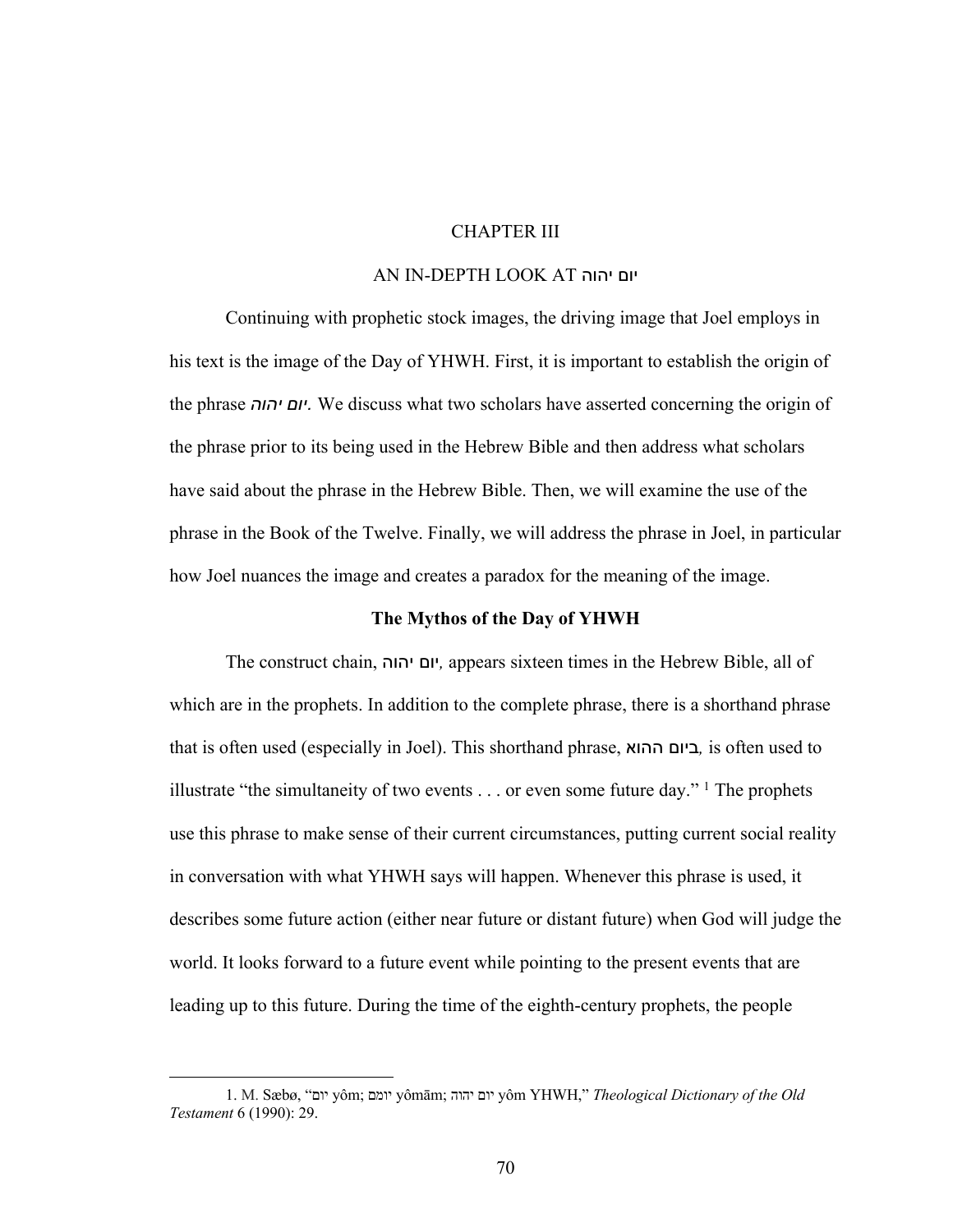expected freedom from Assyrian rule and peace and prosperity. However, Amos tells them that this Day will bring their destruction. The prophetic works respond to what they perceive to be the delusions of the popular view of the Day of YHWH. But why is that? What lies behind this phrase that has led the people to have the wrong idea? By the time of the eighth-century prophets, the word םוי had already been introduced into the cultural terminology of Israel's surrounding neighbors, especially in relation to future days, feast days, and days associated with the gods.<sup>2</sup> While there is not an exact parallel to the phrase "Day of YHWH" within other ancient Near Eastern texts, there were references to specific days that were important. Israel takes the term and its association with specific feast days and adds to the meaning, creating the phrase . םוי הוהי This phrase is significant for the Israelite people because it signifies a day when YHWH will be amidst the people and at work in the world for them.

In the scholarly debate on the origin of this phrase, two major hypotheses have prevailed in the discussion of how the phrase works within Joel. Early scholarship focuses on the image and the relationship to nature mythology (Hugo Gressmann's hypothesis). Another position comes from Gerhard von Rad. He argues that the phrase originated in relation to the idea of "holy war."3

Hugo Gressmann's position on this topic is that it is rooted in the eschatology that is associated with ancient nature mythology.4 Gressmann discusses the relationship of the

<sup>2.</sup> W. von Soden, " םוי yôm; םמוי yômām; םוי הוהי yôm YHWH," *Theological Dictionary of the Old Testament* 6 (1990): 7–10. See also Martha T. Roth, Timothy J. Collins, Hermann Hunger, Remigius Jas, Jennie Myers, Erica Reiner, and Joan Goodnick, *The Assyrian Dictionary*, vol. 20: *U and W* (Chicago: Chicago University Press, 2010), 139–55.

<sup>3.</sup> Sæbø, " םוי yôm; םמוי yômām; םוי הוהי yôm YHWH," 29.

<sup>4.</sup> H. Gressmann, *Der Ursprung der israelitisch-jüdischen Eschatologie* (Göttingen: Vandenhoeck & Ruprecht, 1905), 141–58.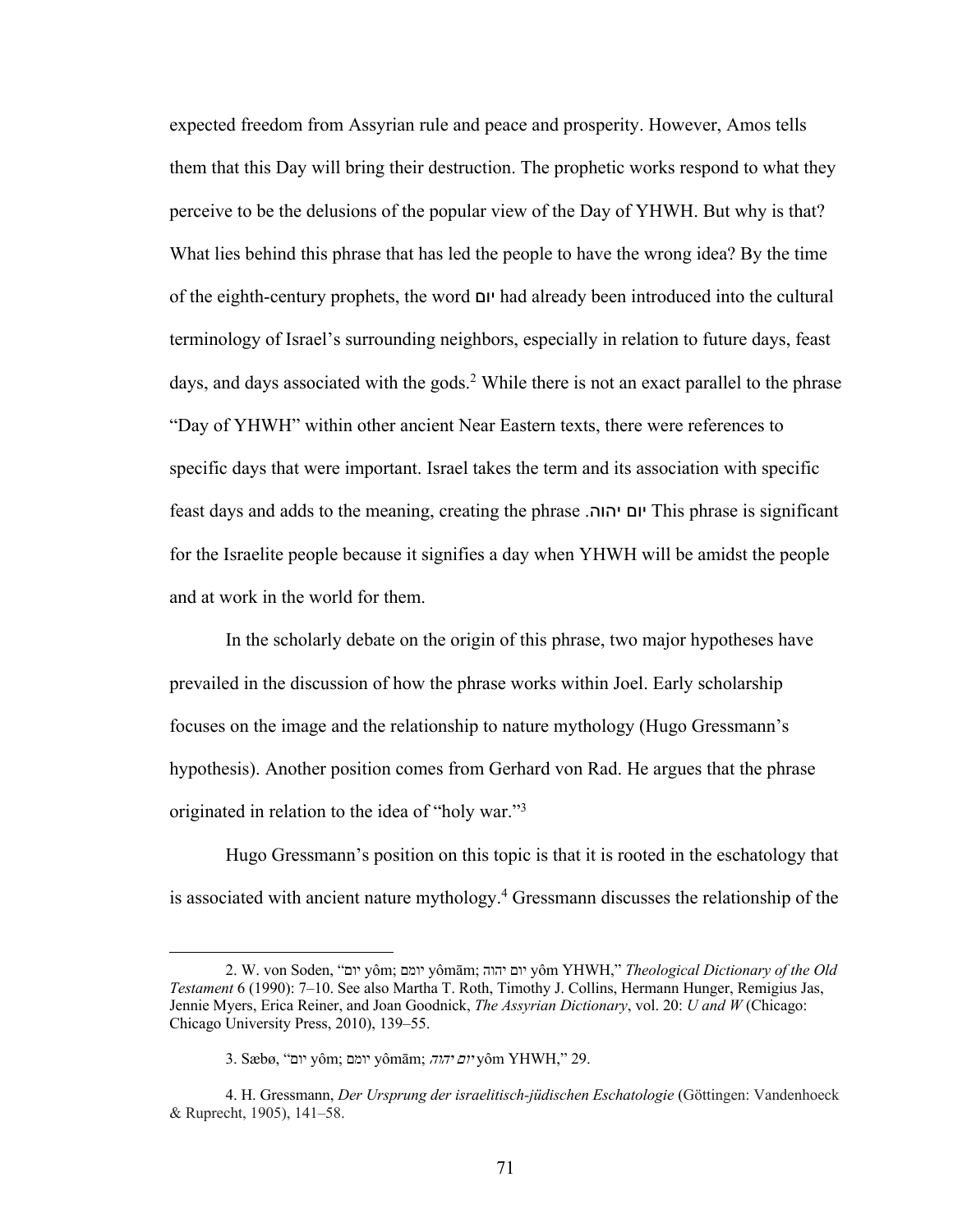Day of YHWH to the idea of nature at war. Different catastrophic events (such as the plague in Joel) were signs of the coming of YHWH. Natural disasters, plagues, etc. were all connected to the Day of YHWH. But there was still hope attached to this idea. The hope was that when the day arrived, YHWH would remember the promise made to the people of Israel and a new covenant would be created that restored the natural order that had been destroyed during this eschatological event.

A second position on this question comes from Gerhard von Rad. Von Rad argues that the phrase comes from the traditions of holy war. <sup>5</sup> Von Rad claims, "The Day of Yahweh encompasses a pure act of war. . . . There is no support whatsoever . . . for the supposition that the enthronement of Yahweh, too, belongs to the concept of the Day of Yahweh."<sup>6</sup> He focuses on the war aspect of the Day of YHWH. The idea is again eschatological as it suggests that the coming of YHWH on the day is an act of war against the evil in the world. This suggests that the judgment on the nations during the Day of YHWH is an act of war on their wickedness, illuminating YHWH's desire to make creation holy.

These two options for understanding the phrase help frame the discussion of Joel's usage, but I do not think that one must pick one specific background for the phrase. The mythos of the Day of YHWH was multifaceted, meaning that many cultural ideas came together to influence how the ancient Israelites perceived the Day of YHWH.

Each of the cases of the use of the phrase הוהי םוי carries the idea of God destroying something, showing God as a divine warrior who wipes out his enemies.

<sup>5.</sup> Gerhard von Rad, "The Origin of the Concept of the Day of Yahweh," *Journal of Semitic Studies* 4 (1959): 97–108.

<sup>6.</sup> Von Rad, "Day of Yahweh," 103.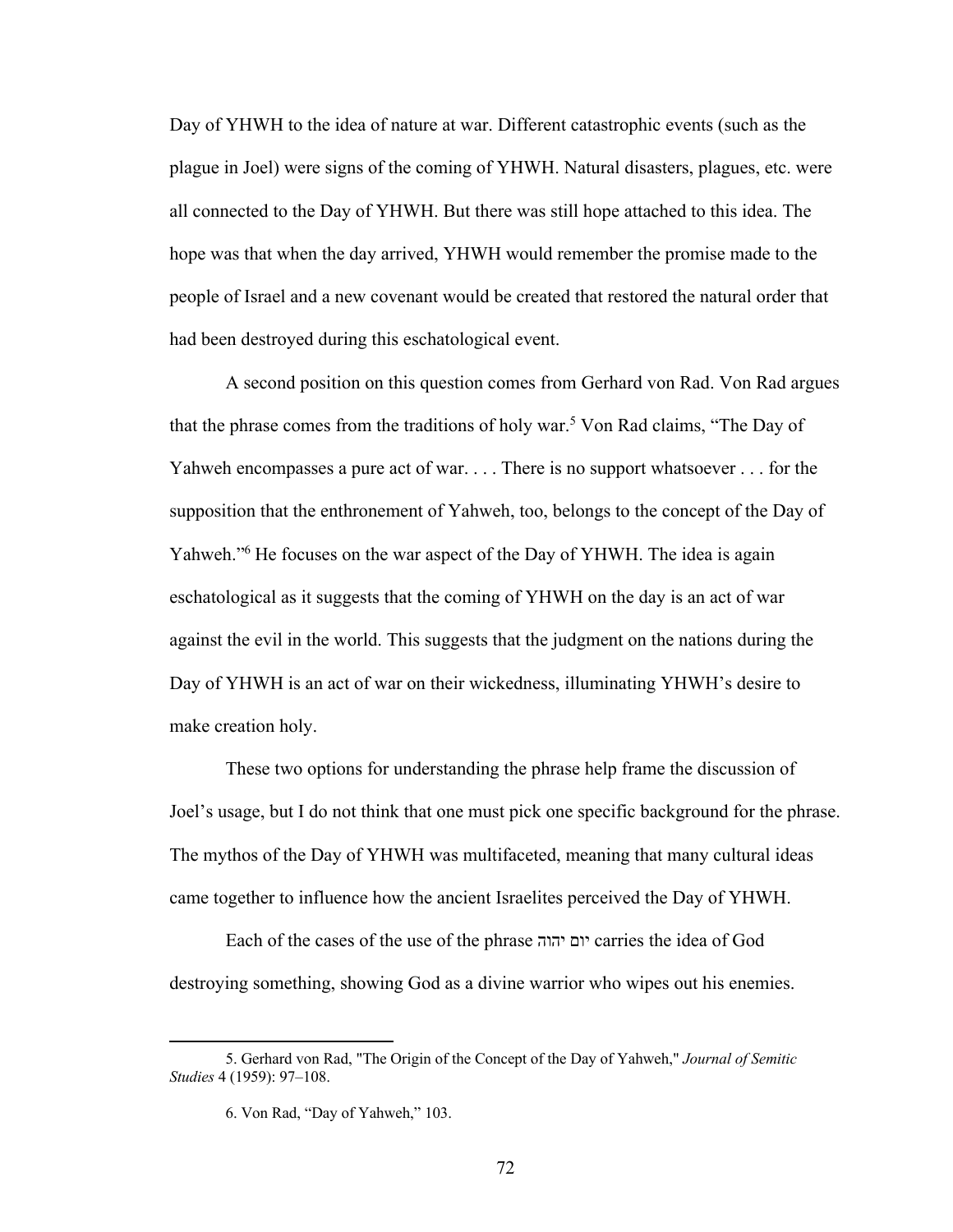However, there is a prophetic precedent for using nature imagery to describe warfare and its consequences. For example, in Isa 10, the prophet says,

ועורר עליו יהוה צבאות שוט כמכת מדין בצור עורב ומטהו על־הים ונשאו בדרך מצרים:

YHWH of Hosts will stir up for himself a whip like the slaughter of Midian at the rock of Oreb; and as his rod was over the sea, so he will lift it up the way he did in Egypt. (Isa 10:26)

Isaiah has portrayed Assyria as a force to be reckoned with. Yet here, the prophet describes YHWH as the one who leads the counterattack against the superpower.7 The prophet tells how YHWH has and will defend the people, using nature imagery.

There are a few other cases, such as in Zechariah, Malachi, and Joel, that specifically talk about the natural phenomena YHWH uses as a weapon. Considering the prophetic tradition of pronouncing woe for the coming Day of YHWH and the idea of YHWH being in charge over all creation, it makes sense that YHWH might use creation as a weapon on the Day of YHWH to enact a holy war. In many cases, it is the darkness present with YHWH that foretells the future disaster of the Day of YHWH.

In the Hebrew Bible, wherever YHWH is, darkness and shadow surround him.

YHWH is so bright that everything around goes dark. We can see this in Ps 97:2–3:

ענן וערפל סביביו צדק ומשפט מכון כסאו: אש לפניו תלך ותלהט סביב ציו:

Clouds and thick clouds surround him. Righteousness and justice are the foundation of his throne. Fire goes before him and consumes his enemies around him (Ps. 97:2–3)

This psalm is working through the obscurity that comes with YHWH's self-presentation. The writer recognizes that YHWH exists and is obscured by darkness, yet that darkness is

<sup>7.</sup> Peter Machinist, "Assyria and Its Image in the First Isaiah," *Journal of the American Oriental Society* 103.4 (1983): 722.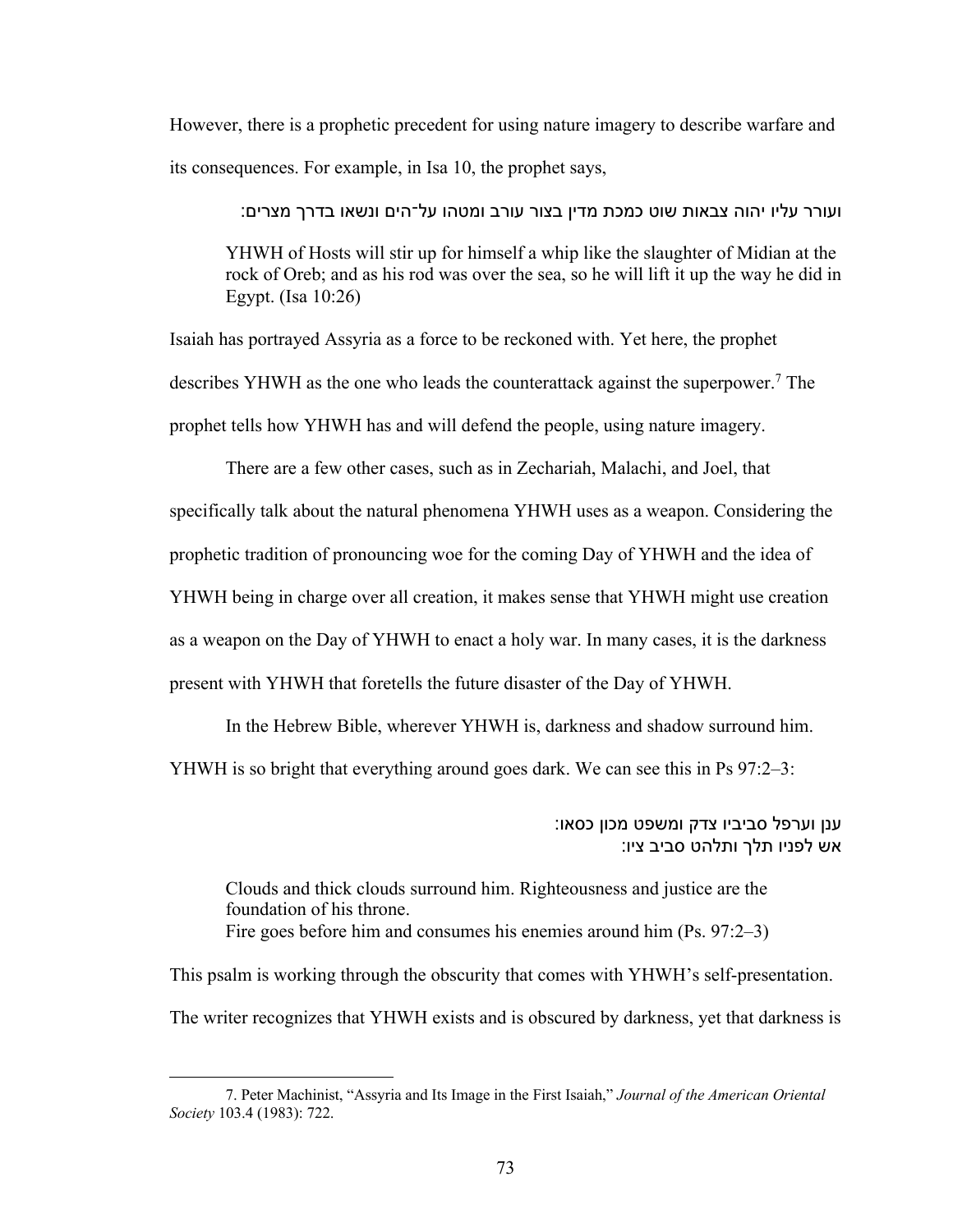also what reveals him.<sup>8</sup> I think one of the best images to think of when reading this is the image of an ancient throne room (which really is what this psalm seems to be talking about). Research on ancient throne rooms and palaces has helped us to understand that the main room where the throne would be located was a large room with dim lighting. There would be lighting around the throne and possibly some lighting leading up to it, but overall, the room would have been dark. This meant that the throne (and so also the king) would receive the most light in the room.<sup>9</sup>

In Ps 97, we see YHWH in the divine throne room. It is in this throne room that judgment is pronounced upon the people of the earth. The darkness that we see is an aspect of YHWH's self-presentation, as well as a pronouncement of judgement against YHWH's enemies. YHWH's army marches through the darkness of the Day of YHWH, sounding similar to Ps 97. Destruction is in the wake of the army; fire surrounds the army, consuming everything around it.

Based on this discussion, I do not think that the Day of YHWH in Joel is based on only one of these ideas (natural phenomena or holy war). Instead, both von Rad and Gressmann's interpretations are valid. In fact, in Joel the two are interchangeable. YHWH's army is the locust plague. YHWH enacts holy war against the Israelite people. By combining both Gressmann's and von Rad's arguments, then we can truly interpret how Joel uses the phrase in his postexilic context.

<sup>8.</sup> Mark W. Hamilton, "Divine (In)Corporeality in Psalms and Job," *The Journal of Theological Studies* 71.1 (2020): 31.

<sup>9.</sup> Mary Shepperson, *Sunlight and Shade in the First Cities: A Sensory Archaeology of Early Iraq* (Göttingen: Vandenhoeck & Ruprecht, 2017), 227.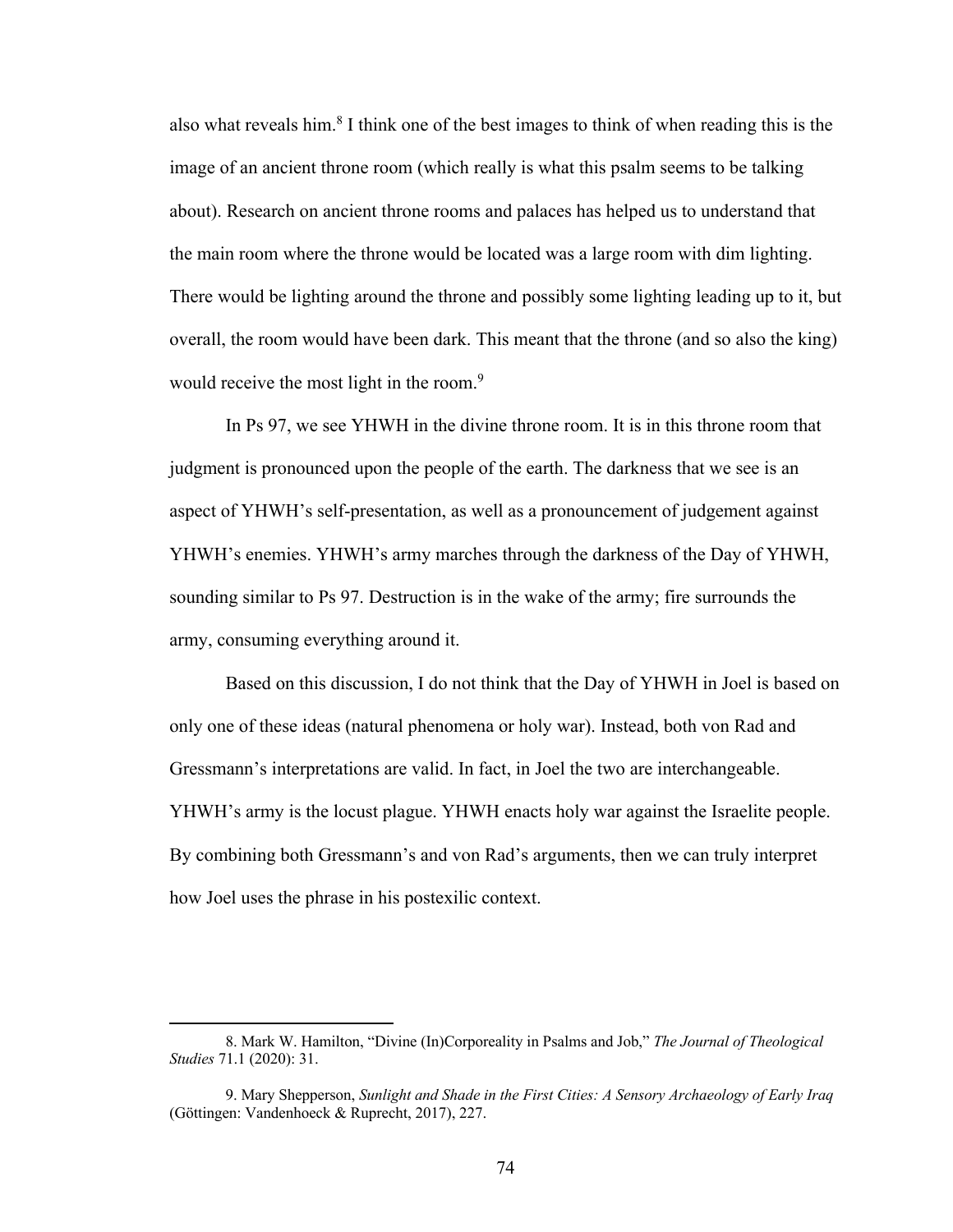### **The Day of YHWH in the Minor Prophets**

The Day of YHWH is not exclusive to the book of Joel. It is found throughout the Book of the Twelve (Joel, Amos, Obadiah, Zephaniah, Zechariah, Malachi).<sup>10</sup> While in each of these books, the phrase carries slightly different connotations, depending on the social location of the prophet, each use of the image describes a time when YHWH will demonstrate power upon the earth. In this section we will explore how the prophets in the Book of the Twelve use this image and what it tells us about the audience of the prophet.

#### The Day of YHWH in Amos

The Day of YHWH image in Amos portrays the people as foolish. They turn

away from the injustice around them, instead hoping for an idyllic day when YHWH will take away their oppressors and prove his power to his enemies. They are content to wait for the Day to come. In Amos 5:18–20 the prophet refutes what the people believe about the Day of YHWH, saying,

> הוא־חשך ולא־אור: כאשר ינוס איש מפני הארי ופגעו הדב ובא הבית וסמך ידו על־הקיר ונשכו הנחש: הלא־חשך יום יהוה ולא־אור ואפל ולא־נגה לו:

it is darkness, and not light. It is like if a man fled from a lion and happened upon a bear. Or went into the house and rested his hand upon the wall and a snake bit him. Is the day of YHWH not darkness and not light? Gloomy with no brightness in it? (Amos 5:18b–20)

<sup>10.</sup> Micah and Habakkuk also reference "the Day" as a day of trouble.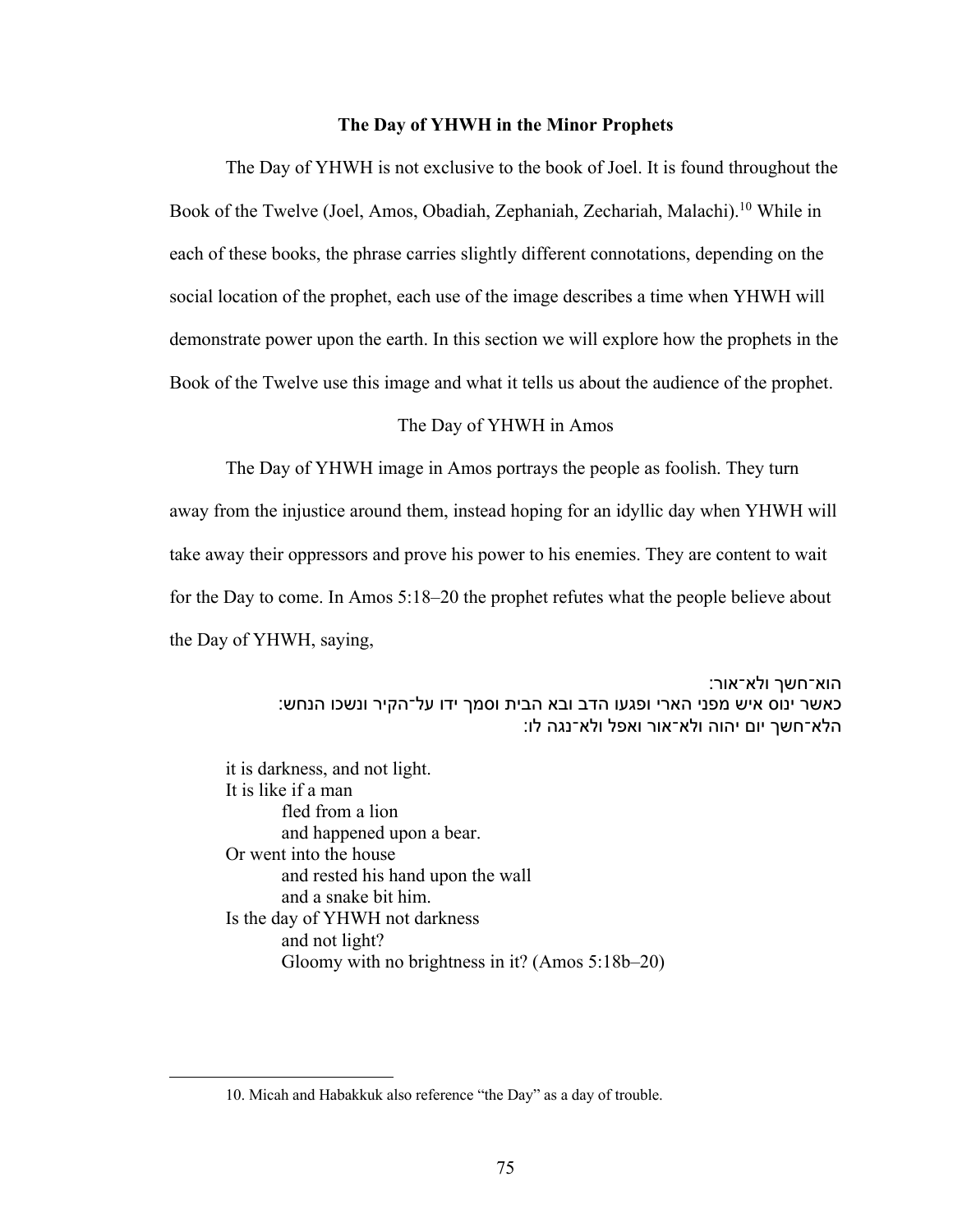The people have been longing for the Day of YHWH, having "well-developed and definite ideas about what the Day would bring."11 The people believed YHWH would fight for them and bring them safety. Following von Rad's argument about the origin of the phrase םוי הוהי , the idea that the people would be waiting for a day when their God would enact a holy war against his enemies makes sense. Anderson and Freedman suggest that the people of Israel expected that on the Day, YHWH would come as a warrior-god, fighting against Israel's enemies. In doing so, the Day of YHWH would "bring security  $(6:1)$  and prosperity  $(6:4)$ ."<sup>12</sup>

The image of the Day of YHWH has its origins in ancient Mesopotamian, more generally Near Eastern, mythology. In the mythology, the Day is when the god of the people will come. It is often considered to be similar to a festival day. For the Israelites this would be festivals such as Passover, which celebrates the day that YHWH rescued the people from Egypt. In texts such as the Deir 'Alla texts, when divine power is demonstrated, it upsets the normal order of things. Divine intervention throws the world into chaos, changing the natural order of things.<sup>13</sup> The people of Amos's time are expecting another event like the Exodus, where YHWH will deliver them from their enemies. They want YHWH to change the socio-political atmosphere surrounding them, making them a great nation again.

<sup>11.</sup> Francis Andersen and David Freedman, *Hosea,* AB 24 (New Haven & London: Yale University, 1980), 521.

<sup>12.</sup> Andersen and Freedman, *Amos,* 521.

<sup>13.</sup> Paul Albertus Kruger, "A World Turned on Its Head in Ancient Near Eastern Prophetic Literature: A Powerful Strategy to Depict Chaotic Scenarios," *Vetus Testamentum* 62 (2012): 61.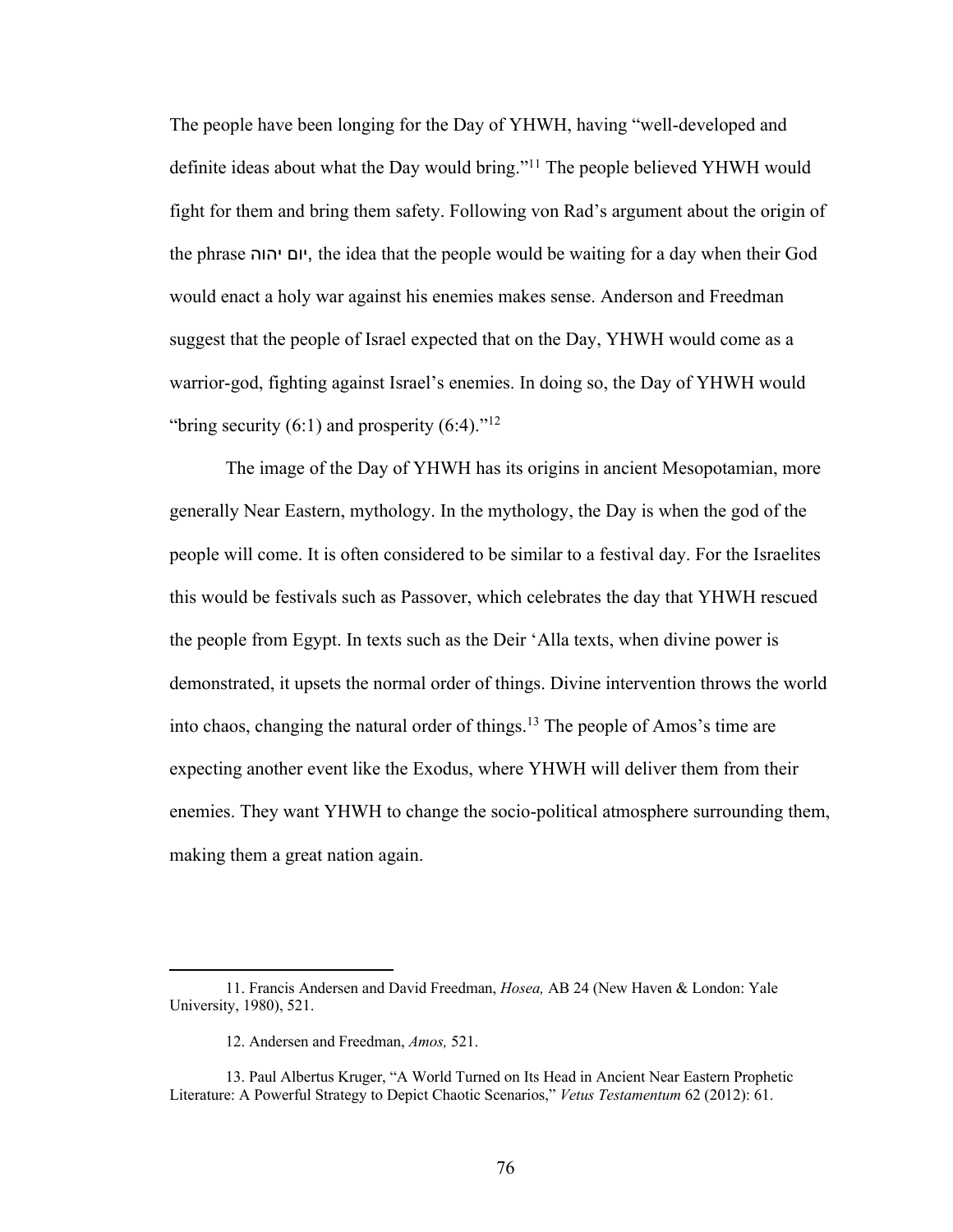But this Day is not going to be what they had hoped for. Rather than a day of judgment against the nations, it is a day of judgment against Israel. Amos did not share the idyllic view of the Day of YHWH that the people had. Amos does not simply reject the idea; he shared the view that YHWH's power would be manifested on that Day. Instead, he modifies this image, taking what the people expect (the coming of YHWH as a coming of deliverance of YHWH's people from the surrounding enemies) and flipping it. Amos uses the image to say, "you, YHWH's people, are the enemies of YHWH's people."

#### The Day in Obadiah

In Obadiah, the prophet proclaims that the Day of YHWH is coming. The prophet proclaims the people's misdeeds, saying,

> מחמס אחיך יעקב תכסך בושה ונכרת לעולם: ביום עמדך מנגד ביום שבות זרים חילו ונכרים באו שערו ועל־ירושלם ידו גורל גם־אתה כאחד מהם: ואל־תרא ביום־אחיך ביום נכרו ואל־תשמח לבני־יהודה ביום אבדם ואל־תגדל פיך ביום צרה:  $\cdots$  כי־קרוב יום־יהוה על־כל־הגוים . :כאשר עשית יעשה לך גמלך ישוב בראשך

For the violence toward your brother Jacob, shame will cover you; you will be cut off forever. On the day you stood aside, on the day strangers carried off his strength and foreigners came into his gates and cast lots for Jerusalem. Moreover, you were like them. But on that day, you should not watch your brother on the day of his captivity, nor rejoice over the sons of Judah on the day of their destruction, nor smile on the day of distress . . .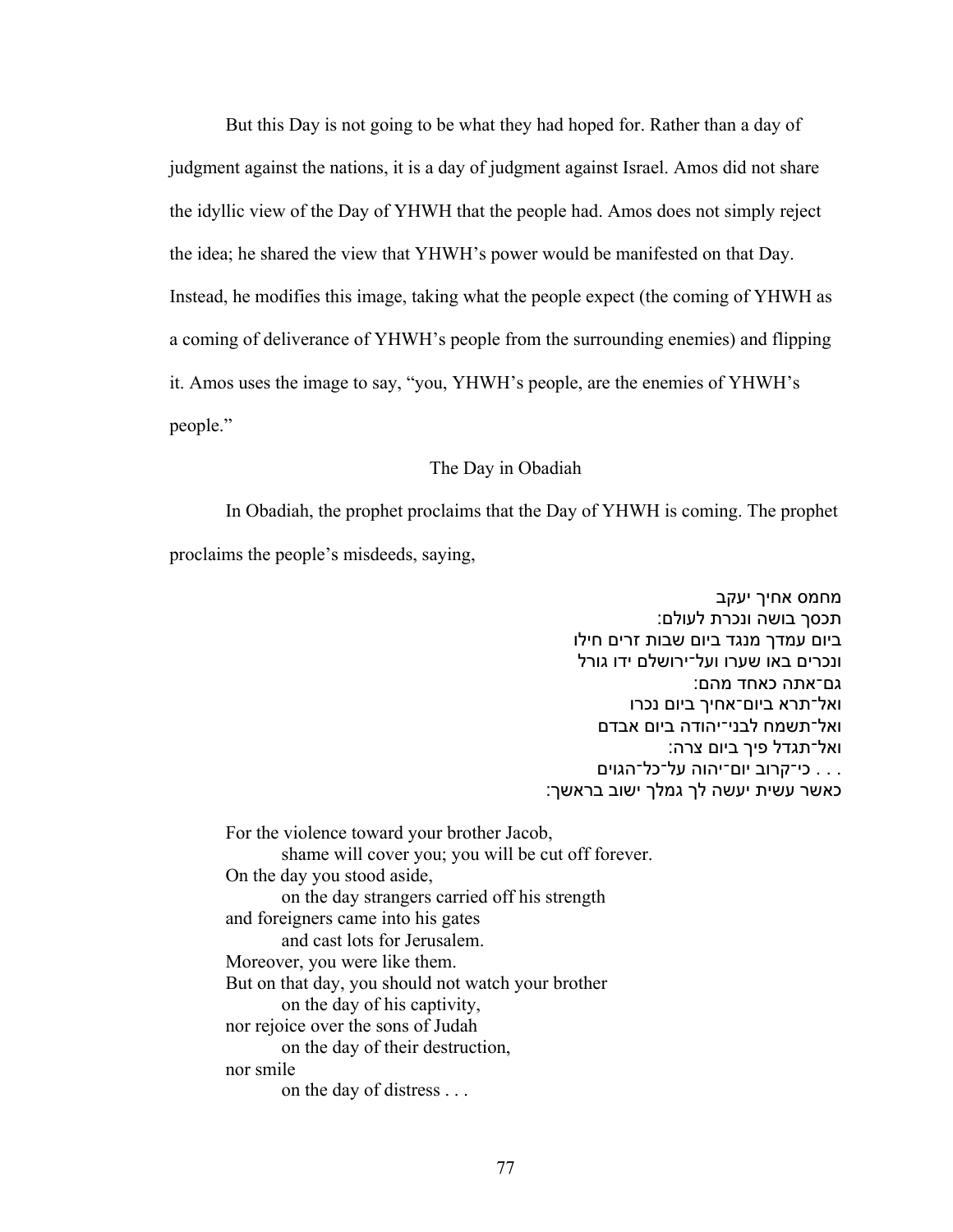See the day of YHWH is near upon all the nations. That which you have done, it will be done to you; your deeds will be returned upon your head. (Obad 10–12, 15)

In this oracle against the nation of Edom for what they have done and will do to Israel, YHWH speaks to Edom with this warning. The audience of this oracle is being warned that YHWH is coming to repay them for what they have done (and what they did not do) during the time of siege against Israel.

# The Day in Zephaniah

Adele Berlin points out that in Zephaniah, the prophet "uses a number of

variations" on the phrase "the Day of YHWH."14 In Zephaniah, this Day of YHWH is a day of sacrifice of the people.<sup>15</sup> It is a day that YHWH established a sacrifice and will punish the princes and those rejoicing and taking advantage of the poor and outcast. In

Zephaniah, the prophet says that the day is

יום עברה היום ההוא יום צרה ומצוקה יום שאה ומשואה יום חשך ואפלה יום ענן וערפל: יום שופר ותרועה על הערים הבצרות ועל הפנות הגבהות:

A day of wrath a day of distress and anxiety a day of ravages and desolation a day of darkness and gloom a day of clouds and deep darkness a day of the shofar and a battle cry against the inaccessible cities and against the high corner towers. (Zeph 1:15–16)

<sup>14.</sup> Adele Berlin, *Zephaniah*, AB 25A (New York: Doubleday, 1994), 78.

<sup>15.</sup> Berlin, *Zephaniah*, 79.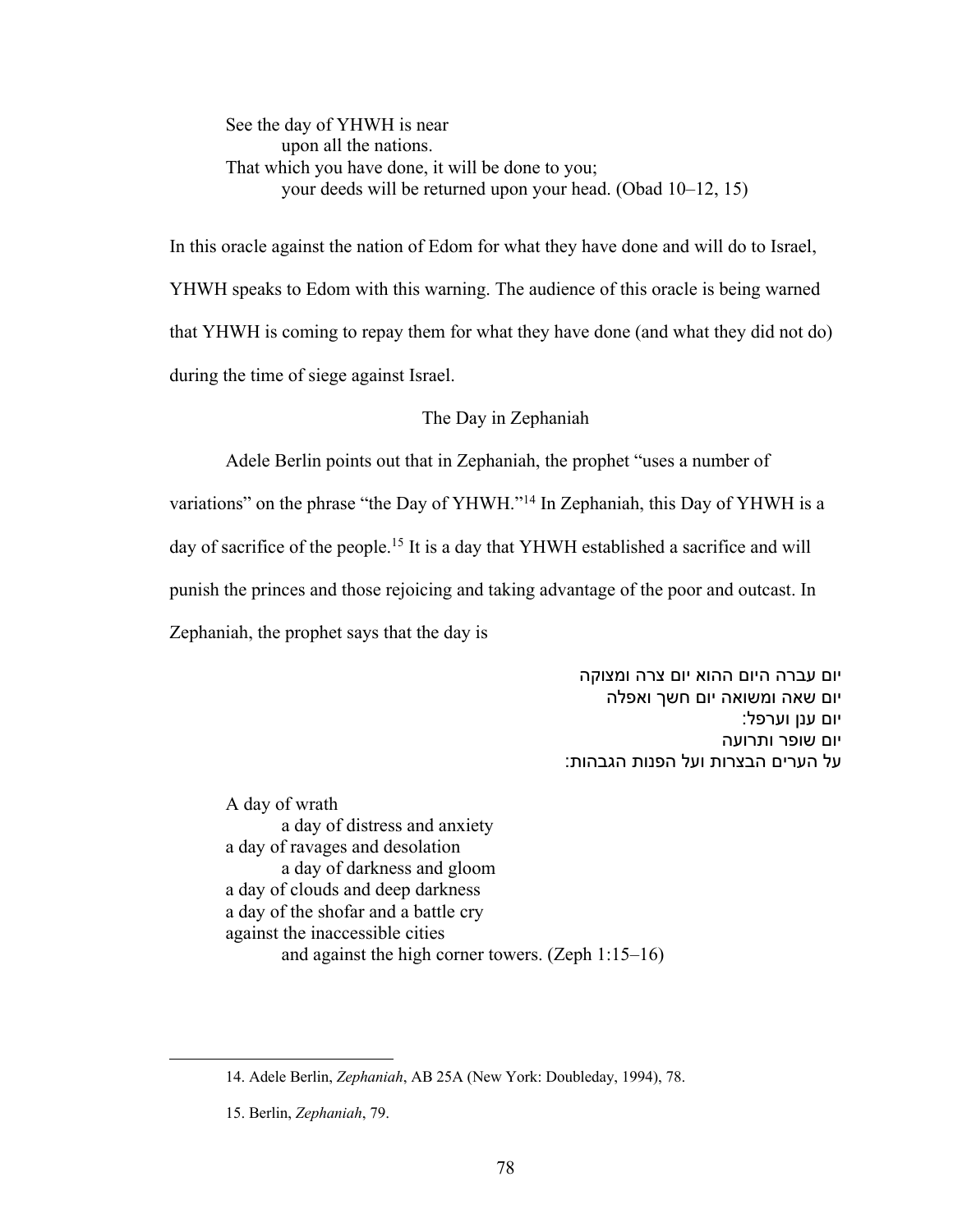The description of the day again sounds similar to the self-presentation of YHWH in Ps 97. In Psalm 97, YHWH is surrounded by darkness. YHWH is enthroned in righteousness and justice and destroys the enemies that come against the Israelite people. In Zephaniah, YHWH comes in darkness and clouds and leads an army against his enemies. The prophet proclaims that this is a day to sound the battle cry, as YHWH comes against the unrighteous.

Within the discussion of the Day of the Lord metaphor in Zephaniah, two things are important when studying the literary structure of these verses (and the book as a whole).<sup>16</sup> The first is the author's use of imagery to create an imaginative world for the reader. The second is the author's use of liturgical language in crafting his oracles.

The idea of sound and sight are important to this imagery of the Day of YHWH in Zephaniah.<sup>17</sup> There is a tension with the idea that the day is a day of sacrifice. All of the imagery used for the day is associated with battle imagery. It is common for sacrifices to occur before a battle as it would invoke the god to be with the people in the battle. Additionally, a sacrifice following a battle, as well as a thanks to the god who was with the people, would be common. So, while it is not unusual to discuss sacrifice as something that the priest would do before and after a battle, there is some tension in the discussion of the sacrifice using battle language. The language is not one of a sacrifice before the battle, but the battle as the sacrifice in and of itself. The language of battle creates a mental image of the consequences of this sacrifice. Just as you would burn the whole burnt offering, so too shall the city be burned. Just as you would play the

<sup>16.</sup> Paul R. House, *Zephaniah: A Prophetic Drama* (Sheffield: Almond Press, 1989), 56.

<sup>17.</sup> Berlin, *Zephaniah,* 92.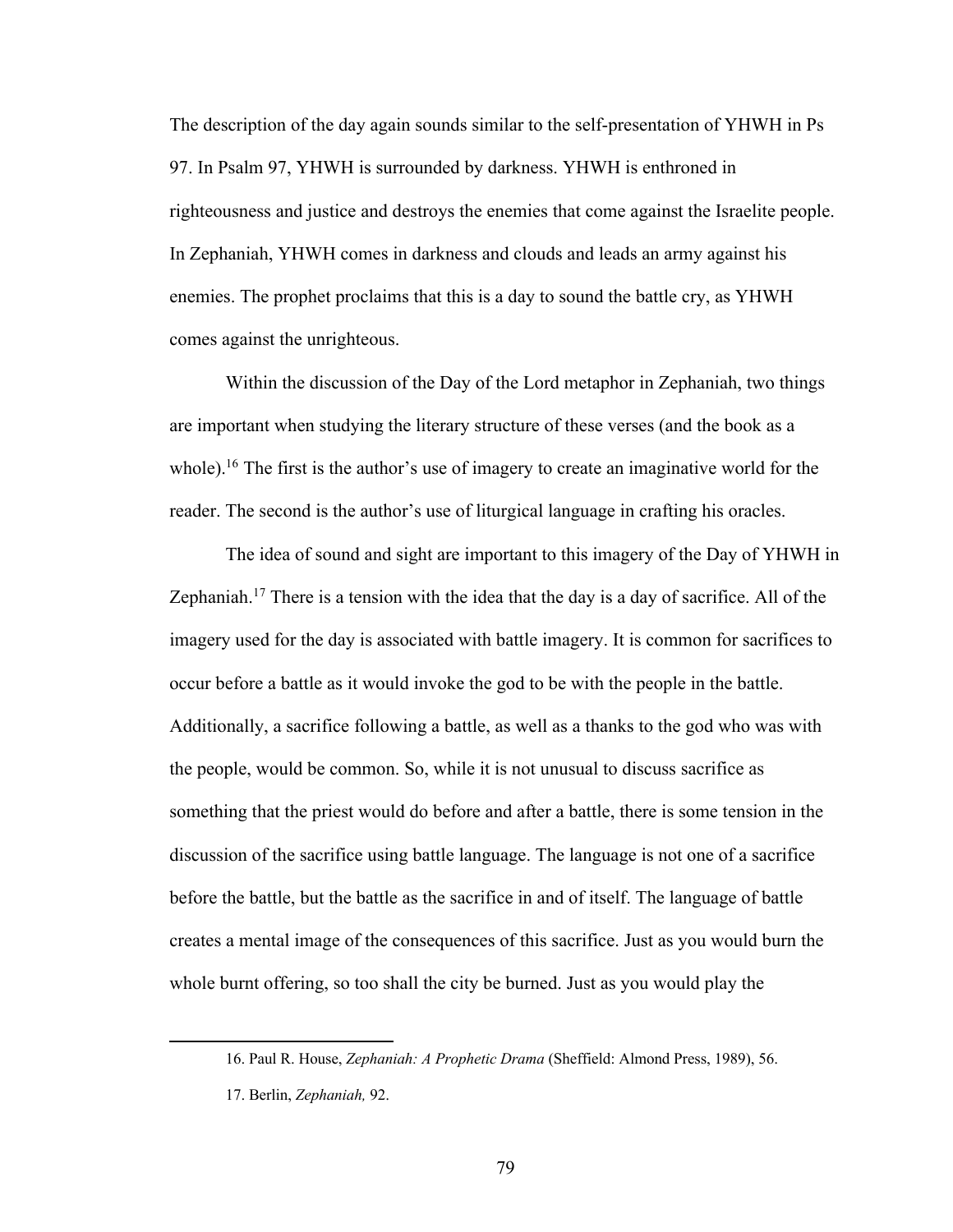instruments of worship during the services at the temple, so too would the instruments of battle be played. However, instead of sacrifice that atoned for the people's sins or gave thanks for blessings, this would be a sacrifice that destroys them.

Additionally, Zephaniah's language takes on a liturgical tone. The author does so through the use of "terms or phrases which are relatively common in psalms and wisdom literature but rare in prophetic writing."18 The author uses this language to connect his message with the wisdom tradition (especially invoking psalmic tradition). The use of the seven sets of speeches of YHWH and the prophet<sup>19</sup> resembles the structure of a lament psalm in that it includes the complaint (in this case, the complaint from YHWH about what the people have done and the pronouncement of the coming judgment to the people by the prophet) as well as ending with a note of confidence or encouragement to the reader. These sets of speeches create a drama between YHWH and the prophet (and people of God). The author uses the liturgical language within these speeches to help craft his drama, presenting the message in a way familiar to the listener.

## The Day in Zechariah

In Zechariah, the Day of YHWH is a peculiar one, much like it is in Joel. In fact, Carol and Eric Meyers suggest that "Zechariah's is thus closest to the way it appears in Joel and Malachi."20 Our first reference to the Day in Zechariah is in 9:16. In this verse, the prophet says,

והושיעם יהוה אלהיהם ביום ההוא כצאן עמו כי אבני־נזר מתנוססות על־אדמתו:

<sup>18.</sup> Berlin, *Zephaniah,* 16.

<sup>19.</sup> House, *Zephaniah,* 58–61.

<sup>20.</sup> Carol L. Meyers and Eric M. Meyers, *Zechariah 9–14,* AB 25C (New York: Doubleday, 1993), 409.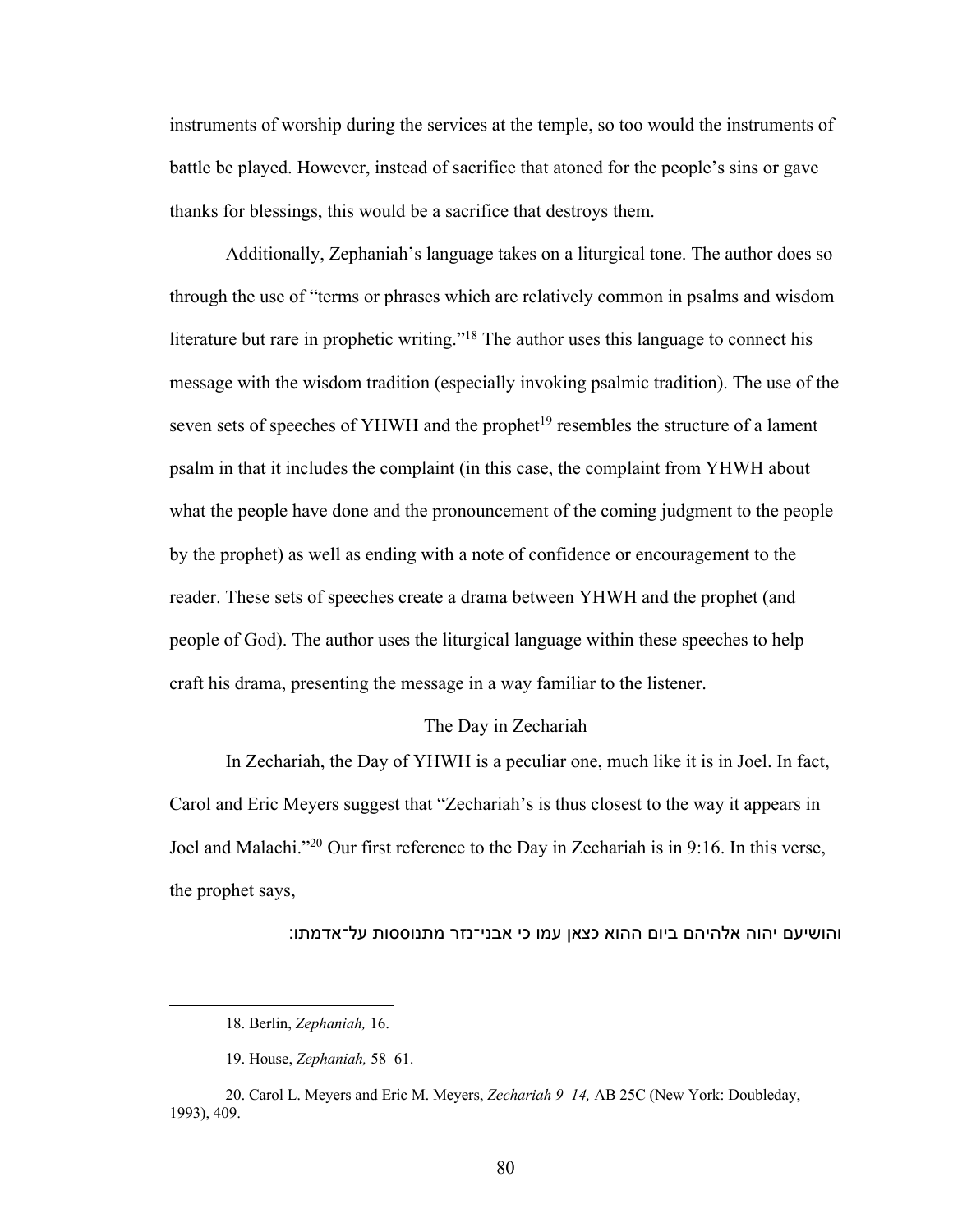On that day, YHWH their God will save them, like the flock of his people; for they will be like the jewels of a crown displayed over his land. (Zech 9:16)

This proclamation of salvation by YHWH comes after the announcement of the coming ruler of Zion. The prophet tells of a ruler who will come and rescue the people and make

peace between the nations (Zech 9:9–15).

In chapter 12, the image shifts a little. Instead of describing a time when the great

ruler of Zion comes and brings peace, the prophet describes it as a coming battle. He

says,

# והיה ביום־ההוא אשים את־ירושלם אבן מעמסה לכל־העמים כל־ עמסיה שרוט ישרטו ונאספו עליה כל גויי הארץ:... ביום ההוא אשים את־אלפי יהודה ככיור אש בעצים וכלפיד אש בעמיר ואכלו עַל־ימין ועל־ שמאול את־כל־העמים סביב וישבה ירושלם עוד תחתיה בירושלם:

And on that day, I will make Jerusalem a very heavy stone for all the nations. All who would carry it away will certainly be cut to pieces; yet all the nations of the earth will be gathered against it. … On that day I will make the chiefs of Judah like a fire on timbers and like a fiery torch among the sheaves. They will consume on the right and left hands, all the surrounding nations. But Jerusalem will dwell again in its place, Jerusalem. (Zech 12:3, 6)

Rather than bringing peace among the nations, YHWH will make Jerusalem a stone against the nations. Another way to translate this phrase colloquially is to say, "Jerusalem will be a heavy load on the nations."<sup>21</sup> The nations will be unable to carry the people away because YHWH is protecting them. Jerusalem will not be able to be carried off. Additionally, instead of leaders who will be taken away or pushed around, YHWH says that the leaders of Jerusalem will consume the nations all around them. Jerusalem will not be weak in the eyes of her enemies. Instead, she will be like one of the other superpowers surrounding her, taking over the nations who would have gone up against her.

<sup>21.</sup> Mark J. Boda, *The Book of Zechariah* (Grand Rapids: Eerdmans, 2016), 702.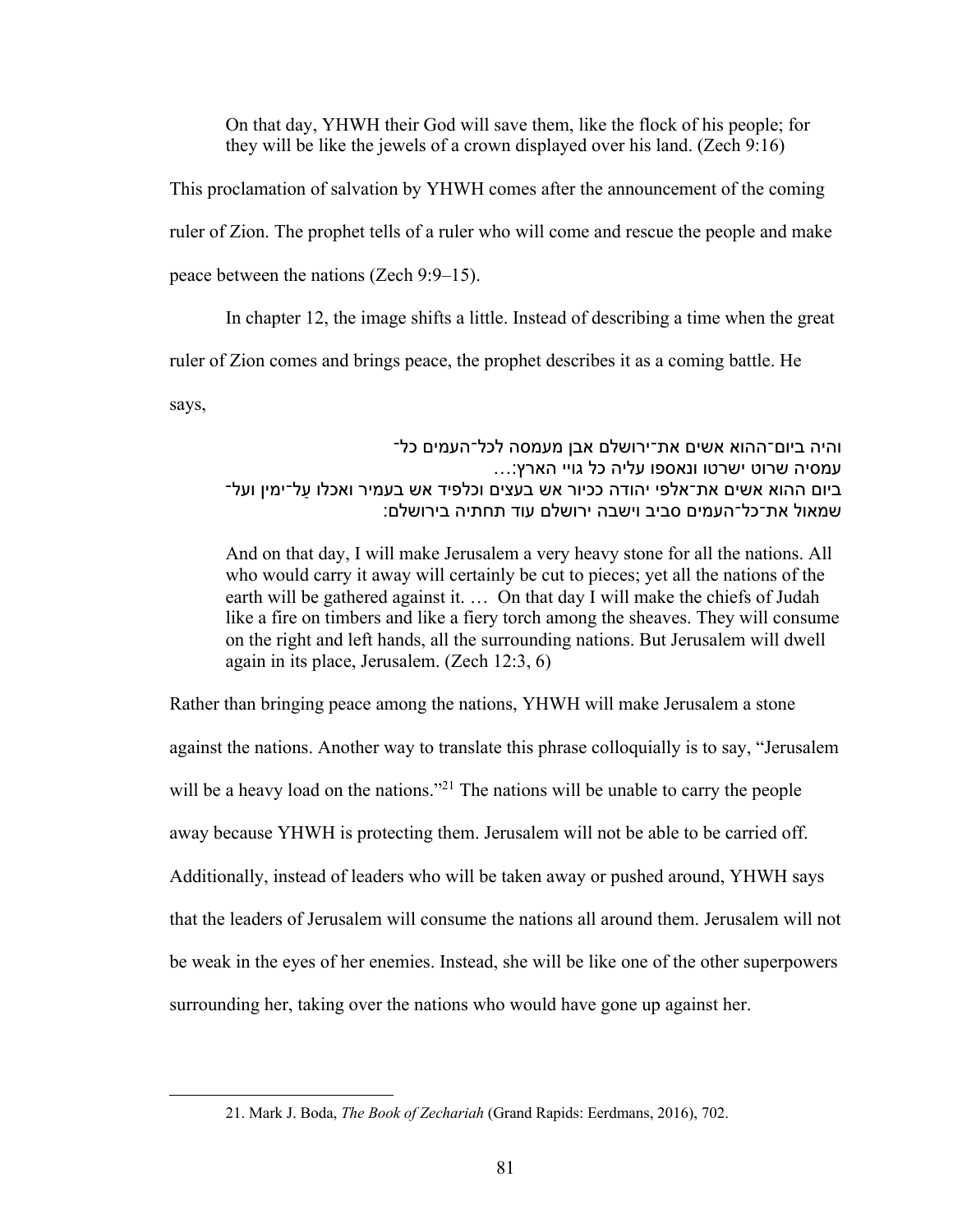This chapter not only resembles Joel in that it changes the idea of the Day from

one where there is peace among the nations to a day of battle, it also uses similar

language to that found in Joel 3. The prophet says,

ביום ההוא יגן יהוה בעד יושב ירושלם והיה הנכשל בהם ביום ההוא כדויד ובית דויד כאלהים כמ לאר יהוה לפניהם: והיה ביום ההוא אבקש להשמיד את־כל־הגוים הבאים על־ירושלם: ושפכתי על־בית דויד ועלו יושב ירושלם רוח חן ותחנונים והביטו אלי את אשר־ דקרו וספדו עליו כמספד על־היחיד והמר עליו כהמר על־הבכור:

On that day, YHWH will defend the inhabitants of Jerusalem and any among them who stumbles on that day will be like David and the house of David will be like God; like the messenger of YHWH before them. And it will be on that day that I will seek to destroy all the nations that come against Jerusalem. And I will pour out the spirit of grace and favor upon the house of David and the inhabitants of Jerusalem. And they will look to me, the one whom they pierced, and they will mourn for him as one mourns for an only child and grieve for him as one grieves for a firstborn. (Zech 12:8–10)

Similar to the situation in Joel, YHWH pours out a spirit on the people. They will once

again be favored and the Day of YHWH, will bring strength to the people of Jerusalem.

YHWH intends to restore the house of David and remind the people about what they

have done, though not in a way that punishes them. It is a bittersweet reunion. The people

will mourn for the pain that they have caused YHWH, for the "piercing" they have done

by turning away, and YHWH will once again bring favor upon Jerusalem.

The final place where the prophet discusses the Day of YHWH in Zechariah is in chapter 14. The prophet draws on the idea of the Day of YHWH as a day when miraculous and sometimes catastrophic events happen and YHWH's power is revealed in the world. In the first two verses, we again have the Day of YHWH as a of battle. The people are told that YHWH will

> ואספתי את־כל־הגויםו אל־ירושלם למלחמה ונלכדה העיר ונשסו הבתים והנשים תשגלנה ויצא חצי העיר בגולה ויתר העם לא יכרת מן־העיר: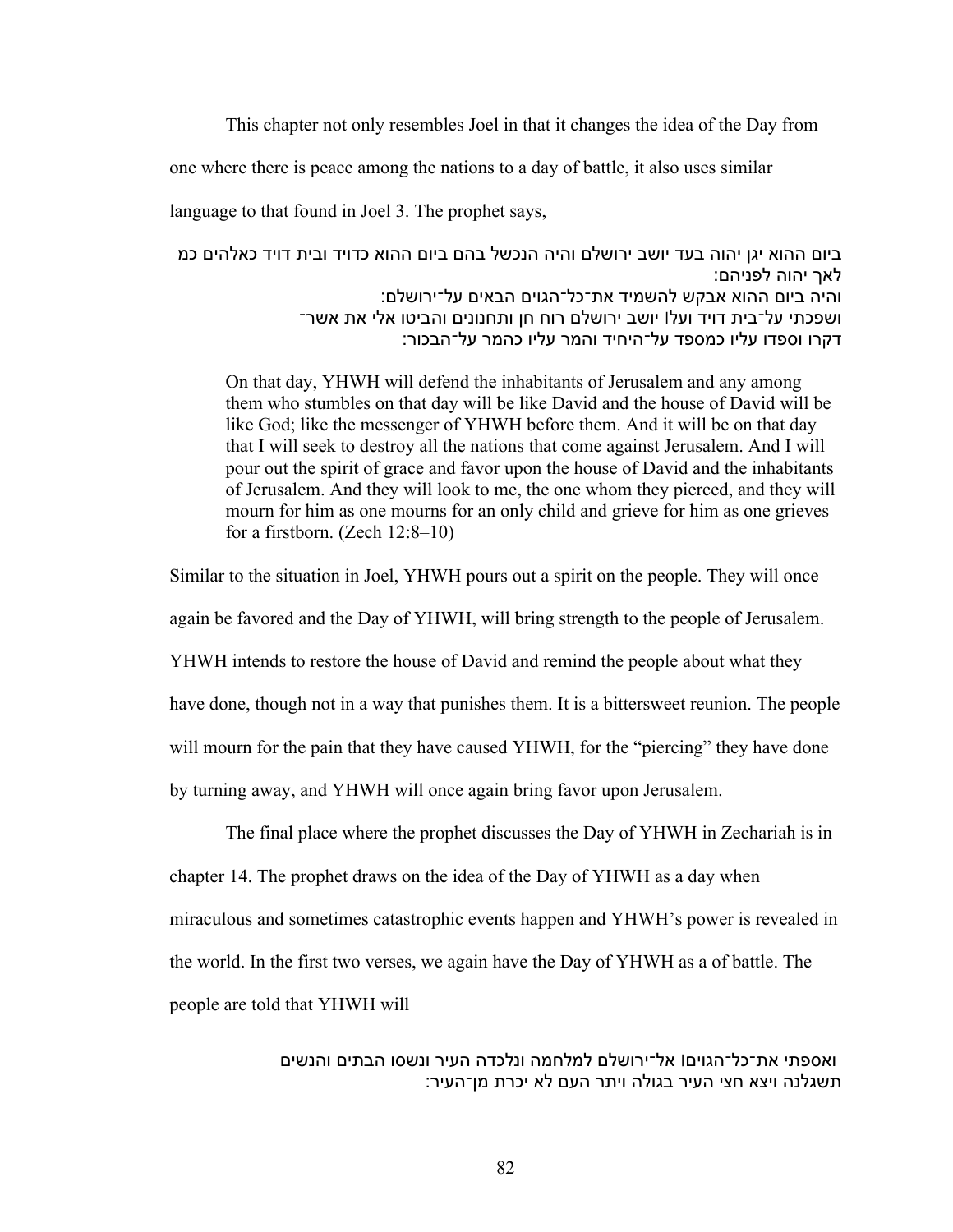gather all the nations against Jerusalem in battle, and the city will be taken, the houses will be plundered, the women will be violated, and half of the city will go into captivity. But the remnant of the people will not be cut off from the city." (Zech 14:2)

The promise that the remnant will not be cut off is little consolation for the devastation that will befall Jerusalem. The people listening to this oracle surely remembered what was said back in chapter 12. They were promised that YHWH would bring them strength and favor. But the oracle does not end here. YHWH promises them that he will go forth and fight against those nations. The people will be defended, and even amidst the devastation in the city, a path for the remnant of the people will be created for them to flee through. The prophet says that YHWH will do marvelous things. He says that

ונבקע הר הזיתים מחציו מזרחה וימה גיא גדולה מאד ומש חצי ההר צפונה וחציו־נגבה:

Mount of Olives will be split in two, from east to west; a large valley will be made when half of the mountain moves toward the north and half toward the south (Zech 14:4).

However, not only will the mountain be miraculously split in two to create a valley for the people to flee through, but YHWH will also cause there to be הלא־יום ולא־לילה day nor night" (Zech 14:7a). This is a common theme with the Day of YHWH as we have seen in Amos, Zephaniah, and Joel. However, Zechariah shifts this image a little. Zechariah begins by saying that רוא היהי־אל אוהה םויב היהו" there will be no light on that day" (Zech 14:6a). However, whereas Amos, Zephaniah, and Joel continue to discuss the absence of day and night using terms of darkness, Zechariah changes this image. In Zechariah 14:7, the prophet explicitly states that הי תעל ברע היהי רוא וה" it will happen at that time that there will be light in the evening" (Zech 14:7b). So, while in Amos, Zephaniah, and Joel, the Day of YHWH blocks out all light, in Zechariah some light gets through.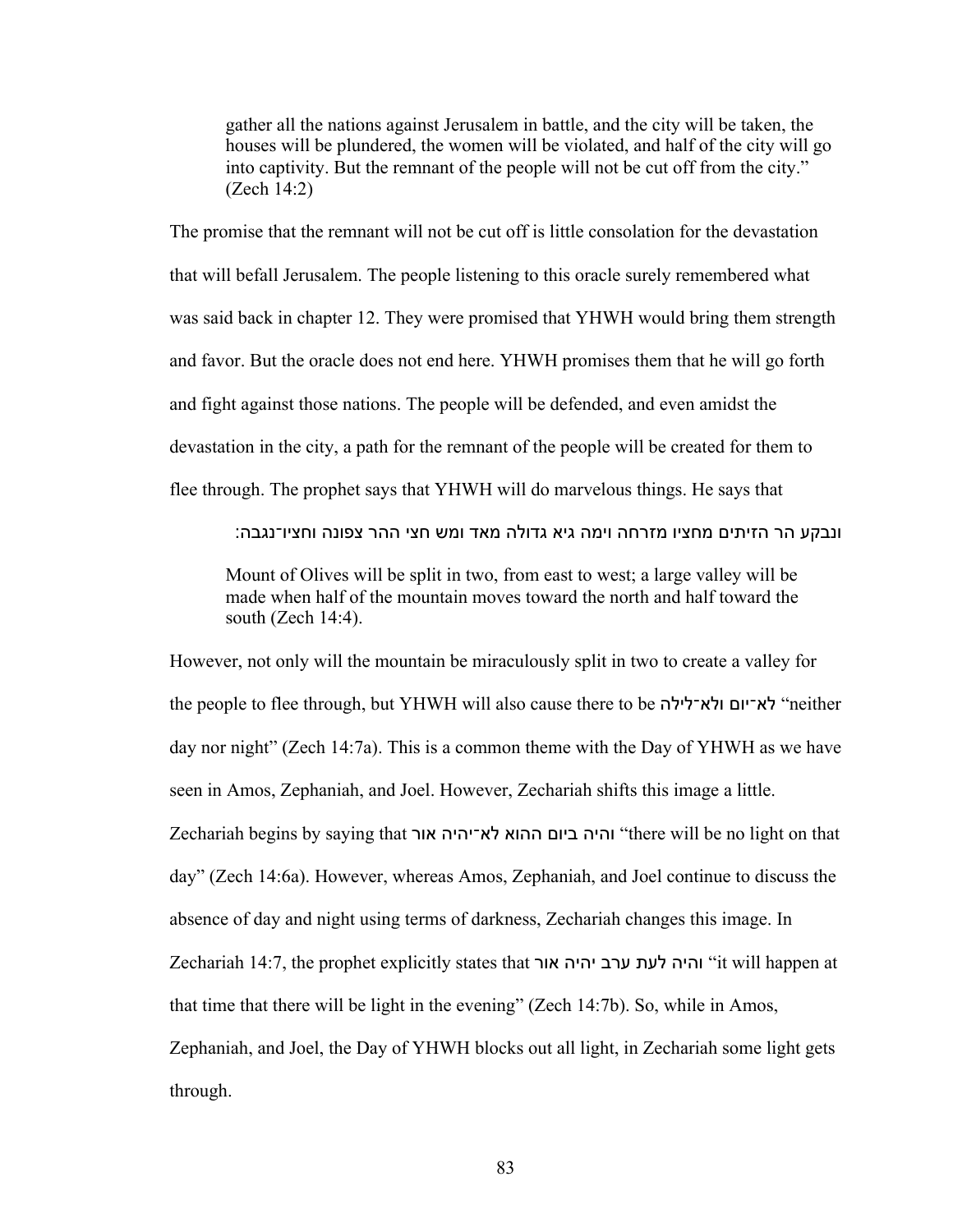The Day of YHWH in Zechariah is a strange one, much like in Joel. Within the span of five chapters, the prophet uses the image of the Day of YHWH to discuss the coming peace among the nations and the coming battle of the nations against Israel. This battle is given two outcomes: the first from chapter 12, the creation of Israel as a superpower, and the second from chapter 14, the seeming triumph of the nations against Jerusalem until YHWH steps in to defend the people. We will see this same paradox in Joel.

#### The Day in Malachi

In Malachi, the Day is once again a day of judgment upon the wicked. It is a day

when YHWH will pull up the wicked by the root and burn them. But on the same day, the righteous will be spared. They will be healed and go on to crush the wicked. But the people are warned, for the prophet proclaims the words of YHWH saying,

> הנה אנכי שלח לכם את אליה הנביא לפני בוא יום יהוה הגדול והנורא: והשיב לב־אבות על־בנים ולב בנים על־אבותם פן־אבוא והכיתי את־הארץ חרם:

See, I am sending to you Elijah the prophet before the great and dreadful day of YHWH comes And he will turn the hearts of fathers to children and the hearts of children to fathers Lest I come and strike a curse on the earth. (Mal 3:23–24)

#### **The Day of YHWH in the Book of the Twelve**

The Day of YHWH is a common image in the Book of the Twelve. One of the overarching themes has to do with the darkness of the day and the self-presentation of YHWH on that day as similar to the self-presentation in Ps 97. With this selfpresentation, there is an eschatological theme that underlies each use of the image: the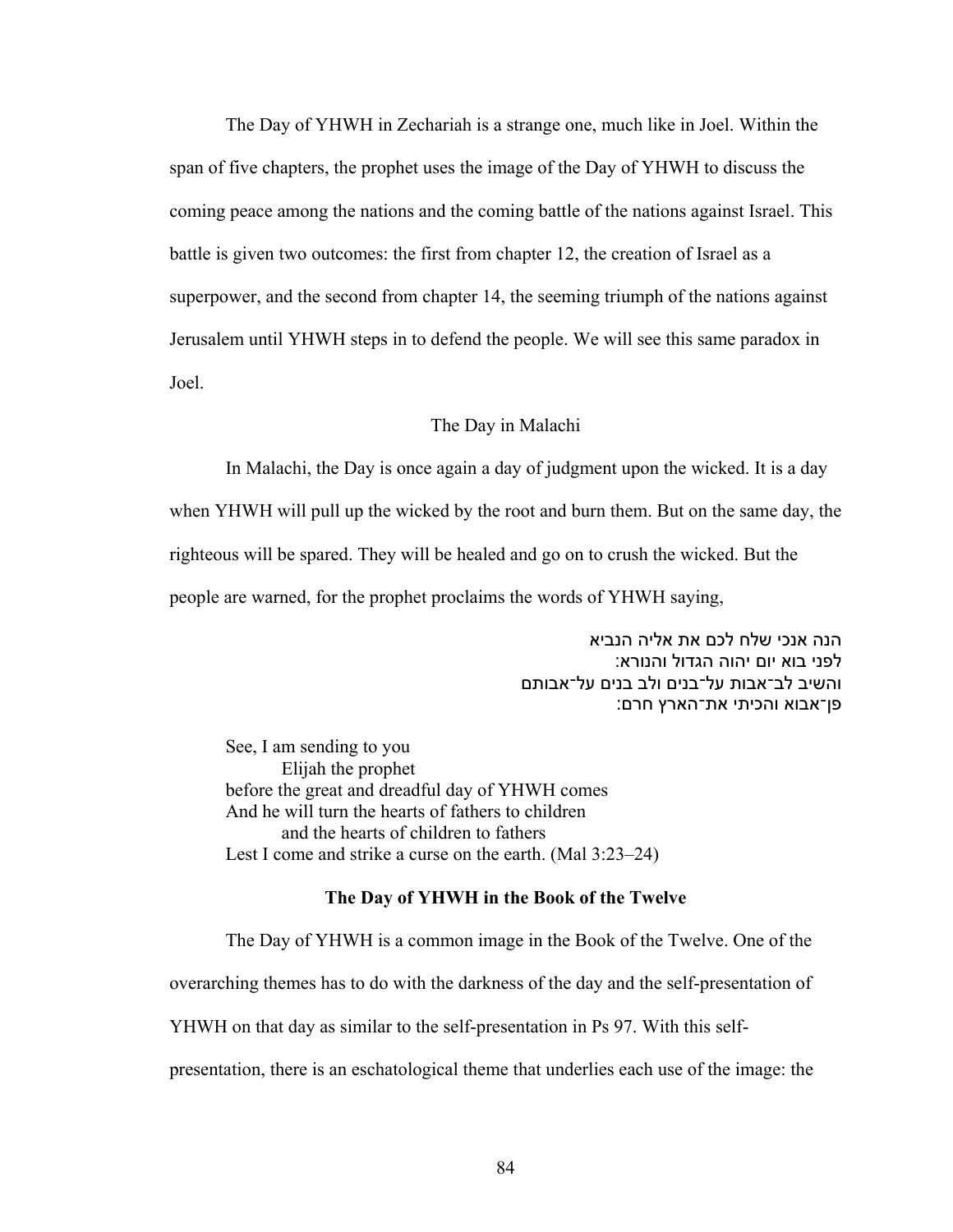theme of YHWH coming to judge. Additionally, destruction and calamity are associated with the day, as Ps 97 states that fire goes out and consumes his enemies.

However, each prophet nuances this image. In Amos, we see that the Day of YHWH is not one to be anticipated joyfully. It is a dreadful day when YHWH will enact judgment against the people who have turned from him. In Obadiah we see the Day of YHWH in relation to the nation Edom. It is the declaration for the destruction of those people who have sat by and watched Israel destroyed and even taken advantage of this situation for themselves. In Zephaniah, the Day of YHWH is a day of both wrath and sacrifice of the people. The people who have taken advantage of the lowly and outcast have been set aside for YHWH's destruction. The tension between the Day of YHWH as a day of sacrifice and the war imagery sends a message to God's people: "if you do this, the consequence is this." It is not a sacrifice that will save the people but one that destroys them. In Zechariah, the Day is a day when Jerusalem will be pillaged but YHWH will fight for the people and a remnant will remain. This is the same paradox in Joel. Finally, in Malachi, we see that the Day of YHWH will be one of both judgment and sparing. Judgment will be upon those who have made the poor suffer, while those who have suffered will be healed.

# The Day of YHWH in Joel

Like Amos, in Joel, the Day of YHWH has both a hopeful and a gloomy aspect. In the realistic view, YHWH has sent the locust to devour the crops and sent the people into distress because of their turning away from him. It is a dreadful day that brings about mourning and repentance. However, there is also the idyllic view that is presented in Joel 3. In this view, YHWH is set as judge over the nations and refuge for the people. There is

85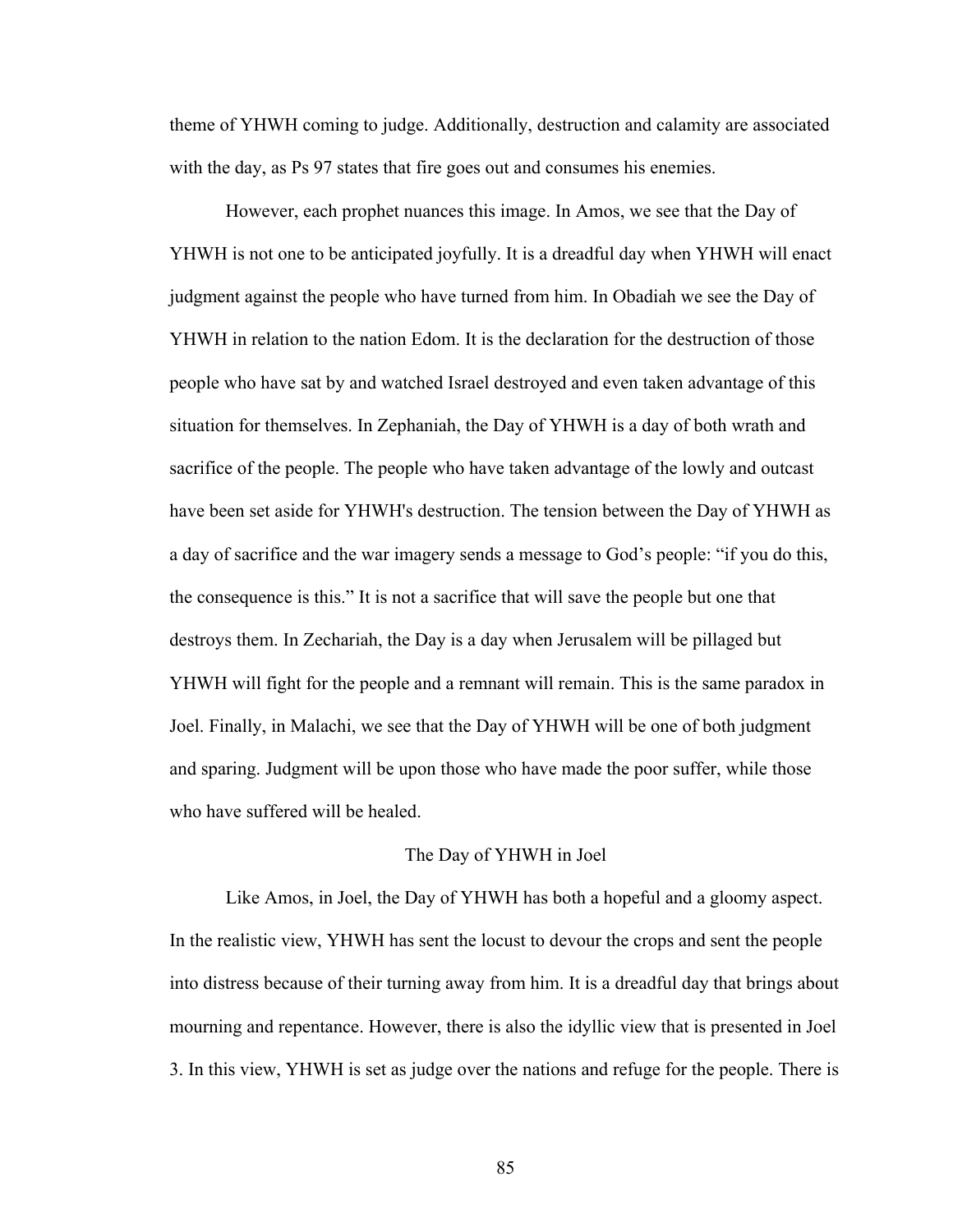a noticeable shift in how the image is used. The image shifts from one of tragedy to one of hope. The prophet creates this dichotomy of the Day of YHWH with a shift in the use following 2:18. In this section I will discuss the origin of the phrase חויי םוי and the paradox that Joel creates in the Day as tragedy and the Day as hope.

### *The Day and Tragedy*

The first place in Joel where the term םוי הוהי is used is in 1:15. In Joel 1:15, the first word, ההא , is often used to announce "elemental fright."22 This fear makes sense for the context of the verse. Joel has been describing the devastation that comes with the locust plague. The locusts wipe out all crops, leaving the people hungry and not able to sacrifice to YHWH. This social situation around the prophet shows that there is no way for the community to be close to God and bring him into their midst in order to reverse their situation. But the locust plague is not the end of the trouble. The prophet is able to see "the hand of God,"23 the wrath of God coming down upon the people. This day of YHWH would not be a day of salvation, but a day of destruction. The prophet is crying out that their only hope is to lament and hope that YHWH listens.

The second reference to the Day of YHWH can be found in 2:1–2, expanding on the image in 1:15. Joel says,

תקעו שופר בציון והריעו בהר קדשי ירגזו כל ישבי הארץ כי־בא יום־יהוה כי קרוב: יום חשר ואפלה יום ענן וערפל כשחר פרש על־ההרים עם רב ועצום כמהו לא נהיה מן־ העולם ואחריו לא יוסף עד־שני דור ודור: לפניו אכלה אש ואחריו תלהט להבה כגן־עדן הארץ לפניו ואחריו מדבר שממה וגם־ פליטה לא־היתה לו... לפניו רגזה ארץ רעשו שמים שמש וירח קדרו וכוכבים אספו נגהם: ויהוה נתן קולו לפני חילו כי רב מאד מחנהו כי עצום עשה דברו כי־גדול יום־יהוה ונורא מאד ומי יכילנו:

<sup>22.</sup> Hans Walter Wolff, *Joel and Amos*, Hermeneia (Philadelphia: Fortress, 1977), 22.

<sup>23.</sup> Bruce Birch, *Hosea, Joel, and Amos* (Louisville: Westminster John Knox, 1997), 139.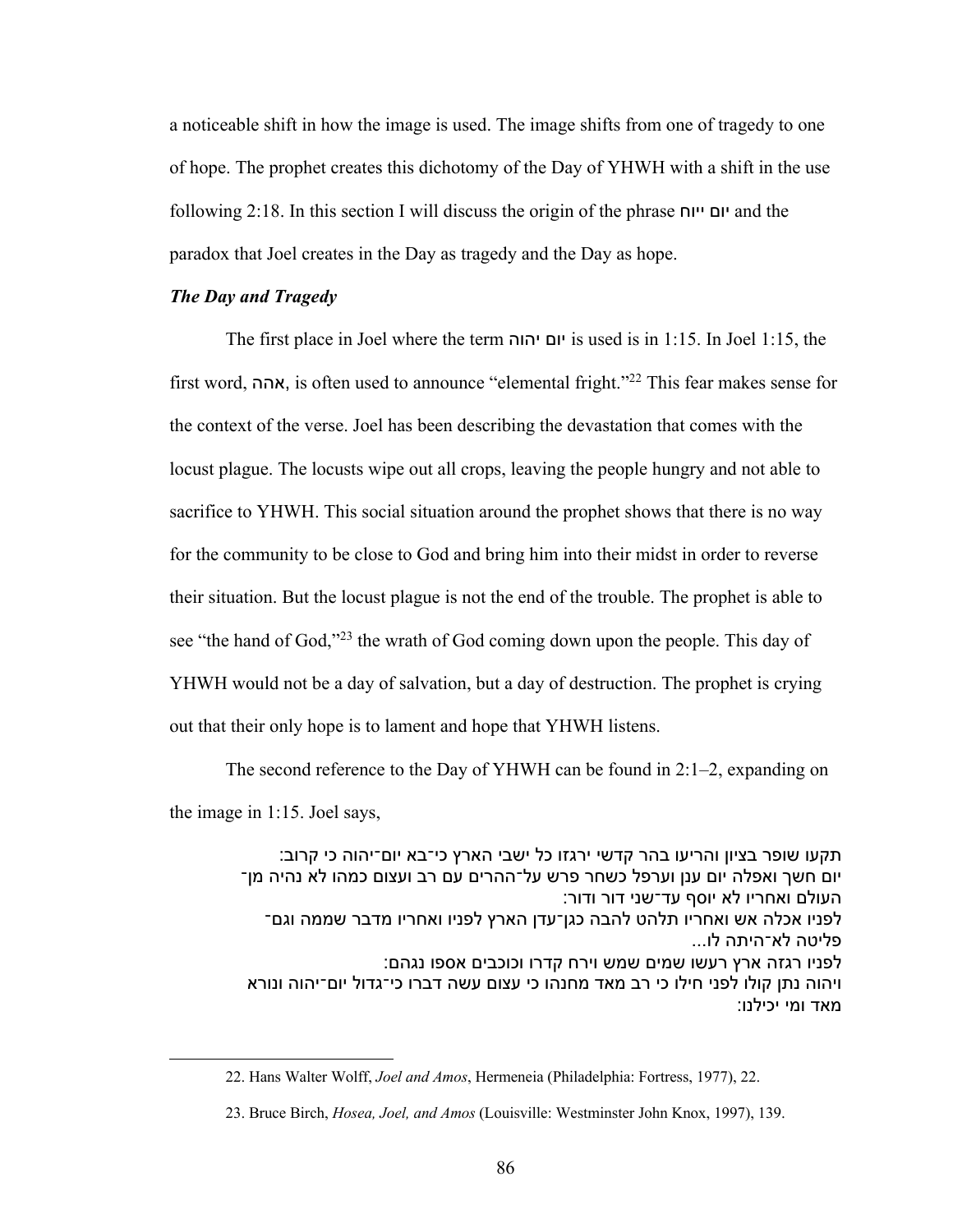Sound the trumpet in Zion, shout upon my holy mountain let all the inhabitants of the land tremble for the day of YHWH is coming for it is near. It is a day of darkness and gloom, a day of clouds and thick darkness; like dawn spreading over the mountains, a great and powerful people come, the like of whom has never been from eternity nor will there be after them again until a lifetime of generations and generations. Before him, a fire devours and behind him, a flame burns. Like the Garden of Eden is the land before him and behind him a desolate wilderness. Surely nothing will be delivered from him … Before him, the earth quakes, the heavens tremble, the sun and moon grow dark and the stars remove their brightness. YHWH gives his voice before his army for his camp is very great for the one who executes his word is strong for the day of YHWH is great and invokes great fear. Who can endure it? (Joel 2:1–3, 10–11)

Just as in Amos, this day is described as one that is not to be looked forward to. $24$  In verse two, we get a description of the Day as one of calamity and thick darkness, the only light from the fires in the fields. These two verses set up the increasing terror that follows, culminating in the question in verse 11, ונליכי ימו" who can endure [this terrible day]?" All that can be done is to repent and pray for YHWH to be merciful. This verse is a warning for the people to do something before it is too late. By this verse, there is little hope for the community to avert this disaster.

# *The Day and Hope*

Following this terrifying description of the Day of YHWH, the prophet makes a turn. There is hope in the prophet's voice when he speaks of the return of God in 2:18. Once God has listened and turned back from destruction on the people, God might restore the land (2:19–25) and provide food for the people (2:26). The prophet even says that

<sup>24.</sup> Birch, *Hosea, Joel, and Amos,* 142.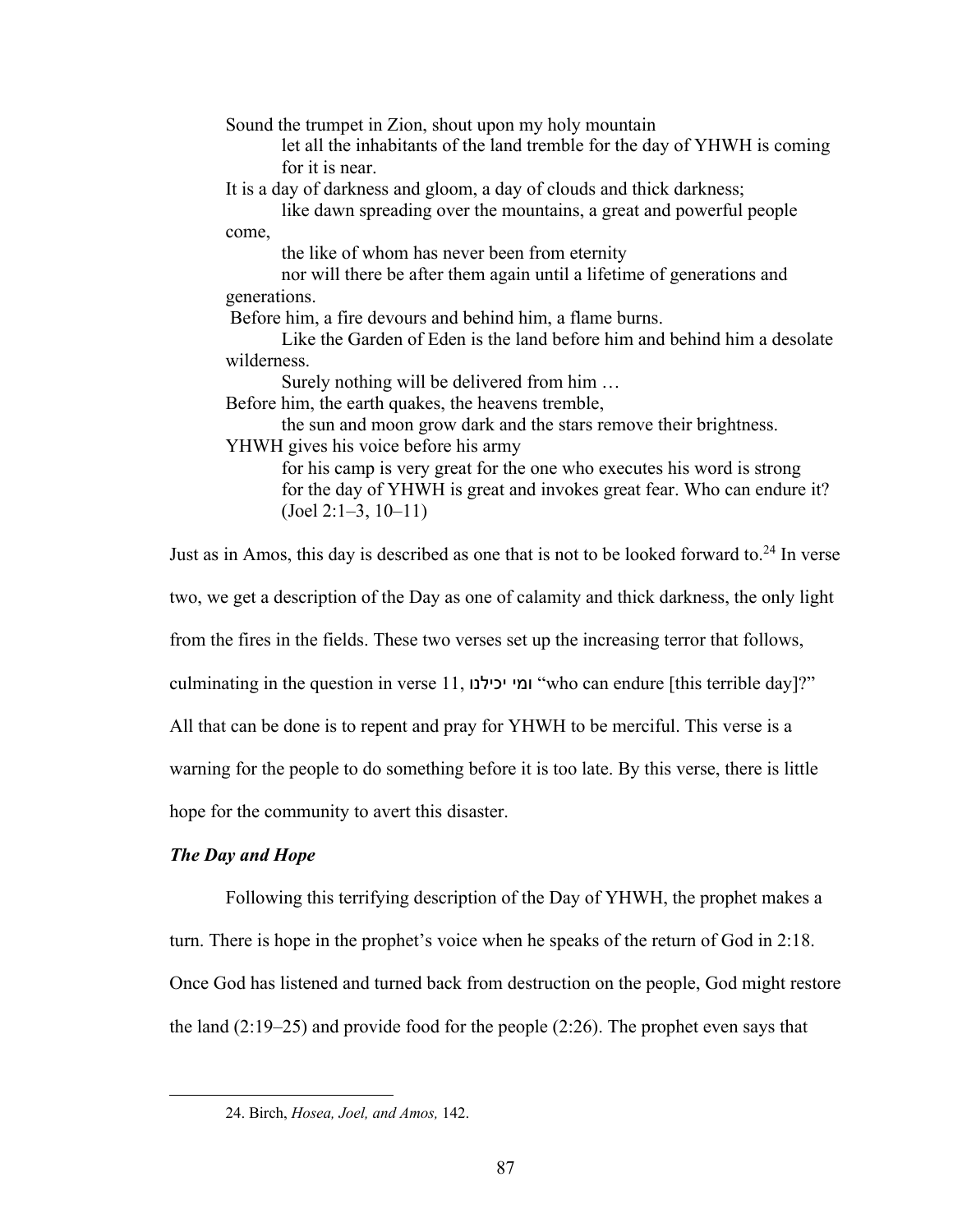YHWH will dwell לארשי ברקב" in the midst of Israel" (2:27). Following this verse,

YHWH declares,

והיה אחרי־כן אשפוך את־רוחי על־כל־בשר ונבאו בניכם ובנותיכם זקניכם חלמות יחלמון בחוריכם חזינות יראו: וגם על־העבדים ועל־השפחות בימים ההמה אשפוך את־רוחי:

And thus after, it will happen that I will pour out my spirit; upon all flesh and your sons and your daughters will prophesy, your old men shall dream dreams, your young man will see visions. And also, upon the male servants and female servants, in those days, I will pour out my spirit. (Joel 3:1–2)

The pouring out of his spirit on that day is to be the "climax in God's redemptive

work."25 God blesses the land, the harvest, and now will bless the people with his spirit

among them.

As the prophet continues, he reiterates the darkness of the Day of YHWH. In Joel

3:3–5, the prophet discusses the signs that the Day of YHWH is coming. The natural

phenomena described in Joel 2:1–11 appear once again as an omen of YHWH's

inevitable judgment. However, the prophet flips the tone from one of abject terror about

the oncoming destruction of Jerusalem to one of hope for the redemption of the people.

He says,

כל אשר־יקרא בשם יהוה ימלט כי בהר־ציון ובירושלם תהיה פליטה כאשר<sup>י</sup> אמר יהוה ובשרידים אשר יהוה קרא

All who call on the name of YHWH will be saved for on the mountain of Zion and in Jerusalem, there will be deliverance as YHWH has said and among the remnant whom YHWH calls. (Joel 3:5)

<sup>25.</sup> O Palmer Robertson, *Prophet of the Coming Day of the Lord* (Durham: Evangelical Press, 1995), 80.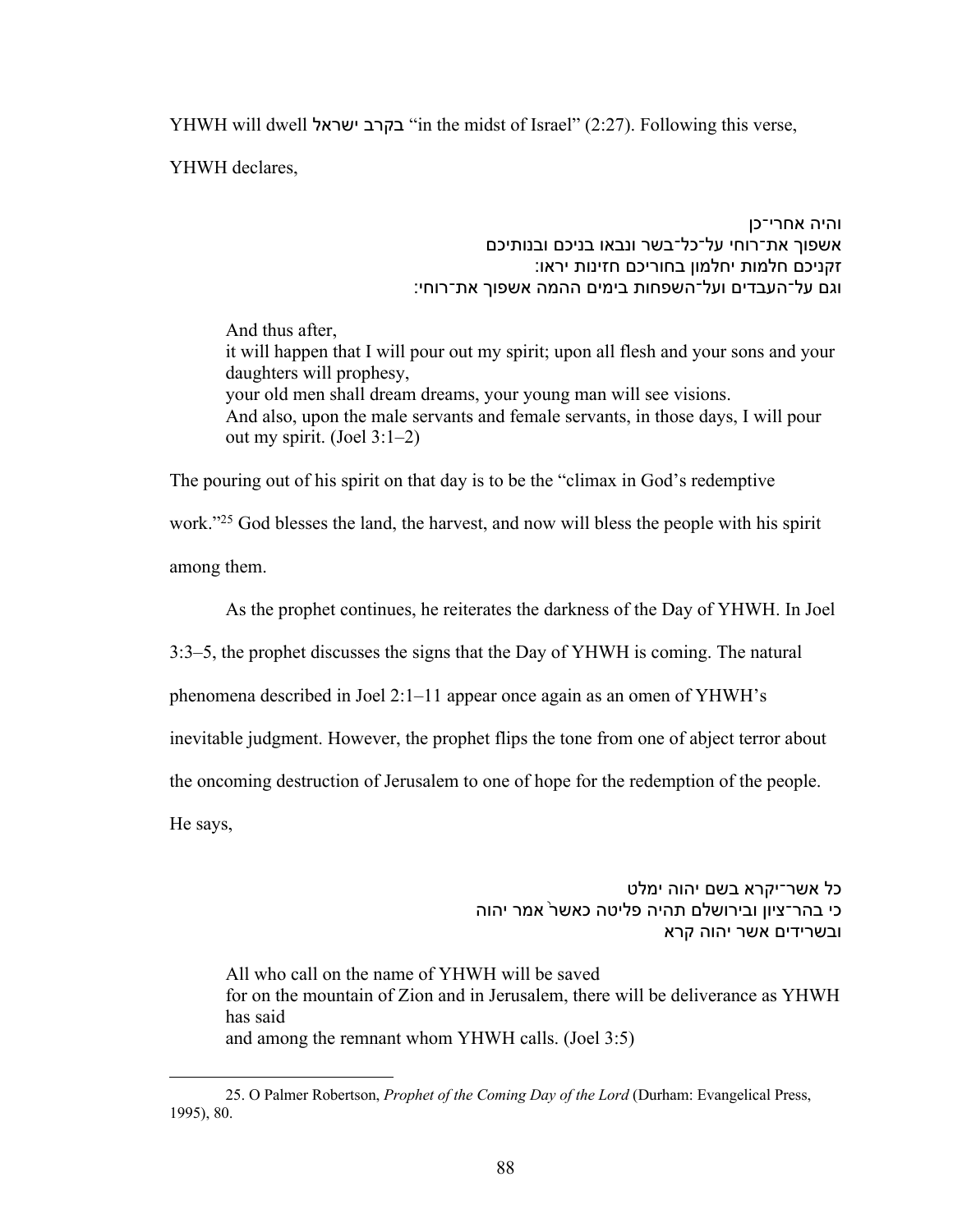These people who call upon the name of YHWH are not going to face the judgment that was foretold in Joel  $2:1-11$ . Instead, their God will return to them and be among them, delivering them from those who would try to capture them.

In Joel 4:1, YHWH declares that in those days, when the spirit of YHWH will be poured out among the people, those who had been carted off from their land, sold into slavery, and oppressed by the surrounding nations will be returned. There is a connection between the Day of YHWH and the days in 4:1. After YHWH pours out his spirit on the Day of YHWH, the singular day then turns to days. Joel takes it further than the other prophets by discussing what comes after the Day of YHWH. He tells us that after the Day, YHWH remains. It is no longer just one day when YHWH will rule, but it is an idyllic time when YHWH will remain among the people and the people will be returned to their own land. They will live freely among their own people and enjoy YHWH's promised blessing from chapter 3.

Not only are the captives delivered, but recompense is served to the people who had taken them from their families and land. The nations now receive the wrath of God on the Day of YHWH as he declares judgment against them. They are all called down into ק טפשוהי מע" the Valley of Jehoshaphat. The name of this valley acts as a symbol to further emphasize the legitimacy of YHWH acting as judge upon the nations. This is the place where YHWH will act as the judge, jury, and executioner. No longer will the nations have plentiful harvests, but instead will suffer the hunger that the people of Jerusalem suffered in the locust plague. The nations are told to prepare for war, turning their now useless harvest equipment into weapons. YHWH warns of their coming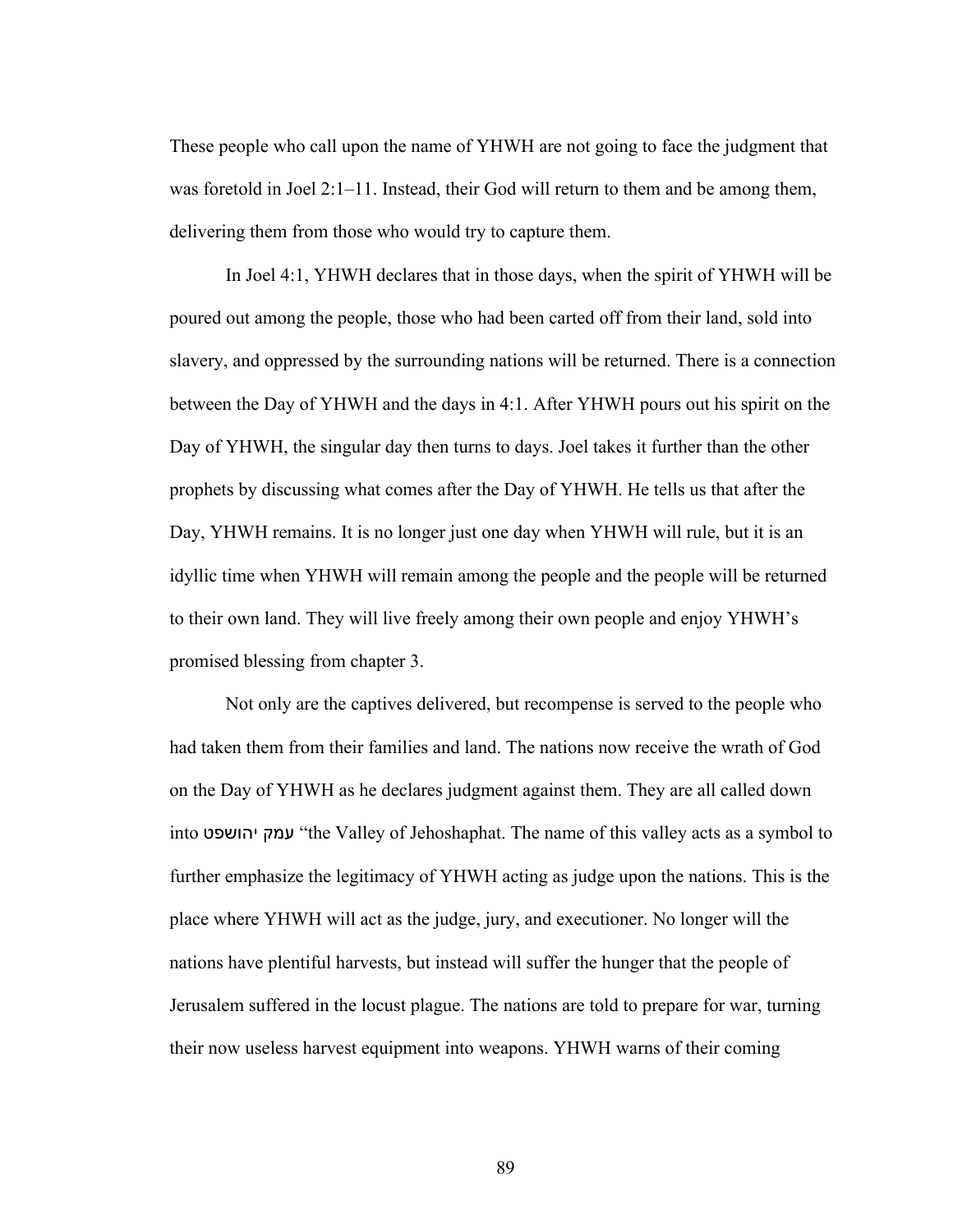judgment; the destruction which had been intended for the people of Israel is now turned against the nations.

And while the nations face destruction, YHWH's people are sheltered from the

wrath of the oncoming storm. They once again enjoy the prosperity and mercy of

YHWH. The prophet says,

יטפו ההרים עסיס והגבעות תלכנה חלב וכל־אפיקי יהודה ילכו מים ומעין מבית יהוה יצא והשקה את־נחל השטים... ויהודה לעולם תשב וירושלם לדור ודור: ונקיתי דמם לא־נקיתי ויהוה שכן בציון:

the mountains will drip with new wine and the hills will flow with milk and all the brooks of Judah will flow with water and a fountain from the house of YHWH will come out and water the valley of Shittim ... But Judah will abide forever and Jerusalem from generation to generation. And I will hold innocent their blood that I have not held innocent. YHWH dwells in Zion. (Joel 4:18, 20–21)

The land will be restored. The people of Judah and Jerusalem will live in the peace of

YHWH. This final image recalls YHWH's statement about pouring out his spirit upon the

people. No longer are the people separated from God, but he "dwells in Zion" with them.

### What Has Changed for Joel

Bruce Birch says that "some have said that this is evidence for two different

voices in the book of Joel, but it may simply reflect changed circumstances for the

prophet's speaking."26 I agree that there is no need to say that the book of Joel is

comprised of two different prophetic voices.27 Instead, we can think about this as a

<sup>26.</sup> Birch, *Hosea, Joel, and Amos,* 128.

<sup>27.</sup> For arguments on two separate authors of Joel versus one singular author, see: Bernhard Duhm, "Anmerkungen zu den Zwölf Propheten," *Zeitschrift für die altestamentliche Wissenschaft* 31 (1911): 187; Ernst Sellin, *Das Zwölfprophetenbuc,* Kommentar zum Alten Testament 12.1 (Leipzig: Scholle 1922, 1929, 1930); Theodore Robinson and Friedrich Horst, *Die Zwölf Kleinen Propheten,*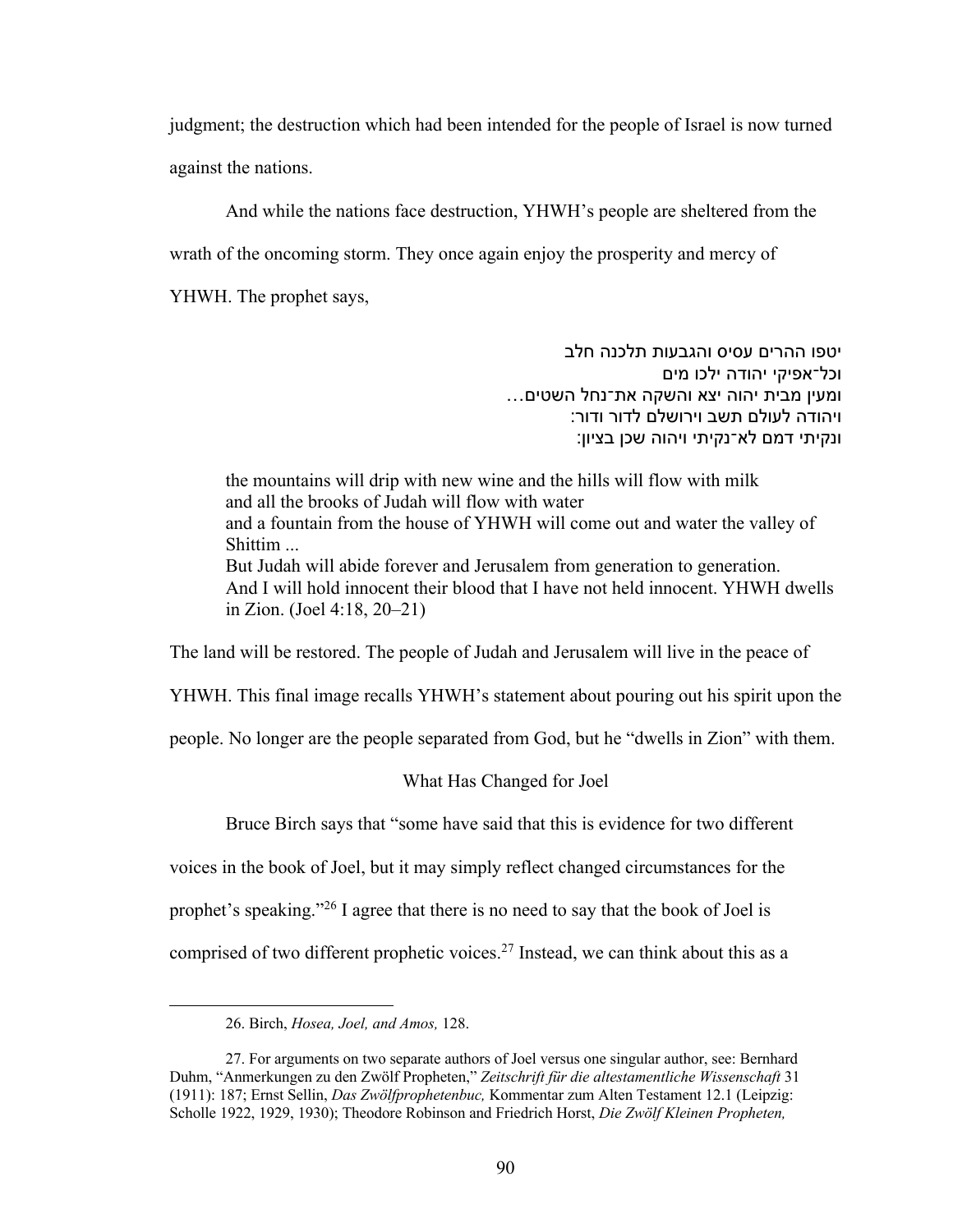paradox. The day is both tragedy and hope, depending on whose side YHWH is on. Like in Amos, the image still shows the people anticipating the Day of YHWH. However, the people are not as senseless with their hope. Joel tells them that "The day of YHWH is great; it stirs up great fear," and they returned to YHWH (Joel 2:11b). The pouring out of YHWH's spirit, comes before the Day of YHWH. It comes after the communal attitude shift, reversing the tragedies that would have been associated with the Day of YHWH. The people of the community change the outcome of what will happen. But the question remains, what within the community changed for YHWH to change sides?

The author deliberately uses the two juxtaposing images of tragedy and hope to fit within the didactic dimensions of his book. He leaves the choice up to the people, calling them to turn back. He uses the two situations as teaching moments, exploring with the community the two outcomes that YHWH presents: the destruction of everything in the community or the restoration of the community. The author has seen the outcome of the refusal to turn back. The history of Israel and Judah show the author and readers what has happened in the past. It shows that history repeats itself unless something fundamental changes in the attitudes of the people. Joel presents the possibility for something better. The turning point of the book allows the reader to see what the outcome is if they are to turn back to YHWH. Additionally, it describes the proper way to repent and turn back to YHWH.

Handbuch zum Alten Testament 1.14 (Tübingen: J.C.B. Mohr, 1938, 1954, 1964); Ludwig Dennefeld, "Les problems du livre de Joël," *Revenue des Scienes Religieuses* 6 (1926): 26–49; G. M. Rinaldi, *Il libro di Joele ridotto e commentato* (Rapallo, 1938); Arvid S. Kapelrud, *Joel Studies,* Uppsala Universitets Årsskrift (Uppsala: A.B. Lundequist, 1948); D. Deden, *De kleine Profeten uit de grondteskt vertaald en uitgelegd,* De Boeken van het Oude Testament 12.1 (Roermond: Romen, 1953); John A. Thompson, "Joel's Locusts in the Light of Near Eastern Parallels," *Journal of Near Eastern Studies* 14 (1955): 52–55; J. Bourke, "Le jour de Yahvé dans Joël," *Revue Biblique* 66 (1959): 5–31, 191–212); and Artur Weiser, *Das Buh der zwölf Kleinen Propheten,* vol. 1 (Göttengen: Vandenhoek & Rupreht, 1957).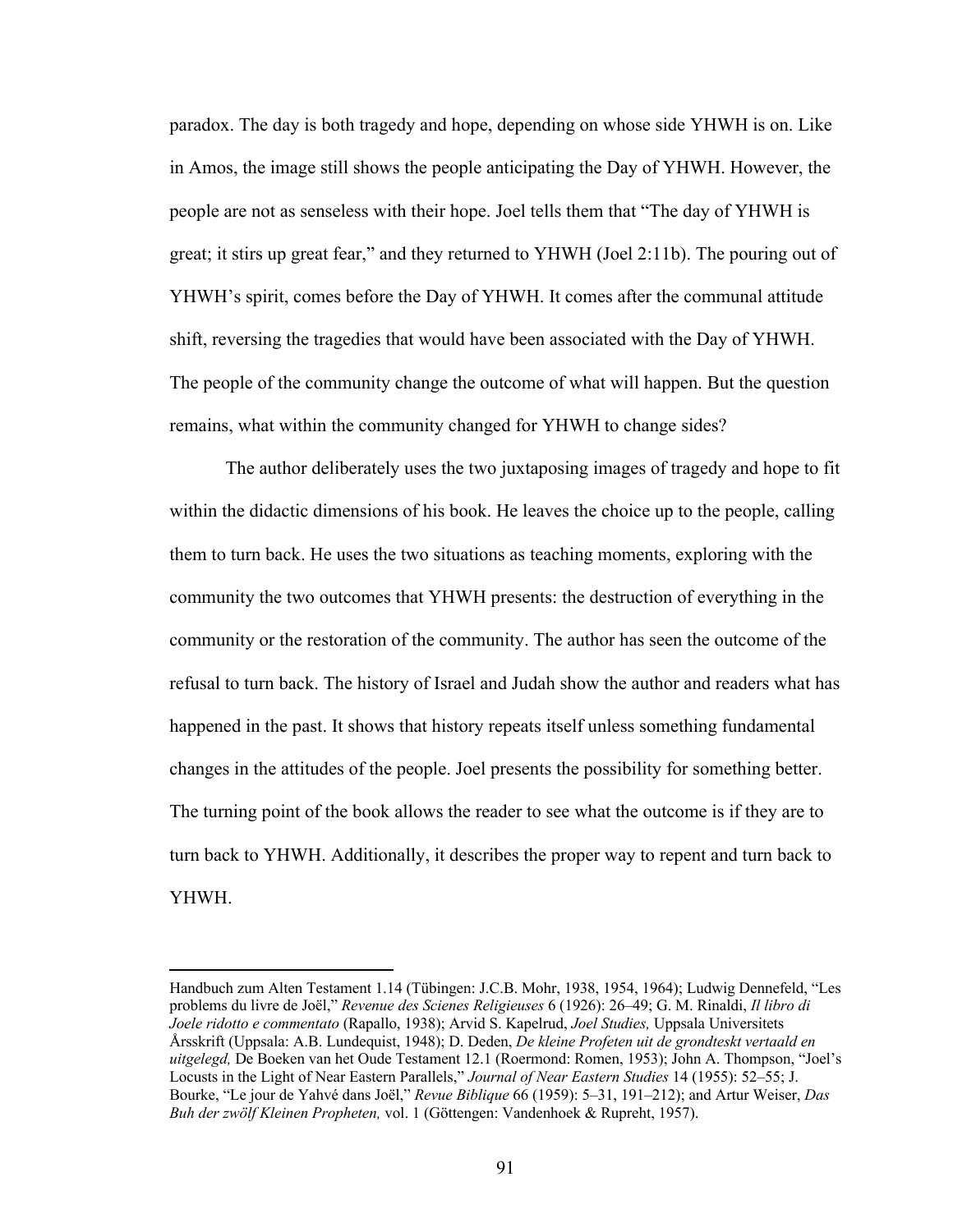In Joel 2:12–17, the culmination of the communal lament comes to a head.

YHWH calls the people to turn back to him, using the prophet to tell them what they should do. The priests are to weep, the people are to be gathered, the bridegroom and bride are to leave their chambers. It is not a time of celebration, but a time of repentance. There has to be a physical change in the heart. Within this call to repentance, we find the Mosaic formula concerning God's mercy. Joel references the tradition found also in Exod 34:6–7 when he says,

# ושובו אל־יהוה אלהיכם כי־חנון ורחום חוא ארך אפים ורב־חסד ונחם על־הרעה:

return to YHWH your God for he is gracious and merciful. slow to anger and abounding in mercy and he relents from doing harm (Joel 2:13b).

The Mosaic formula recalls YHWH's divine mercy. There is a promise within this call to lament—the promise of YHWH's relenting of the punishment and leaving a blessing instead of destruction. However, the "promise is contingent upon the people's responding to the call to repent."<sup>28</sup> The ending of the book is contingent upon the events that happen in this section. There has to be a moral change in the people.

Fadically ויקנא יהוה לארצו ויחמל על־עמו is radically וEcause of this change, ויקנא יהוה committed for his land and shows compassion upon his people" (Joel 2:18). The Mosaic formula holds true as YHWH is merciful upon the beloved people. This is the turning point for the Day of YHWH. No longer are the people under judgment but are to be blessed by what YHWH will do for them. This change in the heart of the community

<sup>28.</sup> James D. Nogalski, *Interpreting Prophetic Literature: Historical and Exegetical Tools for Reading the Prophets* (Louisville: Westminster John Knox, 2015), 72.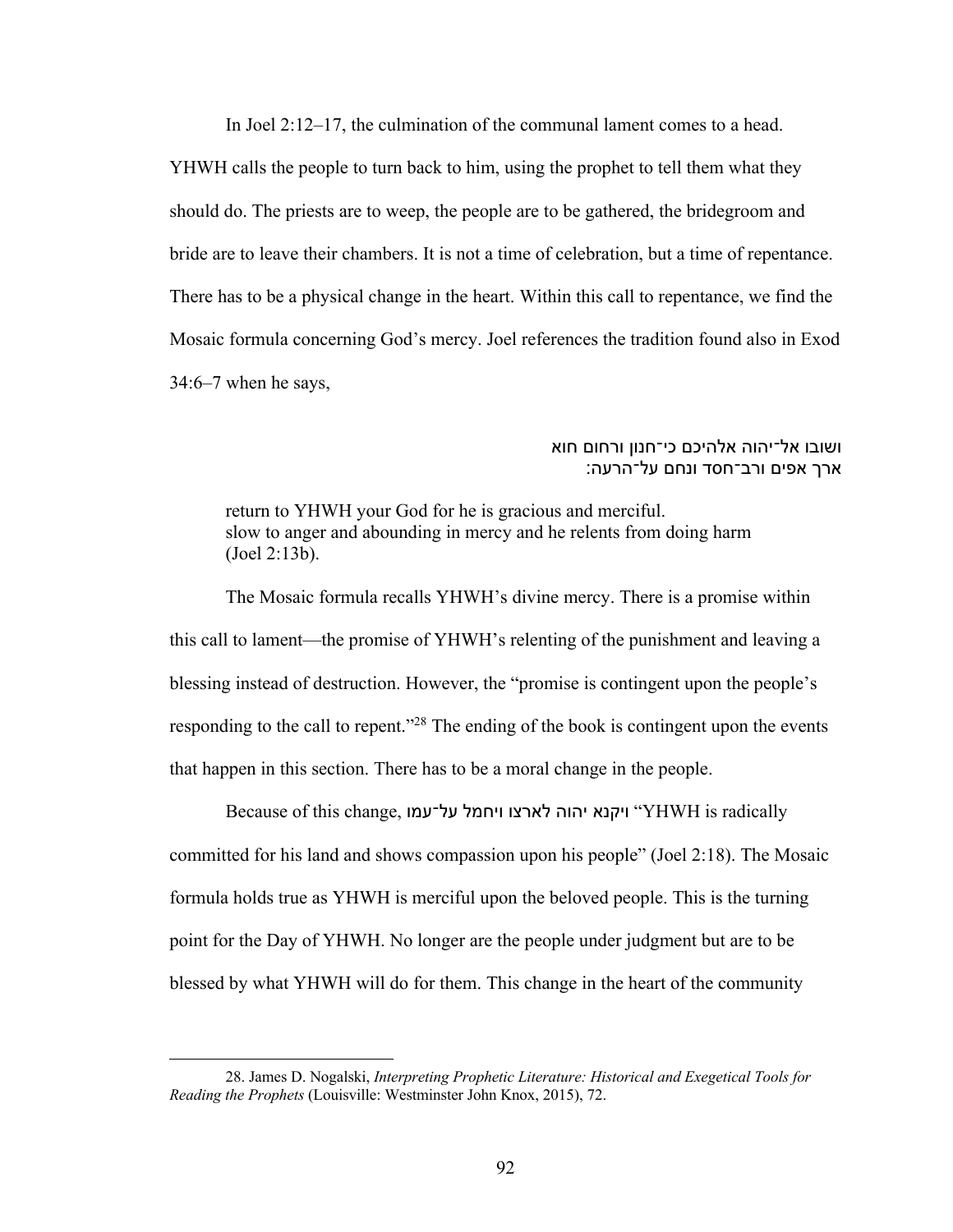leads to a change in YHWH's heart. He will no longer simply live among them, but because of their own physical change to their hearts, he can now live within them and protect them. He can defend them and bring justice to their oppressors.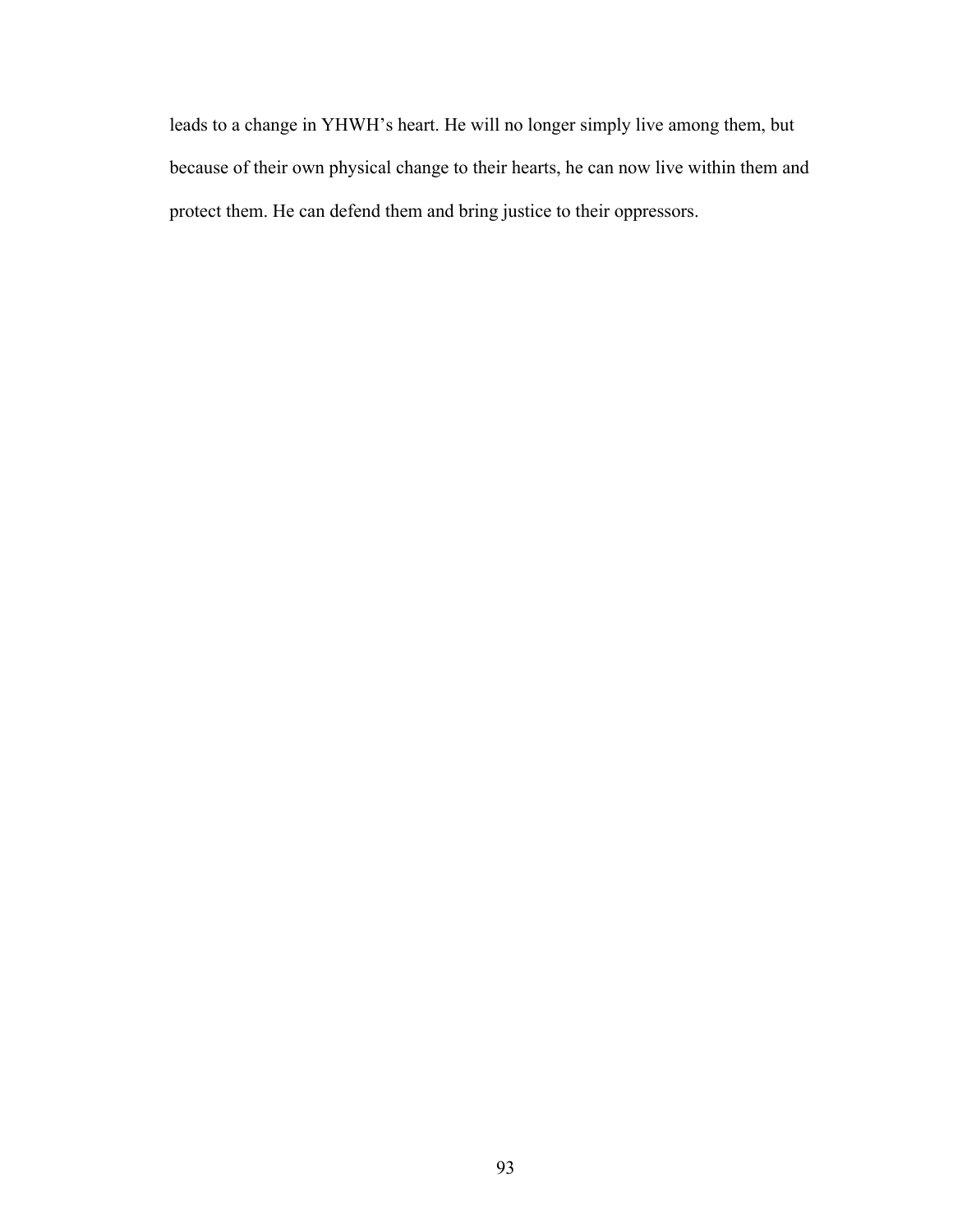# CHAPTER IV

# JOEL'S USE OF SCRIPTURE AND ITS PURPOSE

#### **Joel's Use of Scripture**

This section will focus on possible echoes found in the book of Joel. However, first it is important to establish that there is a difference between formulaic sayings and echoes. Then we can discuss the echoes that Joel uses. Finally, we will examine how Joel uses these two elements differently in his oracles.

## Formulaic Sayings

By the time of Joel's writing, there were already formulaic phrases in use in prophetic texts. One example of this can be seen in the introductions to the prophets. The typical introduction for a prophet includes the phrase "the word of YHWH came to . . ." followed by the prophet's name and any background information that the writer decides to provide. For Joel, the prophet includes the typical phrase and just the name of the prophet and the ancestor of the prophet. The writer does not include any geographical information or to whom the oracles are even necessarily addressed. In fact, the prophet rarely mentions the place names of Israel, Judah, and Jerusalem until halfway through the book.

In addition to the prophetic introduction formula, there is also psalm-like material that seems to be formulaic as well. One example of this is the allusion to the liturgical formula, also seen in Exod 34:6–7, which appears in Joel 2:13. This allusion is found in several places in the Hebrew Bible, including Exod 20:5 and 33:19; Num 14:17–19; Deut

94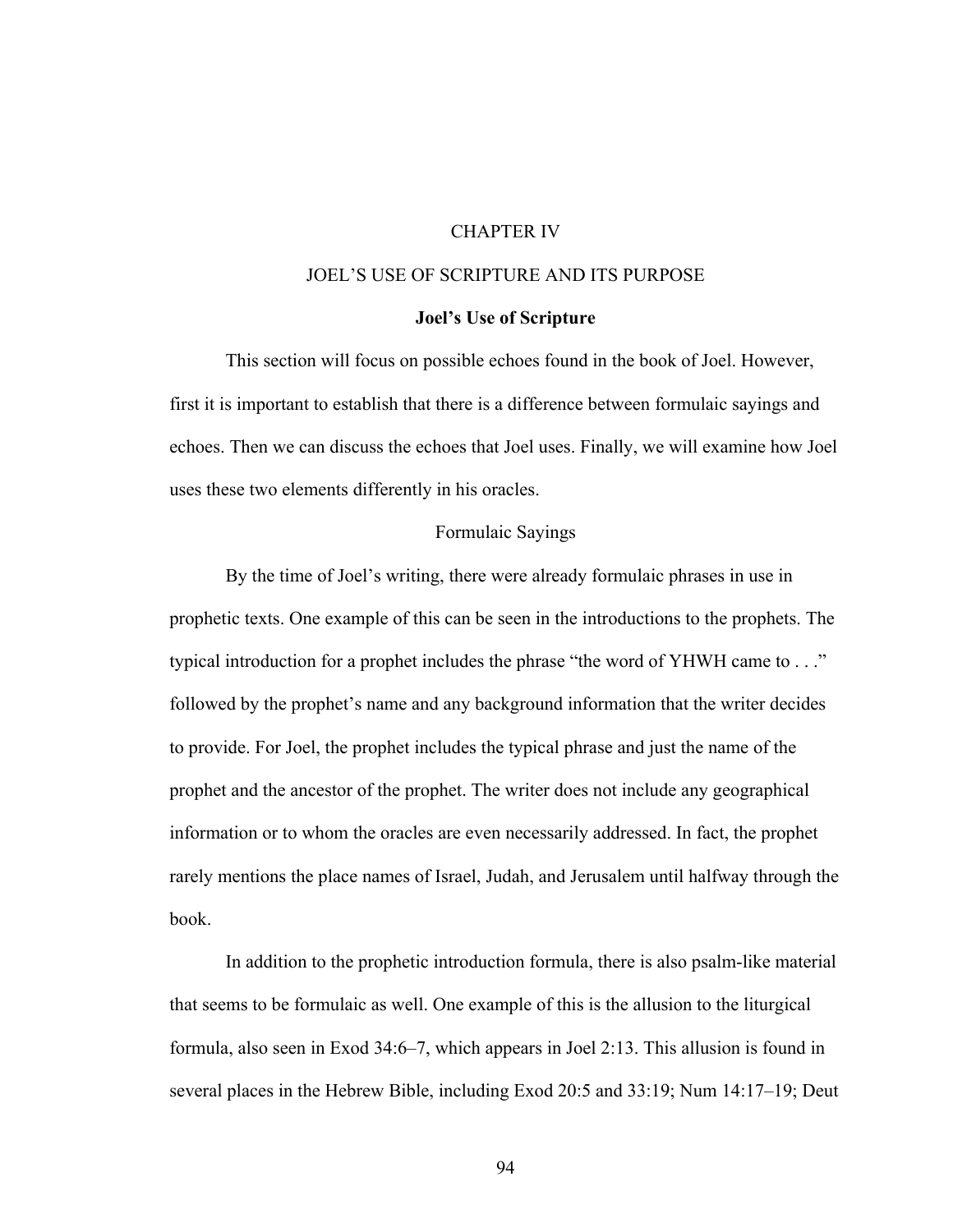4:31 and 5:10; 2 Chr 30:9; Neh 9:17; Ps 31:19, 57:10, 86:5, 86:15, 103:8–13, 108:4,

111:4, 112:4, 116:5, 138:2, and 145:8; Jer 32:18; Joel 2:13; Jonah 4:2; Mic 7:18–20; and Nah 1:3. While not all of these texts are directly quoting Exodus 34, they are alluding to the liturgical formula that predates these texts. Because of the widespread use of this allusion, it is plausible that this was a part of some psalmic material that the communities knew by heart.

### Echoes in Joel

In this section, I will address some of the more commonly known echoes that Joel uses from the rest of the Book of the Twelve. I will, by no means, be able to address all echoes as there are many that are either not a part of the Book of the Twelve or are better thought of as possible references rather than the more obvious ones. For each echo, I will give the text that Joel is referring to and discuss how Joel uses it in his writing.

Joel 2:1–2 echoes both Zeph 1:14–16 and Amos 5:18 and 20. We can know that Joel echoes these texts because both Zephaniah and Amos were prophets before the exile. This tells us that Joel, as a postexilic prophet, would have had access to these two prophets' works. Additionally, it is likely for Joel to allude to previous Day of YHWH works since his prophecies were centered around the Day of YHWH. He would have wanted to build on the past imagination of the Day of YHWH. His audience would have had knowledge of what earlier prophets had said about the Day of YHWH and would be expecting for him to use similar material and reflect on what those earlier prophets had said.

Our next reference comes from Joel 2:11. There is a possible echo of Mal 3:2 in this verse. Joel says

95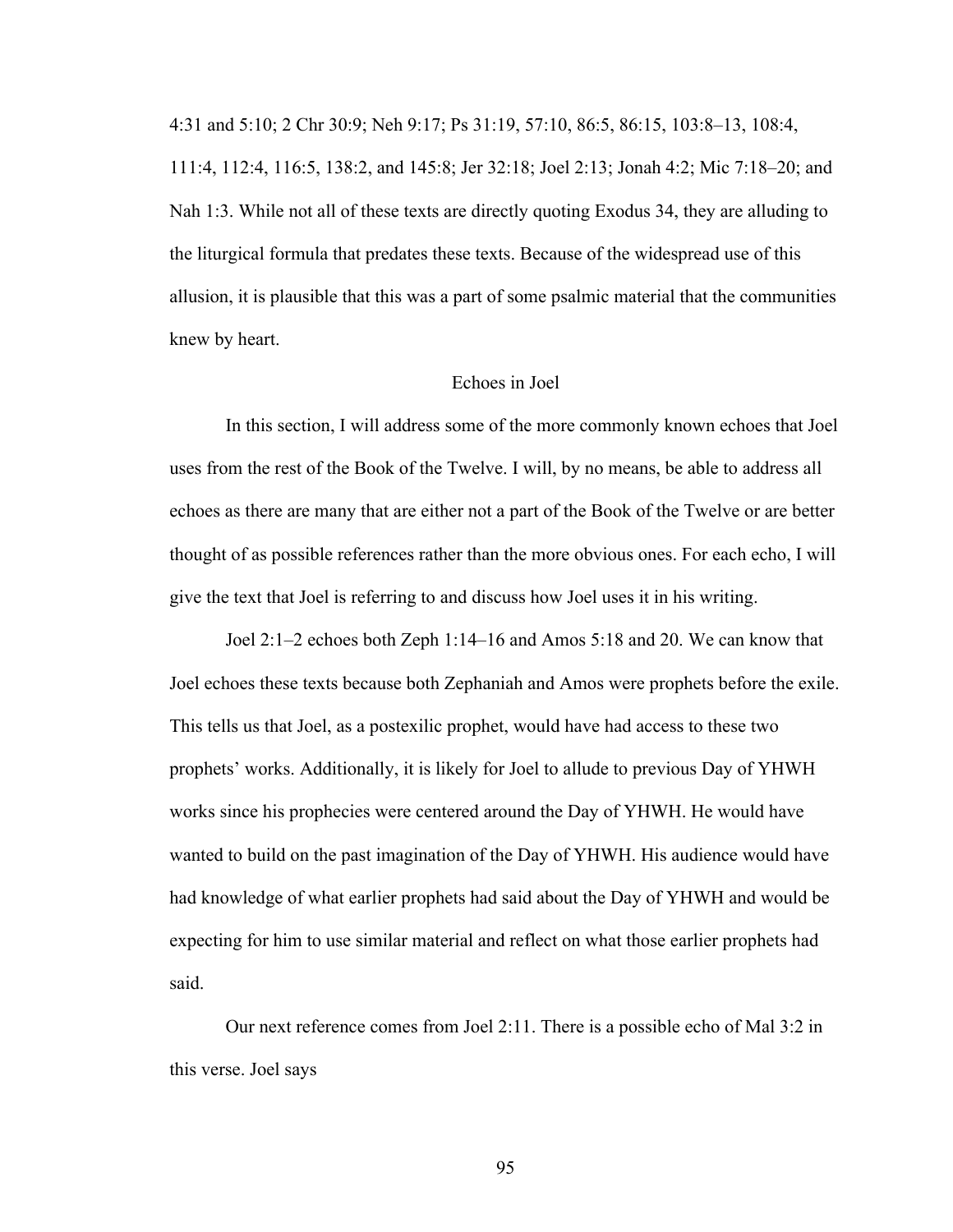ויהוה נתן קולו לפני חילו כי רב מאד מחנהו כי עצום עשה דברו כי־גדול יום־יהוה ונורא מאד ומי יכילנו

YHWH gives his voice before his army for his camp is very great for the one who executes his word is strong for the day of YHWH is great and invokes great fear. Who can endure it? (Joel 2:11)

In this verse, Joel is again discussing the Day of YHWH. Because of this it is expected that he would be using common language. However, in Malachi, we get the same question that Joel posits at the end. Malachi says,

## ומי מכלכל את־יום בואו ומי העמד בהראותו :כי־הוא כאש מצרף וכברית מכבסים

Who can endure the day of his coming? Who can stand his appearance? For he is like the fire of a smelter and like the soap of a launderer. (Mal 3:2)

So how can we account for this same question being in both? I am not fully convinced that Joel is echoing Malachi in this verse, especially since we cannot say without a doubt whether Malachi or Joel was written first. Based on the common themes of the need to fix the temple practices, I would actually suggest that these two prophets might have been writing around the same time. That being said, we can account for this "echo" by saying that both prophets were using a question that would have been asked by people in their community who had experienced the exile. Now, when those people think of the Day of YHWH, they think about how no one can really survive it. That Day overtakes everyone and so is not something to be joyfully anticipating.

The next echo is found in Joel 2:14. Joel *seems* to be echoing the question that Jonah posits in Jonah 3:9. In this verse, the king of Nineveh has been proclaiming for his people to repent. The king says, "who knows, maybe God will turn from this destruction that was planned." In Joel 2:14, the prophet is asking the same rhetorical question as the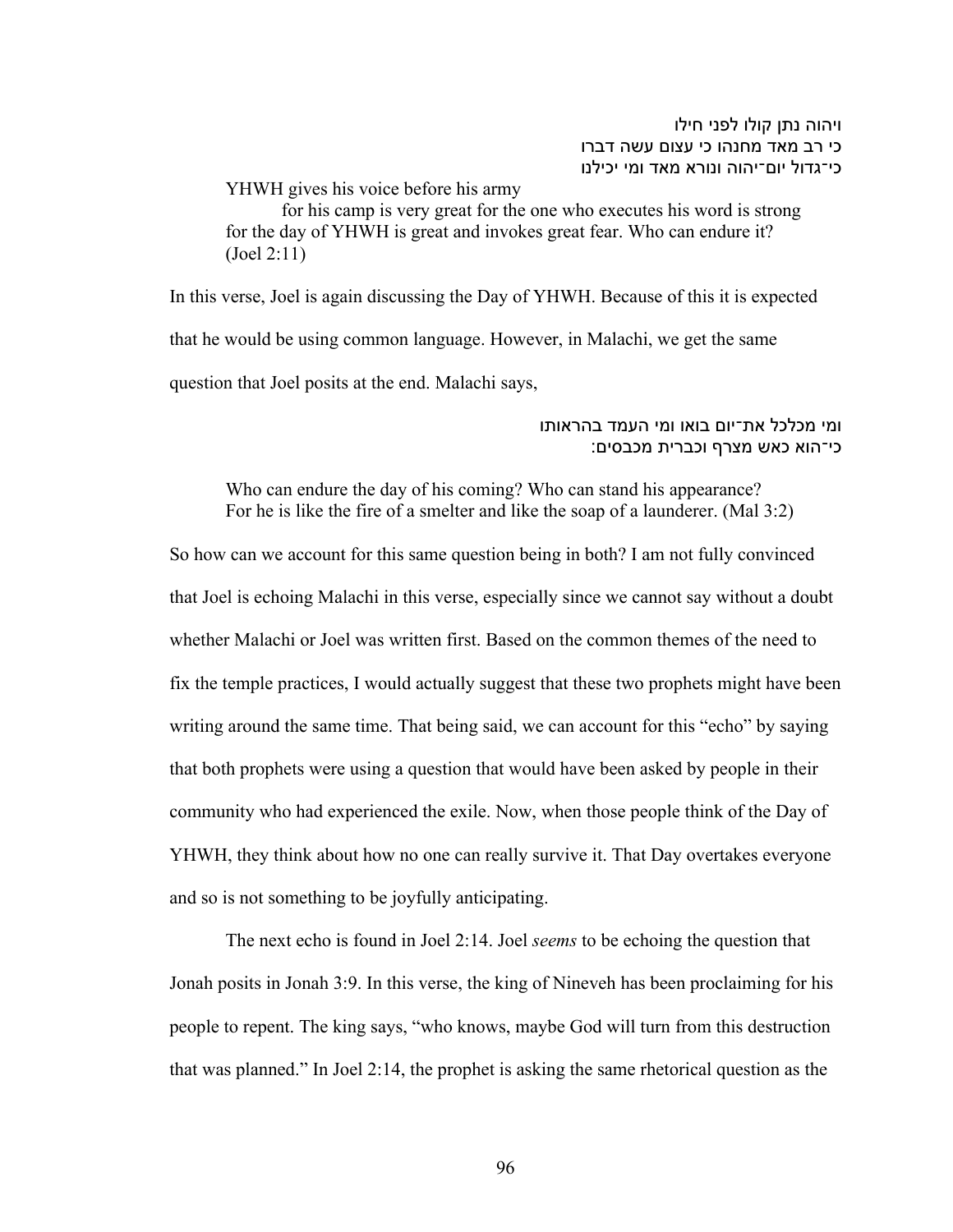king of Nineveh is asking. However, like the previous potential echo, I am not convinced that this is an echo. Jonah appears to be another postexilic prophetic writing. The two writers likely are using formulaic rhetorical questions in their works because the answer is the obvious one. Based on the allusion to Exodus 34 in both Joel and Jonah, both prophets know that YHWH will turn from the destruction because he is merciful to those who repent.

The next reference comes from Micah 4:3. In this verse, the prophet says

ושפט בין עמים רבים והוכיח לגוים עצמים עד־רחוק וכתתו חרבתיהם לאתים וחניתתיהם למזמרות לא־ישאו גוי אל־גוי חרב ולא־ילמדון עוד מלחמה:

And he will judge between the many people and reprove the strong nations far away. They will beat their swords into plowshares and their spears into pruning hooks. Nation shall not lift up a sword against nation; nor shall ever again learn to make war. (Mic 4:3)

The prophet is describing a time of peace between the nations when YHWH will rule over creation. This image of turning tools of war into farming equipment (and vice versa in Joel) is also found in Isaiah 2:4. Much like Micah, the prophet Isaiah is speaking of a time when YHWH will judge the nations and the people will no longer need weapons. It will be a time of peace among nations and between YHWH and humans.

Joel takes this image and flips it, describing how YHWH will still sit and judge

the nations, but he will not be peaceful against them. In Joel 4:10–11, the prophet says

כתו אתיכם לחרבות ומזמרתיכם לרמחים החלש יאמר גבור אני: עושו ובאו כל־הגוים מסביב ונקבצו שמה הנחת יהוה גבוריך:

Beat your plowshares into swords and your pruning knives into spears. Let the weak say, "I am strong." Be quick and come, all you nations all around and be collected there.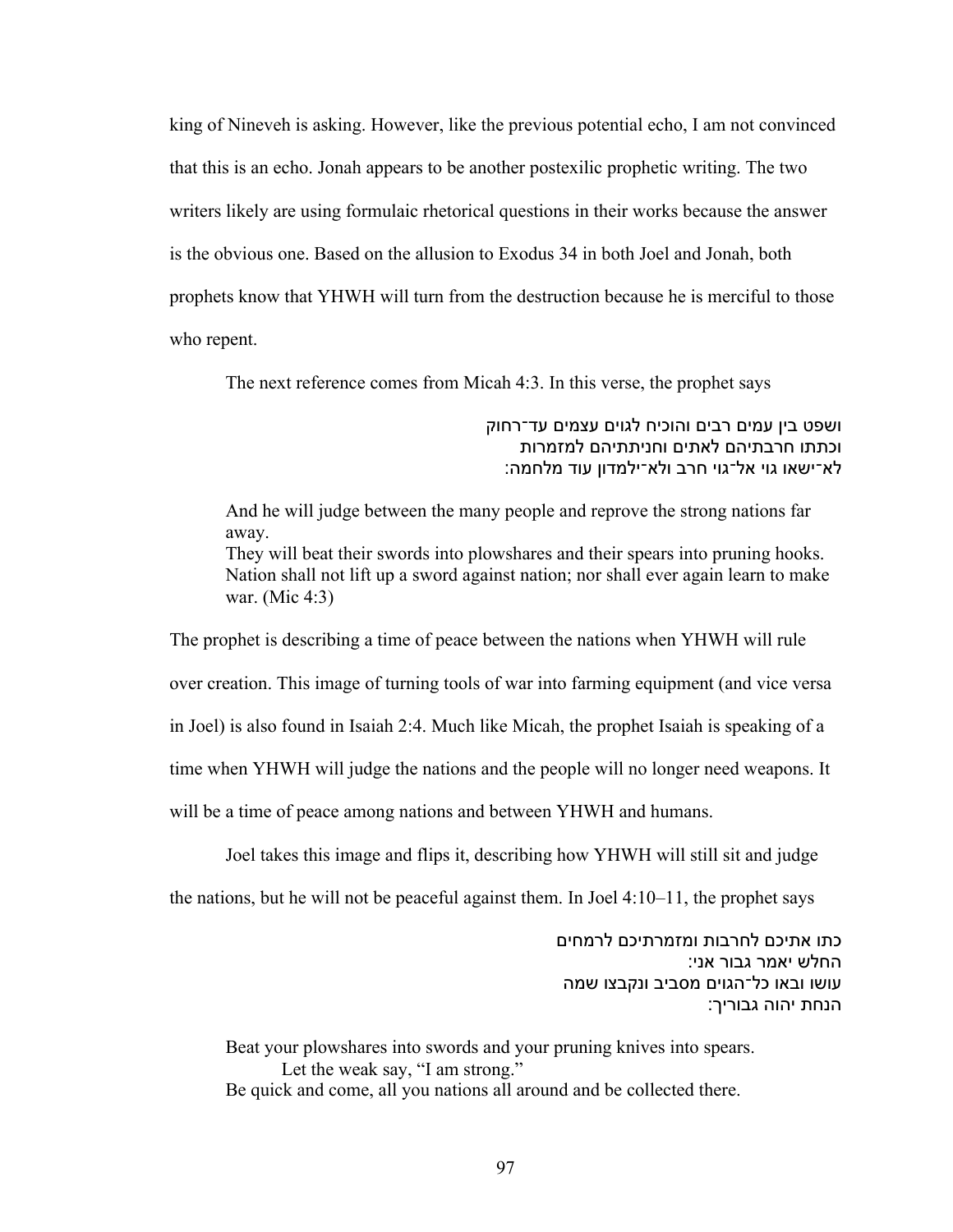#### Bring down your mighty ones, O YHWH. (Joel 4:10–11)

This reference is likely an echo based on the fact that Joel is later than Micah and Isaiah; therefore, Joel would have had access to these prophets' works. Additionally, whereas Isaiah and Micah were looking forward to a day when there would be peace and the nations would no longer war against each other, Joel is looking around his social location and sees the futility of that image. He cannot imagine a world where the nations can coexist because he has seen the horrors and the evils that have come about before, during, and after the exile. Because of this he takes the same image that was a symbol of peace and flips it on its head. He both receives the image and reverses it.

This reversal signifies that Joel believes that there will be a time of war before there can be a time of peace. However, the war will be against humans and YHWH. He puts the nations against YHWH, recognizing that they must receive their due punishment. To Joel, it seems that the nations have yet to face the same wrath of YHWH that the people of Jerusalem have faced. When he reverses the image of the weapons to farming equipment, he is making the point that before there can be the peace prophesied by Isaiah and Micah, there has to be a reckoning of the nations. They will not listen to YHWH otherwise and will not know the power of YHWH, unless they go up against him themselves in battle.

The final two references both come from Amos. The first is found in Amos 1:2. It is the image of the lion roaring. If this is indeed an echo, Joel uses the image that Amos does and again flips it. Rather than YHWH being a lion roaring against his own people, he is a lion roaring to protect them. The second reference comes from Amos 9:3. In this verse, the prophet says,

98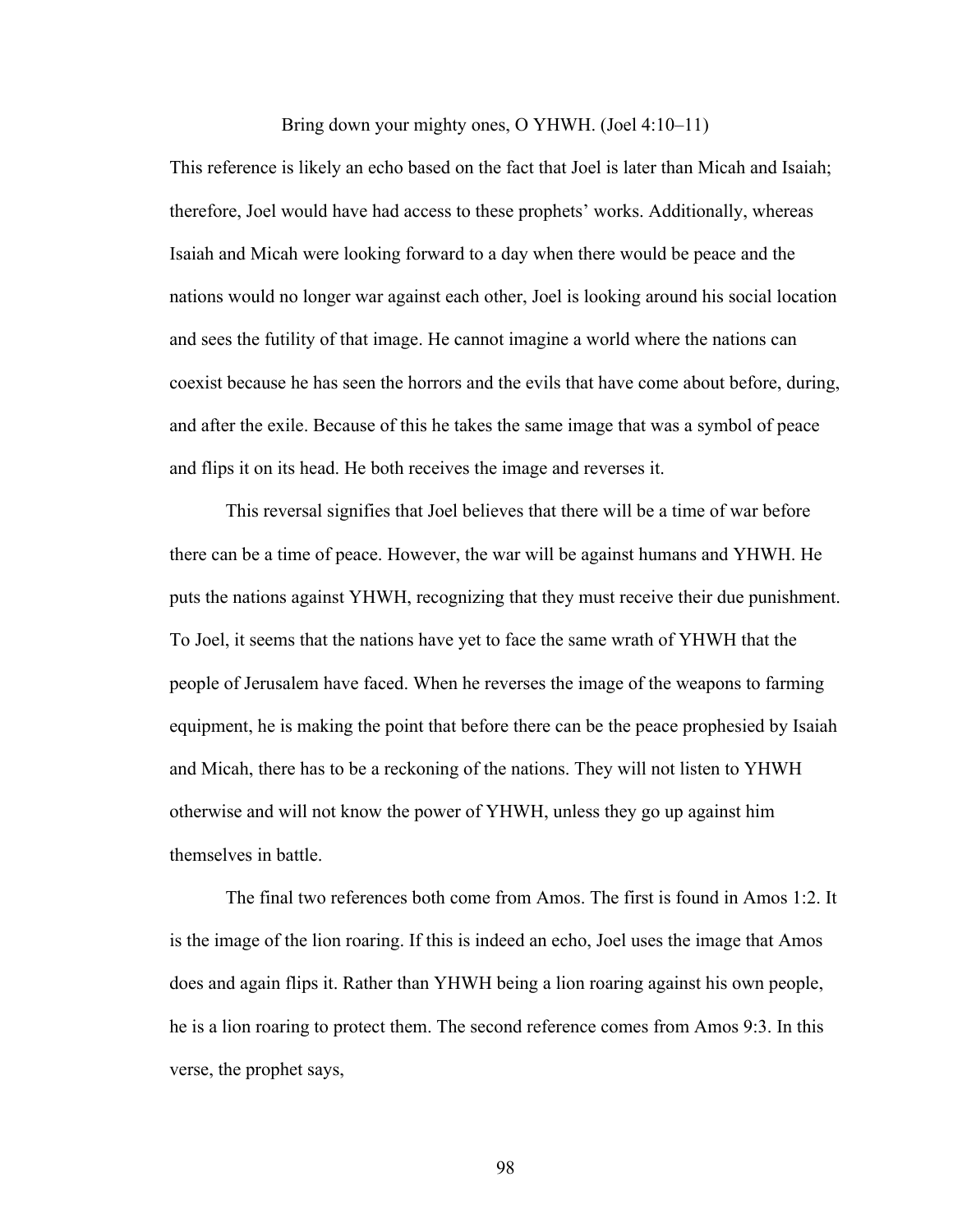הנה ימים באים נאם־יהוה ונגש חורש בקצר ודרך ענבים במשך הזרע והטיפו ההרים עסיס וכל־הגבעות תתמוגגנה:

Behold, the days are coming, says YHWH, when the plowman shall overtake the reaper and the one who crushes grapes shall overtake the one who sows seed. And the mountains shall drip with sweet wine and all the hills shall flow with it. (Amos 9:13)

The prophet is describing a time when there will again be abundance for the people of

Israel. Similarly, Joel is describing a time when YHWH will again bless the people with

abundance. The prophet says,

והיה ביום ההוא יטפו ההרים עסיס והגבעות תלכנה חלב וכל־אפיקי יהודה ילכו מים ומעין מבית יהוה יצא והשקה את־נחל השטים:

And it will happen in that day

that the mountains will drip with new wine and the hills will flow with milk

and all the brooks of Judah will flow with water

and a fountain from the house of YHWH will come out and water the valley of Shittim. (Joel 4:18)

Joel is using a similar image to Amos in the idea of the mountains dripping with new wine. However, Joel takes it a little further. He spins the metaphor out, expanding what Amos says about the mountains dripping wine. No longer is it just the mountains dripping with wine; the hills will again flow with milk (suggesting the increase in nursing cattle), the brooks will again flow, and the valley of Shittim (or the desert valley) will no longer be dry. Joel is saying that not only will there be abundance, but there will be abundant abundance.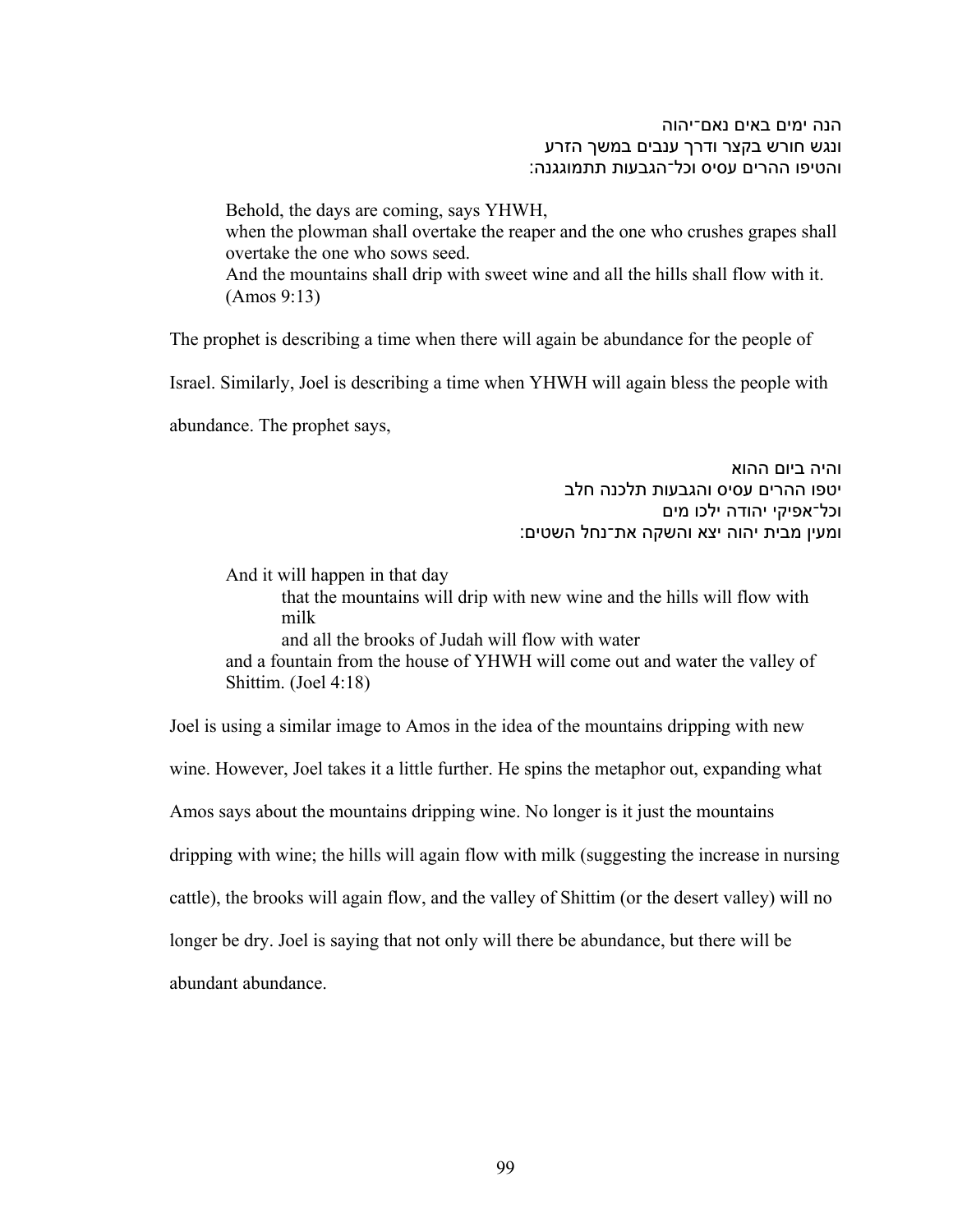#### Why Does This Matter?

Because Joel is reflecting on the earlier prophetic material, there was a need for new ways to discuss the preexilic prophets. Joel is expanding on the things that former prophets discussed and at times flipping the quotes to illustrate his own reality. He makes these echoes accessible to his postexilic community, teaching them and helping them look forward to a new era (which we will explore more in the next chapter).

Unlike most of the earlier prophetic books, the book of Joel functions as more than just a prophetic book.<sup>1</sup> Joel can be read through two different lenses: through a didactic lens and through a pseudo-apocalyptic lens. Each of these two lenses allow us to see how the people to whom Joel is writing would have heard and understood the book.

#### **Reading Joel through a Didactic Lens**

One way in which the book of Joel can be read is through a didactic lens. Reading it through this lens allows us to see the answers to the questions that the community is asking. We can assume that the community is asking the question "How are we to sacrifice and return to YHWH when we have lost all of our crops and food sources?" or even "What should we do to avoid the same consequences as our ancestors?" The prophet in Joel strives to answer this question through didactic literature (sometimes called "didactic hymnody").<sup>2</sup>

In order to establish this claim, first I will demonstrate Joel's literary function, demonstrating what makes Joel didactic literature. Then, I will explore what teachings the book brings up. With this step, we will specifically look at some of the different features

<sup>1.</sup> The exception to this is the book of Jonah, which functions as a parable or satire.

<sup>2.</sup> Matthew Gordley, "The Johannine Prologue and Jewish Didactic Hymn Traditions," *JBL* 128.4 (2009): 781.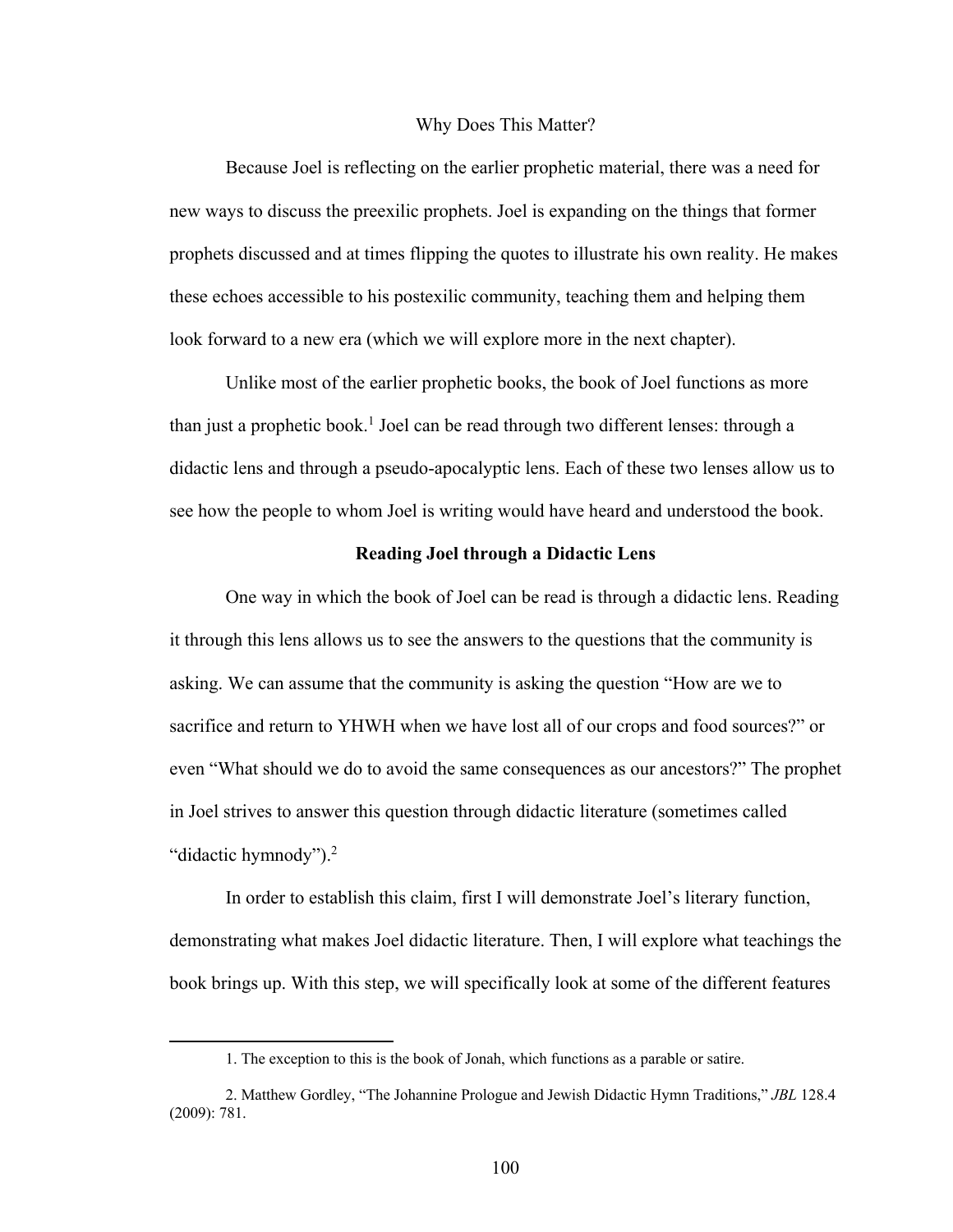of the book of Joel. The hope is that with this step, we can see how the different features create Joel's teaching.

### Joel's Literary Function as Didactic Wisdom

The prophet is portrayed as a sage, teaching wisdom to the audience. This wisdom instructs the listener against turning away from God, through the style and language of the book. The language and style of the book help us to see the rhetorical function of the book of Joel as didactic. There are different elements we can point to in order to illustrate Joel's didactic nature. One of these elements is the "linguistic features such as the commands." <sup>3</sup> By the time of Joel's writing "the announcement of salvation became increasingly *pedagogically developed* as *didactic eschatology*," such as can be found in "the so-called Isaiah Apocalypse, Isa 24–27, and in Joel as well as Zech 12–14."4 This idea places Joel within the "works of 'didactic eschatology'" that give "instruction of how to respond in the Day of the LORD"<sup>5</sup>—that is, how to respond in times of destruction.

In the book, the prophet incorporates the elements of didactic literature and apocalyptic literature, creating a unique type of wisdom. Within the book, the prophet calls for the person to be wise and return to YHWH. Joel incorporates this wisdom through the use of commands. The fact that Joel uses "dual commands" illustrates the

<sup>3.</sup> Marvin A. Sweeney, "The Place and Function of Joel in the Book of the Twelve," *Thematic Threads of the Book of the Twelve,* ed. Paul L. Redditt and Aaron Schart (New York: de Gruyter, 2003), 138.

<sup>4.</sup> Ronald L. Troxel, *Joel: Scope, Genre(s), and Meaning* (Winona Lake, IN: Eisenbrauns, 2015), 98. Troxel translates a quote from M. Sæbø, "Eschaton und Eschatologia im Alten Testament—in traditionsgeschichtlicher Sicht," *Alttestamentlicher Glaube und Biblische Theologie: FS Horst Dietrich Preuss*, eds. J. Haussmann and H. J. Zobel (Stuttgart: Kohlhammer, 1992), 329. Italics found in Troxel's quotation.

<sup>5.</sup> Troxel, *Joel,* 98.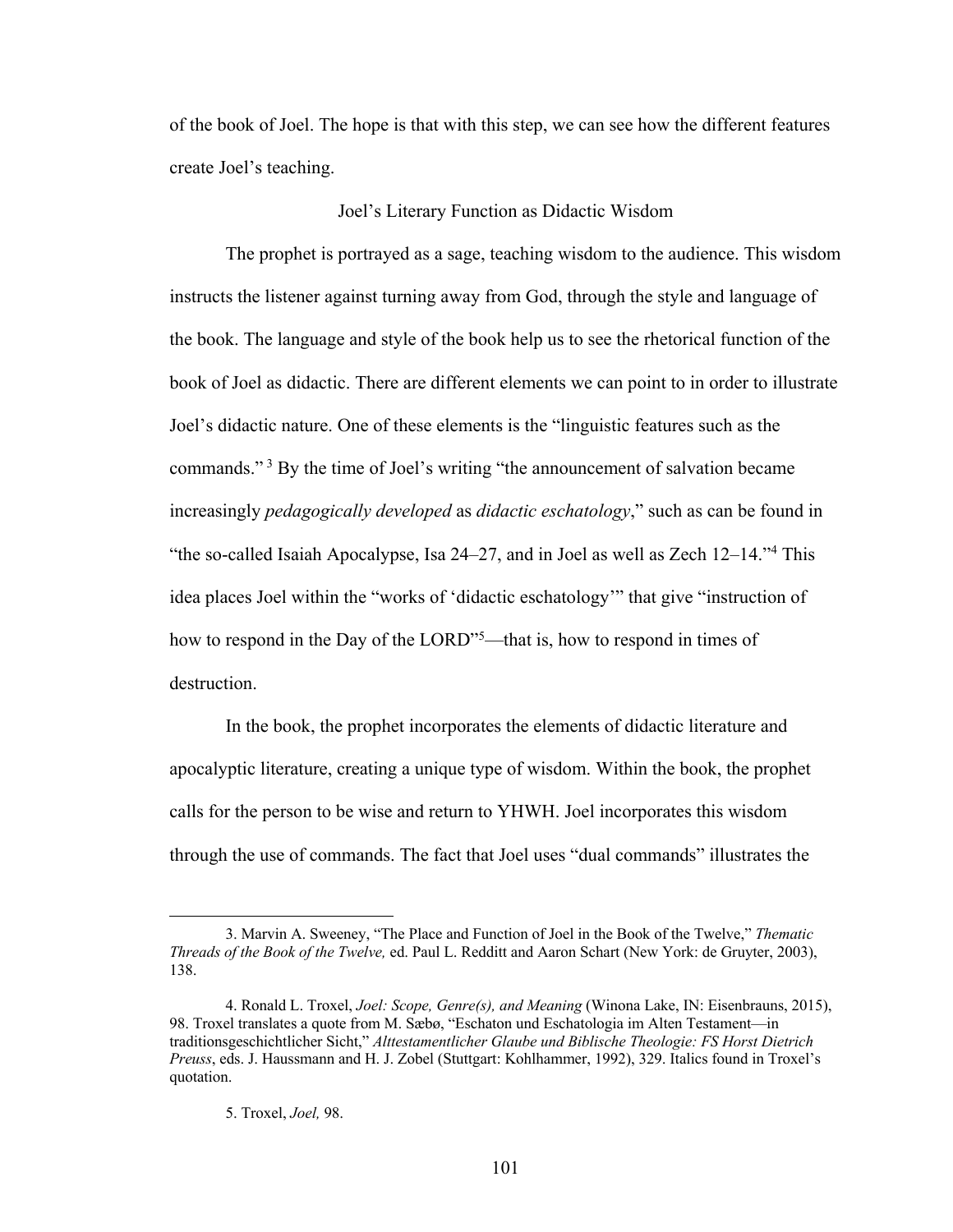pedagogical element of the book. This literary style "is a common rhetorical technique that introduces multiple literary forms, including wisdom instruction (Prov 4:1; 7:24)."6 The commands to "recount it to your children" (Joel 1:3a), "gird yourselves and lament you priests; howl you who minister before the altar" (Joel 1:13b), "make holy a fast" (Joel 1:14a), and "call an assembly" (Joel 1:14b) give specific instruction to the listeners as to what they are to do. They "indicate an effort to address a listening or reading audience from the outset of the book."<sup>7</sup> The prophet addresses the audience through these commands and "[introduces] a story that constitutes a lesson to be learned and handed down."8 In doing so, the prophet directs the audience to remember and teach for themselves, using the words of the book as a guide for how to go about repenting. This leads us to our final considerations: (1) how does the author teach and (2) what is the book teaching?

# *How Joel Teaches*

The author of Joel echoes earlier texts and liturgical traditions to teach his audience. Presumably, the things he echoes are known by the audience, and so he is able to use them as a jumping off point for what he wants to teach. The author uses both the communal memory and his own example as teaching methods. Without explicitly stating the history of Israel and how they have turned away from YHWH in the past, the author of Joel is able to call to mind these stories through the use of the older texts and

<sup>6.</sup> Barker, *From the Depths of Despair to the Promise of Presence,* 77. It is also found in "diplomatic discourse (2Kgs 18:28–29), and [other] prophetic oracles (Hos 4:1; Amos 3:1; Mic 6:1; Isa 1:10; Ezek 6:3)," all of which I would consider as teaching instances.

<sup>7.</sup> Sweeney, "The Place and Function of Joel," 138.

<sup>8.</sup> Troxel, *Joel*, 96.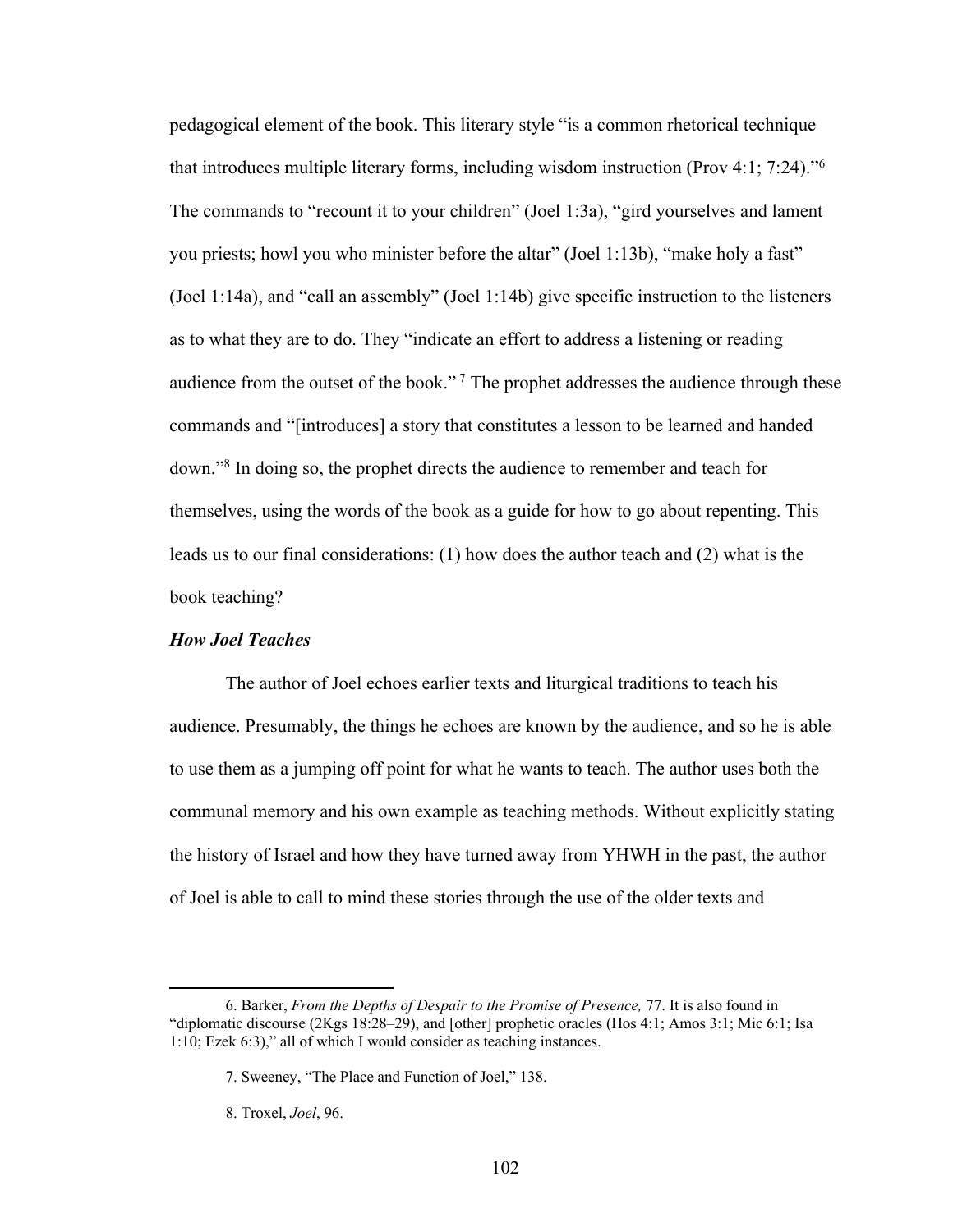traditions. He connects the current generation to the past generations, showing them that their story has not ended and that their ancestors' stories live on in them.

Additionally, the prophet himself plays a role in the book as an example of what he is teaching the listeners. He is a performer within this drama he has set up. He is an actor who "summons his audience to take the story to heart,"<sup>9</sup> demonstrating what it looks like for someone to return to YHWH with a broken heart. In doing so, this "warning or instruction, [tells] the people what they must do to advert divine judgment,"<sup>10</sup> showing the prophet himself tearing his heart and returning to YHWH.

This demonstrative teaching allows the prophet (the teacher) to act out what he is trying to have the audience (the student) learn. Through this mode of teaching, he allows the audience to know what sort of words to use in times of struggle. Just as the Psalms were to be used in worship settings, Joel's lament could also be used in the same way. As a demonstration to the audience, the prophet shows himself taking the story to heart. He cries out to YHWH, just as he tells the people to do. He says,

> אליך יהוה אקרא כי אש אכלה נאות מדבר ולהבה להטה כל־עצי השדה: גם־בהמות שדה תערוג אליך ֿכי יבשו אֲפִיקֵי מַ֫יִם וְאֵ**ּשׁ אַכָלה נִא**ָות הַמִּדְבֵּר:

"To you YHWH I cry out for fire has devoured the field of the wilderness and a flame has burned all the trees of the field. Also, the beasts of the field cry out to you for the riverbed has dried up and fire has devoured the field of the wilderness" (Joel 1:19–20).

<sup>9.</sup> Troxel, *Joel*, 95–96.

<sup>10.</sup> Joan E. Cook, *Hear, O Heavens and Listen, O Earth: An Introduction to the Prophets* (Collegeville, MN: Liturgical Press, 2016), 19.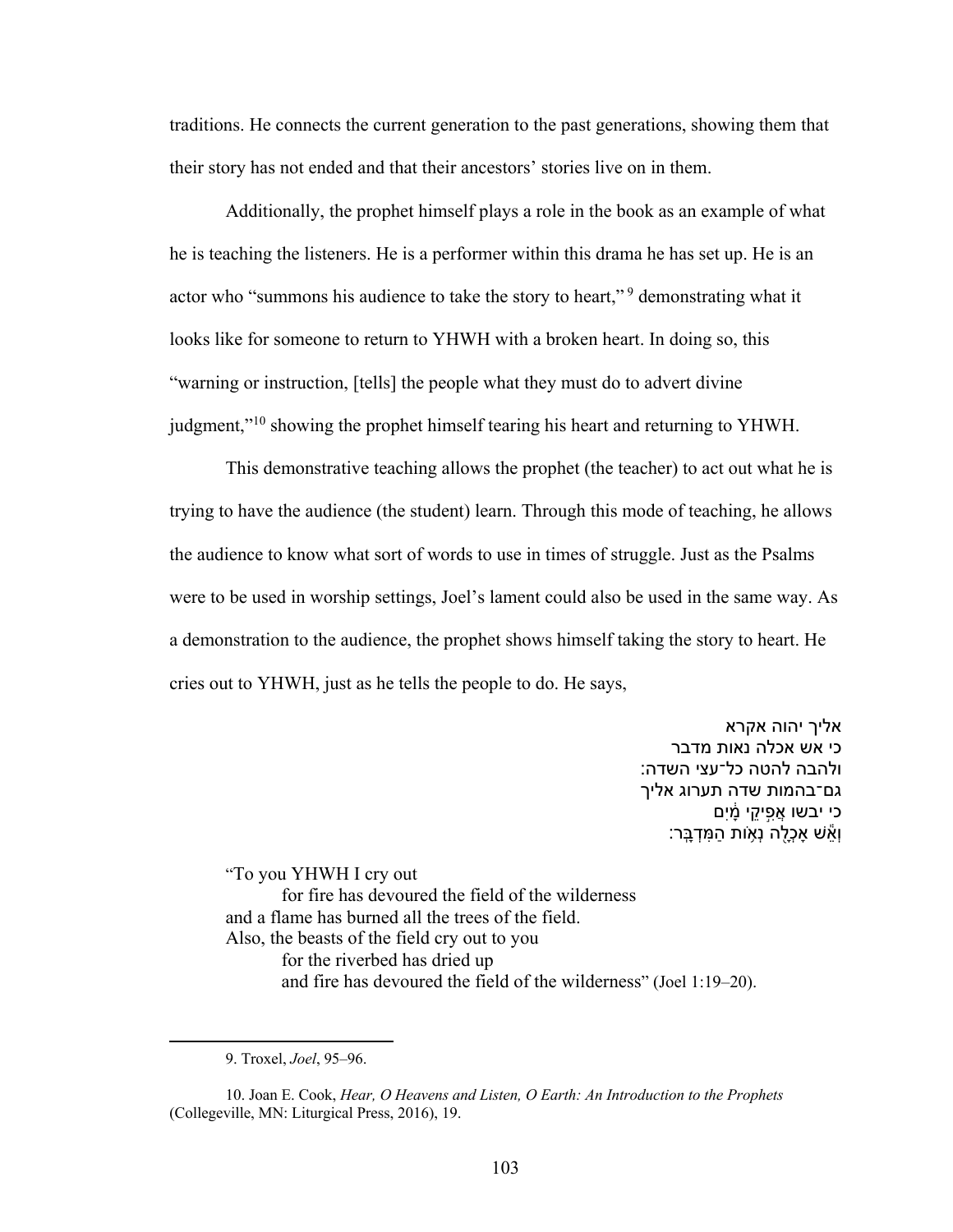Joel does not just tell the people to mourn, "he does what he had urged his people to do."11 He is teaching the people by example, not just through the commands, as he tells the people, "Be not satisfied with rending your garment, with outward symbols and actions; rend, tear, your heart."12

### *What Is Taught?*

The book of Joel holds an important role within the Book of the Twelve. I would argue that Joel also holds an important role within the Hebrew Bible as a whole because the teachings found within the book echo texts throughout the Hebrew Bible. This being said, the book of Joel can be considered as teaching a theology of the Hebrew Bible, addressing issues of who God is and how to respond to God during times of trouble. Joel as a Story

The book of Joel tells a story of tragedy caused by the turning away from God. It is a story of the tragedy brought about by a locust plague, whether real or metaphorical, which has descended upon God's people. He tells them to recall four types of locusts— "the young locust . . . the winged locust . . . the adult locust . . . [and] the last locust" (Joel 1:4). These four types of locust mentioned at the beginning of the book bring devastation upon the land and steal the livelihood of the people. There is nothing left. Joel pleads for the people to remember what they are going through. To remember this devastation and to tell the story of this tragedy.

<sup>11.</sup> Theo Laetsch, *Bible Commentary: The Minor Prophets* (St. Louis, MO: Conocordia, 1956), 117.

<sup>12.</sup> Laetsch, *Bible Commentary*, 121.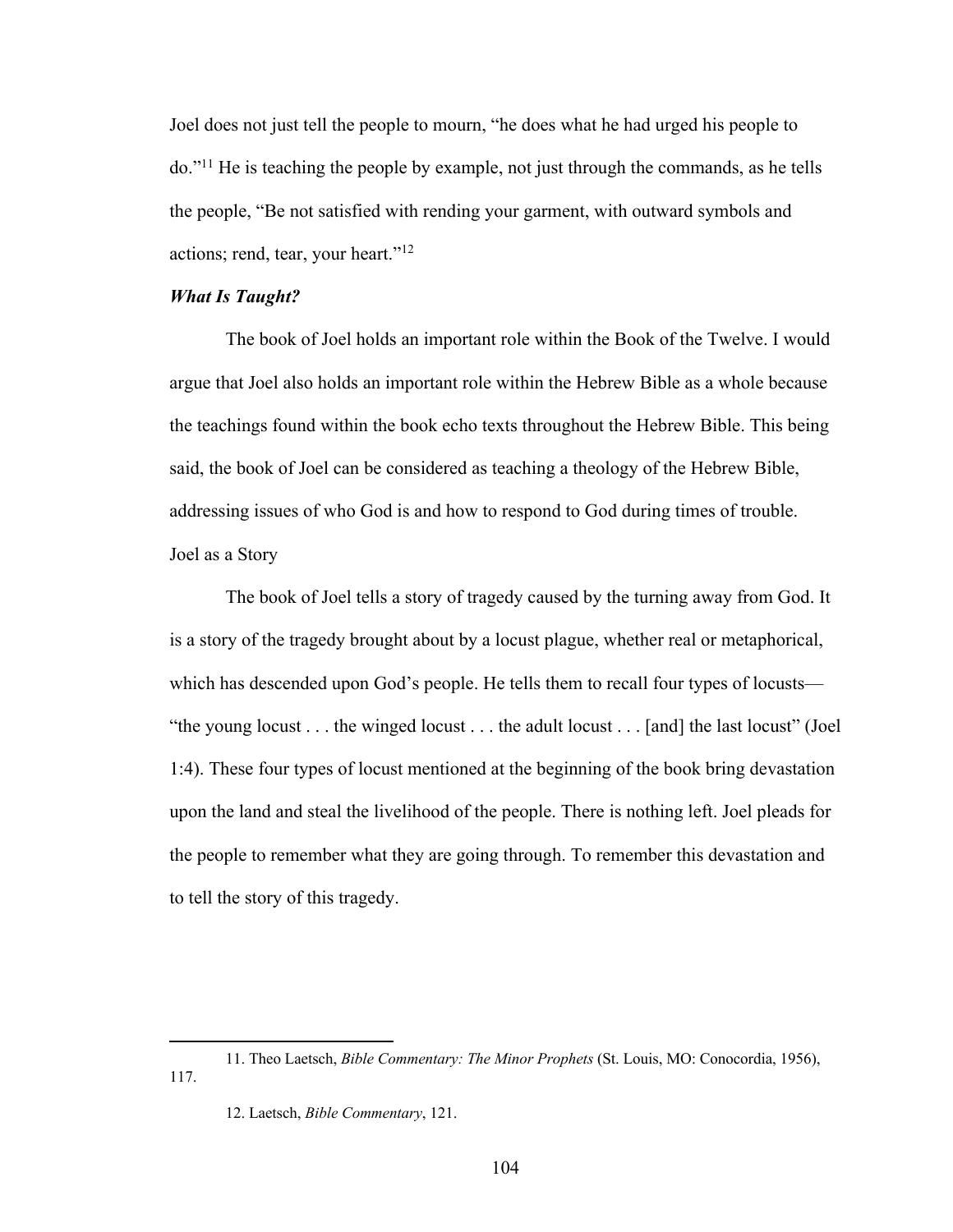Joel connects this plague of locusts, destroying everything, to a foreign invasion into the land. Just as a foreign army might invade and destroy the land, this plague of locusts destroys everything in their wake. Joel laments,

> כּי־גוי עלה על־ארצי עצום ואין מספּר שניו שני אריה ומתלעות לביא לו:

"For a nation has come up against my land, strong and beyond number, whose teeth are the teeth of a lion and who has the fangs of a lion." (Joel 1:6).

This image of the locusts being like an army is carried throughout the book. In Joel 2, the prophet continues the image by describing the plague as if it were an army, bringing fire and burning everything, so that "nothing escapes them" (Joel 2:3b). Additionally, these locusts look like warhorses, leaping across the mountaintops (Joel 2:4–5). This plague leaves the people terrified, and the prophet acknowledges that this plague and the terror it brings is from YHWH,

> ויהוה נתן קולו לפני חילו כי רב מאד מחנהו כי עצום עשה דברו כי־גדול יום־יהוה ונורא מאד ומי יכילנו:

YHWH gives his voice before his army

for his camp is very great for the one who executes his word is strong for the day of YHWH is great and invokes great fear. Who can endure it? (Joel 2:11)

This story of tragedy is one that the prophet does not wish for the people to forget. He does not want the people to revert to their old ways because they have forgotten what the devastation was like when they turned from God. The prophet hopes to use this story to teach and remind the people of the power of YHWH.

Joel's Commands

Within this story, the prophet gives commands for how to act so that they might return to worshiping YHWH and the land might be spared from further calamity. He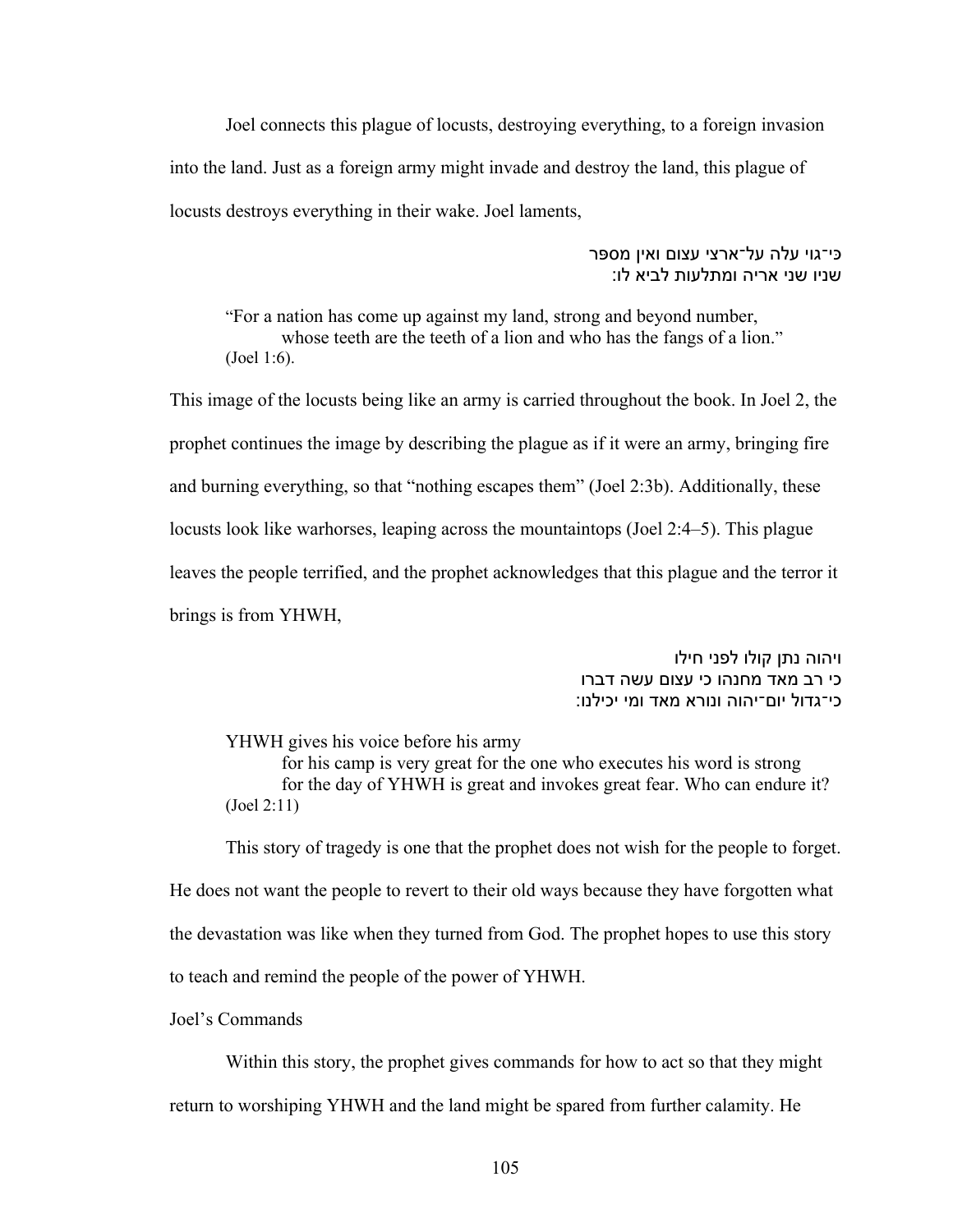presents it as a story that the community is invited to take part in acting out. The commands invite the community to play a part within the story, knowing what the "stage directions" tell them to do. The texts "gives precise instruction with regard to" how the people should repent.<sup>13</sup> Through these instructions, the prophet is telling the people where the priests should offer up the intercession, who will be offering the intercession (the priests and ministers of YHWH), and even what the prayer should be. These "stage directions" assist the audience to know the proper actions for repentance. These instructions include the commands to the community to

> חגרו וספדו הכהנים הילילו משרתי מזבּח באו לינו בשקים משרתי אלהי כי נמנע מבית אלהיכם מנחה ונסך: הדשו־צום קראו עצרה אספו זקנים כל ישבי הארץ בית יהוה אלהיכם וזעקו אל־יהוה:

"Gird yourselves and lament you priests. Howl you who minister before the altar. Come, spend the night in sackcloth, you who minister to my God for the grain offering and drink offering is withheld from the house of your God. Make holy a fast, call an assembly, gather, elders and all you who inhabit the land, to the house of YHWH your God and cry out to YHWH." (Joel 1:13–14).

These commands instruct the priests and people, telling them how they should lament. The priests are instructed to dress a certain way, recalling the instruction found in Leviticus 16 for the Day of Atonement. However, unlike the instructions in Leviticus 16, the priests are unable to make an offering to God because the offerings "have gone from the temple" (Joel 1:13e). As a result, the people are to follow Joel's example and lament alongside the priests.

<sup>13.</sup> James L. Crenshaw, *Joel*, Anchor Bible (New York: Doubleday, 1995), 141.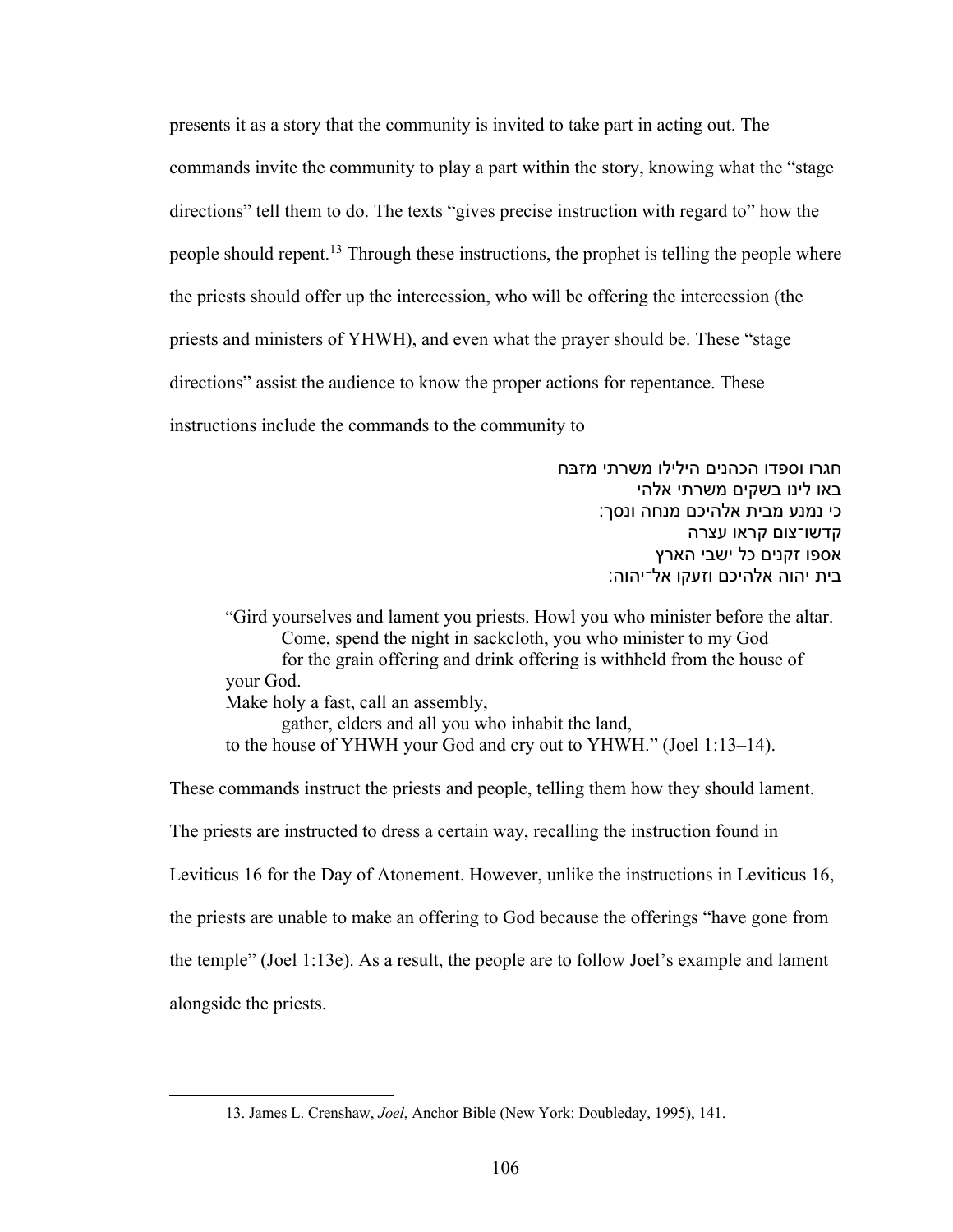Additionally, there is an atmosphere of learning in the gathering of the people. In

Deuteronomy, Moses commands the people to

הקהל את־העם האנשים והנשים והטף וגרך אשר בשעריך למען ישמעו ולמען ילמדו ויראו את־ יהוה אלהיכם ושמרו לעשות את־כל־דברי התורה הזאת: ובניהם אשר לא־ידעו ישמעו ולמדו ליראה את־יהוה אלהיכם כל־הימים אשר אתם חיים על־ הדזמה אשר אתם עברים את־הירדן שמה לרשתה:

Gather the people; men, women, children, and the strangers who live within your gates; So that they may hear it, learn it, and fear YHWH your God, carefully doing all the words of this law. And that their children, who don't yet know the law, may hear it and learn to fear YHWH your God for as long as you live in the land that you are crossing the Jordan to possess. (Deut 31:12–13)

This gathering of the community is so Moses can tell them what they should do. In Joel, a similar phenomenon happens in Joel's command to have the people gather together. This gathering is not just so they can lament together, but also recalls the act of the community gathering to hear YHWH's instruction and repent as a community on the Day of Atonement.

# *Joel's Teaching on God's Mercy*

Finally, Joel also teaches one of the main ideas found amidst many of the books of the Hebrew Bible—God's mercy. As mentioned in chapter two of this document, Joel echoes the Mosaic tradition exemplified by Exod 34:6–7 He does this by saying, "Who knows whether he will have a change of heart" (Joel 2:14). This statement recalls the tradition exemplified in Exod 34:6–7, where YHWH passes in front of Moses. In this passage, YHWH is said to be

> יהוה אל רחום וחנון ארך אפים ורב־חסד ואמת: נצר חסד לאלפים נשא עון ופשע וחטאה ונקה לא ינקה

a God, merciful and gracious, slow to anger and being great in goodness and truth, guarding mercy for thousands and forgiving iniquity, transgression, and sin, but by no means leaving it unpunished. (Exod 34:6b–7a)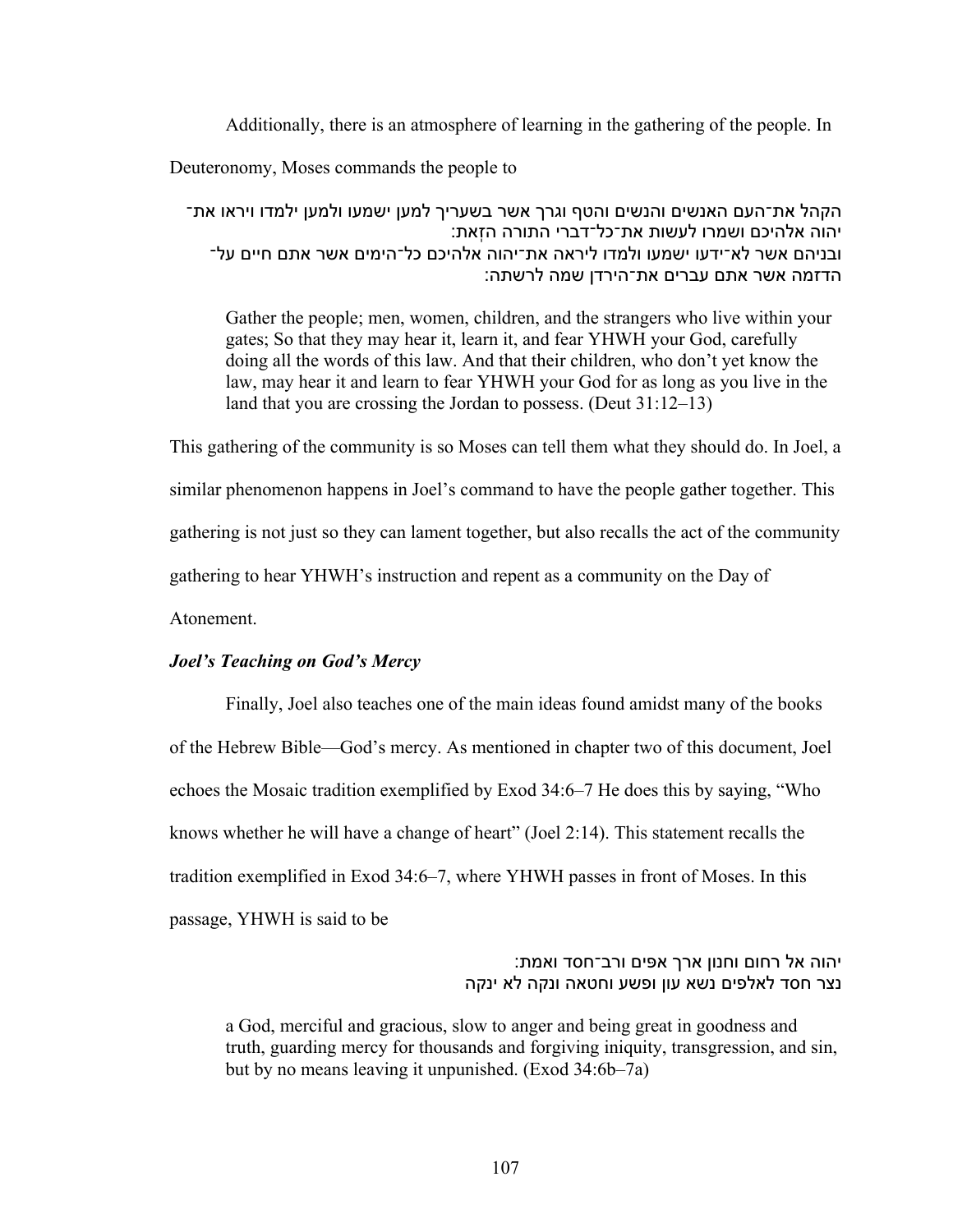Joel echoes this tradition by exclaiming

## ושובו אל־יהוה אלהיכם כי־חנון ורחום חוא ארך אפים ורב־חסד ונחם על־הרעה:

return to YHWH your God for he is gracious and merciful. slow to anger and abounding in mercy and he relents from doing harm. (Joel 2:13b)

He uses the same phrase, "gracious and merciful," recalling the tradition and then expands it. Knowing the history of his community, he is able to see how YHWH has been slow to anger and relenting from doing harm. He knows that YHWH in the past has not let the people suffer endlessly. The author uses both echoes of the earlier texts as well as a call to remember how YHWH has acted toward the community as evidence of what he is trying to teach them. The prophet has both the tradition and history of the community in mind as he is urging the people to tell this story to their children and to repent. He wants the audience to remember that YHWH is a gracious God, who has rescued them from their exile and restored them to the land promised to them. However, the author also wants the people to remember that YHWH is just and will hold the people accountable, just as he has done in the past.

## **Reading Joel through a Pseudo-Apocalyptic Lens**

While Joel may not fall directly into the genre of apocalyptic literature based on Collins's definition, Joel still contains many of the features of apocalyptic literature. In order to classify the book of Joel as pseudo-apocalyptic, we must first determine if it contains the different features of pseudo-apocalyptic material. While the text does not fall within a narrative framework (there has been discussion on the unity of the book of Joel and whether it is a cohesive prophetic work), there is still the sense of a story behind the

108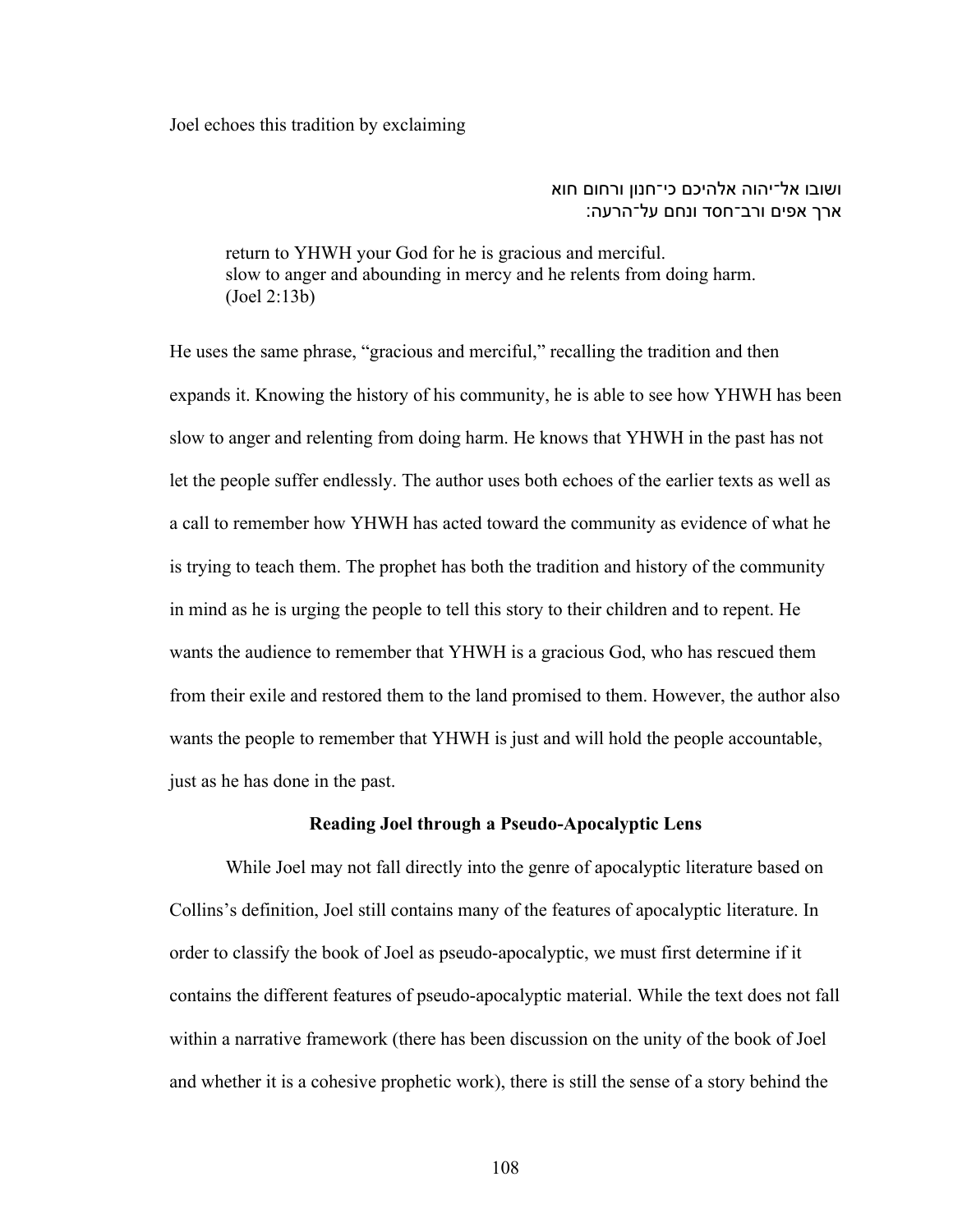text. The prophet uses the current reality of the people as a stage for his message. He tells the story of the locust plague and the tragedy that it causes. He tells the story of what happens when people turn from YHWH. Within this play, YHWH has his own speaking parts where the prophet is told what YHWH plans. In Joel 4, YHWH states,

> וקבצתי את־כל־הגוים והורדתים אל־עמק יהושפט ונשפטתי עמם שם על־עמי ונחלתי ישראל אשר פזרו בגוים ואת־ארצי חלקו:

I will gather all the nations and bring them down to the valley of Jehoshaphat and I will enter into judgment with them there on behalf of my people and my inheritance, Israel, whom they have scattered among the nations and my land which they have divided up.

YHWH speaks directly to the prophet in telling what he plans to do. Following this verse, YHWH gives an indictment to the nations who have scattered the people, speaking directly to them and revealing his plan to enact judgment on them.

In addition to the book of Joel having places where YHWH acts as a character within the play that the prophet presents, there are several places within the entire book where the prophet calls for the people to be actors in the play as well. He calls for them to gather and be faithful. He tells them to leave what they are doing and come to one place in order to cry out to YHWH for deliverance. The culmination of the cry to remain faithful comes in Joel 2:12–17. The prophet says,

> וגם־עתה נאם־יהוה שבו עדי בכל־לבבכם ובצום ובבכי ובמספד: וקרעו לבבכם ואל־בגדיכם ושובו אל־יהוה אלהיכם כי־חנון ורחום הוא ארך אפים ורב־חסד ונחם על־הרעה: מי יודע ישוב ונחם והשאיר אחריו ברכה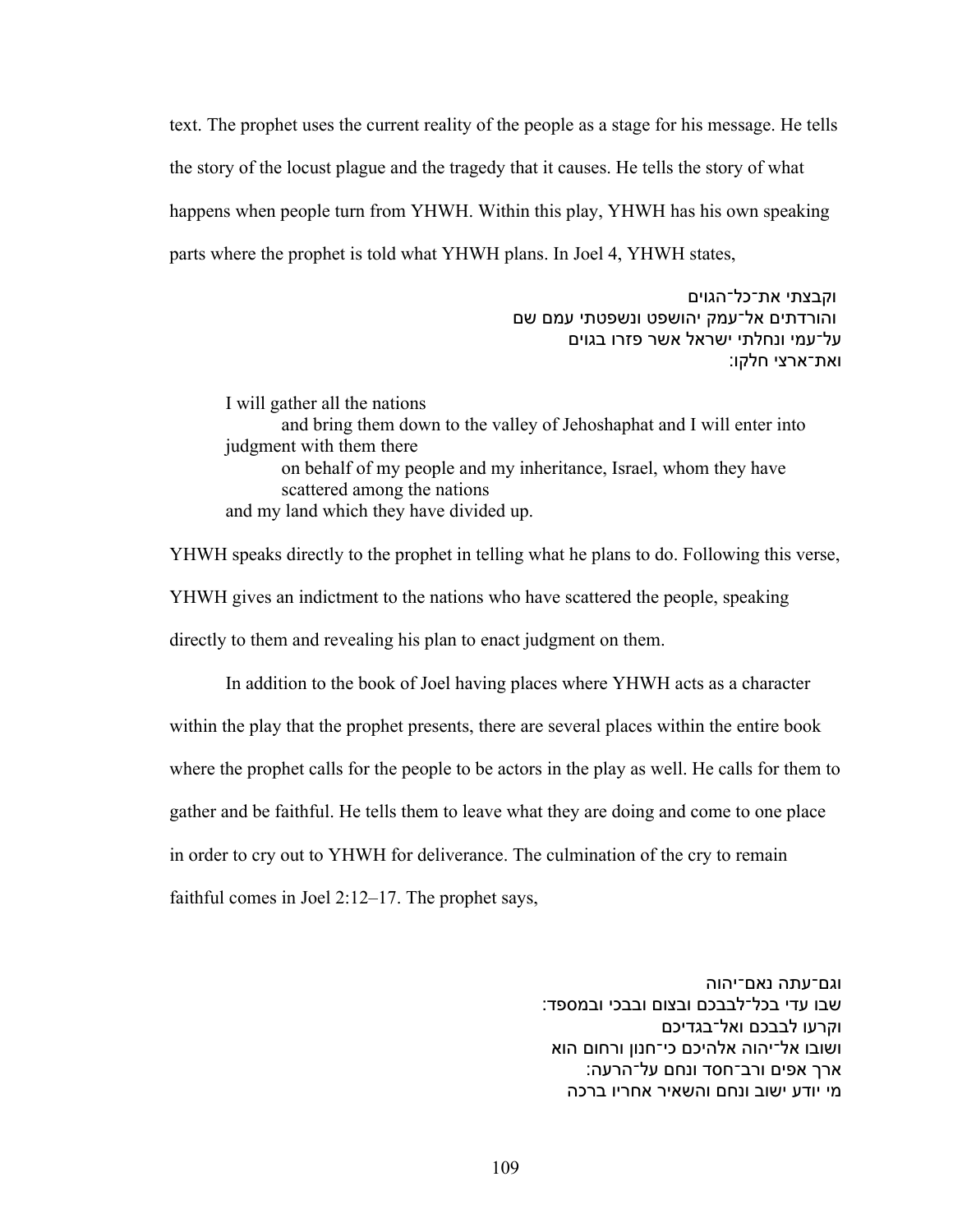מנחה ונסר ליהוה אלהיכם: תקעו שופר בציון קדשו־צום קראו עצרה: אספו־עם קדשו קהל קבצו זקנים אספו עוללים וינקי שדים יצא חתן מחדרו וכלה מחפתה: בין האולם ולמזבח יבכו הכהנים משרתי יהוה ויאמרו חוסה יהוה על־עמך ואל־תתן נחלתך לחרפה למשל־בם גוים למה יאמרו בעמים איה אלהיהם:

Indeed, now YHWH says,

"Turn to me with all your heart and with fasting and with weeping and with lamenting."

Tear your heart and not your clothing

and return to YHWH your God for he is gracious and merciful, slow to anger and abounding in mercy and he relents from harm.

Who knows? He may turn back and relent and leave behind him a blessing, a grain offering and drink offering for YHWH your God.

Sound the trumpet in Zion, make holy a fast, call an assembly.

Gather the people and make the assembly holy; collect the elders, gather the children and babies.

Let the bridegroom leave his chamber and the bride her room. Between the porch and the altar, the priests will weep,

those who minister to YHWH, and let them say, "Have pity, YHWH, upon your people

and do not give your inheritance over to reproach, to be ruled over by the nations.

Why should they say among the people, 'Where is their God?'" (Joel 2:12–17)

By reminding the people of the faithfulness of YHWH, the prophet urges the people to

return to him. He uses this reference to the tradition found in Exod 34:6–7, in order to

remind them who exactly this God that they serve is. This call to repentance in 15–16 can

be seen as a call for city-wide acts of lamentation and fasting.14 It is a call for them to

return to the faithfulness of their ancestors who YHWH brought out of Egypt. This final

<sup>14.</sup> Leslie Allen, *The Books of Joel, Obadiah, Jonah, and Micah* (Grand Rapids: Eerdmans, 1976),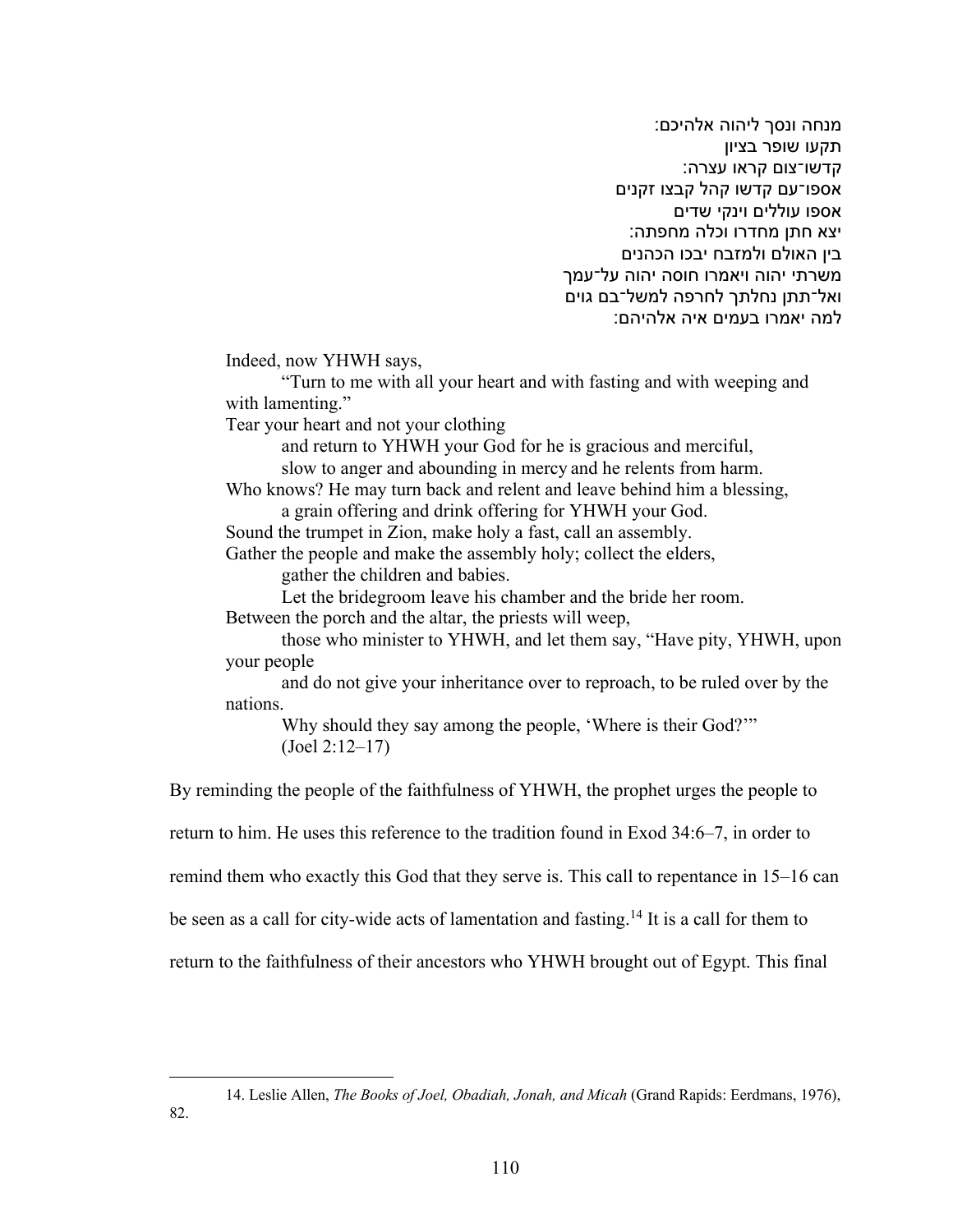culminating call to return to faithfulness comes just before the transition to chapter 3,

where the bulk of the apocalyptic text is in Joel.

The prophet also tells us that YHWH will intervene by pouring out his spirit upon

his people and rescuing them from where they have been scattered. He tells of a temporal

transcendent reality where not only will YHWH save the people, but the nations will be

judged for the harm that they dealt to the people. He also gives the spatial reality for this

rescue as being on Zion. YHWH announces his intervention saying,

והיה כל אשר־יקרא בשם יהוה ימלט כי בהר־ציון ובירושלם תהיה פליטה כאשר אמר יהוה ובשרידים אשר יהוה קרא: יכ הנה בימים ההמה ובעת ההיא אשר אשוב את־שבות יהודה וירושלם: וקבצתי את־כל־הגוים והורדתים אל־עמק יהושפט ונשפטתי עמם שם על־עמי ונחלתי ישראל אשר פזרו בגוים ואת־ארצי חלקו:

And it will be that all who call in the name of YHWH will be saved for on the mountain of Zion and in Jerusalem, there will be deliverance as YHWH has said and among the remnant whom YHWH calls. For see, in those days and at that time when I bring back the captives of Judah and Jerusalem. I will gather all the nations

and bring them down to the valley of Jehoshaphat and I will enter into judgment with them there

on behalf of my people and my inheritance, Israel, whom they have scattered among the nations and my land which they have divided up. (Joel 3:5–4:2)

YHWH intervenes, bringing the people out of their captivity. The prophet sets up this

apocalyptic event as another exodus. He uses imagery that reminds the listener of the

story of the exodus, where YHWH brought the faithful people out of the land of their

captivity.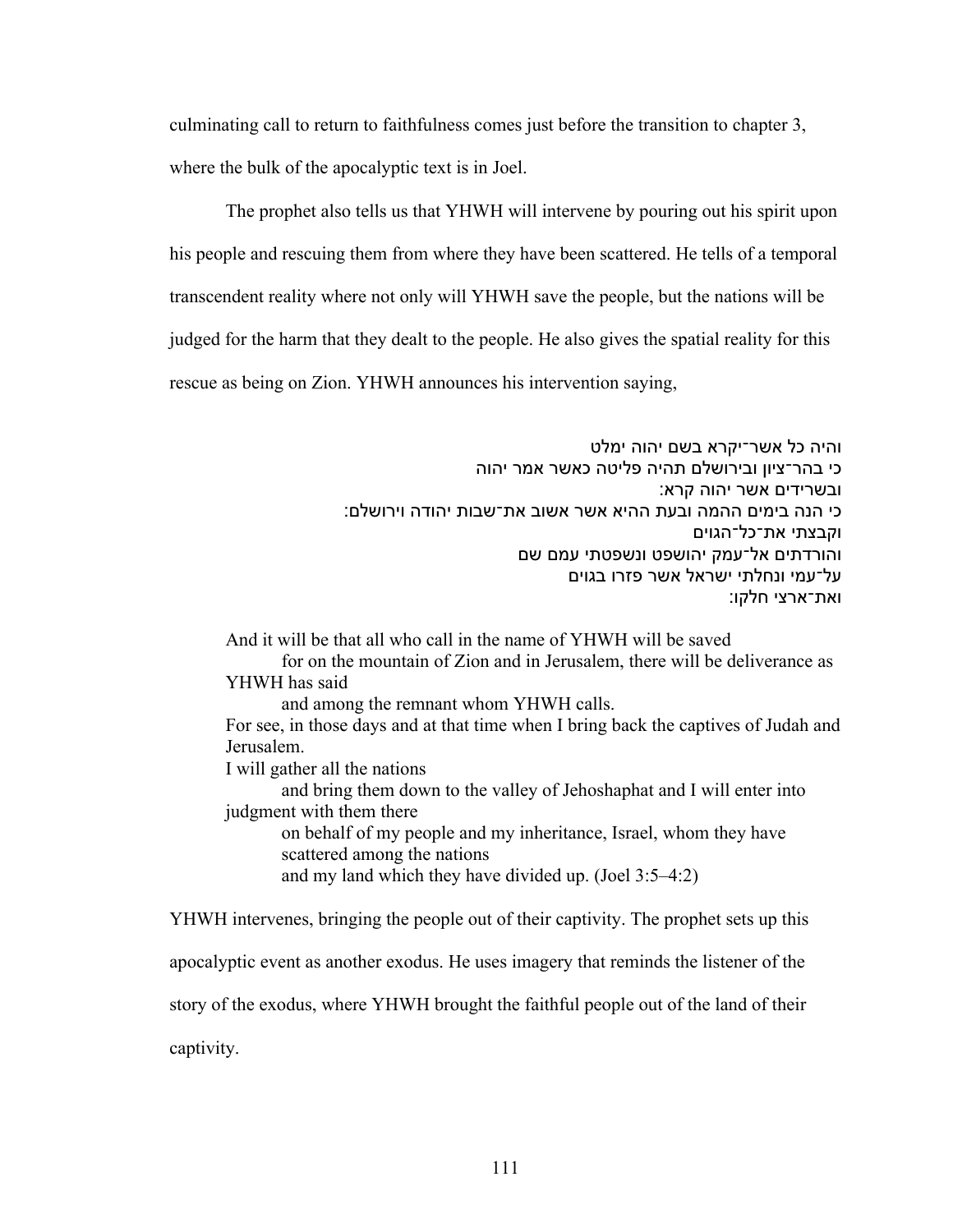We can also look at how the text shows that the only option for the evil in the world is total destruction. In Joel, YHWH decides war must be declared against the nations, against the evil in the world. He tells them,

> כתו אתיכם לחרבות ומזמרתיכם לרמחים החלש יאמר גבור אני: המונים המונים בעמק החרוץ ...כי קרוב יום יהוה בעמק החרוץ:

Proclaim this among the nations: Prepare for war!

Wake up the mighty men, let them come near, let them come up, all the men of war . . .

Multitudes, multitudes in the valley of decision,

for the day of YHWH is near in the valley of decision. (Joel 4:10, 14)

YHWH is intervening as he said that he would. YHWH is setting himself at war against the evil nations, to wipe them out so that the people can live in peace. YHWH intends to reign on Zion forever, leaving no room for his enemies to remain at Zion.

Not only does he declare war and destruction upon his enemies, but he also tells the people that he will create a new world for them, a world where they will prosper. He says,

> והיה ביום ההוא יטפו ההרים עסיס והגבעות תלכנה חלב וכל־אפיקי יהודה ילכו מים ומעין מבית יהוה יצא והשקה את־נחל השטים:

And it will happen in that day

that the mountains will drip with new wine and the hills will flow with milk

and all the brooks of Judah will flow with water and a fountain from the house of YHWH will come out and water the valley of Shittim. (Joel 4:18)

In this new world, the promise of living in a land filled with milk and honey is fulfilled.

YHWH describes a new promised land— a new Garden of Eden for the people. Once the

war against the enemies is completed, the new land for the people will remain.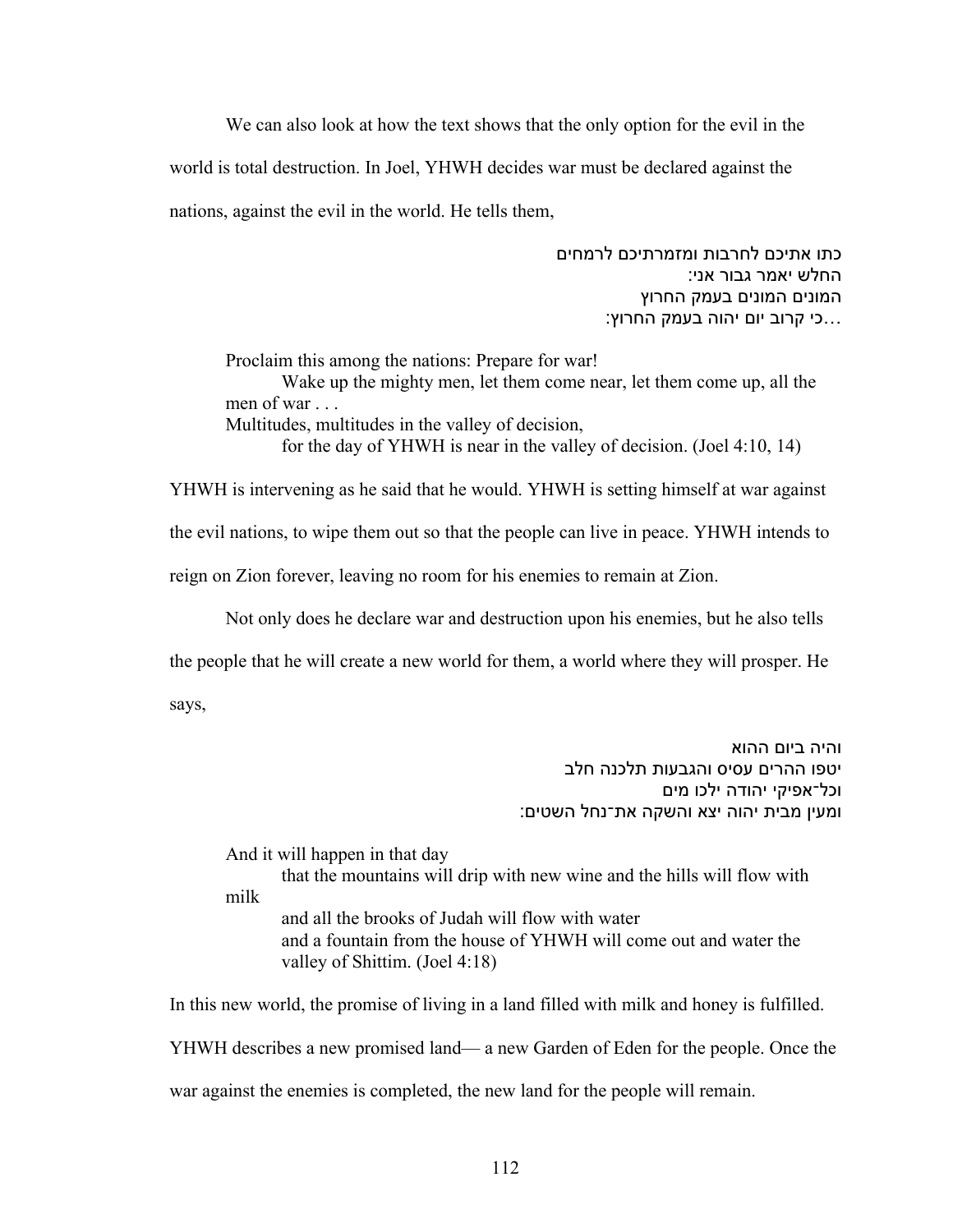None of the texts above are pseudo-apocalyptic themselves, but they illustrate some of the different elements of apocalyptic literature. When put together, they draw the book of Joel together as a pseudo-apocalyptic drama, so to speak, in which the prophet, the people, the nations, and YHWH all have a role. The prophet is able to create a transcendent world where there is a day when YHWH will rescue the people and he will once again be among them, residing on Zion.

#### **Why Does This Matter?**

So, Joel's function as a prophetic work is more than just another prophet. This book functions as both didactic literature and pseudo-apocalyptic literature. The book of Joel teaches the community through the oracles presented by the prophet. He teaches the community to remember what is happening to them and to teach it to their children so that they will not forget the power and mercy of YHWH. He crafts the story of what is happening to the community, allowing the audience to play a part in telling it. Finally, he echoes stories from Israel's past, such as the story on Sinai, hoping to avoid the same issues in the future, reminding the audience of the mercy that YHWH has consistently had upon the people. Each of these modes of teaching create the didactic nature of the book of Joel. In doing so, Joel's call to repent teaches against turning away from God.

We also see how Joel uses the latter half of his book to discuss a new time that is coming. The Day of YHWH rings in a new era where YHWH's people are once again safe, and evil has been wiped off the face of the earth. YHWH creates a new promised land for the people, where they will live at peace and YHWH will be their king forever. He reigns on Zion forever, and the people of Judah and Jerusalem "will abide forever" (Joel 4:20).

113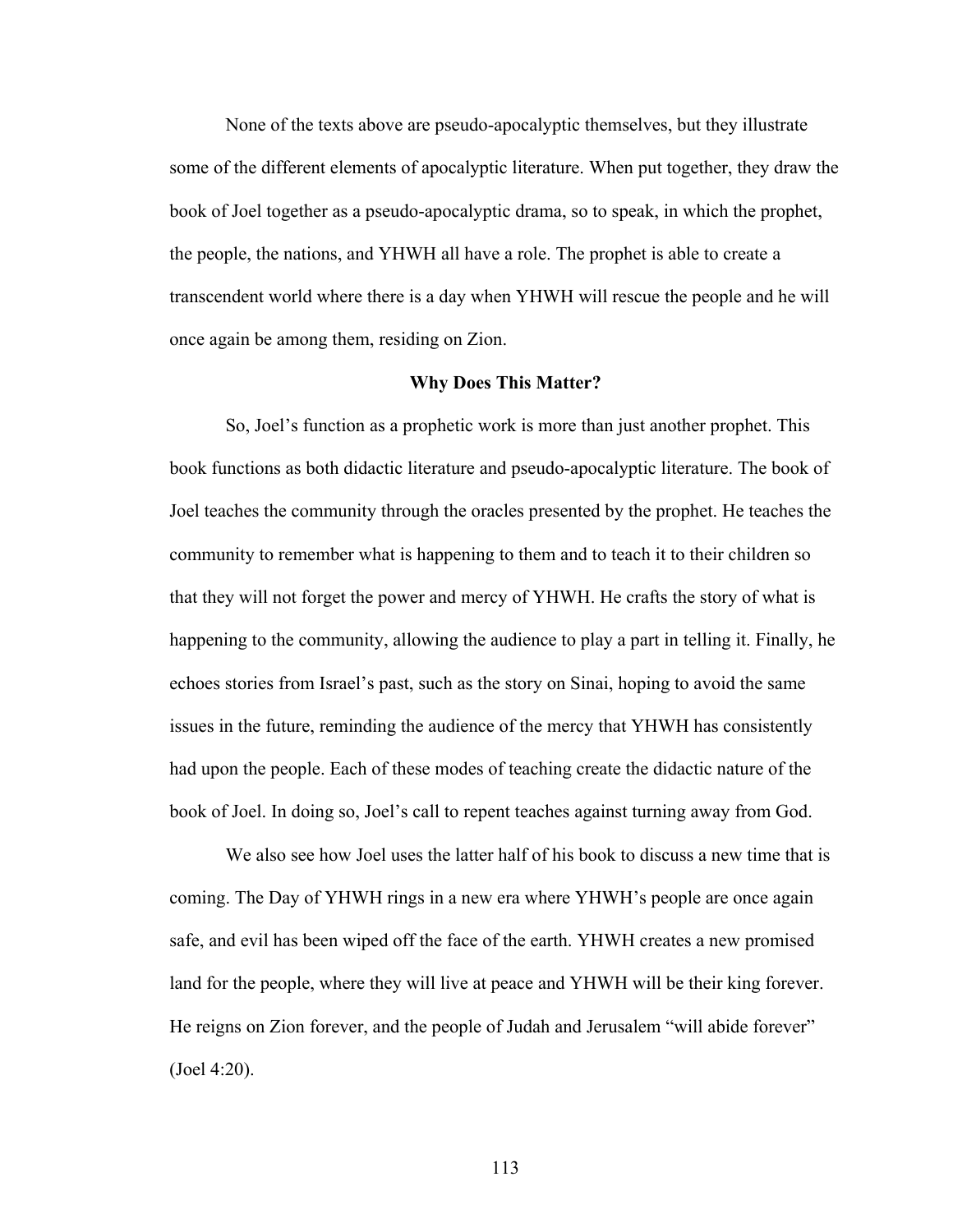## **CONCLUSION**

In this study we have discussed some of the different terms associated with the study of the Book of Joel including postexilic, "prophetic stock images," didactic literature, and pseudo-apocalyptic literature. We briefly addressed four different prophetic stock images and how Joel uses them in relation to how they are used in the rest of the Book of the Twelve. Then we discussed the image of the Day of YHWH in more depth, looking at how Joel uses it in ways both similar to and different from the other Minor Prophets. Also, we discussed how Joel creates a paradox through the use of this image, showing that it is both tragedy and hope for the people of YHWH. We also considered different minor prophet echoes found in Joel, noting that some of the "echoes" are better thought of as formulaic sayings rather than echoes. Finally, we discussed the different purposes that the author may have had for writing Joel, including the purpose of teaching and the purpose of revealing YHWH's plan for the people.

The aim of this study has been to demonstrate that the author of Joel uses intertextual references to craft a piece of literature written to a community that needs to learn what it means to be a people of YHWH in the postexilic world. The purpose for writing this prophetic book is to both teach the community and reveal what YHWH has planned for the people and creation. The author intends to create a bridge between his community and the community from before the exile by using earlier prophetic material and changing how it is interpreted for his community.

114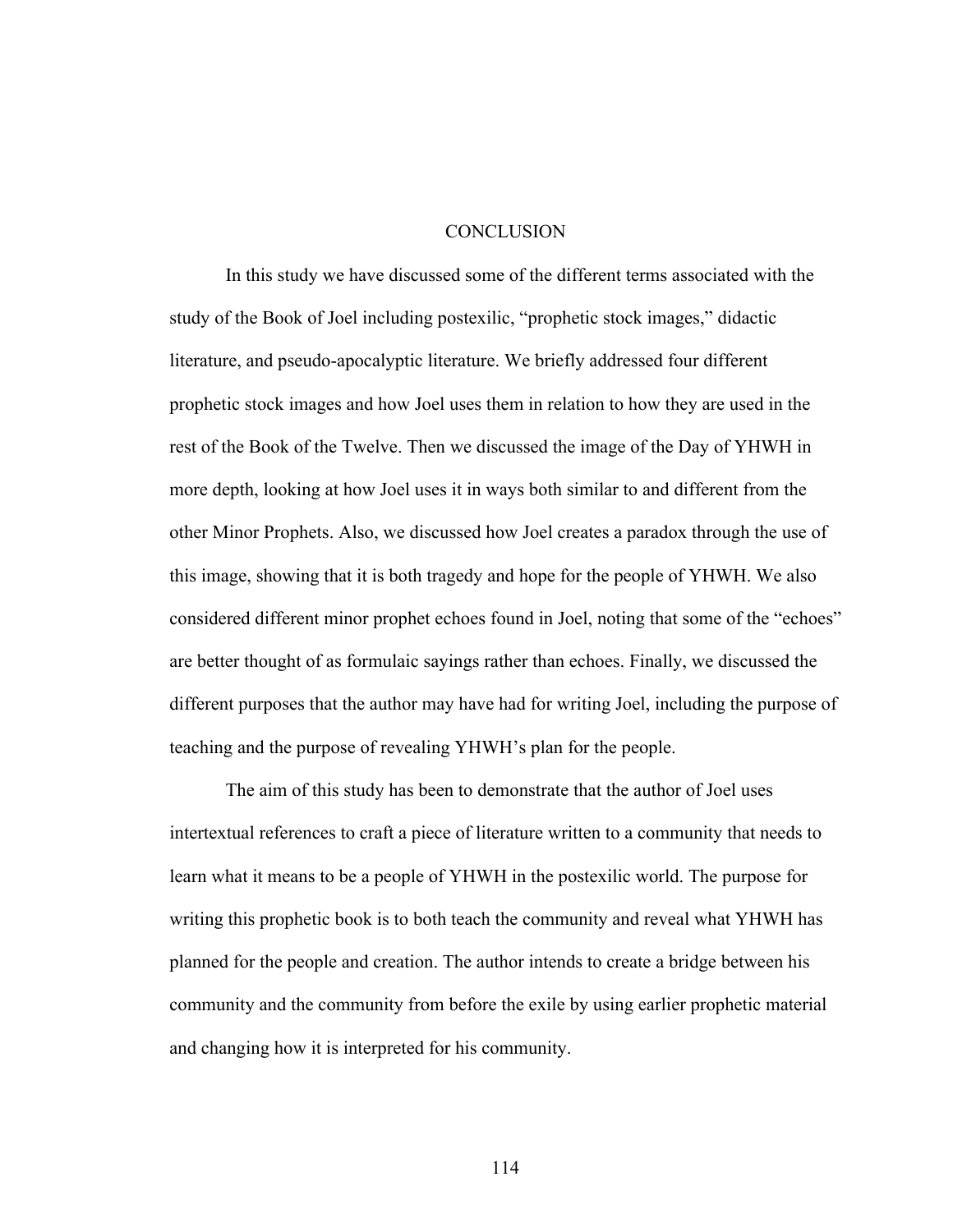We have seen that Joel is a unique piece of literature, recalling earlier works in the Book of the Twelve. While Joel continues to use the same prophetic stock images, the book nuances them for his new postexilic community—expanding and even flipping them. Additionally, Joel references earlier prophets and places his current society in conversation with that of the preexilic community. It reuses and reinterprets the things that the earlier prophets experienced and wrote about. Joel's postexilic community had lived through the horrors that the earlier prophets had written about and now lived in a world different from the one before the exile. However, Joel is able to bridge the gap between the preexilic and postexilic communities by incorporating similar images and echoes from the earlier prophets, creating something new for his community. This new prophetic book functions as more than just another prophet. Joel is teaching his community about the past while looking forward to an eschatological future where YHWH reigns.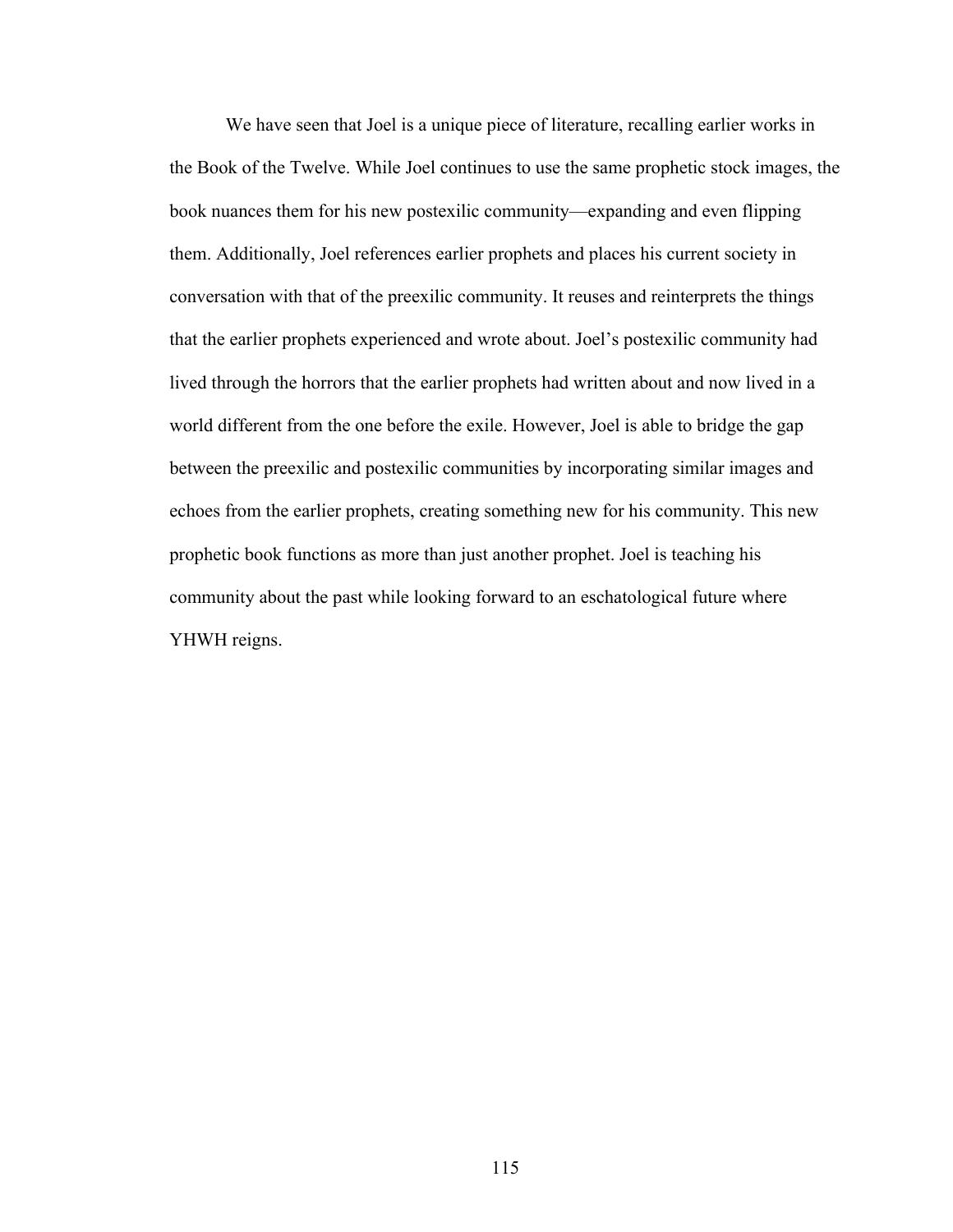# APPENDIX

# AUTHOR'S TRANSLATION OF JOEL

**1**<sup>1</sup> The word of YHWH that was to Joel, son of Pethuel.

<sup>2</sup> Hear this, O elders, and give ear, all inhabitants of the land.

Has this happened in your days? Or in the days of your ancestors?

<sup>3</sup> Recount it to your children and your children their children and their children to the generation after.

<sup>4</sup> What the young locusts has left, the winged locusts will eat and what the winged locusts has left, the adult locusst will eat

and what they adult locusts has left, the last locusts will eat.

<sup>5</sup> Wake up, O drunkards and weep; howl, all you who drink wine, over the new wine that has been cut off from your mouth.

<sup>6</sup> For a nation has come up against my land, strong and beyond number, whose teeth are the teeth of a lion and who has the fangs of a lion.

 $<sup>7</sup>$  He has put my vine to waste and my fig tree to ruin.</sup>

He has stripped it bear and thrown it away; its branches grow white.

<sup>8</sup> Lament like a virgin girded with sackcloth for the husband of her youth.

 $9$  The grain offering<sup>1</sup> has been cut off and the drink offering<sup>2</sup> from the house of YHWH.

The priests mourn, those ministering to YHWH.

<sup>10</sup> The field is devastated, the land mourns

for the grain is devastated, the new wine is dried up, the oil wastes away.<sup>3</sup>

<sup>11</sup> Be ashamed you farmers, howl you vinedressers

over the wheat and the barley because the harvest of the field has perished.  $12$  The vine has dried up and the fig tree has withered;

the pomegranate tree, also the date palm and the apricot tree. All the trees of the field are withered,

for joy has withered from the sons of men.

<sup>13</sup> Gird yourselves and lament you priests. Howl you who minister before the altar.

3. From למא) pulol pf). Could also be translated as "fails."

<sup>1.</sup> "the gift"

<sup>2.</sup> "the libation"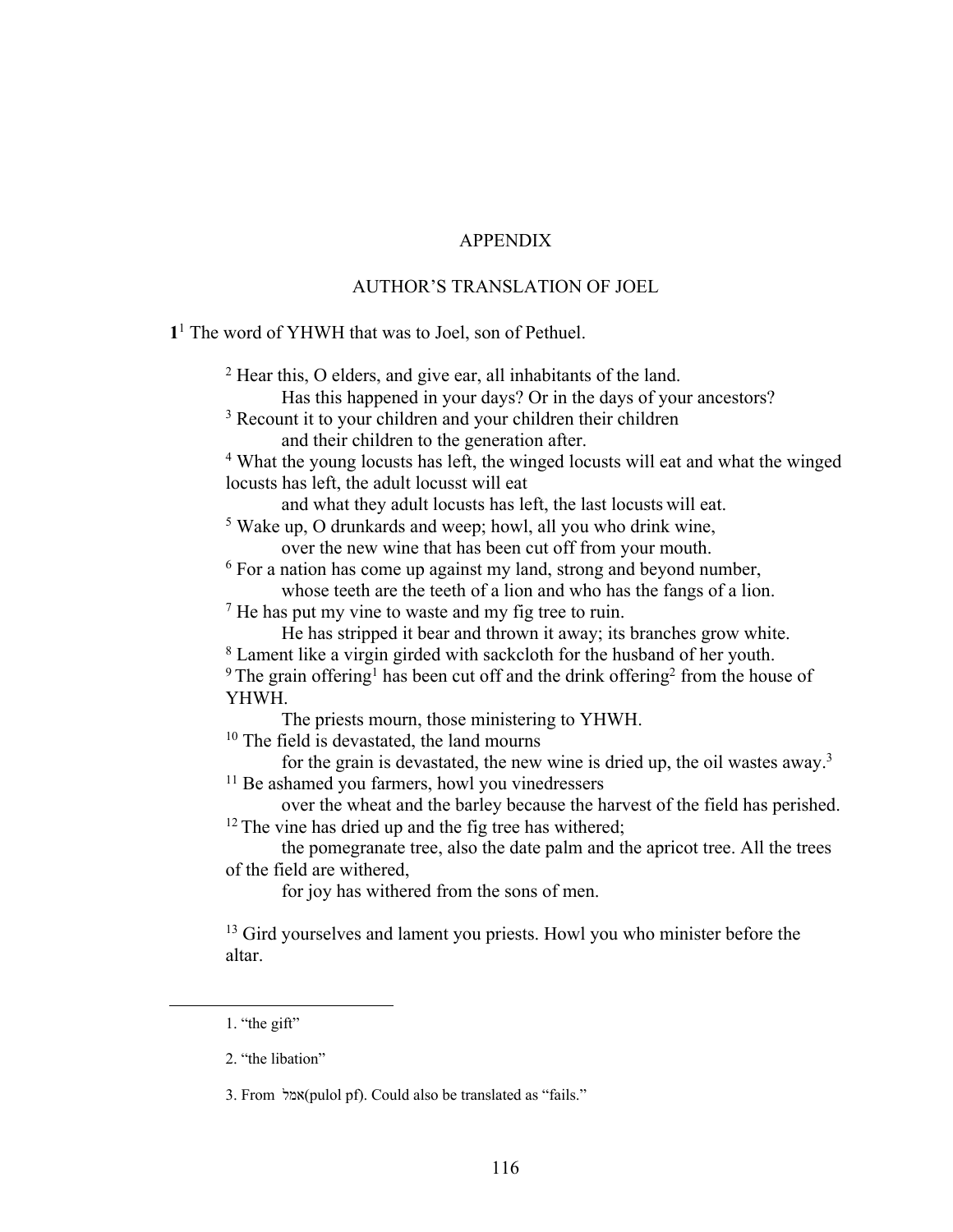Come, spend the night in sackcloth, you who minister to my God for the grain offering and drink offering is withheld from the house of your God. <sup>14</sup> Make holy a fast, call an assembly,

gather, elders and all you who inhabit the land,

to the house of YHWH your God and cry out to YHWH.

<sup>15</sup> Woe for the day

for the day of YHWH is near and like destruction from the Almighty it will come.

<sup>16</sup> Has not the food been cut off before our eyes;

joy and gladness from the house of our God.

<sup>17</sup> The seed wastes away under the clods,

the storehouses are desolate, the granaries are torn down for the grain has withered.

<sup>18</sup> How the animals groan, the herds of cattle are in confusion

because there is not pasture for them; even the flocks of sheep are distressed.

<sup>19</sup> To you YHWH I cry out

for fire has devoured the field of the wilderness

and a flame has burned all the trees of the field.

 $20$  Also the beasts of the field cry out to you

for the riverbed has dried up

and fire has devoured the field of the wilderness.

**2**<sup>1</sup> Sound the trumpet in Zion, shout upon my holy mountain

let all the inhabitants of the land tremble for the day of YHWH is coming for it is near.

 $2$  It is a day of darkness and gloom, a day of clouds and thick darkness;

like dawn spreading over the mountains, a great and powerful people come,

the like of whom has never been from eternity

nor will there be after them again until a lifetime of generations and generations.

<sup>3</sup> Before him, a fire devours and behind him, a flame burns.

Like the Garden of Eden is the land before him and behind him a desolate wilderness.

Surely nothing will be delivered from him.

<sup>4</sup> Like the appearance of horses is their appearance, and like warhorses so they run.

 $<sup>5</sup>$  Like the sound from chariots, upon the tops of the mountains they leap,</sup>

like the sound of a flaming fire devouring the chaff,

like a strong people arranged for battle.

<sup>6</sup> Before them the peoples writhe, all the faces gather heat.

 $<sup>7</sup>$  Like mighty men they run, like men of war they climb the wall</sup>

and each in his manner marches and they do not entangle their paths.

<sup>8</sup> They do not crowd each other, they march, warrior on his [own] path

and upon the spears they fall, yet they do not break.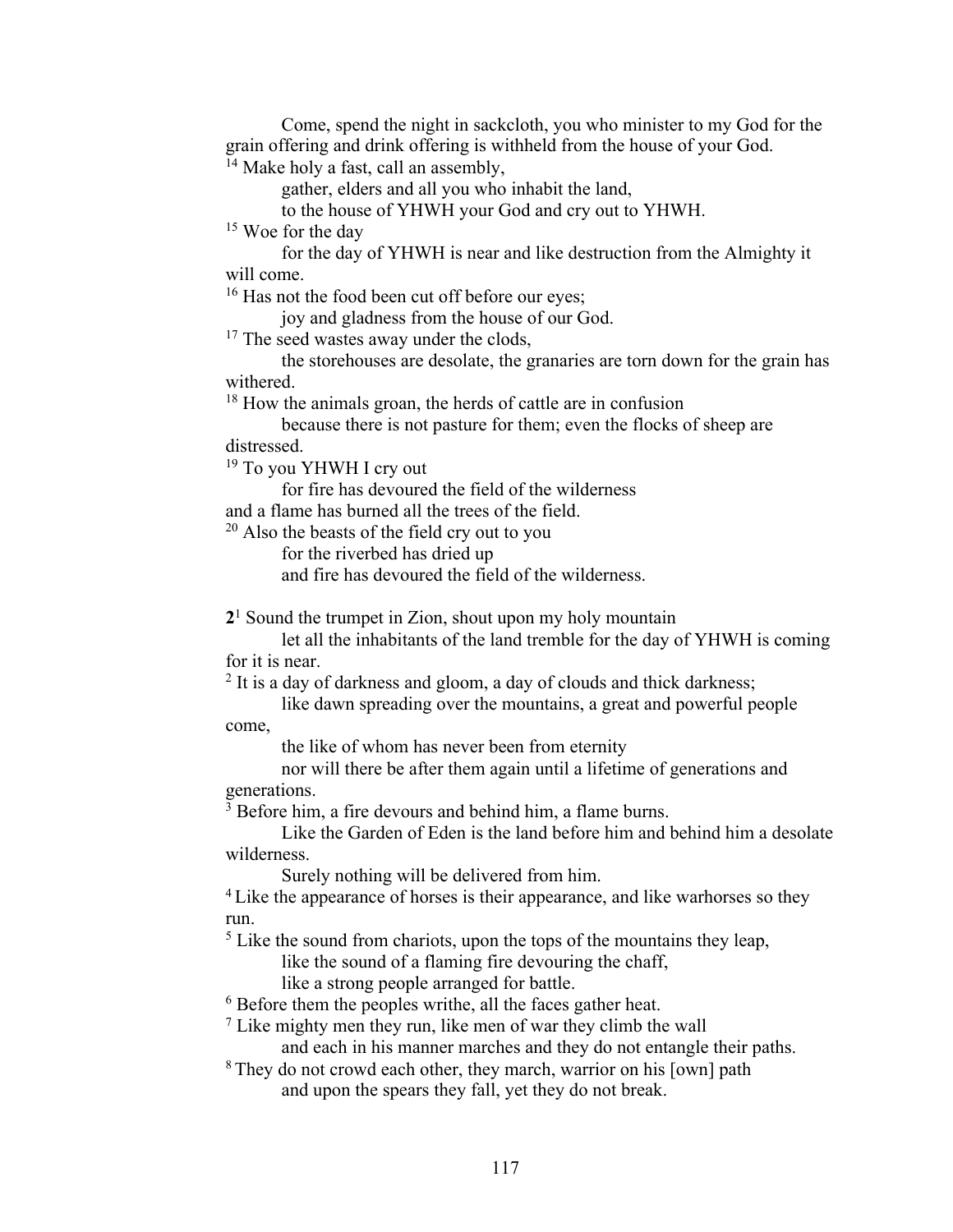$9 \text{ In the city they run; about on the wall they run; into houses they climb;}$ through the windows, they come like the thief.

<sup>10</sup> Before him, the earth quakes, the heavens tremble,

the sun and moon grow dark and the stars remove their brightness.

<sup>11</sup> YHWH gives his voice before his army

for his camp is very great for the one who executes his word is strong

for the day of YHWH is great and invokes great fear. Who can endure it? <sup>12</sup> Indeed, now YHWH says,

"Turn to me with all your heart and with fasting and with weeping and with lamenting."

<sup>13</sup> Tear your heart and not your clothing

and return to YHWH your God for he is gracious and merciful,

slow to anger and abounding in mercy<sup>4</sup> and he relents from harm.<sup>5</sup>

<sup>14</sup> Who knows? He may turn back and relent and leave behind him a blessing, a grain offering and drink offering for YHWH your God.

<sup>15</sup> Sound the trumpet in Zion, make holy a fast, call an assembly.

<sup>16</sup> Gather the people and make the assembly holy; collect the elders,

gather the children and babies.

Let the bridegroom leave his chamber and the bride her room.

 $17$  Between the porch and the altar, the priests will weep,

those who minister to YHWH, and let them say, "Have pity, YHWH, upon your people

and do not give your inheritance over to reproach, to be ruled over by the nations.6

Why should they say among the people, 'Where is their God?'"

<sup>18</sup> And YHWH is radically committed for his land and showed compassion upon his people.

<sup>19</sup> YHWH will answer and say to his people, "Look, I am sending you grain and new wine and oil and you will be satisfied by it

and I will no longer give you over to shame among the nations;

<sup>20</sup> And I will remove the north from you

and will drive him away into a barren and desolate land with his face toward the eastern sea and his back toward the western sea and his stench will come up and his foul odor will go up because of the "great" things he has done.

 $21$  Do not fear, O land. Be glad and rejoice for YHWH has done great things.

- $22$  Do not be afraid, O beasts of my field for open pastures are springing up; for the tree bears its fruit, the fig tree and the vine yield their produce.
- <sup>23</sup> And Children of Zion, be glad and rejoice in YHWH your God

6. Evidence for current occupation of a nation. Could this be a connecting point for the idea in ch. 4 where YHWH is enacting the Day of YHWH upon the nations that have captured and exiled Israel?

<sup>4.</sup> reference back to Exod 34:6 tradition.

<sup>5.</sup> I am translating לע as *from* instead of *upon* (etc.) because it makes better English sense to say from harm rather than upon harm.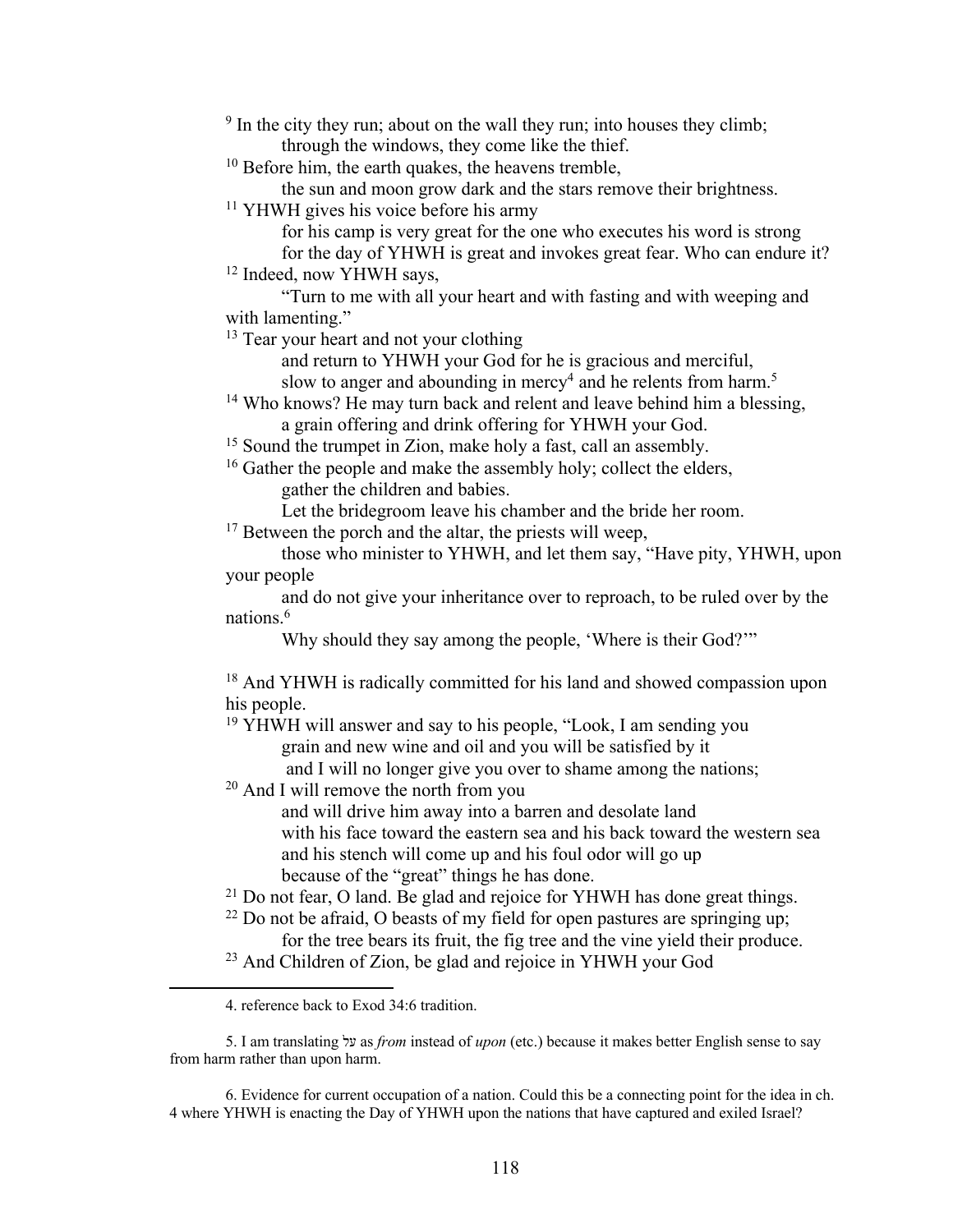for he has given you early rain faithfully and he will cause the shower to come down for you,

the early rain and later rain at the beginning.

 $24$  And the floors of the threshing floors will be full of wheat and the vats of new wine and oil will overflow.

 $25$  And I will restore to you the years that the swarming locusts have eaten,

the young locusts, the eating locusts, and the other locusts, my great army which I sent among you.

<sup>26</sup> And you will certainly eat and be satisfied and praise the name of YHWH your God

who has done extraordinary things among you and my people will never be disgraced again.<sup>7</sup>

 $27$  Then you will know that I am in the midst of Israel

and I am YHWH your God and there is no other and my people will never be put to shame again.

**3**1 And thus after, it will happen

that I will pour out my spirit; upon all flesh. and your sons and your daughters will prophesy,

your old men shall dream dreams, your young man will see visions.

 $<sup>2</sup>$  And also, upon the male servants and female servants, in those days, I will pour</sup> out my spirit.

<sup>3</sup> And I will give wonders in heaven and on the earth, blood and fire and pillars of smoke.

<sup>4</sup> The sun will be turned to darkness and the moon to blood

before the coming of the great and terrifying day of YHWH.

<sup>5</sup> And it will be that all who call in the name of YHWH will be saved

for on the mountain of Zion and in Jerusalem, there will be deliverance as YHWH has said

and among the remnant whom YHWH calls.

**4**<sup>1</sup> For see, in those days and at that time when I bring back the captives of Judah and Jerusalem.

<sup>2</sup> I will gather all the nations

and bring them down to the valley of Jehoshaphat and I will enter into judgment with them there

on behalf of my people and my inheritance, Israel, whom they have scattered among the nations

and my land which they have divided up. 3 They have cast lots for my people

and have given a boy as payment for a harlot and they have sold a young girl for wine for them to drink.

<sup>4</sup> And also,

<sup>7.</sup> lit.: "for forever"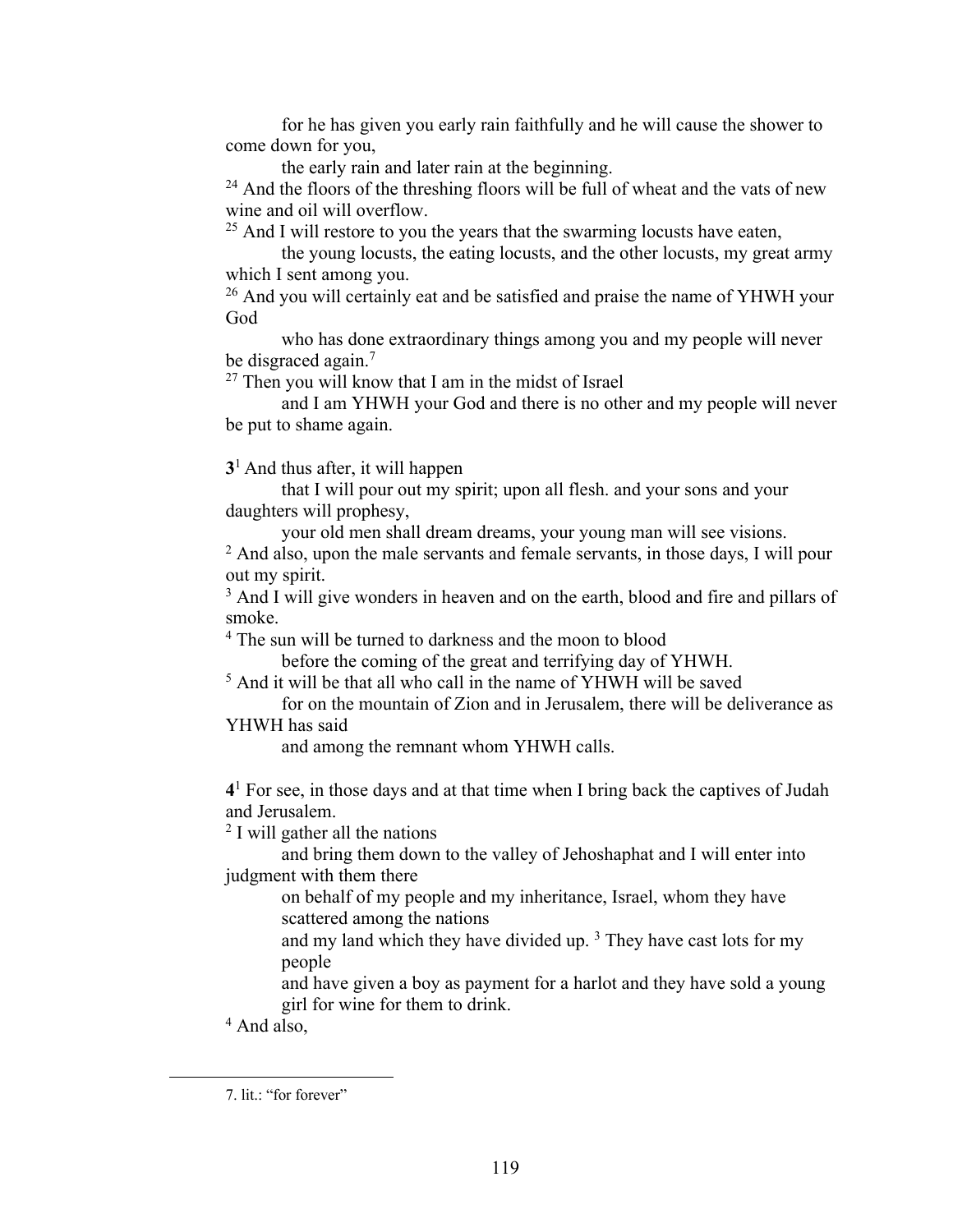what do you have to do with me, Tyre and Sidon and all the territories of Philistia?

Are you the repayment against me? If you are going to repay me,

be swift and speedy, for I will return your repayment upon your own head.

<sup>5</sup> Because, you have taken my silver and my gold, you have carried my prized possessions into your temples.

 $6$  And you have sold the sons of Judah and the sons of Jerusalem to the Ionians in order to make them distant from their borders.

- <sup>7</sup> Behold, I am raising them from the place which you have sold them there and I will return your repayment upon your own head.
- <sup>8</sup> I will sell your sons and your daughters into the hand of the sons of Judah and they will sell them to the Sabeans, to a people far away for YHWH has spoken.

<sup>9</sup> Proclaim this among the nations: Prepare for war!

Wake up the mighty men, let them come near, let them come up, all the men of war.

<sup>10</sup> Beat your plowshares into swords and your pruning knives into spears. Let the weak say "I am strong."

- $11$  Be quick and come, all you nations all around and be collected there; Bring down your mighty ones, O YHWH.
- <sup>12</sup> Let the nations be awakened and come down to the valley of Jehoshaphat, for there I will sit to judge all the surrounding nations.

<sup>13</sup> Send out the sickle for the harvest is ripe,

come, go down for the winepress is full,

the vats overflow because their wickedness is great.

<sup>14</sup> Multitudes, multitudes in the valley of decision,

for the day of YHWH is near in the valley of decision.

<sup>15</sup> The sun and moon will grow dark and the stars will remove their brightness.

<sup>16</sup> YHWH roars from Zion

and from Jerusalem he utters his voice

and the heavens and the earth shake,

but YHWH will be a shelter for his people

and strength for the sons of Israel

<sup>17</sup> And you will know that I am YHWH your God, dwelling in Zion, my holy mountain,

and Jerusalem will be holy and no stranger will pass through her again.

<sup>18</sup> And it will happen in that day

that the mountains will drip with new wine and the hills will flow with milk

and all the brooks of Judah will flow with water

and a fountain from the house of YHWH will come out and water the valley of Shittim.<sup>8</sup>

 $19$  Egypt will be a desolation and Edom will be a desolate wilderness

<sup>8.</sup> "the desert valley"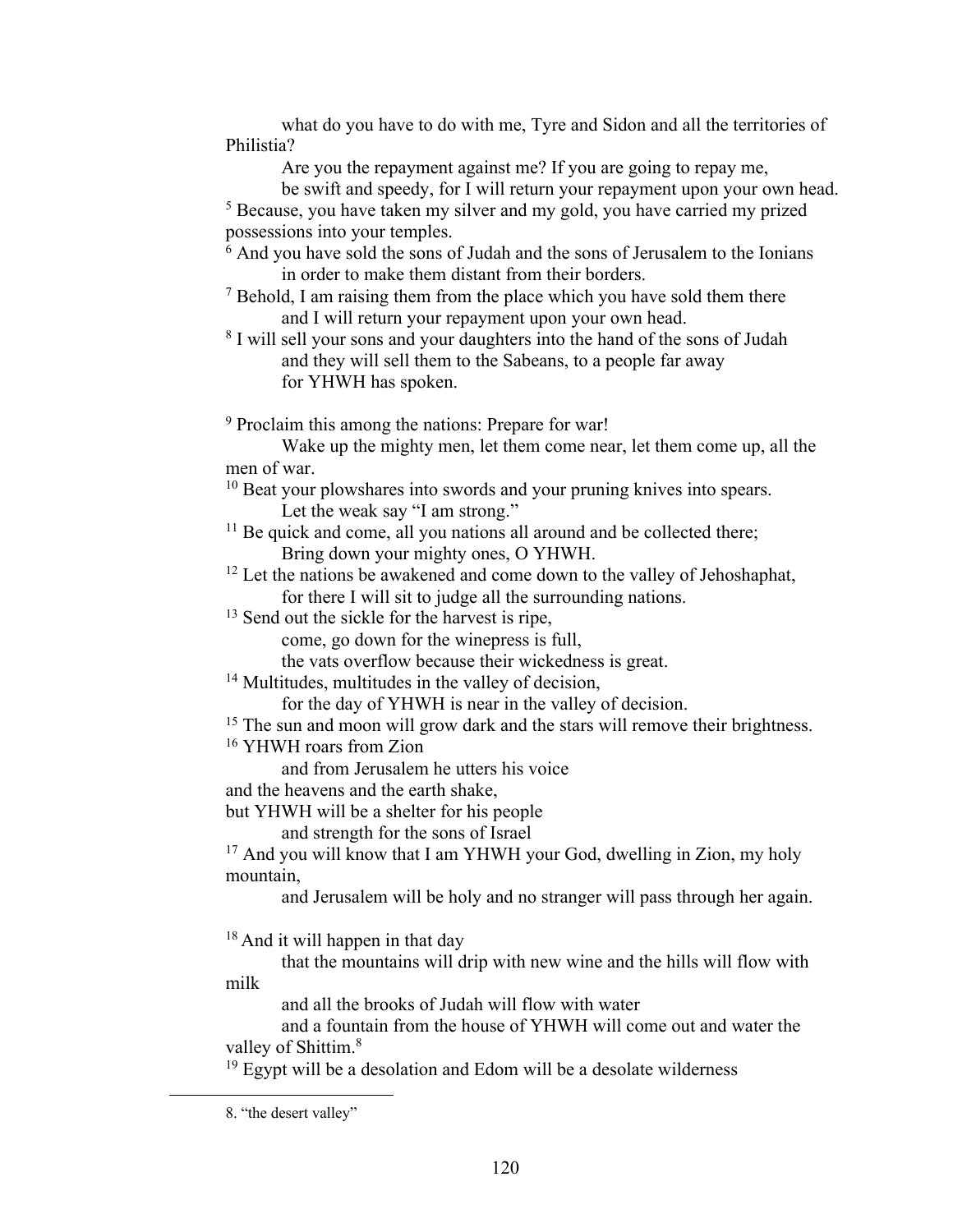from the violence of (against) the sons of Judah for they have poured out innocent blood in their land.

 $20$  But Judah will abide forever and Jerusalem from generation to generation.  $21$  And I will hold innocent their blood that I have not held innocent. YHWH dwells in Zion.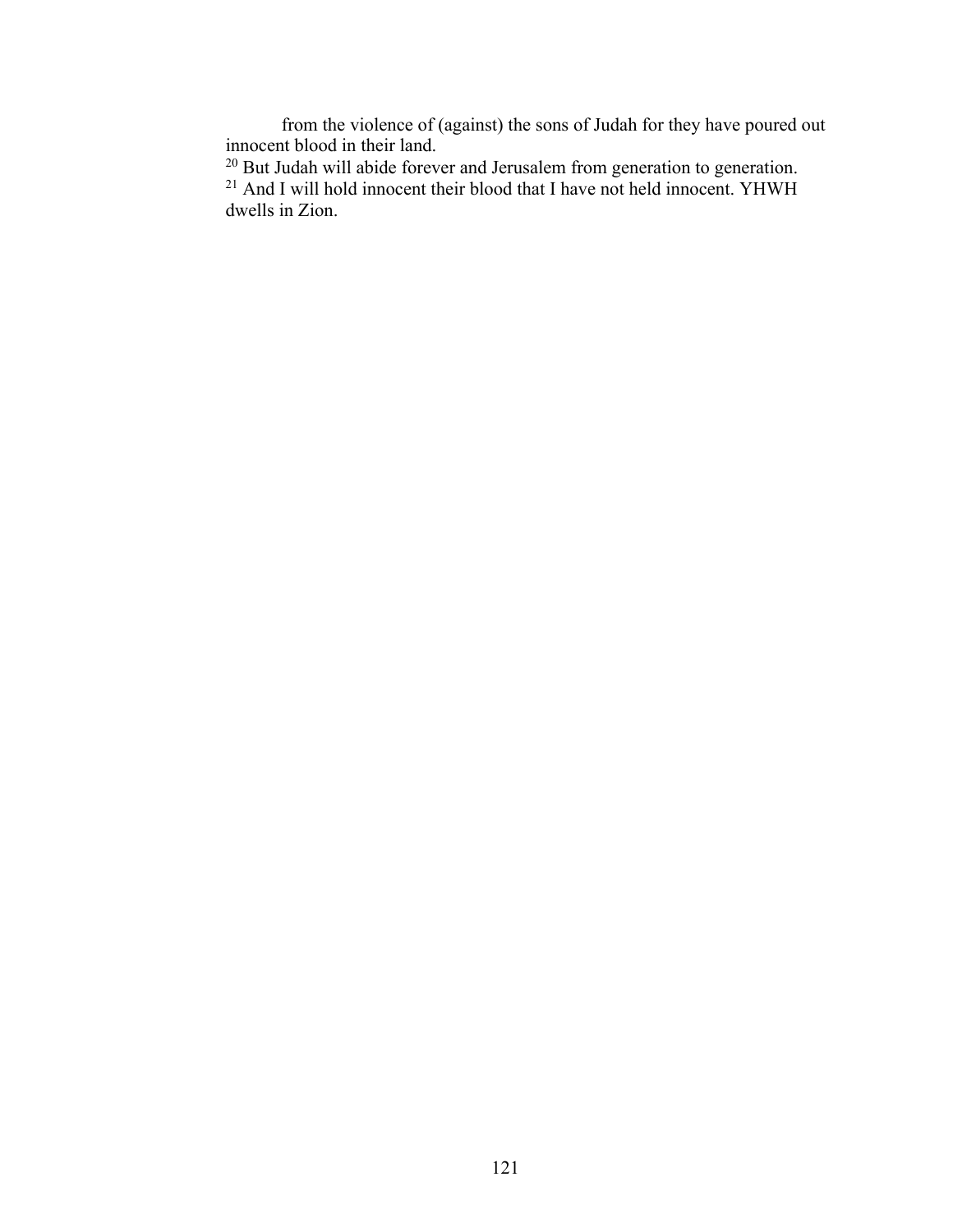#### BIBLIOGRAPHY

- Ahlström, Gösta. *Joel and the Temple Cult of Jerusalem*. Vetus Testamentum Supplements 21. Leiden: Brill, 1971.
- Allen, Leslie C. *The Books of Joel, Obadiah, Jonah, and Micah.* Grand Rapids: Eerdmans, 1976.
- Andersen, Francis, and David Freedman. *Hosea.* Anchor Bible 24. New Haven; London: Yale University Press, 1980.
- Andiñach, Pablo R. "The Locust in the Message of Joel." *Vetus Testamentum* 42 (1992): 433–41.
- Assis, Elie. *The Book of Joel: A Prophet between Calamity and Hope*. New York: Bloomsbury, 2013.
- Barker, Joel. *From the Depths of Despair to the Promise of Presence: A Rhetorical Reading of the Book of Joel*. Winona Lake, IN: Eisenbrauns, 2014.
- Berlejung, Angelika. "Erinnerungen an Assyrien in Nahum 2,4–3,19." Pages 323–356 in *Die unwiderstehliche Wahrheit: Studien zur alttestamentlichen Prophetie: Festschrift für Arndt Meinhold*. Edited by Rüdiger Lux and Ernst-Joachim Wascheke. Leipzig: Evangelische Verlagsanstalt, 2006.
- Berlin, Adele. *Zephaniah.* AB 25A. New York: Doubleday, 1994.
- Birch, Bruce. *Hosea, Joel, and Amos.* Louisville: Westminster John Knox, 1997.
- Boda, Mark J. *The Book of Zechariah.* Grand Rapids: Eerdmans, 2016.
- Bourke, J. "Le jour de Yahvé dans Joël." *Revue Biblique* 66 (1959): 5–31, 191–212.
- Bright, J. A. *History of Israel*. Louisville: Westminster John Knox, 2000.
- Clines, David J.A. *The Dictionary of Classical Hebrew.* Volumes 1–4. Sheffield: Sheffield Academic, 1993–98.
- Coggins, Richard. *Joel and Amos*. New Century Bible Commentary. Sheffield: Sheffield Academic, 2000.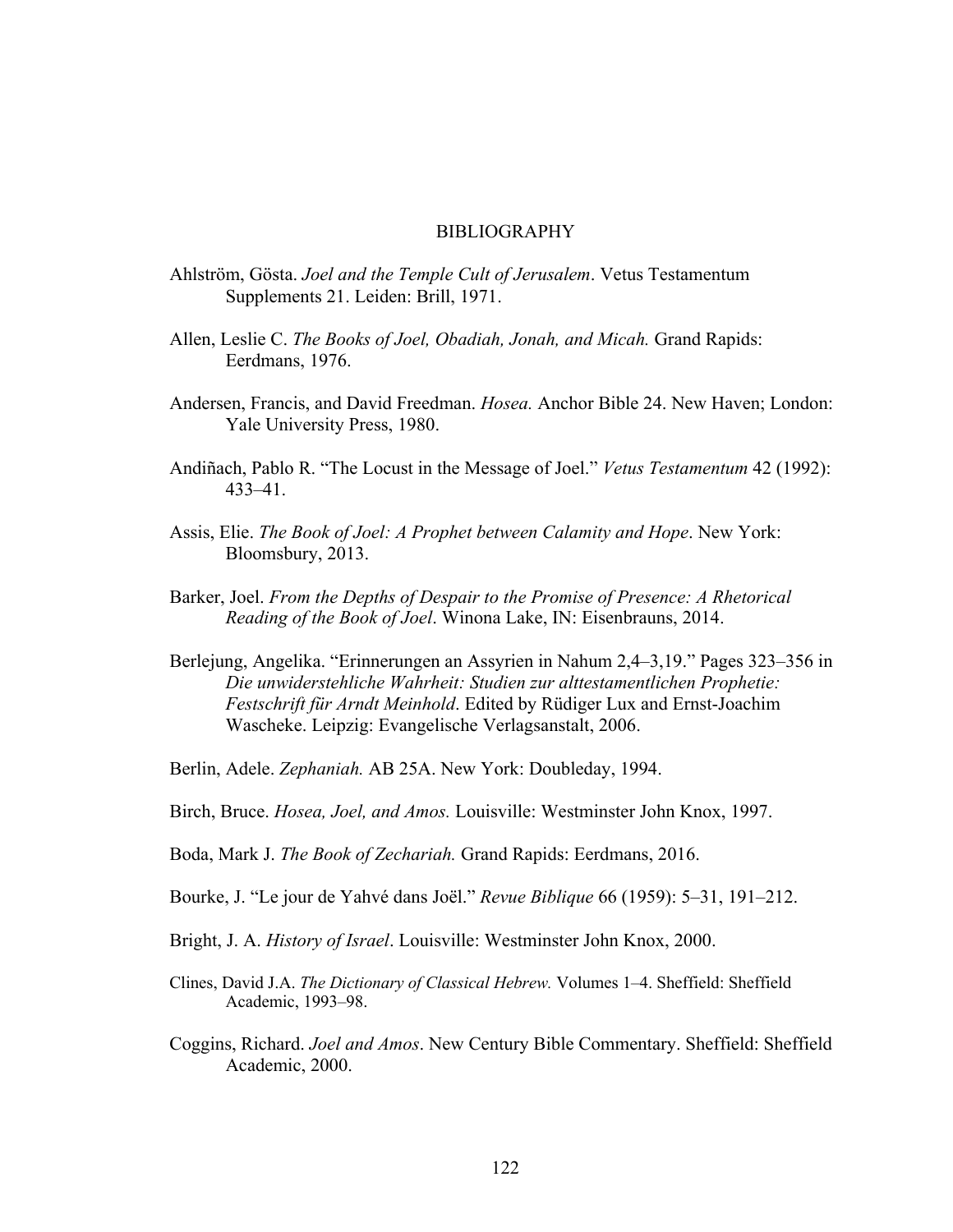Collins, John. *Apocalypse, Prophecy, and Pseudepigraphy: On Jewish Apocalyptic Literature.* Grand Rapids: Eerdmans, 2015.

———. *The Apocalyptic Imagination: An Introduction to Jewish Apocalyptic Literature.*  Grand Rapids: Eerdmans, 2016.

- Cook, Joan E. *Hear, O Heavens and Listen, O Earth: An Introduction to the Prophets.*  Collegeville, MN: Liturgical Press, 2016.
- Cook, Stephen L. "Apocalyptic Prophecy." Pages 19–35 in *The Oxford Handbook of Apocalyptic Literature*. Edited by John J. Collins. New York; Oxford: Oxford University, 2014.
- Credner, Karl A. *Der Prophet Joel übersetzt und erklärt*. Halle [Saale]: Verlag der Buchhandlung des Waisenhauses, 1831.
- Crenshaw, James L. *Joel*. Anchor Bible. New York: Doubleday, 1995.
- Dearman, John Andrew. *The Book of Hosea.* New International Commentary on the Old Testament. Grand Rapids: Eerdmans, 2010.
- Deden, D. *De kleine Profeten uit de grondteskt vertaald en uitgelegd.* De Boeken van het Oude Testament 12.1. Roermond: Romen, 1953.
- Dennefeld, Ludwig. "Les problems du livre de Joël." *Revenue des Scienes Religieuses* 6 (1926): 26–49.
- Dietrich, Walter. *Nahum, Habakkuk, Zephaniah*. International Exegetical Commentary on the Old Testament. Stuttgart: Kohlhammer, 2016.
- Dillard, Raymond. "Joel." Pages 239–313 in *The Minor Prophets: An Exegetical and Expository Commentary* 1. Edited by T. E. McComskey. Grand Rapids: Baker, 1992.
- Dobbs-Allsopp, F.W. *On Biblical Poetry*. Oxford; New York: Oxford University Press, 2015.
- Duhm, Bernhard. "Anmerkungen zu den Zwölf Propheten." *Zeitschrift für die altestamentliche Wissenschaft* 31 (1911): 1–43, 81–110, 161–204.
- Eidevall, Göran. *Amos: A New Translation with Introduction and Commentary.* New Haven; London: Yale University Press, 2017.
- Gammie John G., and Leo G. Perdue, eds. *The Sage in Israel and the Ancient Near East.*  Winona Lake, IN: Eisenbrauns, 1990.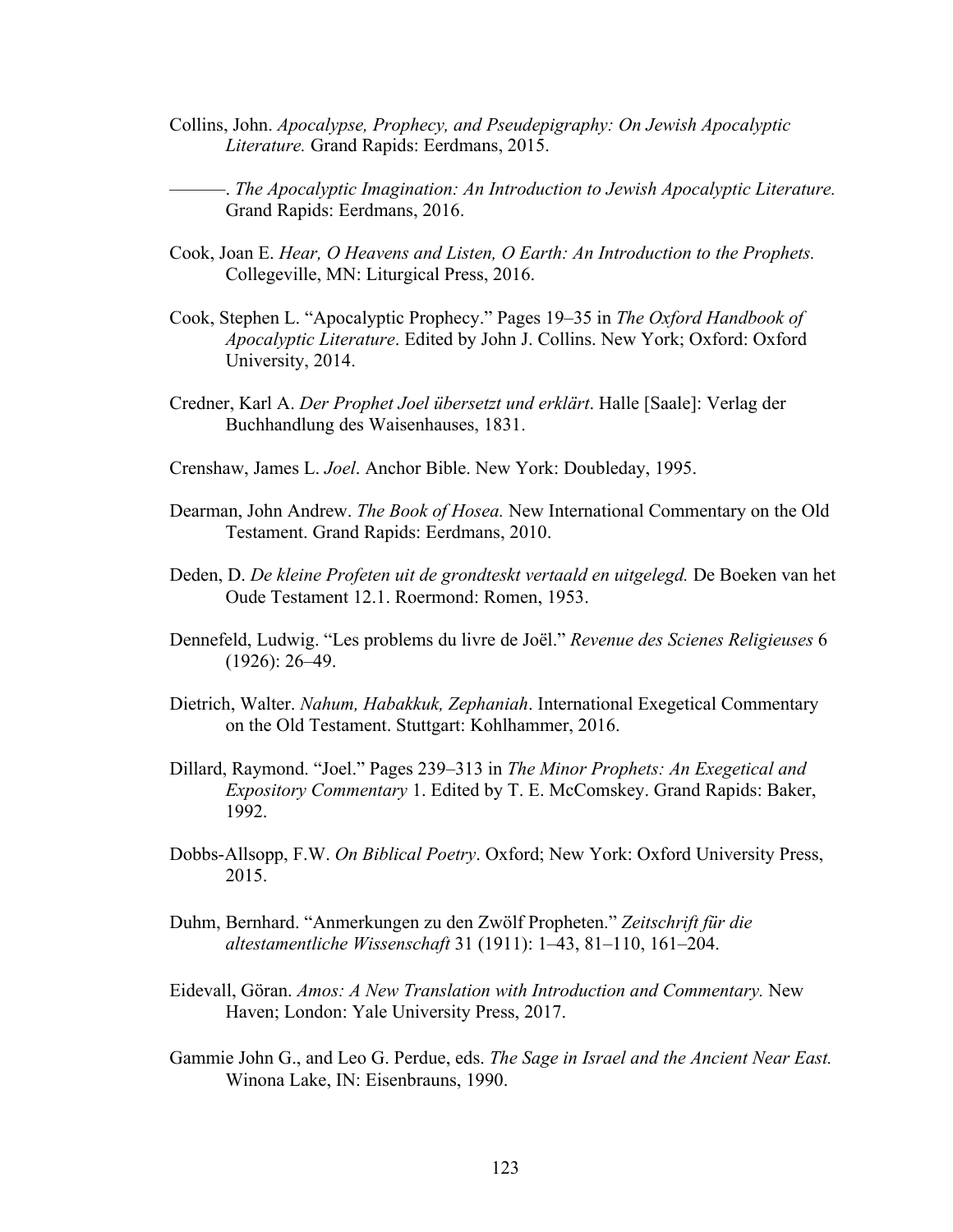- Glenny, W. Edward. *Hosea: A Commentary Based on Hosea in Codex Vaticanus.* Leiden; Boston: Brill, 2013.
- Gordley, Matthew. "The Johannine Prologue and Jewish Didactic Hymn Traditions." *Journal of Biblical Literature* 128.4 (2009): 781–802.
- Green, Alberto R. W. *The Storm-God in the Ancient Near East*. Winona Lake, IN: Eisenbrauns, 2003.
- Gressmann, Hugo. *Der Ursprung der israelitisch-jüdischen Eschatologie*. Göttingen: Vandenhoeck & Ruprecht, 1905.
- Gruber, Mayer I. *Hosea: A Textual Commentary.* London; New York: T & T Clark, 2017.
- Hamilton, Mark W. "Divine (In)Corporeality in Psalms and Job." *Journal of Theological Studies* 71.1 (2020): 11–35,
- Hays, Richard. *Echoes of Scripture in the Letters of Paul.* New Haven: Yale University Press, 1989.
- Hibbard, J. Todd. *Intertextuality in Isaiah 24–27: The Reuse and Evocation of Earlier Texts and Traditions*. Tübingen, Germany: Mohr Siebeck, 2006.
- House, Paul R. "Endings as New Beginnings: Returning to the Lord, the Day of the Lord, and Renewal in the Book of the Twelve." Pages 313–38 in *Thematic Threads in the Book of the Twelve*. Edited by Paul L. Redditt and Aaron Schart. Berlin: Walter de Gruyter, 2003.

———. *Zephaniah: A Prophetic Drama.* Sheffield: Almond Press, 1989.

- Hubbard, David A. *Joel and Amos: An Introduction & Commentary*. Downers Grove, IL: InterVarsity, 1989.
- Jenson, Philip Peter. *Obadiah, Jonah, Micah: A Theological Commentary.* New York: T. & T. Clark, 2008.
- Jeremias, Jörg. *The Book of Amos: A Commentary.* Old Testament Library. Louisville, KY: Westminster John Knox, 1998.
- Kapelrud, Arvid S. *Joel Studies.* Uppsala Universitets Årsskrift. Uppsala: A.B. Lundequist, 1948.
- Keil, Carl F. *The Twelve Minor Prophets.* Vol 1 of *The Twelve Minor Prophets.* Clark's Foreign Theological Library 18. Edinburgh: T. and T. Clark, 1868.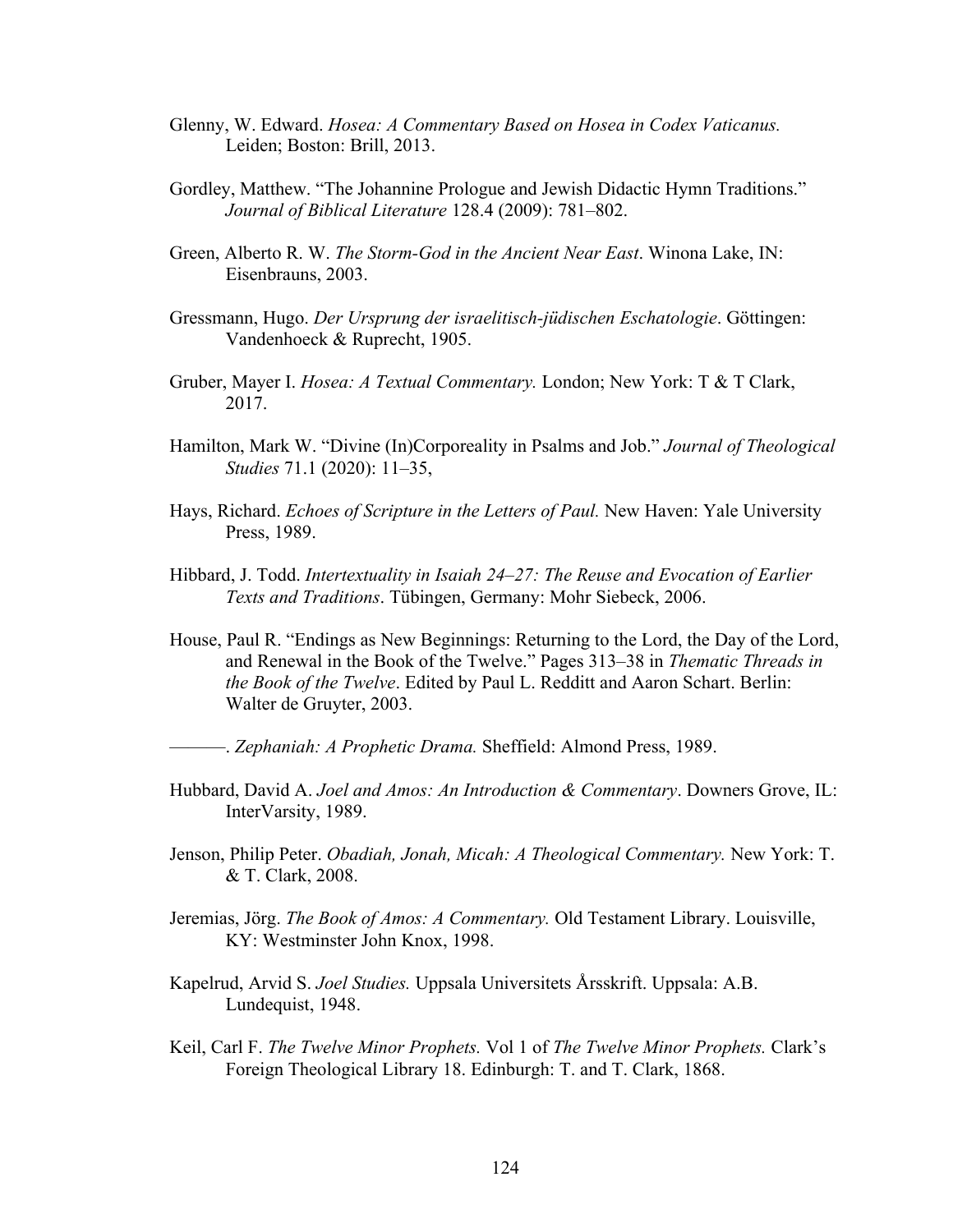- Kruger, Paul Albertus. "A World Turned on its Head in ancient Near Eastern Prophetic Literature: A Powerful Strategy to Depict Chaotic Scenarios." *Vetus Testamentum* 62 (2012): 58–76.
- Laetsch, Theo*. Bible Commentary: The Minor Prophets*. St. Louis, MO: Concordia, 1956.
- Lambert, David A. *How Repentance Became Biblical: Judaism, Christianity, and the Interpretation of Scripture.* Oxford: Oxford University Press, 2016.
- Van Leeuwen, Raymond C. "The Sage in the Prophetic Literature." Pages 295–306 in *The Sage in Israel and the Ancient Near East*. Edited by John G. Gammie and Leo G. Perdue. Winona Lake, IN: Eisenbrauns, 1990.
- Lemaire, André. "The Sage in School and Temple." Pages 165–81 in *The Sage in Israel and the Ancient Near East*. Edited by John G. Gammie and Leo G. Perdue. Winona Lake, IN: Eisenbrauns, 1990.
- Lindblom, Johannes. "Symbolic Perceptions and Literary Visions." Pages 67–76 in *The Bible in Its Literary Milieu*. Edited by John Maier and Vincent Tollers. Grand Rapids: Eerdmans, 1979.
- Linville, James R. *Amos and the Cosmic Imagination*. Routledge, 2008.
- Lossl, Josef. "When Is a Locust Just a Locust? Patristic Exegesis of Joel 1:4 in the Light of Ancient Literary Theory." *Journal of Theological Studies* 55.2 (2004): 575–99.
- Lundbom, Jack R. *Deuteronomy: A Commentary.* Grand Rapids: Eerdmans, 2013.
- Machinist, Peter. "Assyria and Its Image in the First Isaiah." *Journal of the American Oriental Society* 103.4 (1983): 719–37.
- McKane, William. *Micah: Introduction and Commentary*. Edinburgh: T & T Clark, 1998.
- Meyers, Carol L., and Eric M. Meyers. *Zechariah 9–14.* Anchor Bible 25C. New York: Doubleday, 1993.
- Myers, Ched. "Nature against Empire: Exodus Plagues, Climate Crisis, and Hard-Heartedness." *Direction* 49.1 (2020): 5–17.
- Niditch, Susan. *The Symbolic Vision in Biblical Tradition.* Chico, CA: Scholars, 1980.
- Noegel. Scott "'Literary' Craft and Performative Power in the Ancient Near East: The Hebrew Bible in Context." Pages 19–38 in *Approaches to Literary Readings of Ancient Jewish Writings.* Edited by Klaas Smelik and Karolien Vermeulen. Leiden/Boston: Brill, 2014.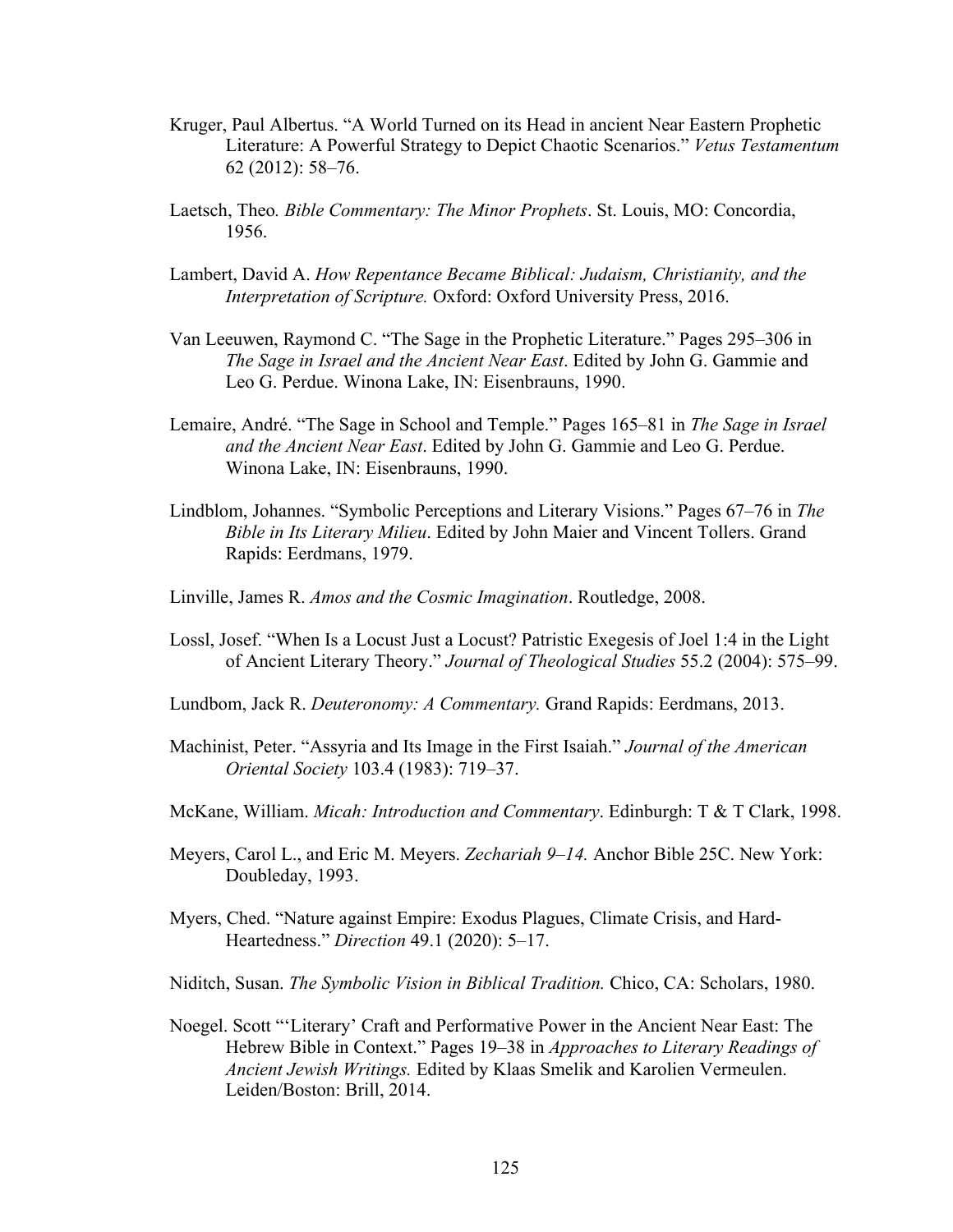———. *Wordplay in Ancient Near Eastern Texts*. Atlanta: SBL Press, 2020.

- Nogalski, James D. *The Book of the Twelve: Micah–Malachi.* Macon, GA: Smyth & Helwys, 2011.
	- ———. "The Day(s) of YHWH in the Book of the Twelve." Pages 192–213 in *Thematic Threads in the Book of the Twelve*. Edited by Paul L. Redditt and Aaron Schart. Berlin: Walter de Gruyter, 2003.

———. *Interpreting Prophetic Literature: Historical and Exegetical Tools for Reading the Prophets*. Louisville: Westminster John Knox, 2015.

———. "Intertextuality and the Twelve." Pages 102–24 in *Forming Prophetic Literature: Essays on Isaiah and the Twelve in Honor of John D.W. Watts*. Edited by James W. Watts and Paul R. House. Sheffield: Sheffield Academic, 1996.

Paul, Shalom. *Amos*. Hermeneia. Minneapolis: Fortress Press, 1991.

- Pohlig, James N. *An Exegetical Summary of Joel*. Dallas: SIL International, 2003.
- von Rad, Gerhard. "The Origin of the Concept of the Day of Yahweh." *Journal of Semitic Studies* 4 (1959): 97–108.
- Reinmuth, Eckart. "Allegorical Reading and Intertextuality: Narrative Abbreviations of the Adam Story in Paul (Romans 1:18–28)." Pages 53–62 in *Reading the Bible Intertextually.* Waco, TX: Baylor University Press, 2009.
- Rinaldi, G. M. *Il libro di Joele ridotto e commentato.* Rapallo, 1938.
- Roberts, J. J. M. *First Isaiah*. Hermeneia. Minneapolis, MN: Fortress Press, 2015.

———. *Nahum, Habakkuk, and Zephaniah: A Commentary*. Louisville: Westminster John Knox, 1991.

- Robertson, O. Palmer. *Prophet of the Coming Day of the Lord.* Durham: Evangelical Press, 1995.
- Robinson, Theodore, and Friedrich Horst. *Die Zwölf Kleinen Propheten.* Handbuch zum Alten Testament 1.14. Tübingen: J. C. B. Mohr, 1938, 1954, 1964.
- Rom-Shiloni. Dalit. "Locusts: I. Hebrew Bible/Old Testament" Pages 974–75 in vol. 16 of *Encyclopedia of the Bible and its Reception.* Edited by Stephen L. McKenzie and Thomas Römer. Berlin: de Gruyter, 2018.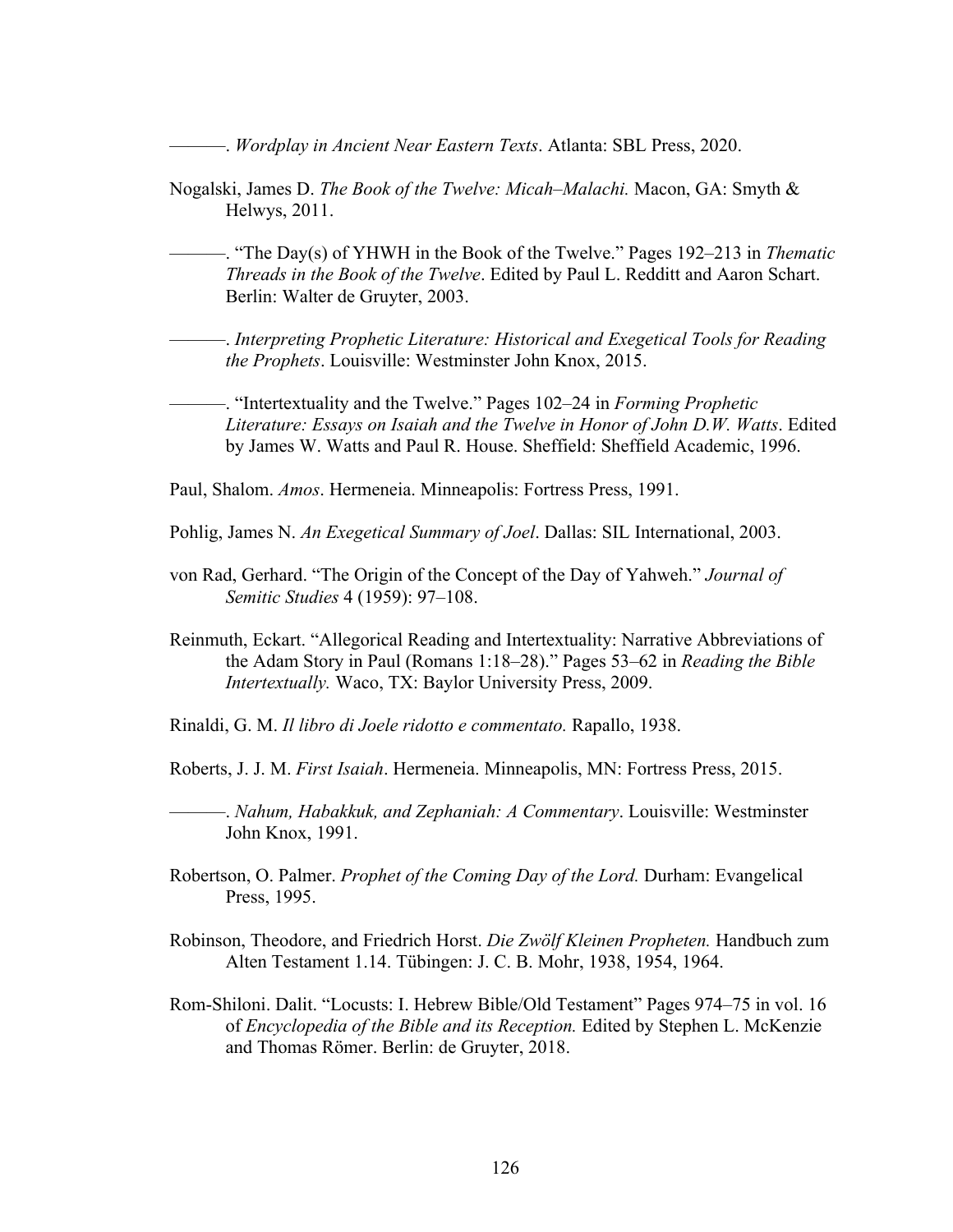- Roth, Martha T., Timothy J. Collins, Hermann Hunger, Remigius Jas, Jennie Myers, Erica Reiner, and Joan Goodnick, eds. *The Assyrian Dictionary,* vol. 20: *U and W*. Chicago: Chicago University Press, 2010.
- Rowley, H.H. *The Relevance of Apocalyptic: A Study of Jewish and Christian Apocalypses from Daniel to the Revelation*. 3rd ed. New York: Association Press, 1964.
- Sæbø, M. "Eschaton und Eschatologia im Alten Testament—in traditionsgeschichtlicher Sicht," Pages 321–30 in *Alttestamentlicher Glaube und Biblische Theologie: FS Horst Dietrich Preuss*. Edited by J. Haussmann and H. J. Zobel. Stuttgart: Kohlhammer, 1992.

———. " םוי yôm; םמוי yômām; םוי הוהי yôm YHWH II: Ancient Near East Akkadian" *Theological Dictionary of the Old Testament* 6 (1990): 12–32.

- Sellers, Ovid R. "Stages of Locust in Joel." *American Journal of Semitic Languages and Literatures* 52.2 (1936): 81–85.
- Sellin, Ernst. *Das Zwölfprophetenbuc.* Kommentar zum Alten Testament 12.1. Leipzig: Scholle, 1922, 1929, 1930.
- Shepperson, Mary. *Sunlight and Shade in the First Cities: A Sensory Archaeology of Early Iraq.* Göttingen: Vandenhoeck & Ruprecht, 2017.
- Simkins, Ronald A. "God, History, and the Natural World in the Book of Joel." *Catholic Biblical Quarterly* 55.3 (1993): 435–52.
- Sneed, Mark, ed. *Was There a Wisdom Tradition: New Prospects in Israelite Wisdom Tradition*. Atlanta: SBL Press, 2015.
- Snyman S. D., and Tremper Longman III. *Nahum, Habakkuk, Zephaniah: An Introduction and Commentary.* Downers Grove, IL: IVP Academic, 2020.
- von Soden, W. " םוי yôm; םמוי yômām; םוי הוהי yôm YHWH: Ancient Near East Akkadian." *Theological Dictionary of the Old Testament* 6 (1990): 7–10.
- Strawn, Brent. *What Is Stronger Than a Lion?: Leonine Image and Metaphor in the Hebrew Bible and the Ancient Near East.* Fribourg: Academic Press, 2005.
- Strazicich, John. *Joel's Use of Scripture and the Scripture's Use of Joel: Appropriation and Resignification in Second Temple Judaism and Early Christianity*. Boston: Brill, 2007.